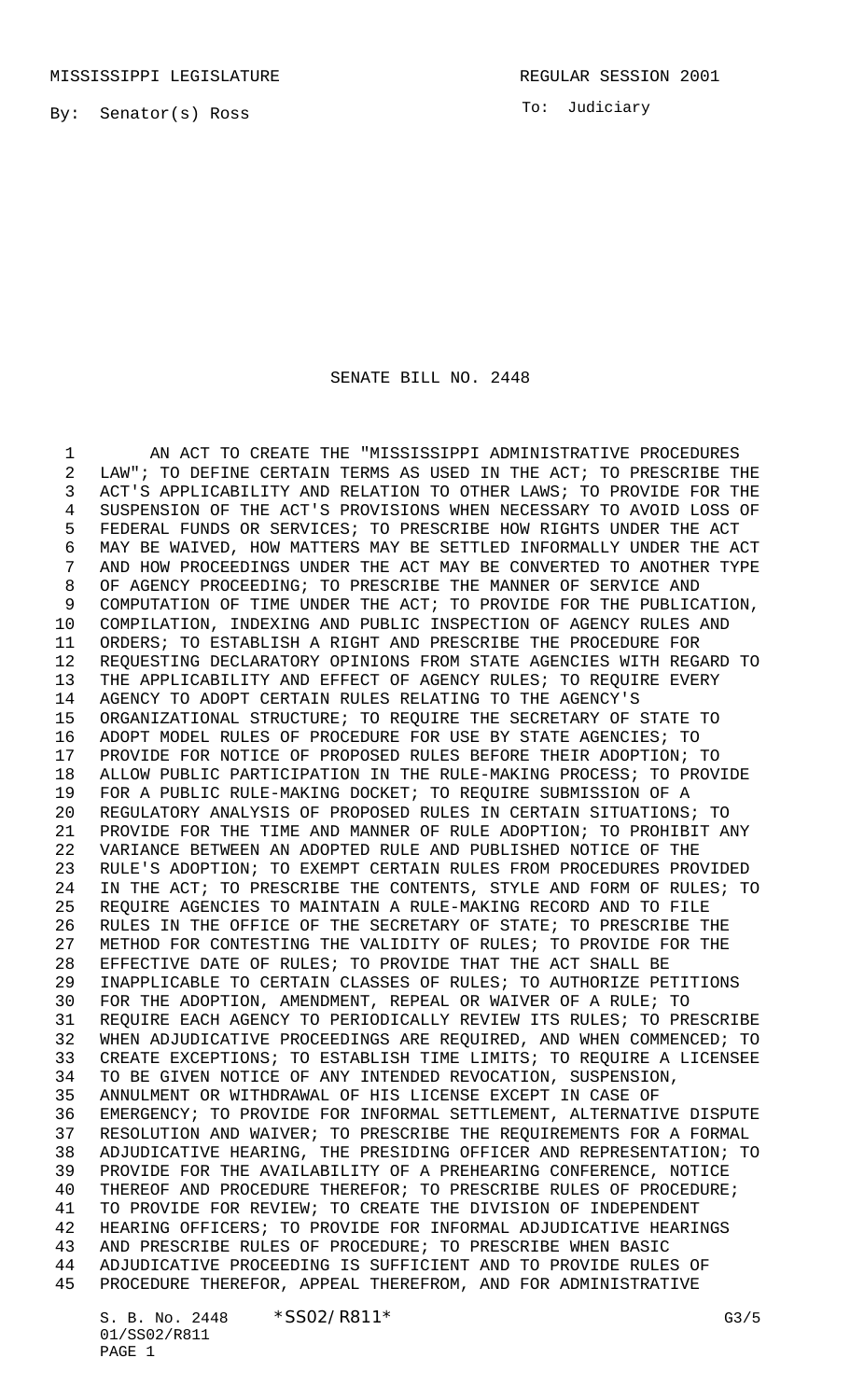REVIEW; TO PROVIDE FOR EMERGENCY ADJUDICATIVE PROCEEDINGS; TO PROVIDE FOR JUDICIAL REVIEW; TO PRESCRIBE RELIEF THAT MAY BE GRANTED; TO PROVIDE FOR CIVIL ENFORCEMENT; TO PROVIDE THAT STATUTORY PROVISIONS THAT CONFLICT WITH THE PROVISIONS OF THIS ACT SHALL GOVERN TO THE EXTENT OF SUCH CONFLICT; TO PRESCRIBE THE PROCEEDINGS TO WHICH THIS ACT IS APPLICABLE; TO REPEAL SECTIONS 25-43-1, 25-43-3, 25-43-5, 25-43-6, 25-43-7, 25-43-9, 25-43-11, 25-43-13, 25-43-15, 25-43-17 AND 25-43-19, MISSISSIPPI CODE OF 1972, WHICH CREATE THE MISSISSIPPI ADMINISTRATIVE PROCEDURES LAW, PROVIDE DEFINITIONS FOR TERMS USED IN SUCH LAW, PRESCRIBE PROCEDURES THAT MUST BE FOLLOWED BY AGENCIES IN THE ADOPTION, AMENDMENT AND REPEAL OF AGENCY RULES, REQUIRE THE FILING OF AN ECONOMIC IMPACT STATEMENT FOR THE ADOPTION OF A RULE, REQUIRE FILING AND NOTICE BEFORE SUCH RULES MAY BECOME EFFECTIVE, REQUIRE AGENCIES TO INDEX ALL EFFECTIVE RULES ADOPTED, PROVIDE THAT REVOCATION OR SUSPENSION OF ANY LICENSE SHALL NOT BE EFFECTIVE UNLESS NOTICE OF SUCH INTENDED ACTION IS GIVEN TO THE LICENSEE, AND REQUIRE AGENCIES TO ADOPT PROCEDURES TO ASSURE THAT OPPONENTS OF PROPOSED RULES HAVE THE OPPORTUNITY TO PRESENT THEIR VIEWS AND REVIEW ADVERSE RULINGS; TO REPEAL SECTIONS 37-45-39, 37-45-59 AND 37-45-61, MISSISSIPPI CODE OF 1972, WHICH PROVIDE FOR THE PRESERVATION OF THE REPORTER'S NOTES, TRANSCRIPTION AND PREPARATION OF THE RECORD FOR APPEAL, AND FURTHER APPEAL TO THE SUPREME COURT IN CERTAIN HEARINGS HELD BEFORE THE STATE DEPARTMENT OF EDUCATION; TO REPEAL SECTION 41-51-27, MISSISSIPPI CODE OF 1972, WHICH DEALS WITH THE RECORD IN HEARINGS HELD UNDER THE ANIMAL AND POULTRY BY-PRODUCTS DISPOSAL LAW OF 1964; TO REPEAL SECTIONS 49-27-43, 49-27-45 AND 49-27-47, MISSISSIPPI CODE OF 1972, WHICH DEAL WITH APPEAL TO THE CHANCERY COURT UNDER THE PROVISIONS OF THE COASTAL PROTECTION WETLANDS ACT; TO REPEAL SECTION 53-1-45, MISSISSIPPI CODE OF 1972, WHICH DEALS WITH 77 APPEALS TO THE SUPREME COURT IN THE MATTER OF A HEARING HELD<br>78 BEFORE THE STATE OIL AND GAS BOARD; TO REPEAL SECTIONS 63-17 BEFORE THE STATE OIL AND GAS BOARD; TO REPEAL SECTIONS 63-17-91 AND 63-17-93, MISSISSIPPI CODE OF 1972, WHICH DEAL WITH HEARINGS HELD UNDER THE MISSISSIPPI MOTOR VEHICLE COMMISSION LAW; TO REPEAL SECTION 65-2-17, MISSISSIPPI CODE OF 1972, WHICH DEALS WITH THE APPEAL TO THE SUPREME COURT FROM A DECISION OF THE CIRCUIT COURT IN AN APPEAL FROM A HEARING HELD BY THE STATE HIGHWAY ARBITRATION BOARD; TO REPEAL SECTION 83-53-35, MISSISSIPPI CODE OF 1972, WHICH PRESCRIBES THE ISSUANCE OF AN ORDER FOLLOWING A HEARING BEFORE THE COMMISSIONER OF INSURANCE CONCERNING CREDIT LIFE AND CREDIT DISABILITY INSURANCE; AND FOR RELATED PURPOSES.

- 
- 
- 

#### **ARTICLE I**

**GENERAL PROVISIONS**

BE IT ENACTED BY THE LEGISLATURE OF THE STATE OF MISSISSIPPI:

- SECTION 1. The following shall be codified as Section
- 25-43-1.101, Mississippi Code of 1972:
- 25-43-1.101. **Title; Statement of Purpose.**
- (1) This chapter may be cited as the "Mississippi
- Administrative Procedures Law."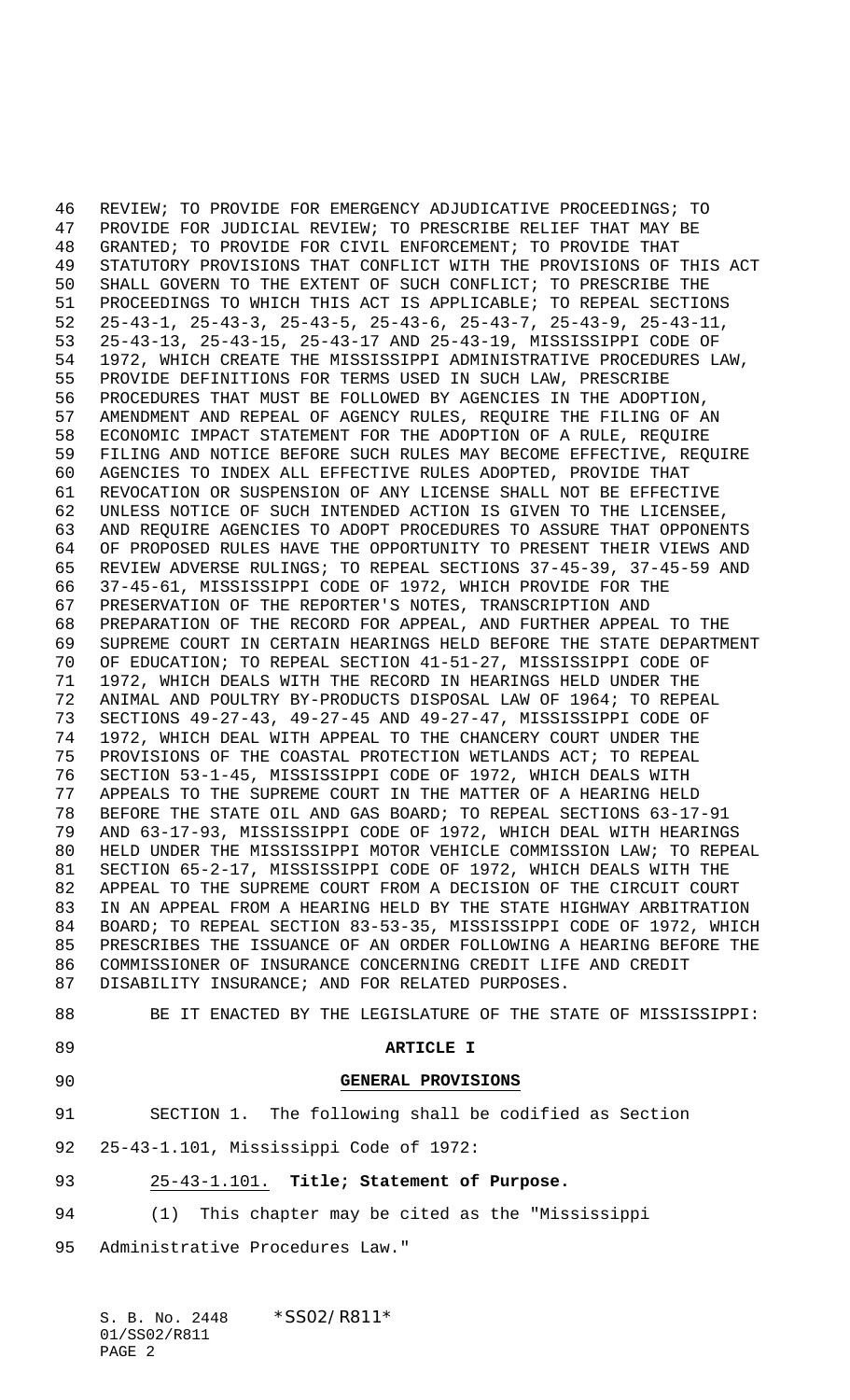(2) This chapter is intended to provide a minimum procedural code for the operation of all state agencies when they take action affecting the rights and duties of the public. Nothing in this chapter shall be construed as invalidating any rule or regulation adopted before July 1, 2004, if such rule or regulation was properly adopted in accordance with the law as it existed at the time of adoption. Nothing in this chapter is meant to discourage agencies from adopting procedures providing greater protections to the public or conferring additional rights upon the public; and save for express provisions of this chapter to the contrary, nothing in this chapter is meant to abrogate in whole or in part any statute prescribing procedural duties for an agency which are greater than or in addition to those provided here. This chapter is meant to apply to all rule-making and adjudicative proceedings and all suits for the judicial review of agency action that are not specifically excluded from this chapter or some portion thereof by its express terms or by the express terms of another chapter.

S. B. No. 2448 \* SS02/R811\* 01/SS02/R811 PAGE 3 The purposes of the Mississippi Administrative Procedures Law are: To provide legislative oversight of powers and duties delegated to administrative agencies; to increase public accountability of administrative agencies; to simplify government by assuring a uniform minimum procedure to which all agencies will be held in the conduct of their most important functions; to increase public access to governmental information; to increase 121 public participation in the formulation of administrative rules; to increase the fairness of agencies in their conduct of contested case proceedings; and to simplify the process of judicial review of agency action as well as increase its ease and availability. In accomplishing its objectives, the intention of this chapter is to strike a fair balance between these purposes and the need for efficient, economical and effective government administration. The chapter is not meant to alter the substantive rights of any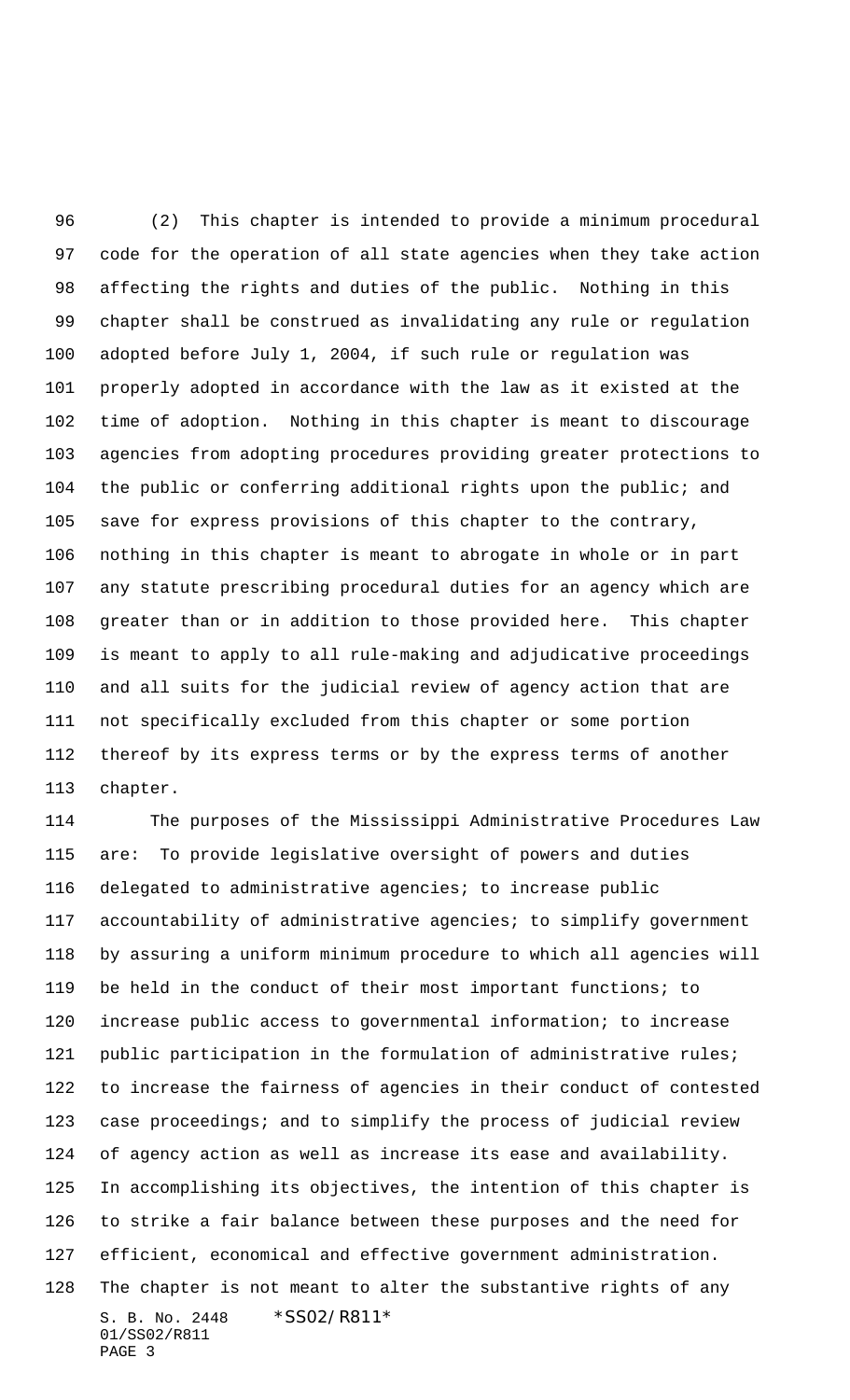person or agency. Its impact is limited to procedural rights with the expectation that better substantive results will be achieved in the everyday conduct of state government by improving the process by which those results are attained.

 (3) From and after July 1, 2004, any reference to the Mississippi Administrative Procedure Act, the Mississippi Administrative Procedures Act, the Mississippi Administrative Procedure Law, or the Mississippi Administrative Procedures Law, being Sections 25-43-1, et seq., Mississippi Code of 1972, shall be deemed to mean and refer to this chapter.

 SECTION 2. The following shall be codified as Section 25-43-1.102, Mississippi Code of 1972:

### 25-43-1.102. **Definitions.**

 As used in this chapter the following terms shall have the meanings ascribed to them in this section unless the context otherwise requires:

S. B. No. 2448 \*SS02/R811\* (a) "Adjudicative Proceeding" means an agency proceeding conducted for the purpose of formulating and issuing an order which determines the rights of one or more persons. A "basic adjudicative proceeding" is an adjudicative proceeding conducted in accordance with the provisions of Sections 25-43-4.501 through 25-43-4.505. An "emergency adjudicative proceeding" is an adjudicative proceeding conducted in accordance with the provisions of Section 25-43-4.601. A "formal adjudicative hearing" is an adjudicative proceeding conducted in accordance with the provisions of Section 25-43-4.201 through 25-43-4.222. An "informal adjudicative hearing" is an adjudicative proceeding conducted in accordance with the provisions of Section 25-43-4.401 through 25-43-4.403. (b) "Agency" means a board, commission, department, officer or other administrative unit of this state, including the agency head, and one or more members of the agency head or agency employees directly or indirectly purporting to act on behalf or

01/SS02/R811 PAGE 4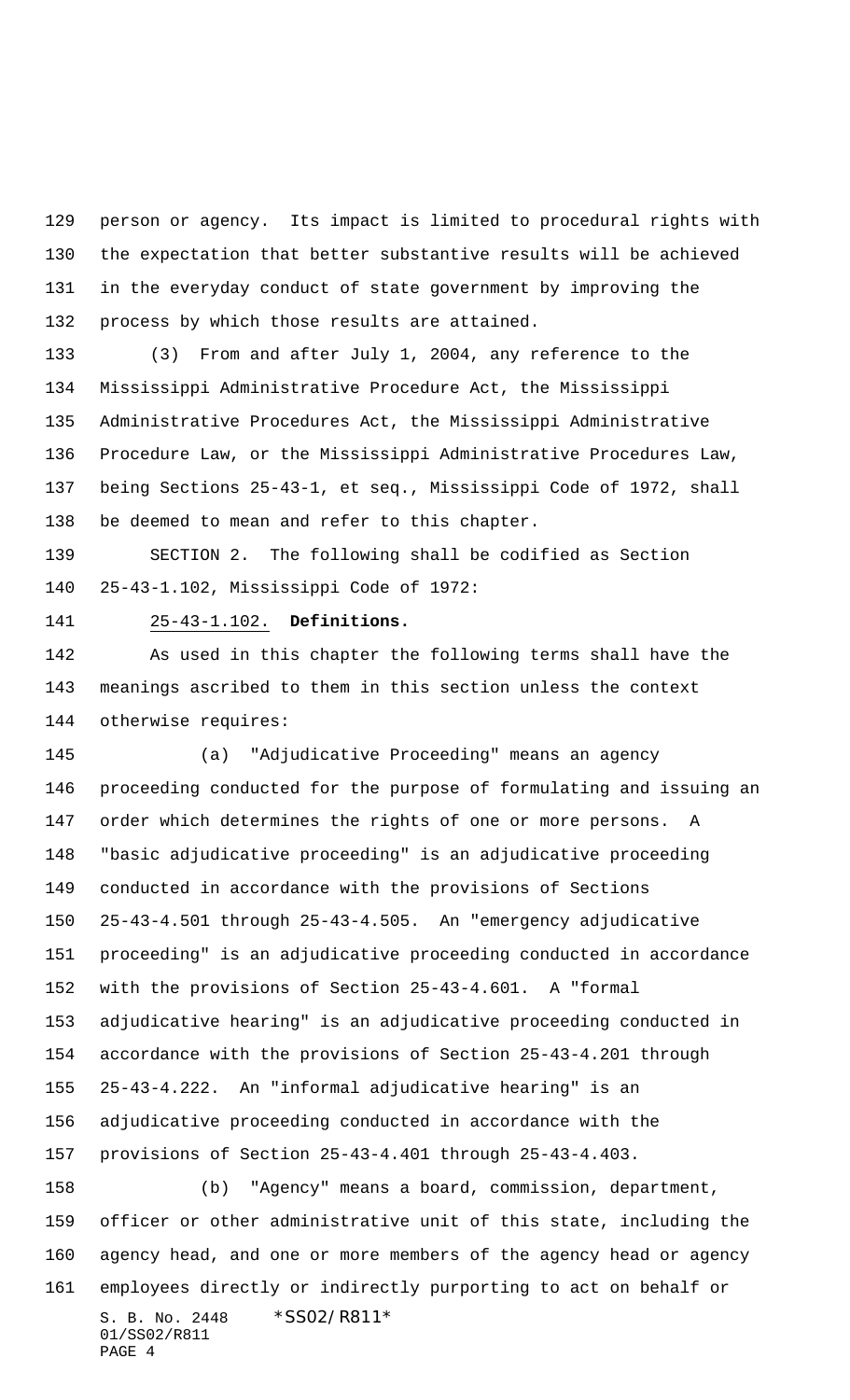under the authority of the agency head. The term does not include the Legislature or any of its component units, the judiciary or any of its component units or the Governor. The term does not include a political subdivision of the state or any of the administrative units of a political subdivision. To the extent it purports to exercise authority subject to any provision of this chapter, an administrative unit otherwise qualifying as an "agency" must be treated as a separate agency even if the unit is located within or subordinate to another agency.

 (c) "Agency action" means: (i) the whole or a part of a rule, an order or a declaratory opinion; or (ii) the failure to issue a rule, an order, or a declaratory opinion. "Nonfinal agency action" means the whole or a part of any agency determination, investigation, proceeding, hearing, conference, or other process that is preliminary, preparatory, procedural, or intermediate with regard to subsequent agency action of that agency or another agency. "Final agency action" means the whole or a part of any agency action other than nonfinal agency action. Final agency action occurs when the action is reduced to writing and approved 181 by the agency head.

 (d) "Agency head" or "head of the agency" means an individual or body of individuals in whom the ultimate legal authority of the agency is vested by any provision of law. (e) "Agency proceeding" or "proceeding" means the process by which an agency considers:

 (i) A declaratory opinion pursuant to Section 25-43-2.103, (ii) A rule pursuant to Article III of this

chapter, or

191 (iii) Any form of adjudicative proceeding pursuant to Article IV of this chapter.

S. B. No. 2448 \* SS02/R811\* 01/SS02/R811 PAGE 5 (f) "Agency record" means the official record of an agency adjudicative proceeding pursuant to Section 25-43-4.222 and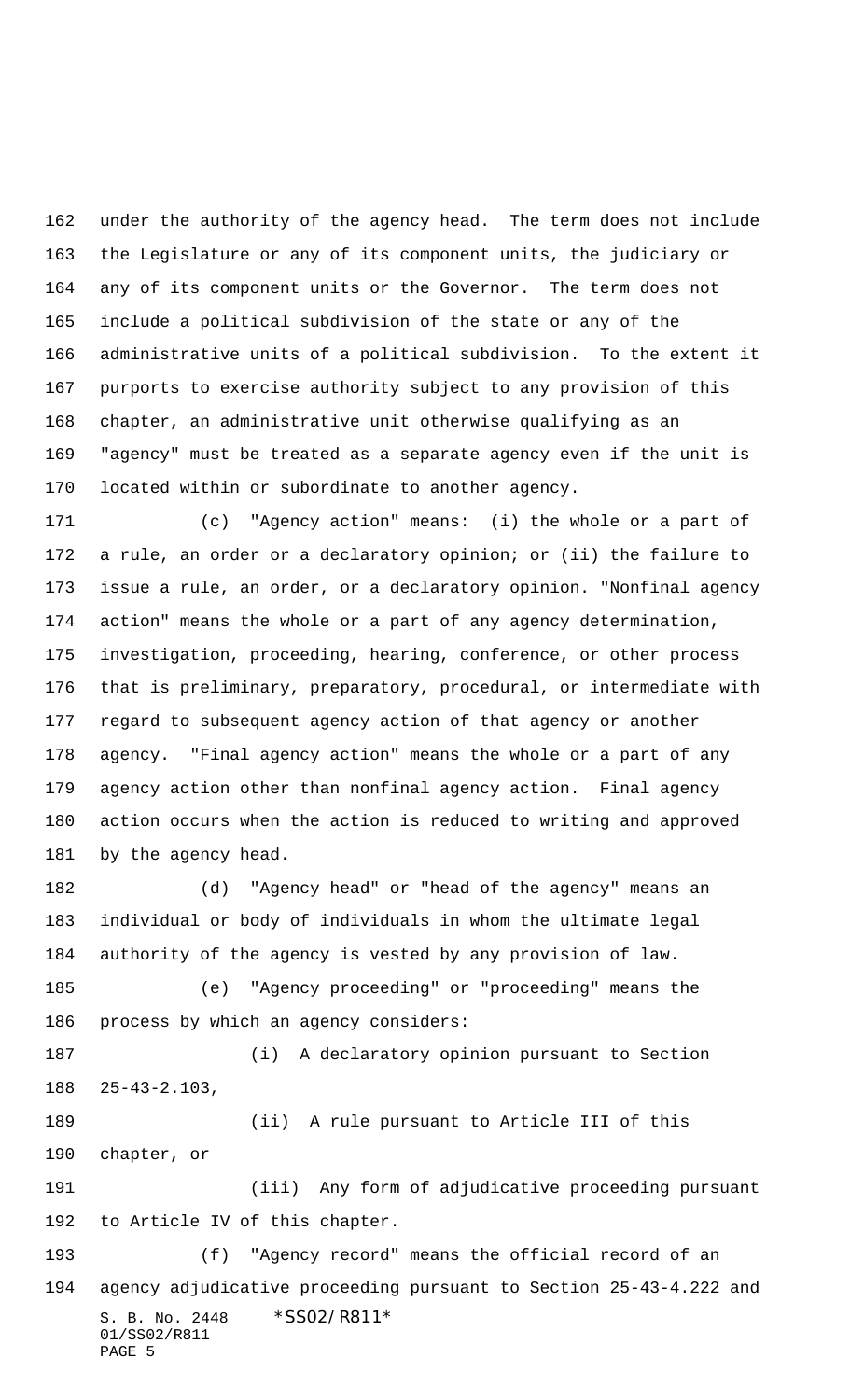the official rule-making record of an agency pursuant to Section 25-43-3.112.

 (g) "Basic adjudicative proceeding" is an adjudicative proceeding conducted in accordance with the provisions of Sections 25-43-4.501 through 25-43-4.505.

 (h) "Declaratory opinion" means an agency opinion rendered in accordance with the provisions of Section 25-43-2.103.

 (i) "Emergency adjudicative proceeding" is an adjudicative proceeding conducted in accordance with the provisions of Section 25-43-4.601.

 (j) "Final agency action" means the whole or a part of any agency action other than nonfinal agency action. Final agency action occurs when the action is reduced to writing and approved by the agency head.

 (k) "Formal adjudicative hearing" is an adjudicative proceeding conducted in accordance with the provisions of Section 25-43-4.201 through 25-43-4.222.

 (l) "Informal adjudicative hearing" is an adjudicative proceeding conducted in accordance with the provisions of Section 25-43-4.401 through 25-43-4.403.

 (m) "License" means a franchise, permit, certification, approval, registration, charter or similar form of authorization required by law. The holder of a "license" may be referred to as a "licensee," "permittee" or "franchisee."

 (n) "Nonfinal agency action" means the whole or a part of any agency determination, investigation, proceeding, hearing, conference, or other process that is preliminary, preparatory, procedural, or intermediate with regard to subsequent agency action of that agency or another agency.

S. B. No. 2448 \* SS02/R811\* 01/SS02/R811 PAGE 6 (o) "Order" means an agency action of particular applicability that determines the legal rights, duties, privileges, immunities or other legal interests of one or more specific persons. An order shall be in writing signed by a person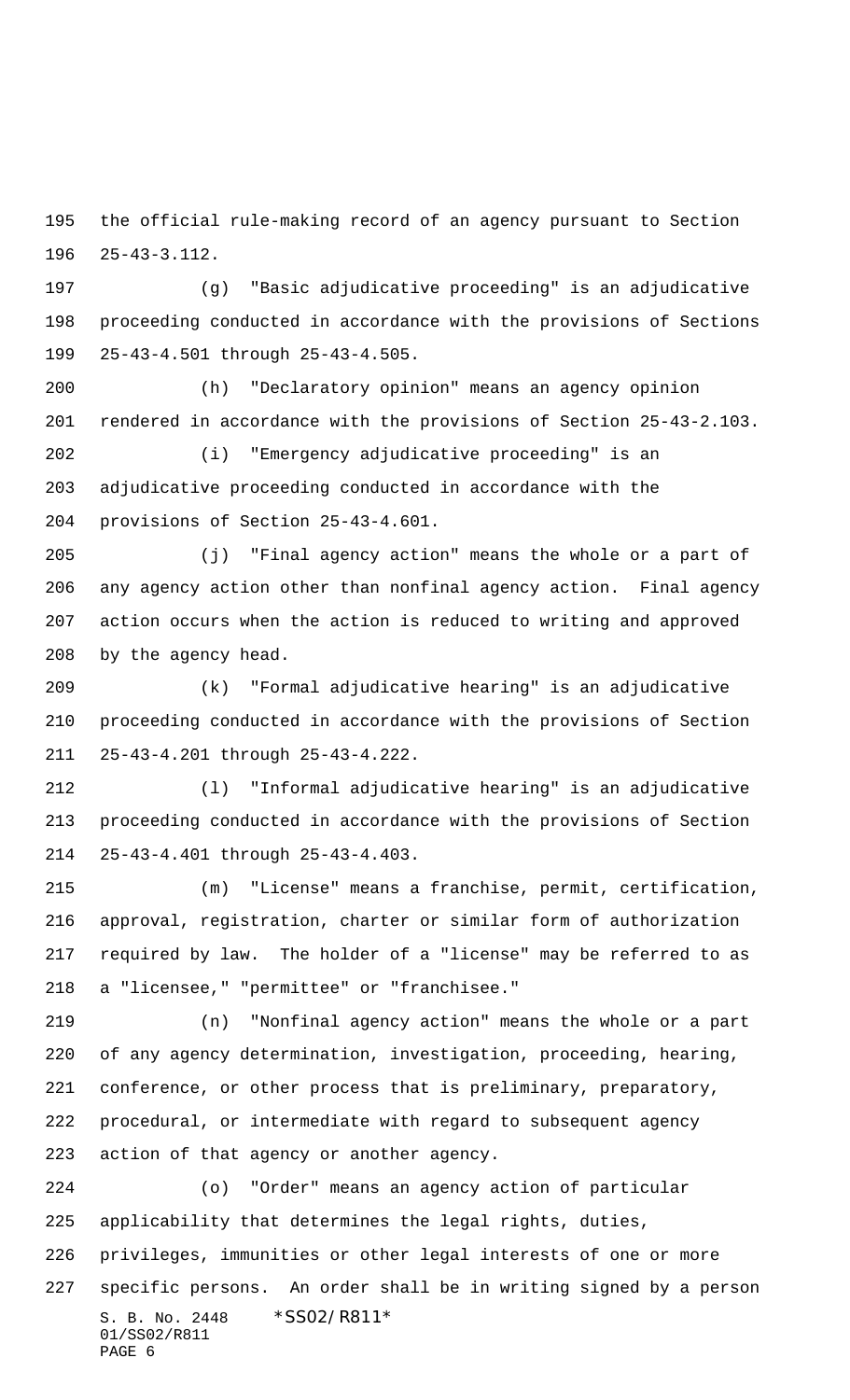S. B. No. 2448 \* SS02/R811\* 01/SS02/R811 with authority to render the order, or if more than one (1) person has such authority by at least that number of such persons as jointly have the authority to render the order, or by a person authorized to render the order on behalf of all such persons. The term does not include an executive order issued by the Governor pursuant to Section 25-43-1.104, an opinion issued by the Attorney General pursuant to Section 7-5-25, an opinion issued by the Ethics Commission pursuant to Section 25-4-17, or a declaratory opinion rendered in accordance with Section 25-43-2.103. (p) "Party to agency proceedings," or "party" in a context so indicating, means: (i) A person to whom the agency action is specifically directed; (ii) A person named as a party to an agency proceeding or allowed to intervene or participate as a party in the proceeding; or (iii) The agency, except where the agency is essentially neutral regarding the outcome of the proceedings and the agency's primary interest is that the proceeding be fair, speedy and cost effective. (q) "Party to judicial review or civil enforcement proceedings," or "party" in a context so indicating, means: (i) A person who files a notice for judicial 251 review or a complaint for civil enforcement; (ii) A person named as a party in a proceeding for judicial review or civil enforcement or allowed to participate as a party in the proceeding; or (iii) The agency in a proceeding for judicial review or civil enforcement. (r) "Person" means an individual, partnership, corporation, association, governmental subdivision or unit thereof, or public or private organization or entity of any character, and includes another agency.

PAGE 7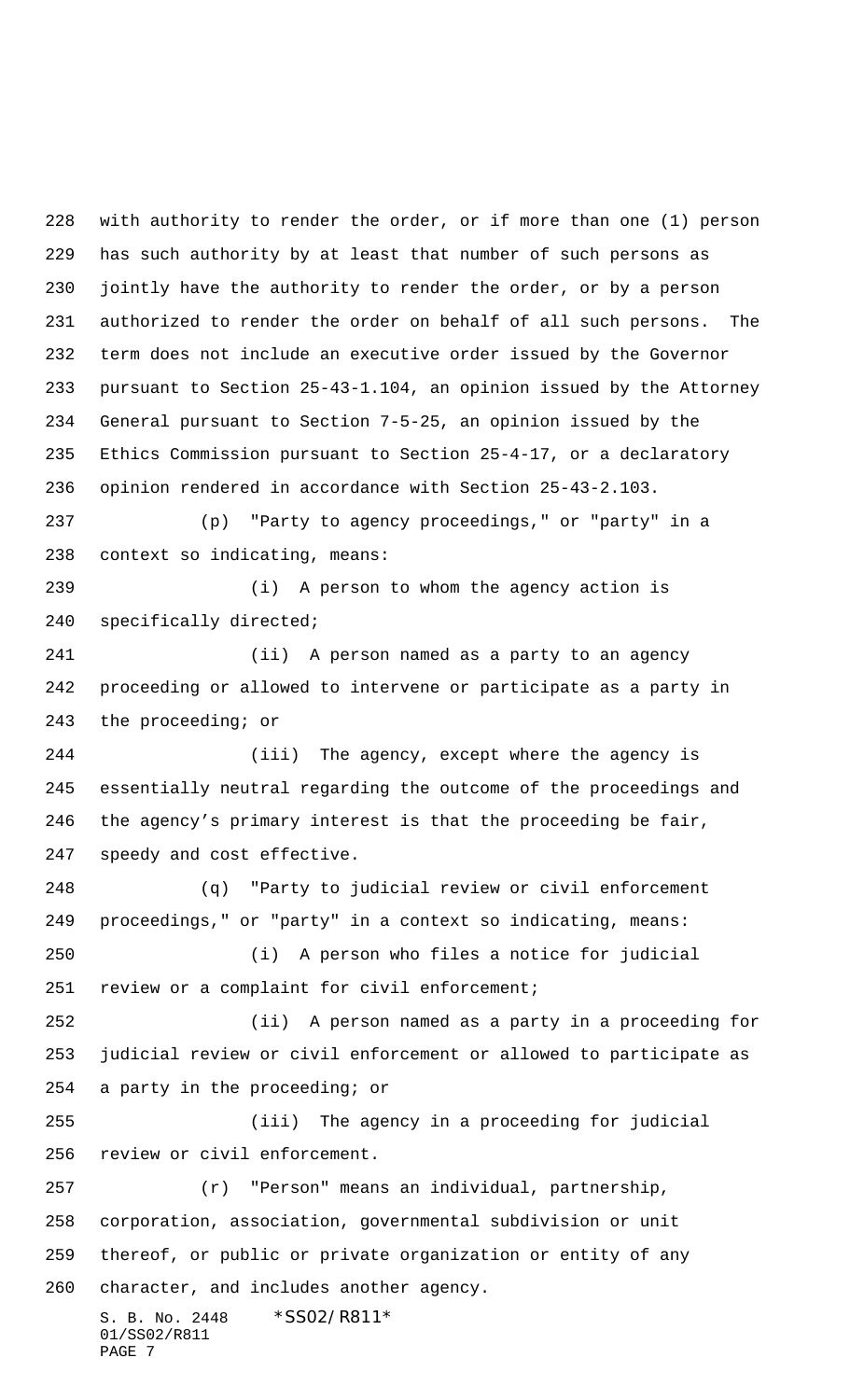(s) "Presiding officer" means a person designated as the principal hearing officer in an adjudicative proceeding.

 (t) "Provision of law" or "law" means the whole or a part of the federal or state Constitution, or of any federal or state (i) statute, (ii) case law or common law, (iii) rule of court, (iv) executive order, or (v) rule or order of an administrative agency.

 (u) "Public employee" means any person engaged in "state service" within the meaning and contemplation of Section 25-9-107(b) as it now reads or may hereafter be amended and excludes any person engaged in "nonstate service" within the meaning and contemplation of Section 25-9-107(c) as it now reads or may thereafter be amended.

 (v) "Rule" means the whole or a part of an agency regulation or other statement of general applicability that implements, interprets, or prescribes:

(i) Law or policy, or

 (ii) The organization, procedure or practice requirements of an agency. The term includes the amendment, repeal or suspension of an existing rule. "Rule" does not include:

 1. A regulation or statement concerning only the internal management of an agency which does not directly and substantially affect the procedural or substantive rights or duties of any segment of the public;

 2. A regulation or statement that establishes criteria or guidelines to be used by the staff of an agency in performing audits, investigations or inspections, settling commercial disputes, negotiating commercial arrangements or in the defense, prosecution or settlement of cases, if disclosure of the criteria or guidelines would: a. Enable law violators to avoid

detection;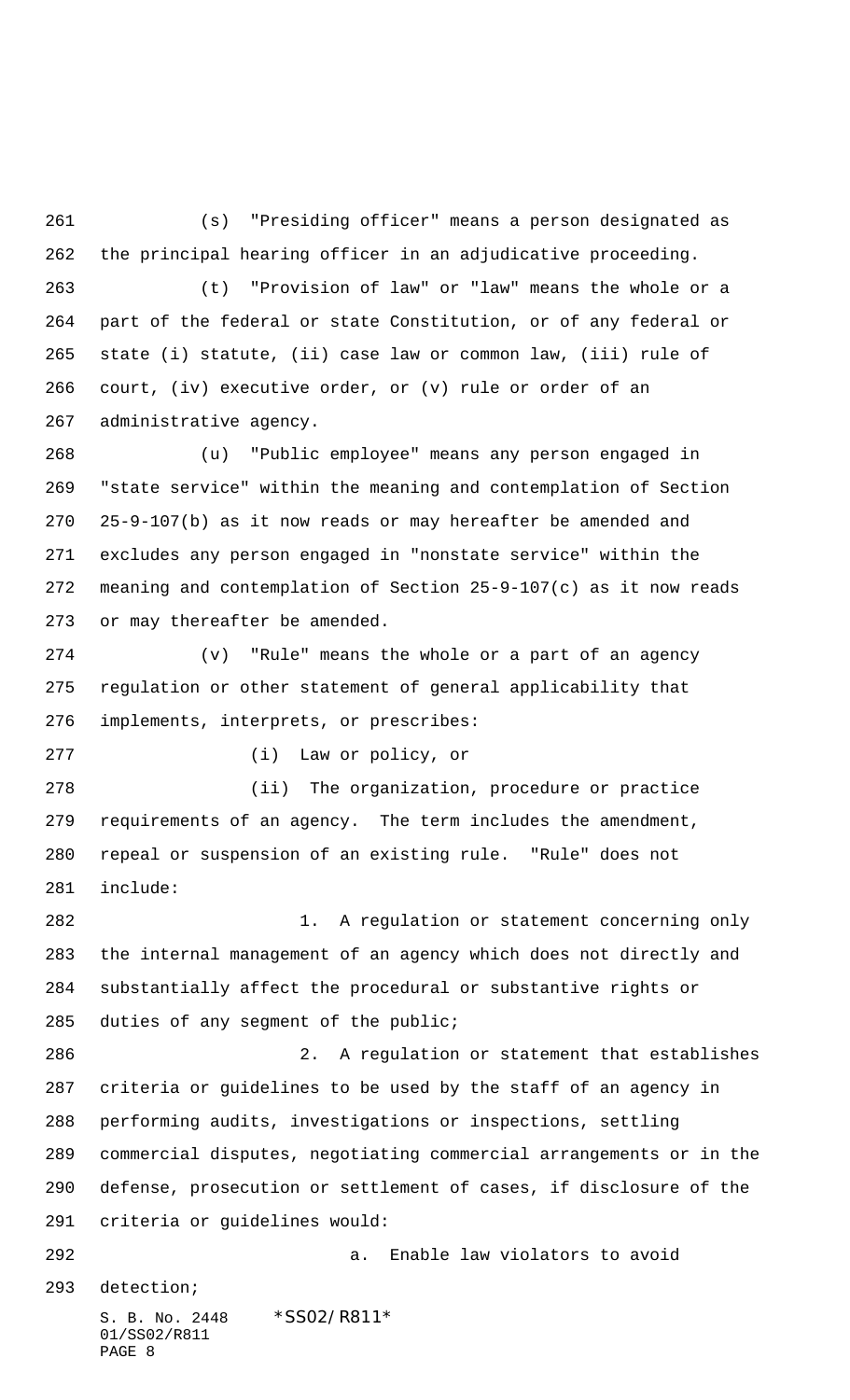S. B. No. 2448 \* SS02/R811\* 01/SS02/R811 PAGE 9 b. Facilitate disregard of requirements imposed by law; or c. Give a clearly improper advantage to persons who are in an adverse position to the state; 3. A regulation or statement that only establishes specific prices to be charged for particular goods or services sold by an agency; 4. A regulation or statement concerning only the physical servicing, maintenance or care of agency owned or operated facilities or property; 5. A regulation or statement relating only to the use of a particular facility or property owned, operated or maintained by the state or any of its subdivisions, if the substance of the regulation or statement is adequately indicated by means of signs or signals to persons who use the facility or property; 6. A regulation or statement concerning only inmates of a correctional or detention facility, students enrolled in an educational institution or patients admitted to a hospital, if adopted by that facility, institution or hospital; 7. A form whose contents or substantive requirements are prescribed by rule or statute, and instructions for the execution or use of the form; 317 8. An agency budget; 9. A compact or agreement between an agency 319 of this state and one or more agencies of another state or states; or 10. An opinion of the Attorney General pursuant to Section 7-5-25, an opinion of the Ethics Commission pursuant to Section 25-4-17, or an executive order of the Governor. (w) "Rule making" means the process for formulation and adoption of a rule.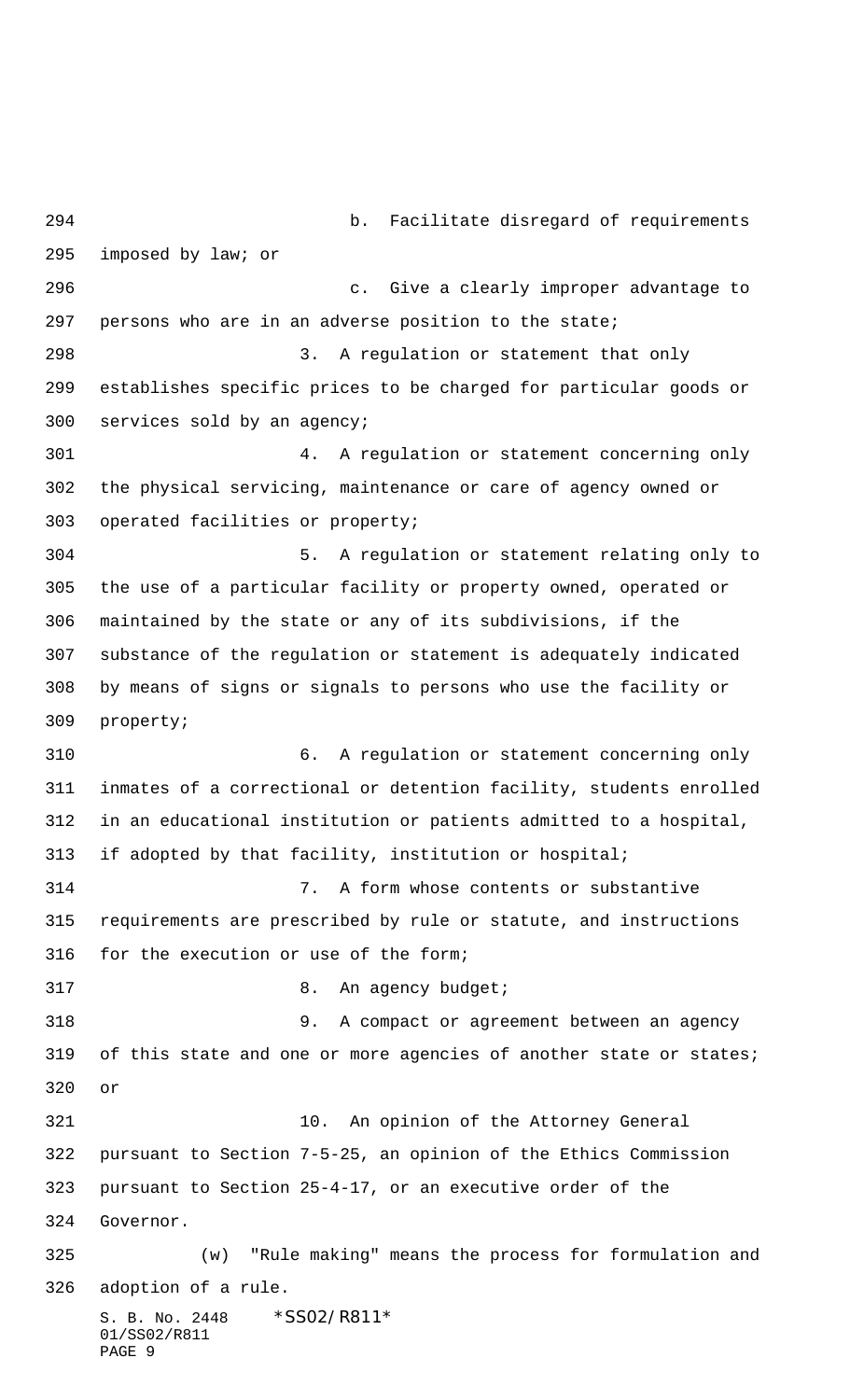SECTION 3. The following shall be codified as Section 25-43-1.103, Mississippi Code of 1972:

25-43-1.103. **Applicability and Relation to Other Law.**

 (1) This chapter applies to all agencies and all proceedings not expressly exempted under this chapter.

 (2) This chapter creates only procedural rights and imposes only procedural duties. They are in addition to those created and imposed by other statutes.

 (3) Specific statutory provisions which govern agency proceedings and which are in conflict with any of the provisions of this chapter shall continue to be applied to all proceedings of any such agency to the extent of such conflict only.

 (4) The provisions of this chapter shall not be construed to 340 amend, repeal or supersede the provisions of any other law; and, to the extent that the provisions of any other law conflict or are inconsistent with the provisions of this act, the provisions of such other law shall govern and control.

 (5) An agency may grant procedural rights to persons in addition to those conferred by this chapter so long as rights conferred upon other persons by any provision of law are not substantially prejudiced.

 SECTION 4. The following shall be codified as Section 25-43-1.104, Mississippi Code of 1972:

 25-43-1.104. **Suspension of Chapter's Provisions When Necessary to Avoid Loss of Federal Funds or Services.**

 (1) To the extent necessary to avoid a denial of funds or services from the United States which would otherwise be available to the state, the Governor, by executive order, may suspend, in whole or in part, one or more provisions of this chapter. The Governor, by executive order, shall declare the termination of a suspension as soon as it is no longer necessary to prevent the loss of funds or services from the United States.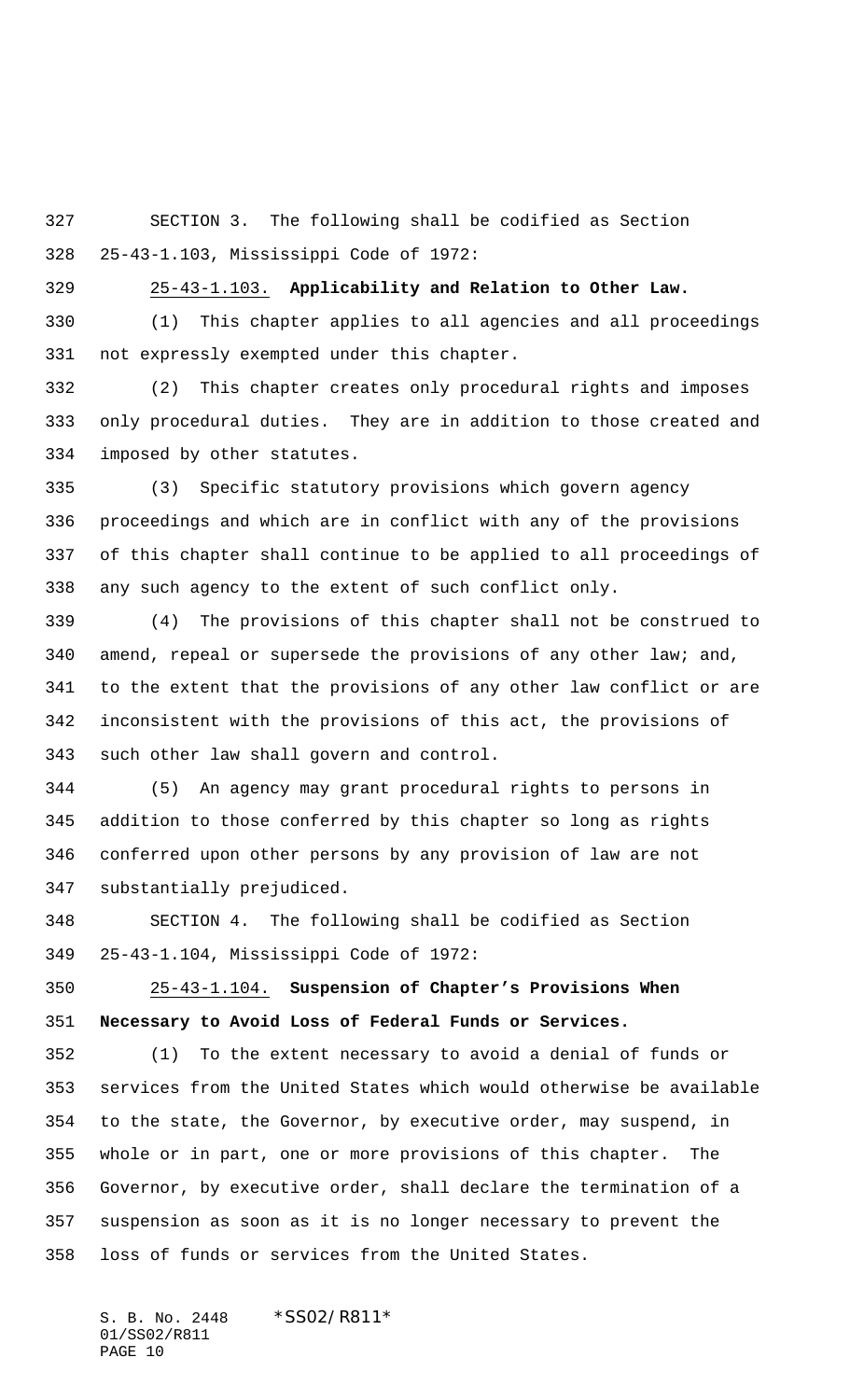(2) If any provision of this chapter is suspended pursuant to this section, the Governor shall promptly report the suspension to the Legislature. The report may include recommendations concerning desirable legislation that may be necessary to conform this chapter to federal law, including the exemption, if appropriate, of a particular program from the provisions of this chapter.

 SECTION 5. The following shall be codified as Section 25-43-1.105, Mississippi Code of 1972:

25-43-1.105. **Waiver of Rights.**

 Except to the extent precluded by another provision of law, a person may waive any right conferred upon that person by this chapter, or by any rule made pursuant to this chapter.

 SECTION 6. The following shall be codified as Section 25-43-1.106, Mississippi Code of 1972:

 25-43-1.106. **Filings with Agency; Service; Computation of Time.**

 (1) (a) Whenever a presiding officer, a party or any person is permitted or required to file with an agency any application, pleading, motion or other document, filing must be made by delivery of the document to the agency, by mailing it to the agency, or by transmitting it to the agency by electronic means, including, but not limited to, facsimile transfer or e-mail. Filing by electronic means is complete when the electronic equipment being used by the agency acknowledges receipt of the material. If the equipment used by the agency does not automatically acknowledge transmission, service is not complete until the filing party obtains an acknowledgment from the agency. Filing by mail is complete upon receipt by the agency.

 (b) The agency may implement this section by agency rule.

S. B. No. 2448 \* SS02/R811\* 01/SS02/R811 PAGE 11 (2) (a) Whenever service is required by this article, and whether the service is made by a party, an agency, or a presiding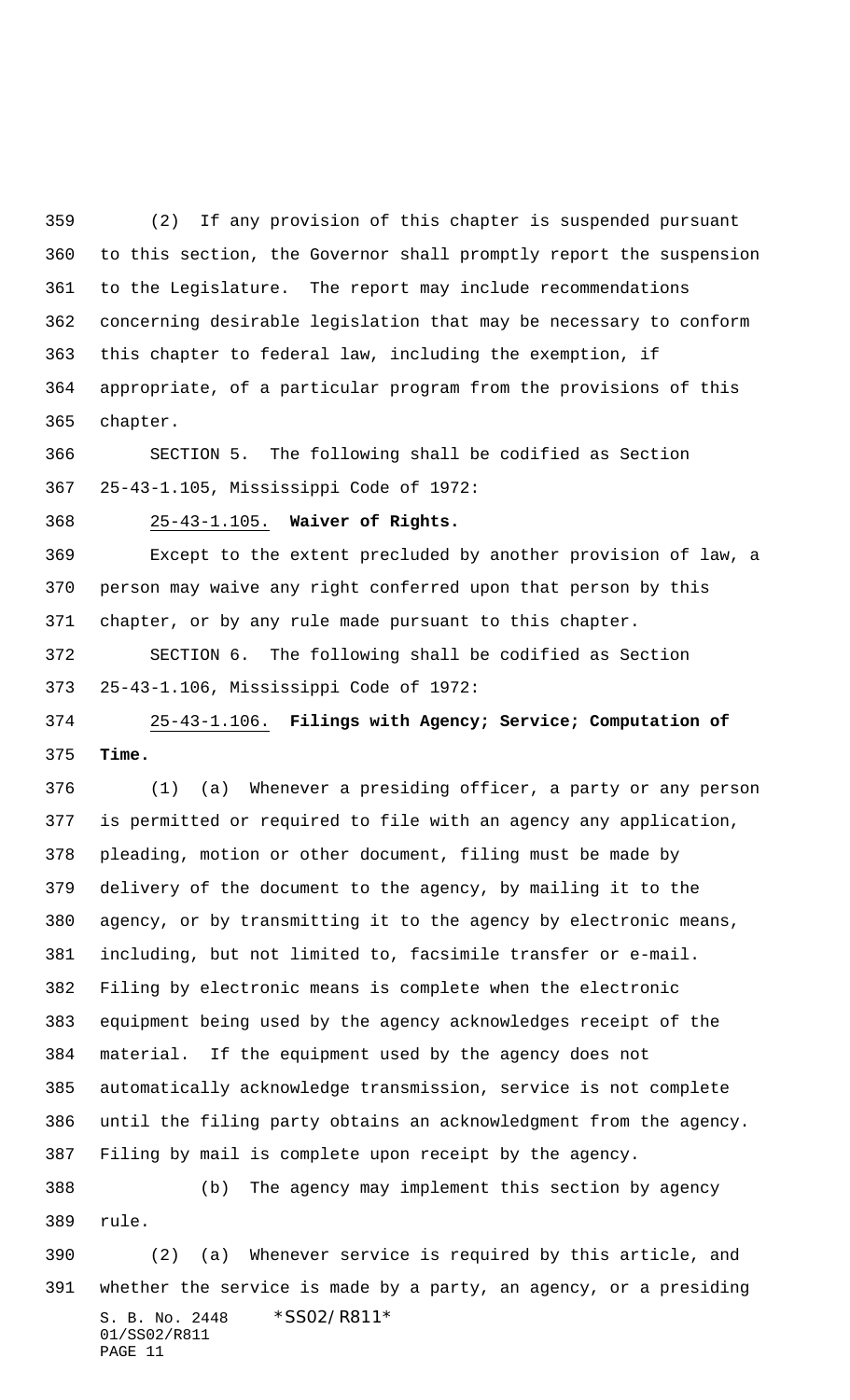officer, service of orders, notices, pleadings, motions, and other documents upon a party shall be made by delivering a copy to the party, by transmitting it to the party by electronic means, including but not limited to facsimile transfer or e-mail, or by mailing it to the party at the party's last known address. Delivery of a copy means handing it to a party, leaving it at the office of a party with a person in charge thereof, or leaving it at the dwelling house or usual place of abode of the party with some person of suitable age and discretion then residing therein. Service by electronic means is complete when the electronic equipment being used by the party being served acknowledges receipt of the material. If the equipment used by the party being served does not automatically acknowledge the transmission, service is not complete until the sending party obtains an acknowledgment from the recipient. Service by mail is complete upon mailing.

 (b) Whenever service is required or permitted to be made upon a party who is represented by an attorney of record in the proceedings, the service shall be made upon such attorney.

 (c) Whenever an agency or presiding officer issues an order or serves a notice or other document, the order or notice or other document shall be dated and shall be deemed to have been issued on the day it is served on the parties to the matter. If the order or notice or other document is to be served by mail, it shall be dated and shall be deemed to have been issued on the day it is mailed.

S. B. No. 2448 \* SS02/R811\* 01/SS02/R811 PAGE 12 (3) (a) In computing any period of time prescribed or allowed by this article, by order of an agency, or by any applicable statute or agency rule, the day of the act, event or default from which the designated period of time begins to run shall not be included. The last day of the period so computed shall be included, unless it is a Saturday, a Sunday, or a legal holiday, as defined by statute, or any other day when the agency's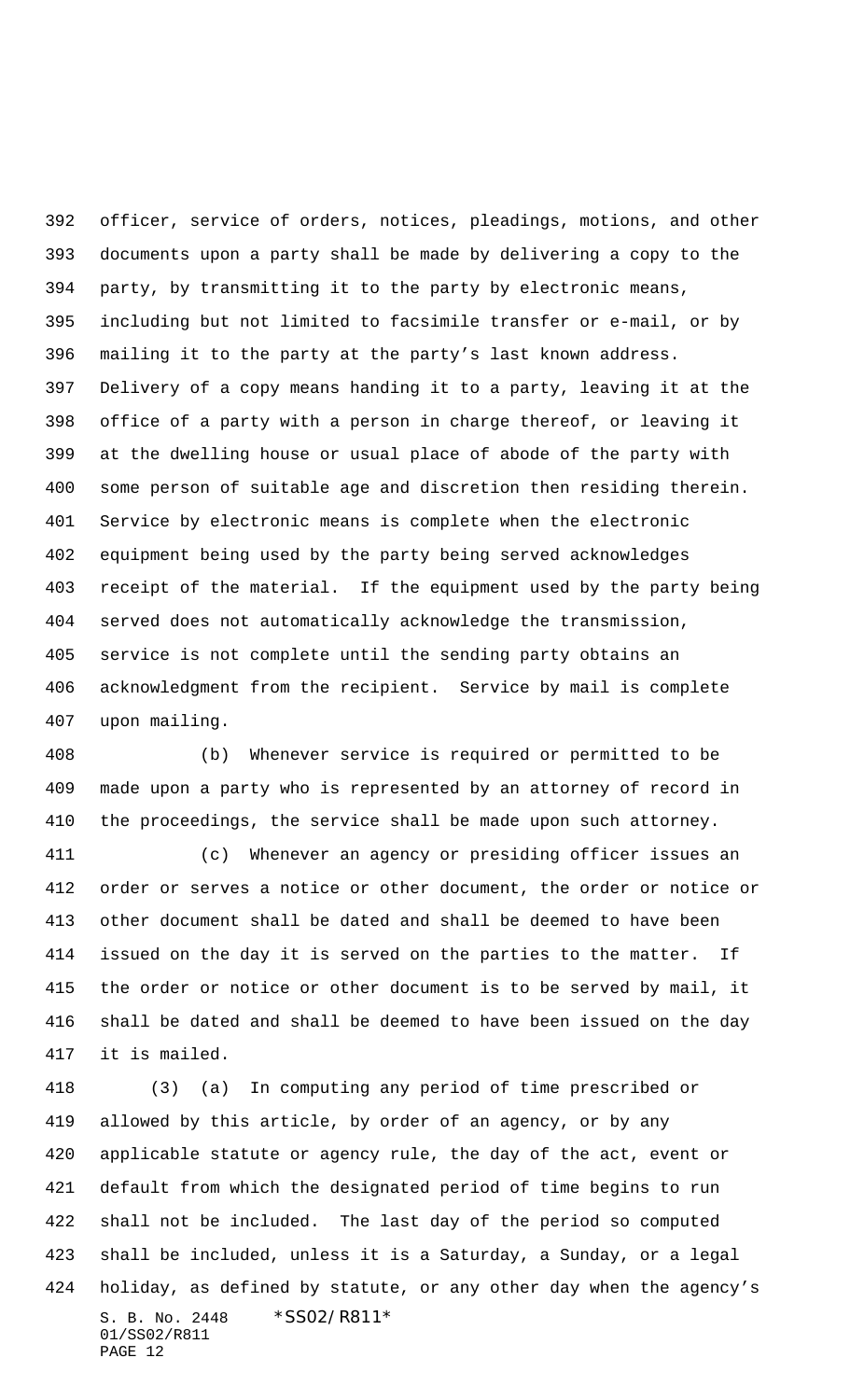office is in fact closed, whether with or without legal authority, in which event the period runs until the end of the next day which is not a Saturday, a Sunday, a legal holiday, or any other day when the agency's office is closed. When the period of time prescribed or allowed is less than seven (7) days, intermediate Saturdays, Sundays, and legal holidays shall be excluded in the computation. In the event any legal holiday falls on a Sunday, the next following day shall be a legal holiday.

 (b) Whenever a party has the right or is required to do some act or take some proceedings within a prescribed period after the service of a notice, order, pleading, motion or other paper upon him and the notice or paper is served upon him by mail, three (3) days shall be added to the prescribed period.

#### **ARTICLE II**

## **PUBLIC ACCESS TO AGENCY LAW AND POLICY**

 SECTION 7. The following shall be codified as Section 25-43-2.101, Mississippi Code of 1972:

 25-43-2.101. **Publication, Compilation, Indexing and Public Inspection of Rules.**

 (1) Subject to the provisions of this chapter, the Secretary of State shall prescribe a uniform numbering system, form, style and transmitting format for all proposed and adopted rules caused to be published by him and, with prior approval of each respective agency involved, may edit rules for publication and codification without changing the meaning or effect of any rule.

 (2) The Secretary of State shall cause an administrative bulletin to be published in a format and at such regular intervals as the Secretary of State shall prescribe by rule. Upon proper filing of proposed rules, the Secretary of State shall publish them in the administrative bulletin as expeditiously as possible. The administrative bulletin must contain: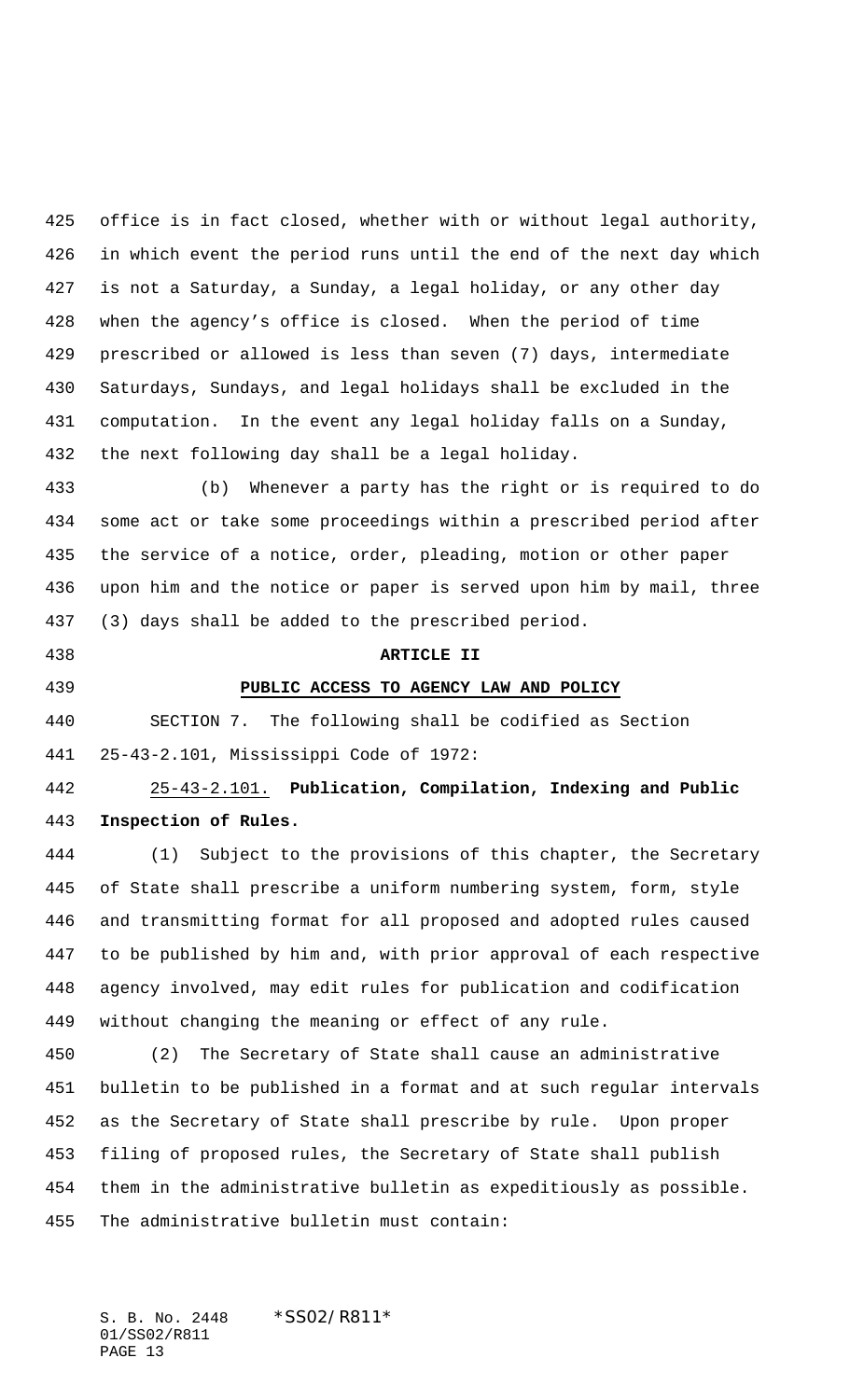(a) Notices of proposed rule adoption prepared so that the text of the proposed rule shows the text of any existing rule proposed to be changed and the change proposed;

 (b) Any other notices and materials designated by law for publication therein; and

(c) An index to its contents by subject.

 (3) The Secretary of State shall cause an administrative bulletin to be published in a format and at such regular intervals as the Secretary of State shall prescribe by rule. Upon proper filing of newly adopted rules, the Secretary of State shall publish them as expeditiously as possible. The administrative bulletin must contain:

 (a) Newly filed adopted rules prepared so that the text of the newly filed adopted rule shows the text of any existing 470 rule being changed and the change being made;

 (b) Any other notices and materials designated by law for publication therein; and

(c) An index to its contents by subject.

 (4) The Secretary of State retains the authority to reject proposed and newly adopted rules not properly filed in accordance with the Secretary of State's rules prescribing the numbering system, form, style or transmitting format for such filings. In addition, a filing with the Secretary of State may be rejected if it fails to comply with any of the provisions of Articles II and III of this chapter. The Secretary of State shall notify the agency of its rejection of a proposed or newly adopted rule as expeditiously as possible and accompany such notification with a stated reason for the rejection. A rejected filing of a proposed or newly adopted rule does not constitute filing pursuant to Section 25-43-3.101 et seq. of this chapter.

S. B. No. 2448 \* SS02/R811\* 01/SS02/R811 PAGE 14 (5) (a) The Secretary of State shall cause an administrative code to be compiled, indexed by subject and published in a format prescribed by the Secretary of State by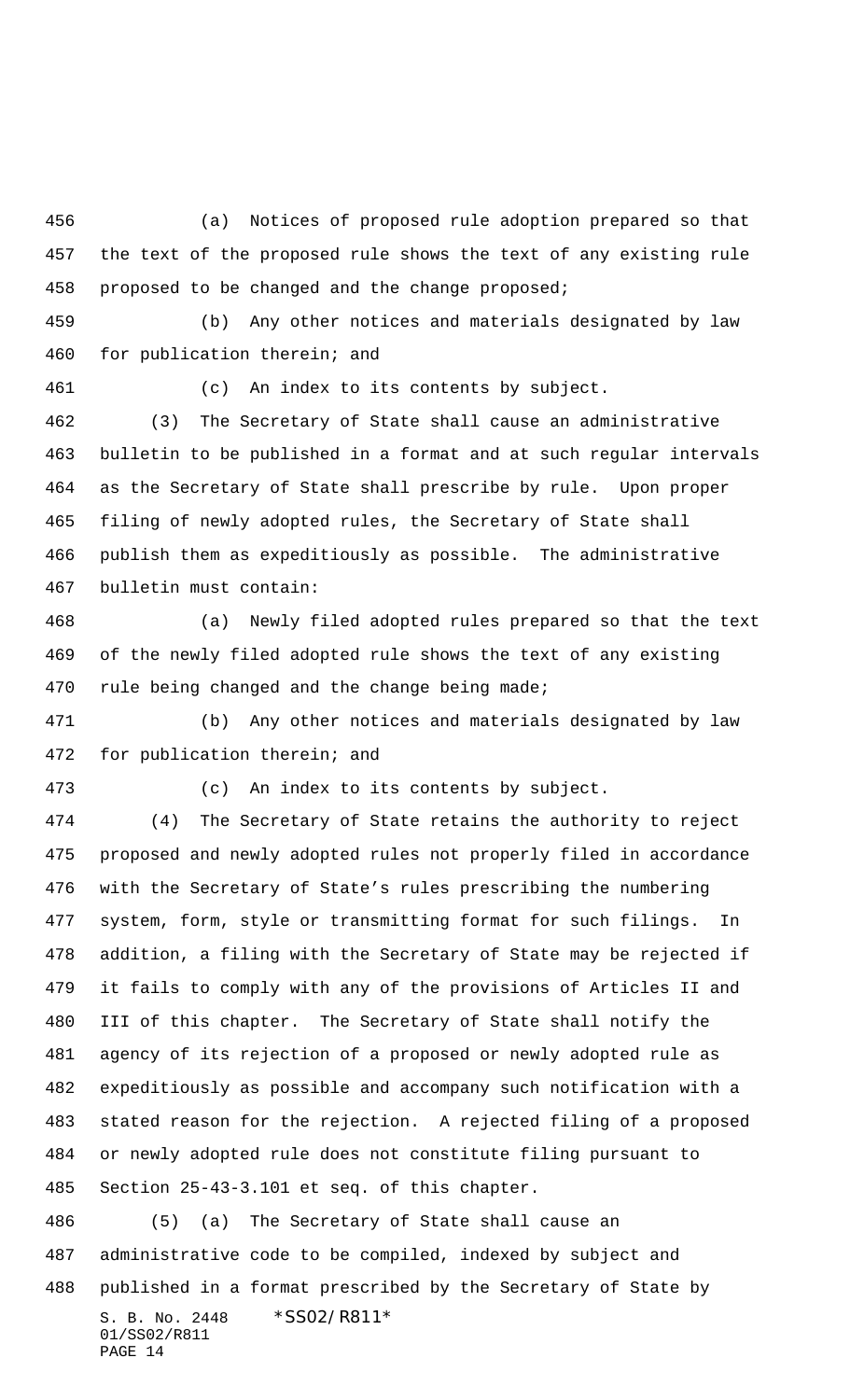rule. All of the effective rules of each agency must be published and indexed in that publication. The Secretary of State shall also cause supplements to the administrative code to be published in a format and at such regular intervals as the Secretary of State shall prescribe by rule.

 (b) The Secretary of State is hereby authorized to contract with a reputable and competent publishing company on such terms and conditions and at such prices as he may deem proper to digest, compile, annotate, index and publish the state agency rules and regulations.

 (6) (a) Copyrights of the Mississippi Administrative Code, including, but not limited to, cross references, tables of cases, notes of decisions, tables of contents, indices, source notes, authority notes, numerical lists and codification guides, other than the actual text of rules or regulations, shall be taken by and in the name of the publishers of said compilation. Such publishers shall thereafter promptly assign the same to the State of Mississippi and said copyright shall be owned by the state.

 (b) Any information appearing on the same leaf with the text of any rule or regulation may be incidentally reproduced in connection with the reproduction of such rule or regulation, if such reproduction is for private use and not for resale.

 (7) The Secretary of State may omit from the administrative bulletin or code any proposed or filed adopted rule the publication in hard copy of which would be unduly cumbersome, expensive or otherwise inexpedient, if:

 (a) Knowledge of the rule is likely to be important to only a small class of persons;

 (b) On application to the issuing agency, the proposed or adopted rule in printed or processed form is made available at no more than its cost of reproduction; and

S. B. No. 2448 \* SS02/R811\* 01/SS02/R811 PAGE 15 (c) The administrative bulletin or code contains a notice stating in detail the specific subject matter of the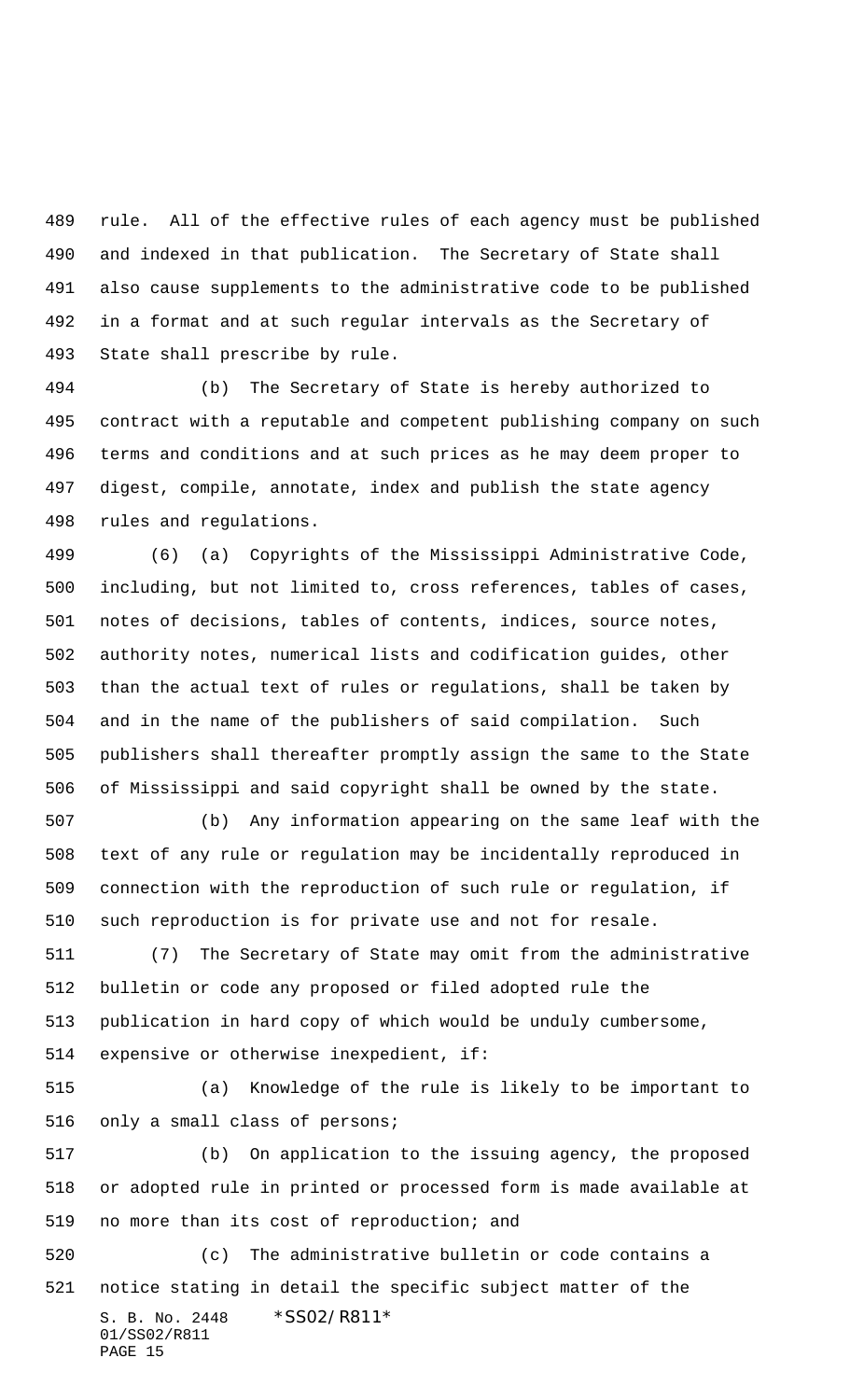omitted proposed or adopted rule and how a copy of the omitted material may be obtained.

 (8) The administrative bulletin and administrative code with supplements must be furnished to designated officials without charge and to all subscribers at a reasonable cost to be determined by the Secretary of State. Each agency shall also make available for public inspection and copying those portions of the administrative bulletin and administrative code containing all rules adopted or used by the agency in the discharge of its functions, and the index to those rules.

 SECTION 8. The following shall be codified as Section 25-43-2.102, Mississippi Code of 1972:

 25-43-2.102. **Public Inspection and Indexing of Agency Orders.**

 (1) In addition to other requirements imposed by any provision of law, and subject to any confidentiality provisions established by law, each agency shall make all written final orders available for public inspection and copying and index them by name and subject.

 (2) A written final order may not be relied on as precedent by an agency to the detriment of any person until it has been made available for public inspection and indexed in the manner described in subsection (1) of this section. This provision is inapplicable to any person who has actual, timely knowledge of the order. The burden of proving that knowledge is on the agency.

 SECTION 9. The following shall be codified as Section 25-43-2.103, Mississippi Code of 1972:

# 25-43-2.103. **Declaratory Opinions.**

S. B. No. 2448 \* SS02/R811\* 01/SS02/R811 PAGE 16 (1) Any person with a substantial interest in the subject matter may make a written request of an agency for a declaratory opinion as to the applicability to specified circumstances of a statute, rule or order within the primary jurisdiction of the agency. An agency, through the agency head or its designee(s) by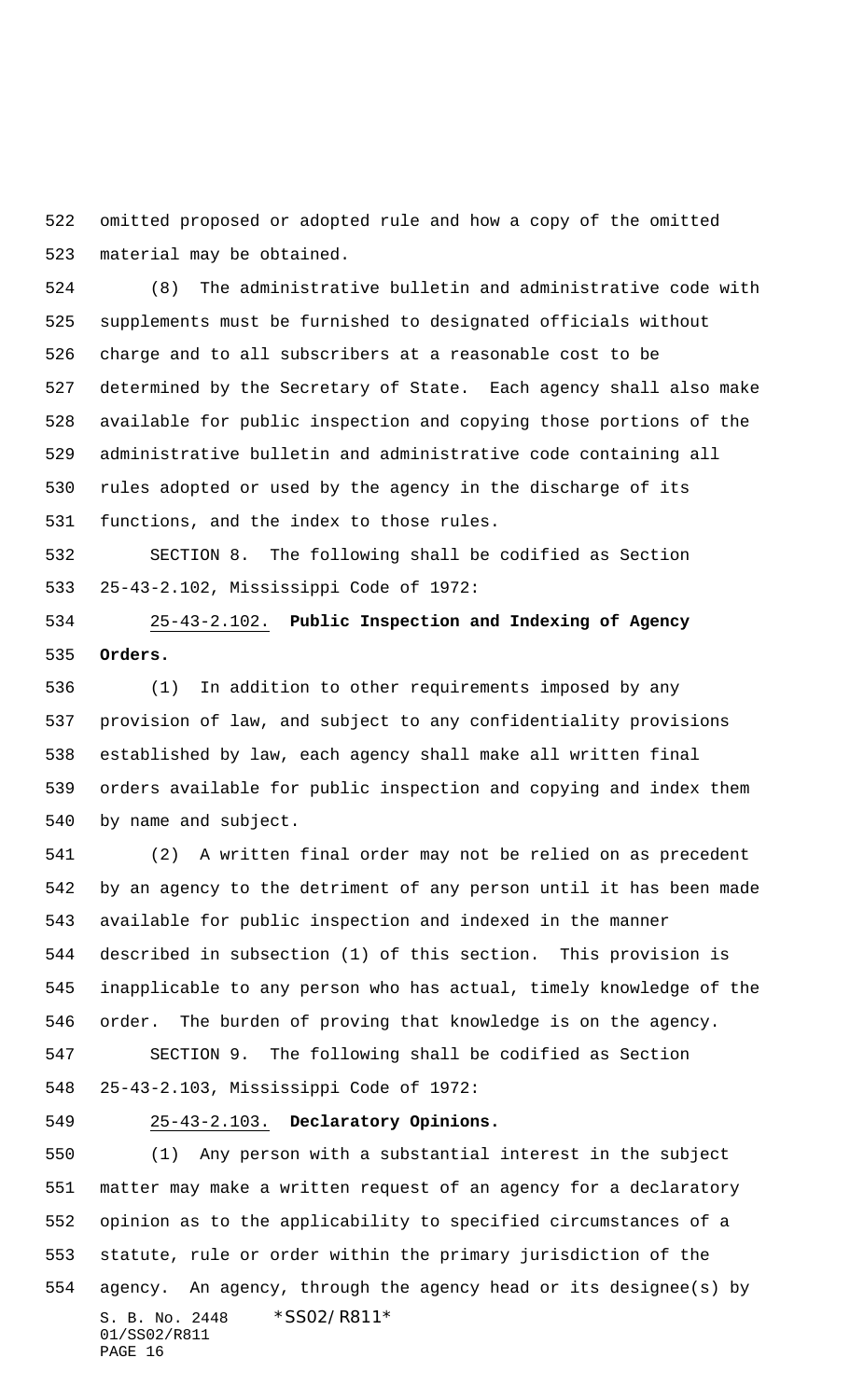rule, shall issue a declaratory opinion in response to a written request for that opinion unless the agency determines that issuance of the opinion under the circumstances would be contrary to a rule adopted in accordance with subsection (2) of this section.

 (2) Each agency shall issue rules that provide for: (a) the form, contents and filing of written requests for declaratory opinions; (b) the procedural rights of persons in relation to the written requests and (c) the disposition of the written requests. Those rules must describe the classes of circumstances in which the agency will not issue a declaratory opinion.

 (3) Within forty-five (45) days after receipt of a written request for a declaratory opinion an agency, in writing, shall:

 (a) Issue an opinion declaring the applicability of the statute, rule or order in question to the specified circumstances; (b) Agree to issue a declaratory opinion by a specified time but no later than ninety (90) days after receipt of the

written request; or

 (c) Decline to issue a declaratory opinion, stating the reasons for its action.

 (4) A copy of all opinions issued in response to a written request for a declaratory opinion must be mailed promptly to the requesting party.

 (5) (a) When any person receives a declaratory opinion from an agency and shall have stated all the facts to govern such opinion, there shall be no liability, civil or criminal, accruing to or against any such person who, in good faith, follows the direction of such opinion and acts in accordance therewith unless a court of competent jurisdiction, after a full hearing, shall judicially declare that such opinion is manifestly wrong and without any substantial support. No declaratory opinion shall be given or considered if the opinion is requested after suit is filed or prosecution begun.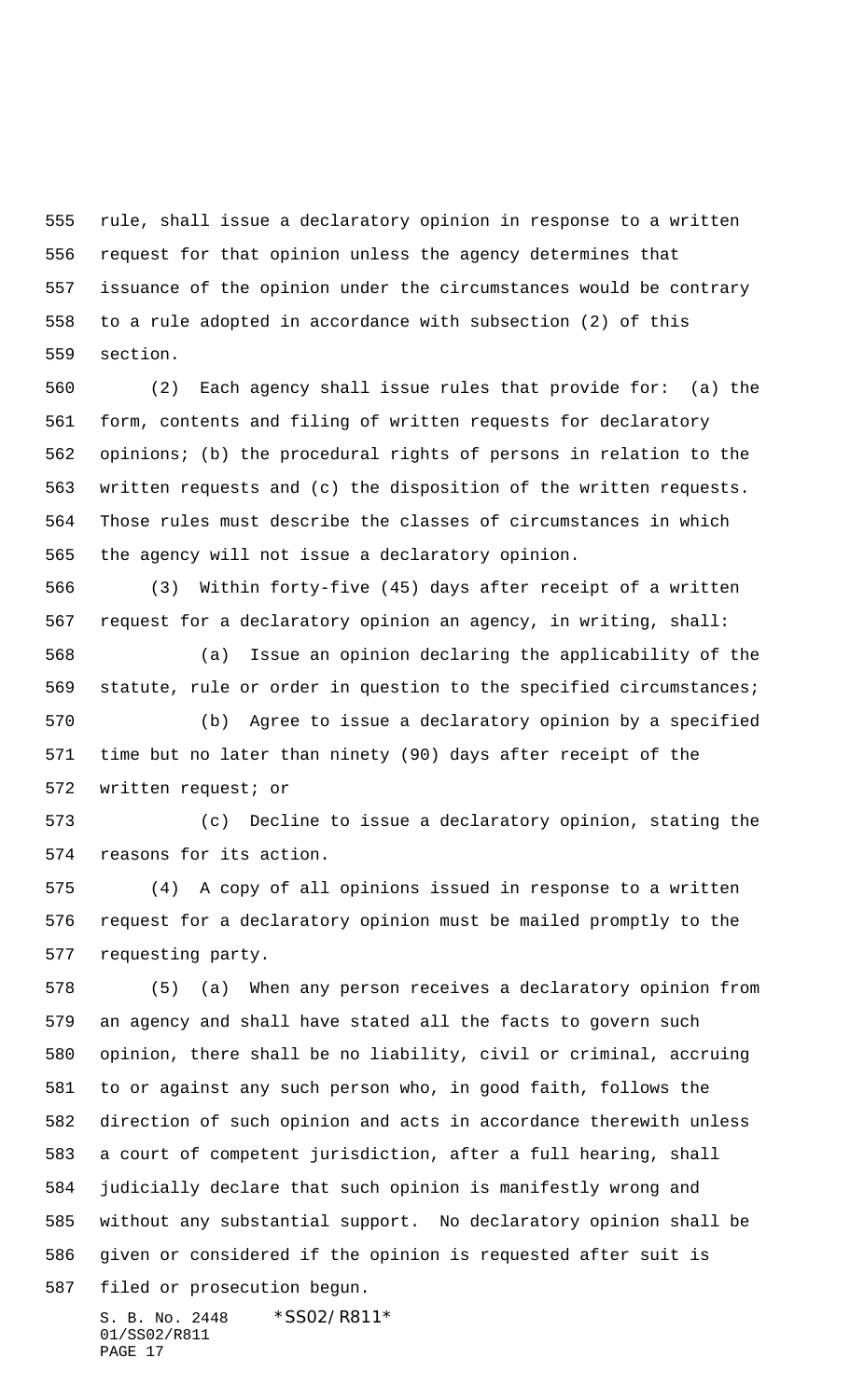(b) The authority of persons to request and receive agency declaratory opinions in no way affects the ability of any person authorized by Section 7-5-25 to request a legal opinion from the Attorney General.

 (c) Each agency shall make all declaratory opinions available for public inspection and copying and shall index them by name and subject, unless information contained within such opinions is confidential by statute or exempt from public disclosure pursuant to another provision of law.

 SECTION 10. The following shall be codified as Section 25-43-2.104, Mississippi Code of 1972:

25-43-2.104. **Required Rule Making.**

 In addition to other rule-making requirements imposed by law, each agency shall:

 (a) Adopt as a rule a description of the organization of the agency which states the general course and method of its operations and where and how the public may obtain information or make submissions or requests;

 (b) Adopt rules of practice setting forth the nature and requirements of all formal and informal proceedings available to the public.

 SECTION 11. The following shall be codified as Section 25-43-2.105, Mississippi Code of 1972:

### 25-43-2.105. **Model Rules of Procedure.**

 In accordance with the rule-making requirements of this chapter, the Secretary of State shall adopt model rules of procedure appropriate for use by as many agencies as possible. The model rules must deal with all general functions and duties performed in common by several agencies. Each agency may adopt as much of the model rules as is practicable under its circumstances. To the extent an agency adopts the model rules, it shall do so in accordance with the rule-making requirements of this chapter.

## **ARTICLE III**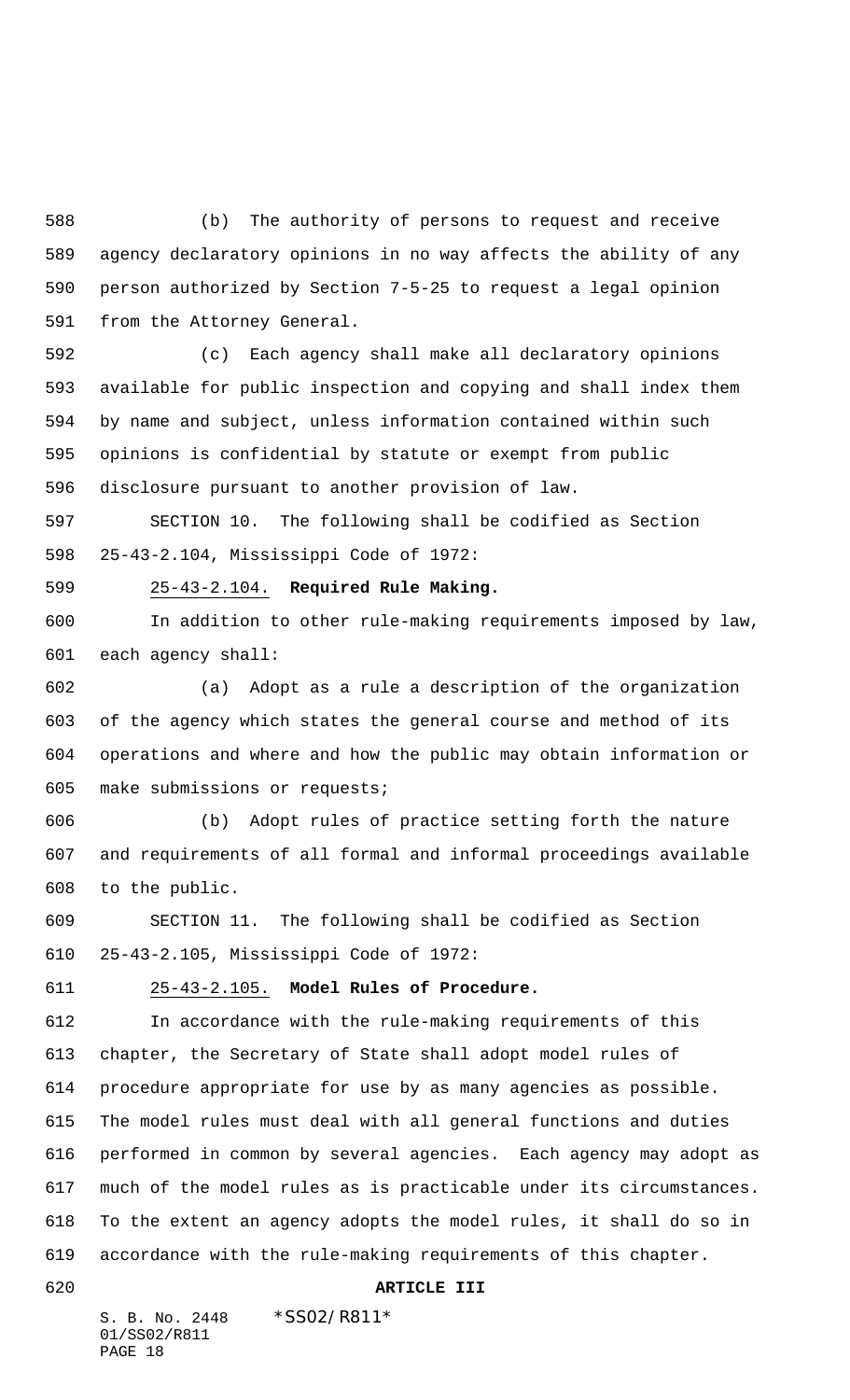**RULE MAKING ADOPTION AND EFFECTIVENESS OF RULES** SECTION 12. The following shall be codified as Section 25-43-3.101, Mississippi Code of 1972: 25-43-3.101. **Advice on Possible Rules before Notice of Proposed Rule Adoption.** (1) In addition to seeking information by other methods, an agency, before filing of a notice of proposed rule adoption under Section 25-43-3.103, may solicit comments from the public on a subject matter of possible rule making under active consideration within the agency by causing notice to be filed with the Secretary of State for publication in the administrative bulletin of the subject matter and indicating where, when and how persons may comment. (2) Each agency may also appoint committees to comment, before filing of a notice of proposed rule adoption under Section 25-43-3.103, on the subject matter of a possible rule making under active consideration within the agency. The membership of those committees must be filed with the Secretary of State for

publication in the administrative bulletin.

 SECTION 13. The following shall be codified as Section 25-43-3.102, Mississippi Code of 1972:

25-43-3.102. **Public Rule-making Docket.**

 (1) Each agency shall maintain a current, public rule-making docket.

 (2) The rule-making docket may, but need not, contain a listing of the subject matter of possible rules currently under active consideration within the agency for proposal under Section 25-43-3.103 and the name and address of agency personnel with whom persons may communicate with respect to the matter.

S. B. No. 2448 \* SS02/R811\* 01/SS02/R811 PAGE 19 (3) The rule-making docket must list each pending rule-making proceeding. A rule-making proceeding is pending from the time it is commenced, by proper filing with the Secretary of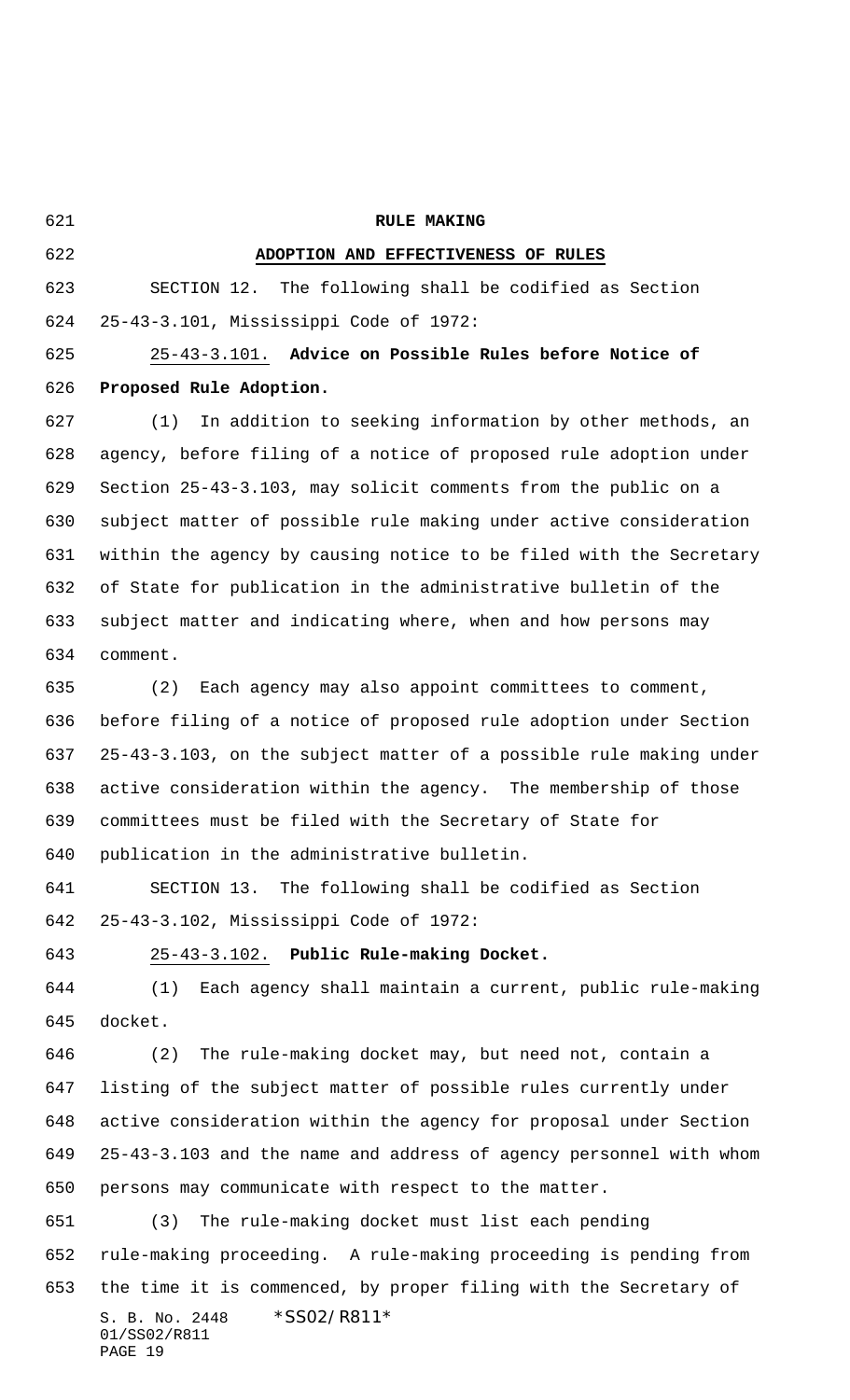State of a notice of proposed rule adoption, to the time it is terminated by the filing with the Secretary of State of a notice of termination or the rule becoming effective. For each pending rule-making proceeding, the docket must indicate:

(a) The subject matter of the proposed rule;

 (b) A citation to all published notices relating to the proceeding;

 (c) Where written submissions or written requests for an opportunity to make oral presentations on the proposed rule may be inspected;

 (d) The time during which written submissions may be made;

 (e) If applicable, where and when oral presentations may be made;

 (f) Where any economic impact statement and written requests for the issuance of and other information concerning an economic impact statement of the proposed rule may be inspected;

 (g) The current status of the proposed rule; (h) The date of the rule's adoption; and (i) When the rule will become effective.

 SECTION 14. The following shall be codified as Section 25-43-3.103, Mississippi Code of 1972:

25-43-3.103. **Notice of Proposed Rule Adoption.**

 (1) At least twenty-five (25) days before the adoption of a rule an agency shall cause notice of its contemplated action to be properly filed with the Secretary of State for publication in the administrative bulletin. The notice of proposed rule adoption must include:

 (a) A short explanation of the purpose of the proposed rule and the agency's reasons for proposing the rule; (b) The specific legal authority authorizing the proposed rule;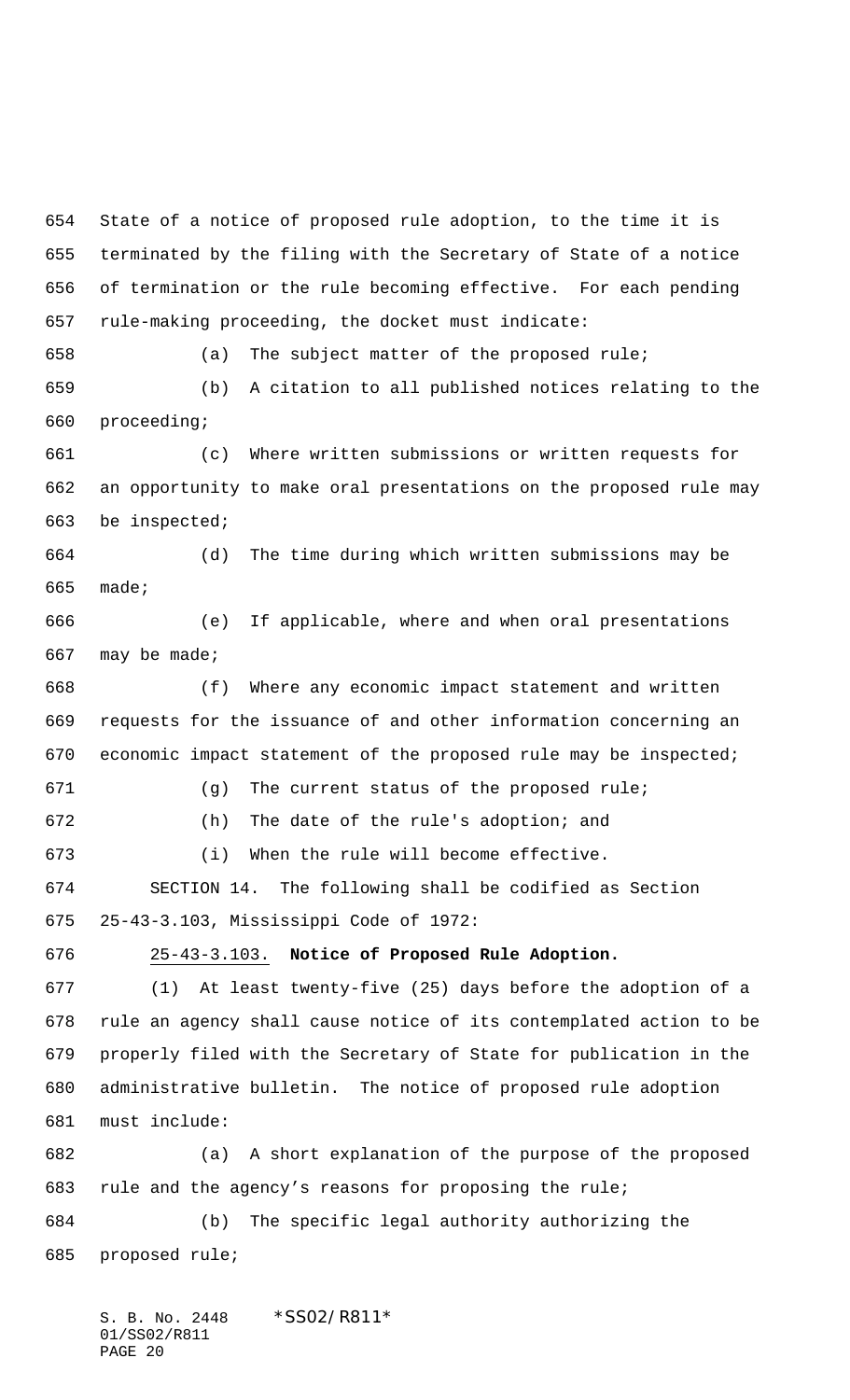(c) A reference to all rules repealed, amended or suspended by the proposed rule;

 (d) Subject to Section 25-43-2.101(5), the text of the proposed rule;

 (e) Where, when and how persons may present their views on the proposed rule; and

 (f) Where, when and how persons may demand an oral proceeding on the proposed rule if the notice does not already provide for one.

 (2) Within three (3) days after its proper filing with the Secretary of State for publication in the administrative bulletin, the agency shall cause a copy of the notice of proposed rule adoption to be mailed to each person who has made a timely request to the agency to be placed on the mailing list maintained by the agency of persons who have requested notices of proposed rule adoptions. An agency may charge persons a reasonable fee for such service, which fee may be in excess of the actual cost of providing persons with mailed copies.

 SECTION 15. The following shall be codified as Section 25-43-3.104, Mississippi Code of 1972:

# 25-43-3.104. **Public Participation.**

 (1) For at least twenty-five (25) days after proper filing with the Secretary of State of the notice of proposed rule adoption, an agency shall afford persons the opportunity to submit, in writing, argument, data and views on the proposed rule. (2) (a) An agency in its discretion may schedule an oral proceeding on any proposed rule. However, an agency shall schedule an oral proceeding on a proposed rule if, within twenty (20) days after the proper filing of the notice of proposed rule adoption, a written request for an oral proceeding is submitted by a political subdivision, an agency, or twenty-five (25) persons. At that proceeding, persons may present oral or written argument, data, and views on the proposed rule.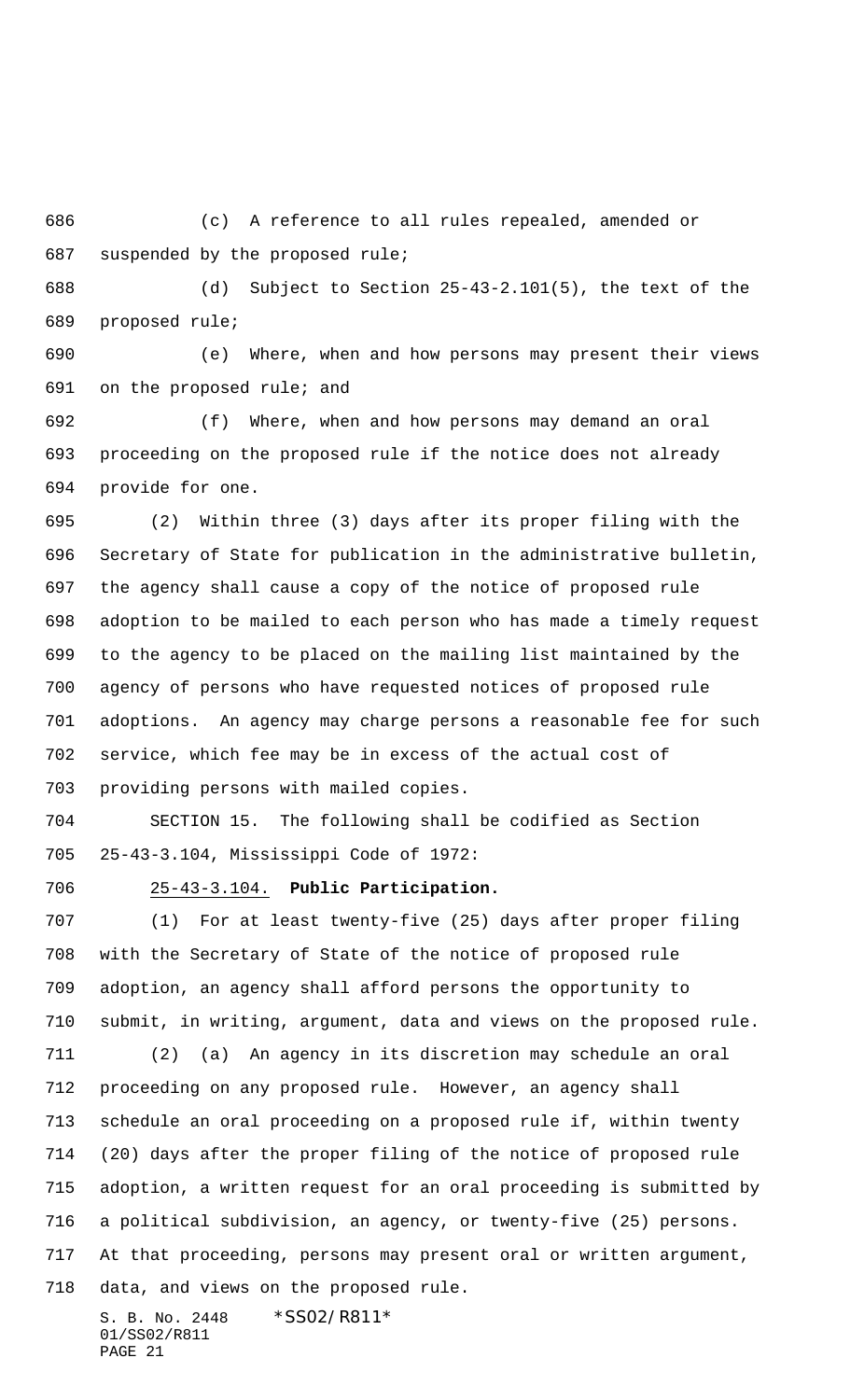(b) An oral proceeding on a proposed rule, if required, may not be held earlier than twenty (20) days after notice of its location and time is properly filed with the Secretary of State for publication in the administrative bulletin. Within three (3) days after its proper filing with the Secretary of State for publication in the administrative bulletin, the agency shall cause a copy of the notice of the location and time of the oral proceeding to be mailed to each person who has made a timely request to the agency to be placed on the mailing list maintained by the agency of persons who have requested notices of proposed rule adoptions.

 (c) The agency, a member of the agency, or another presiding officer designated by the agency shall preside at a required oral proceeding on a proposed rule. Oral proceedings must be open to the public and may be recorded by stenographic or other means.

 (d) An agency may issue rules for the conduct of oral rule-making proceedings or prepare reasonable guidelines or procedures for the conduct of any such proceedings. Those rules may include, but not be limited to, provisions calculated to prevent undue repetition in the oral proceedings.

 SECTION 16. The following shall be codified as Section 25-43-3.105, Mississippi Code of 1972:

 25-43-3.105. **Economic Impact Statement, Requirement and Conditions.**

S. B. No. 2448 \*SS02/R811\* 01/SS02/R811 PAGE 22 (1) Prior to giving the notice required in Section 25-43-3.103, each agency proposing the adoption of a rule or significant amendment of an existing rule imposing a duty, responsibility or requirement on any person shall consider the economic impact the rule will have on the citizens of our state and the benefits the rule will cause to accrue to those citizens. For purposes of this section, a "significant amendment" means any amendment to a rule for which the total aggregate cost to all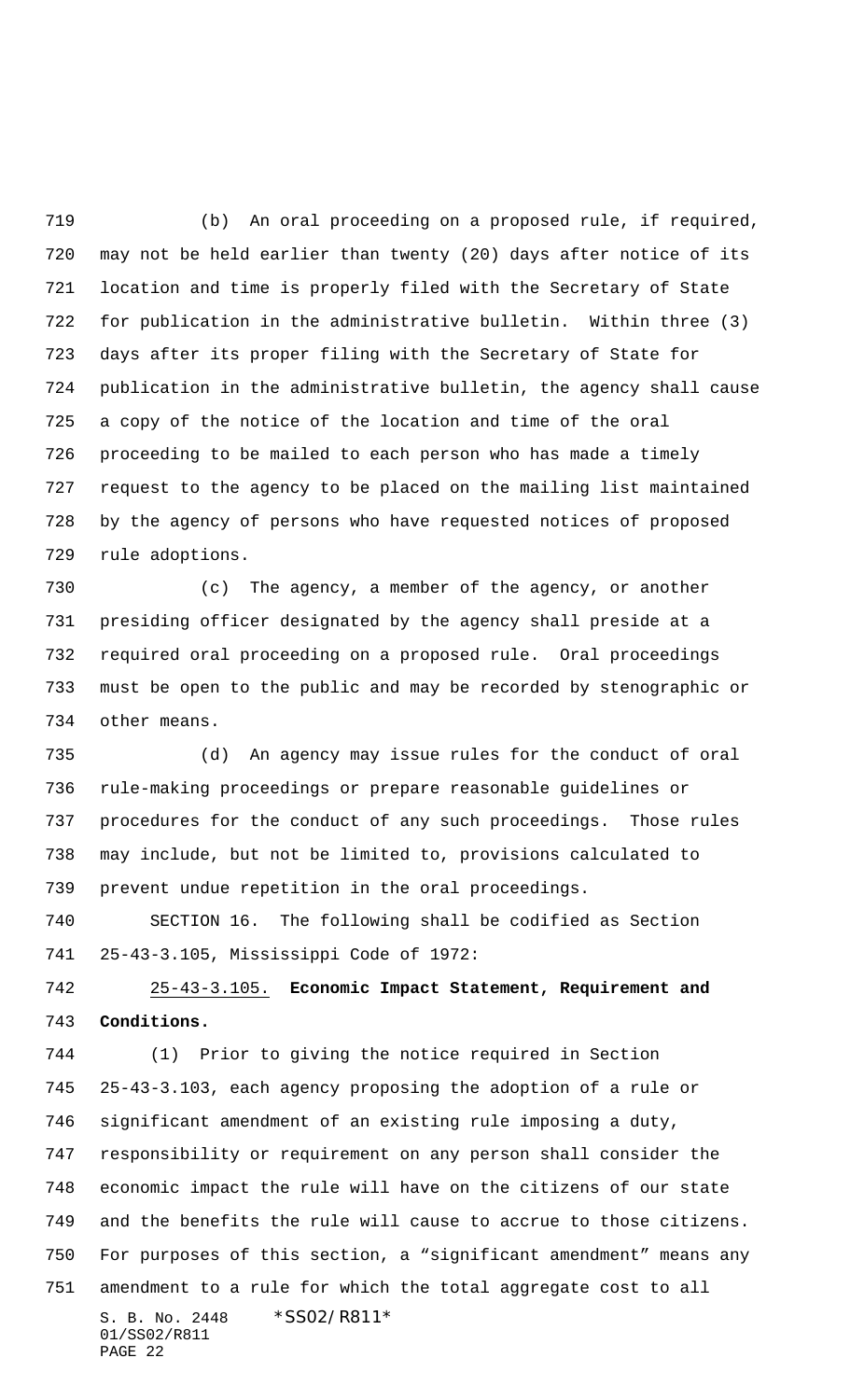persons required to comply with that rule exceeds One Hundred Thousand Dollars (\$100,000.00).

 (2) Each agency shall prepare a written report providing an economic impact statement for the adoption of a rule or significant amendment to an existing rule imposing a duty, responsibility or requirement on any person, except as provided in subsection (7) of this section. The economic impact statement shall include the following:

 (a) A description of the need for and the benefits which will likely accrue as the result of the proposed action;

 (b) An estimate of the cost to the agency, and to any other state or local government entities, of implementing and enforcing the proposed action, including the estimated amount of paperwork, and any anticipated effect on state or local revenues;

 (c) An estimate of the cost or economic benefit to all persons directly affected by the proposed action;

 (d) An analysis of the impact of the proposed rule on small business;

 (e) A comparison of the costs and benefits of the proposed rule to the probable costs and benefits of not adopting the proposed rule or significantly amending an existing rule;

 (f) A determination of whether less costly methods or less intrusive methods exist for achieving the purpose of the proposed rule where reasonable alternative methods exist which are not precluded by law;

 (g) A description of reasonable alternative methods, where applicable, for achieving the purpose of the proposed action which were considered by the agency and a statement of reasons for rejecting those alternatives in favor of the proposed rule; and (h) A detailed statement of the data and methodology

used in making estimates required by this subsection.

S. B. No. 2448 \* SS02/R811\* 01/SS02/R811 PAGE 23 (3) No rule or regulation shall be declared invalid based on a challenge to the economic impact statement for the rule unless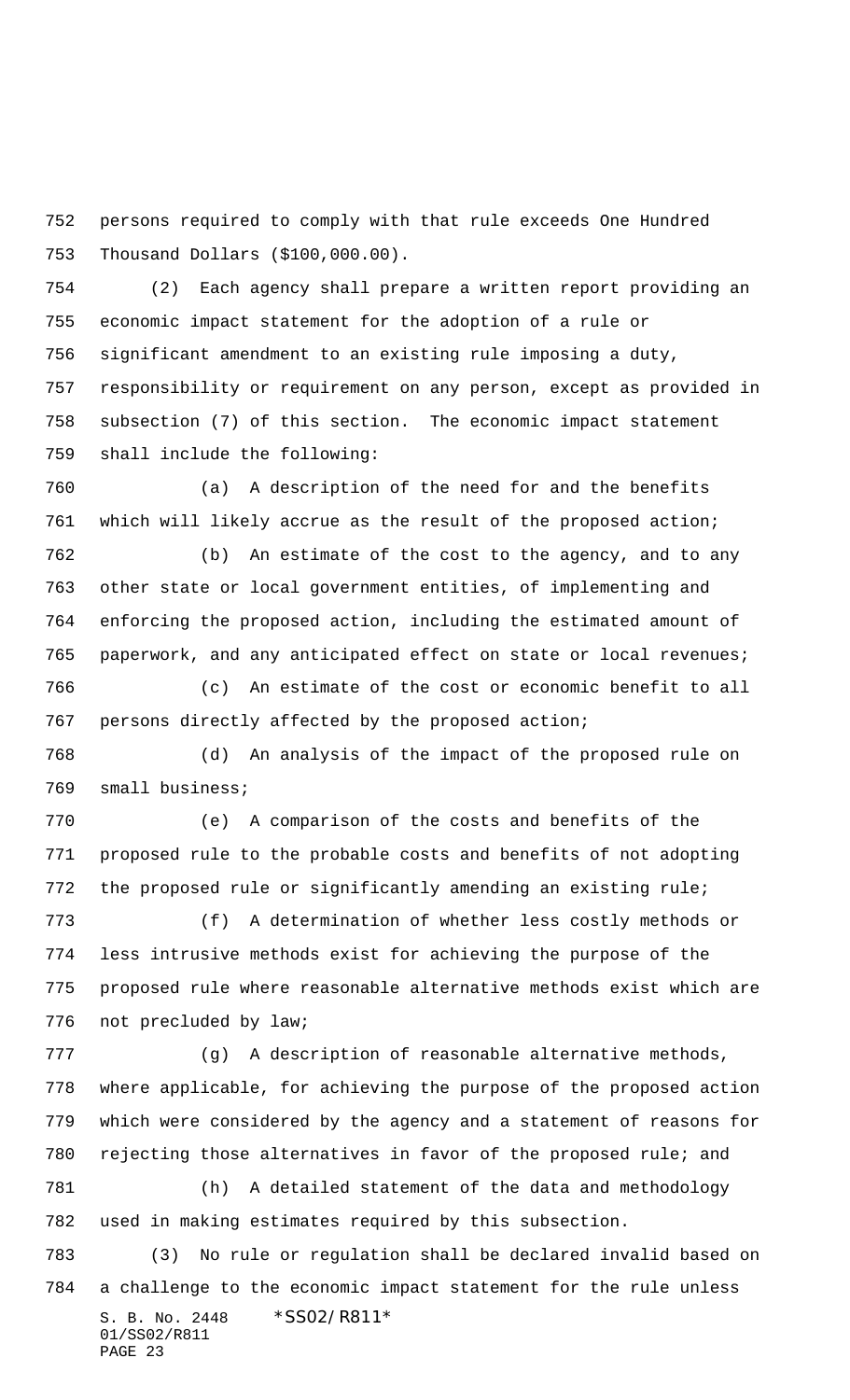the issue is raised in the agency proceeding. No person shall have standing to challenge a rule, based upon the economic impact statement or lack thereof, unless that person provided the agency with information sufficient to make the agency aware of specific concerns regarding the statement in an oral proceeding or in written comments regarding the rule. The grounds for invalidation of an agency action, based upon the economic impact statement, are limited to the agency's failure to adhere to the procedure for preparation of the economic impact statement as provided in this section, or the agency's failure to consider information submitted to the agency regarding specific concerns about the statement, if that failure substantially impairs the fairness of the rule-making proceeding.

 (4) A concise summary of the economic impact statement must be properly filed with the Secretary of State for publication in the administrative bulletin and the period during which persons may make written submissions on the proposed rule shall not expire until at least twenty (20) days after the date of such proper filing.

 (5) The properly filed summary of the economic impact statement must also indicate where persons may obtain copies of the full text of the economic impact statement and where, when, and how persons may present their views on the proposed rule and demand an oral proceeding on the proposed rule if one is not already provided.

S. B. No. 2448 \* SS02/R811\* 01/SS02/R811 PAGE 24 (6) If the agency has made a good faith effort to comply with the requirements of subsections (1) and (2) of this section, the rule may not be invalidated on the ground that the contents of the economic impact statement are insufficient or inaccurate. (7) This section does not apply to the adoption of: (a) Any rule which is required by the federal government pursuant to a state/federal program delegation 817 agreement or contract;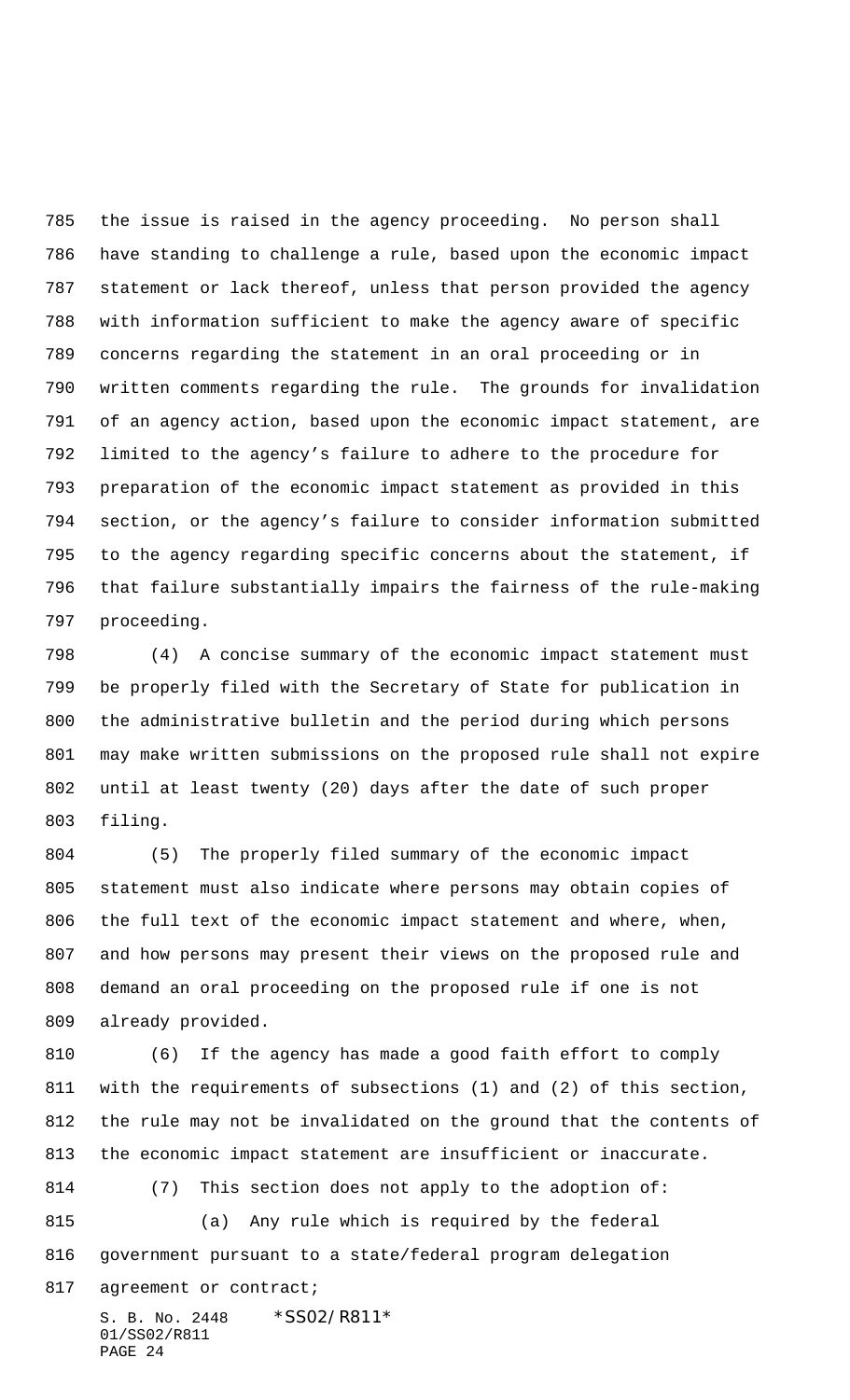(b) Any rule which is expressly required by state law; and

 (c) A temporary rule adopted pursuant to Section 25-43-3.108.

 SECTION 17. The following shall be codified as Section 25-43-3.106, Mississippi Code of 1972:

25-43-3.106. **Time and Manner of Rule Adoption.**

 (1) An agency may not adopt a rule until the period for making written submissions and oral presentations has expired. (2) Following the proper filing with the Secretary of State of the notice of proposed rule adoption, an agency shall adopt a rule pursuant to the rule-making proceeding or terminate the proceeding by proper filing with the Secretary of State of a notice to that effect for publication in the administrative bulletin.

 (3) Before the adoption of a rule, an agency shall consider the written submissions, oral submissions or any memorandum summarizing oral submissions, and any economic impact statement, provided for by this article.

 (4) Within the scope of its delegated authority, an agency may use its own experience, technical competence, specialized knowledge and judgment in the adoption of a rule.

 SECTION 18. The following shall be codified as Section 25-43-3.107, Mississippi Code of 1972:

 25-43-3.107. **Variance between Adopted Rule and Published Notice of Proposed Rule Adoption.**

 (1) An agency shall not adopt a rule that differs from the rule proposed in the notice of proposed rule adoption on which the rule is based unless all of the following apply:

 (a) The differences are within the scope of the matter announced in the notice of proposed rule adoption and are in character with the issues raised in that notice;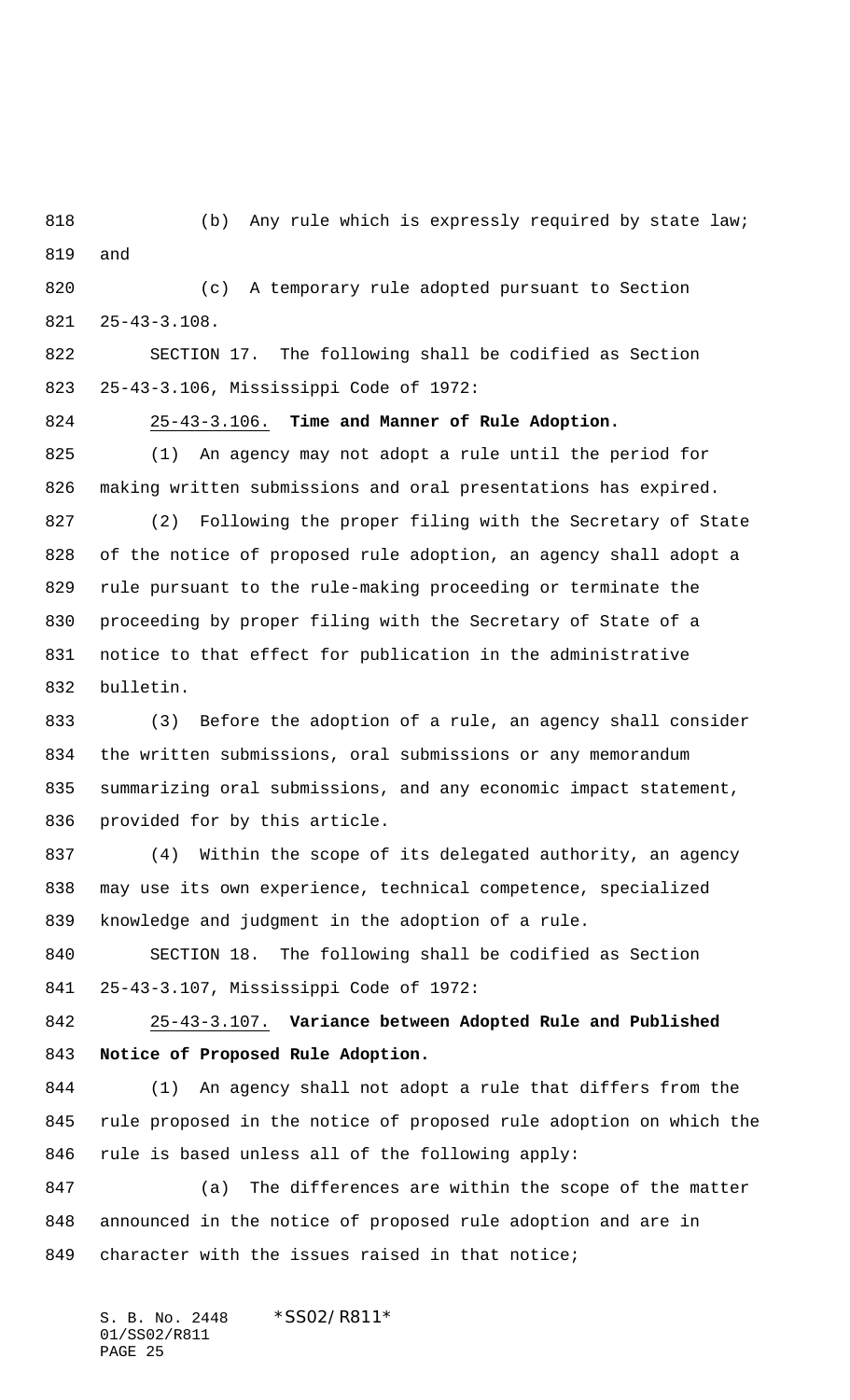(b) The differences are a logical outgrowth of the contents of that notice of proposed rule adoption and the comments 852 submitted in response thereto; and

 (c) The notice of proposed rule adoption provided fair warning that the outcome of that rule-making proceeding could be the rule in question.

 (2) In determining whether the notice of proposed rule adoption provided fair warning that the outcome of that rule-making proceeding could be the rule in question an agency shall consider all of the following factors:

 (a) The extent to which persons who will be affected by the rule should have understood that the rule-making proceeding on which it is based could affect their interests;

 (b) The extent to which the subject matter of the rule or issues determined by the rule are different from the subject matter or issues contained in the notice of proposed rule adoption; and

 (c) The extent to which the effects of the rule differ from the effects of the proposed rule contained in the notice of proposed rule adoption.

 SECTION 19. The following shall be codified as Section 25-43-3.108, Mississippi Code of 1972:

 25-43-3.108. **Exemption from Public Rule-making Procedures for Temporary Rules.**

S. B. No. 2448 \* SS02/R811\* 01/SS02/R811 (1) To the extent an agency for good cause finds that any requirements of Sections 25-43-3.103 through 25-43-3.107 are unnecessary, impracticable or contrary to the public interest in the process of adopting a temporary rule, those requirements do not apply. The agency shall incorporate the required finding and a brief statement of its supporting reasons in each temporary rule adopted in reliance on this subsection. The supporting reasons for the issuance of a temporary rule in accordance with this provision may include, but are not limited to, a serious and

```
PAGE 26
```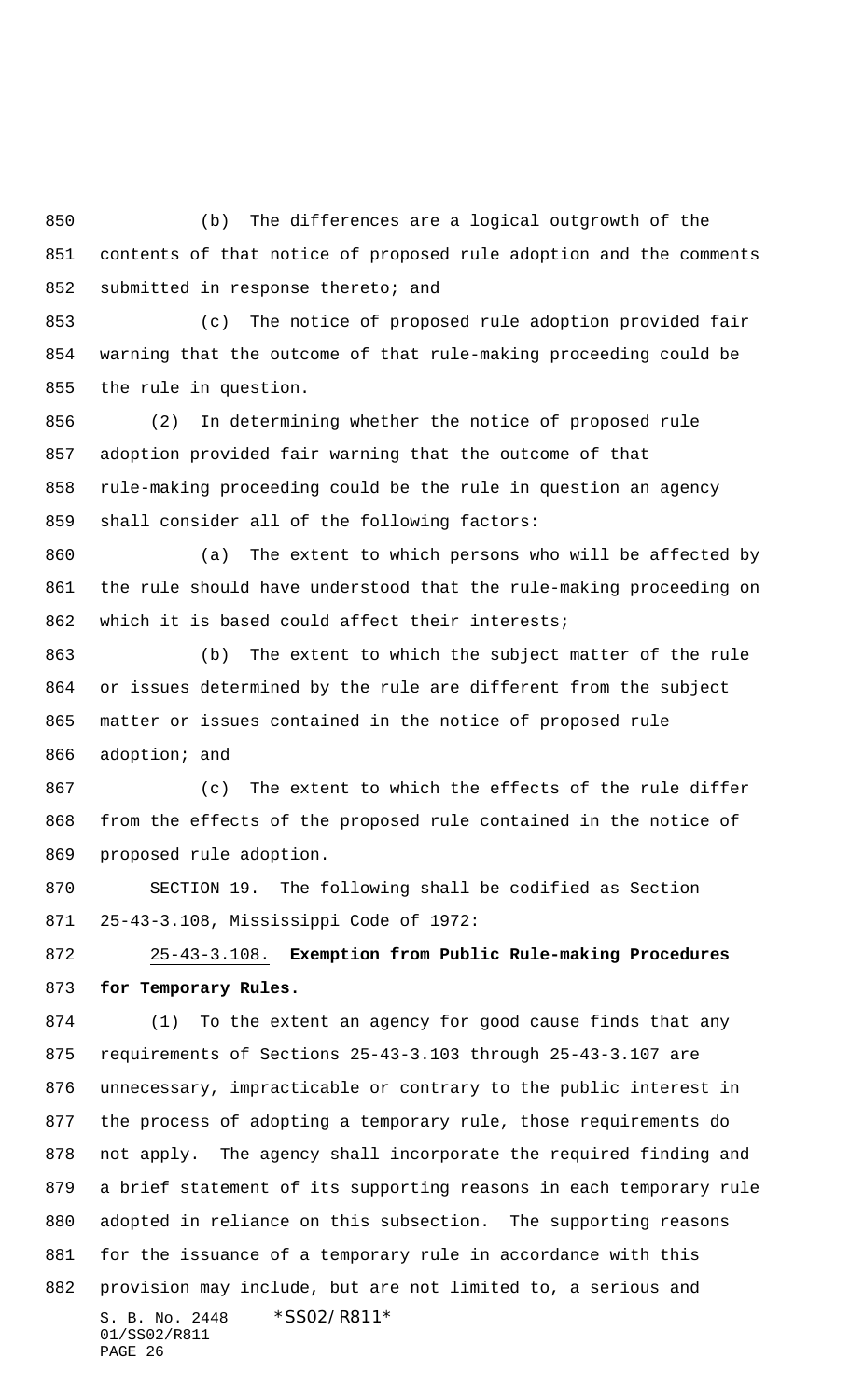883 unforeseen threat to the public health, safety or welfare; an impending effective date of a recent act of the Legislature of the State of Mississippi or the United States Congress that requires 886 the issuance of implementing or conforming rules or regulations; an impending effective date of a regulation recently issued by an agency or authority of the federal government of the United States that requires the issuance of implementing or conforming rules or regulations; or a court order or other controlling judicial decision that requires the issuance of implementing or conforming rules or regulations. Unless a shorter period of time is stated in the temporary rule, a temporary rule shall expire no later than one hundred eighty (180) days after adoption. A temporary rule may not be renewed after its expiration or early termination by the agency. However, an agency may adopt a rule which is identical or similar to a temporary rule to become effective following the expiration or early termination of the temporary rule, provided that the rule is adopted in accordance with the requirements of Sections 25-43-3.103 through 25-43-3.107.

 (2) In an action contesting a temporary rule adopted under subsection (1) of this section, the burden is upon the agency to demonstrate that any omitted requirements of Sections 25-43-3.103 through 25-43-3.107 were impracticable, unnecessary or contrary to the public interest in the particular circumstances involved. SECTION 20. The following shall be codified as Section

25-43-3.109, Mississippi Code of 1972:

25-43-3.109. **Contents, Style, and Form of Rule.**

 (1) Each rule adopted by an agency must contain the text of the rule and:

911 (a) The date the agency adopted the rule; (b) An indication of any change between the text of the proposed rule contained in the published notice of proposed rule adoption and the text of the rule as finally adopted, with the 915 reasons for any substantive change;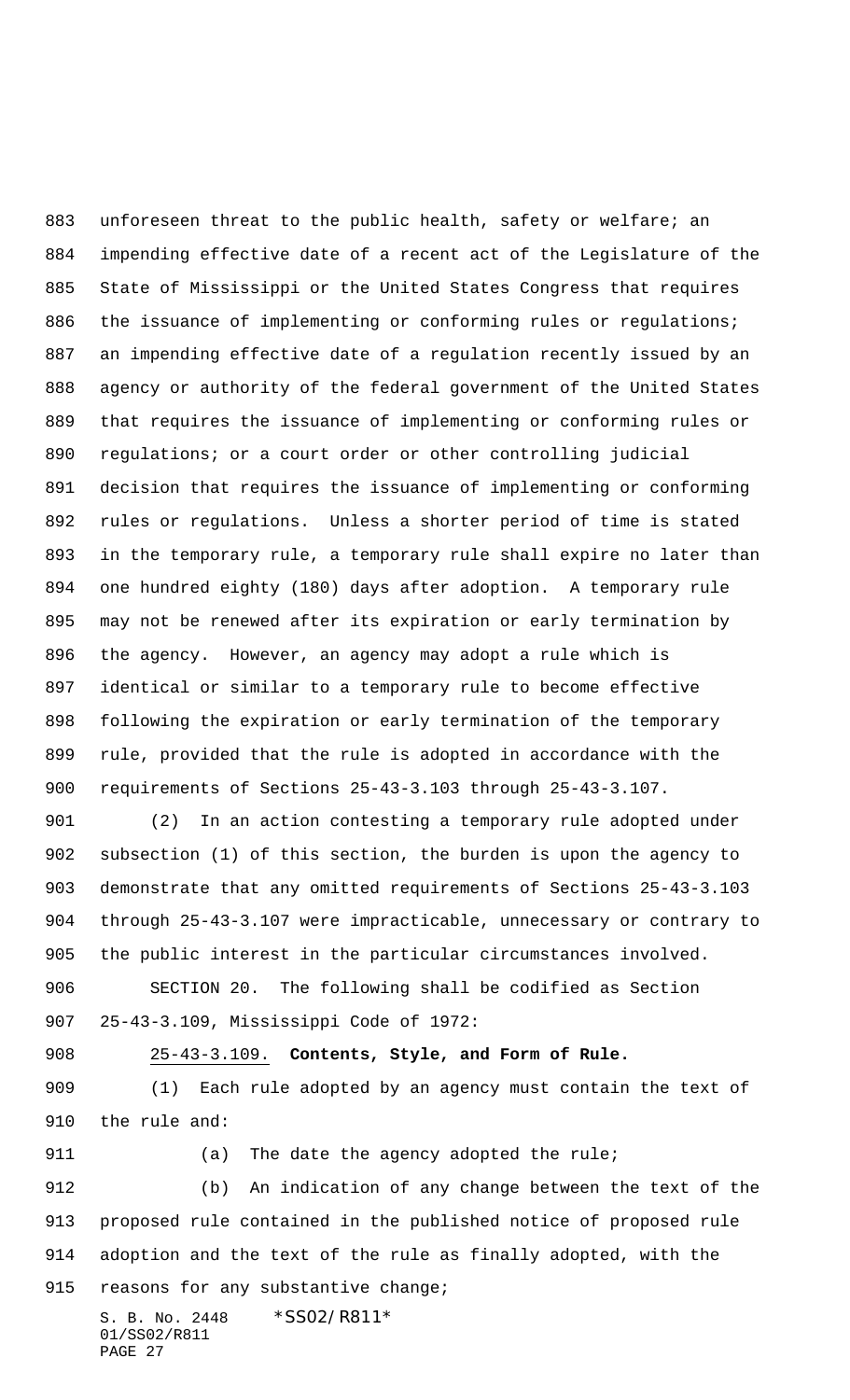(c) Any changes to the information contained in the notice of proposed rule adoption as required by subsections (a), (b) or (c) of Section 25-43-3.103;

 (d) Any findings required by any provision of law as a 920 prerequisite to adoption or effectiveness of the rule; and

 (e) The effective date of the rule if other than that specified in Section 25-43-3.113(1).

 (2) To the extent feasible, each rule should be written in clear and concise language understandable to persons who may be affected by it.

 (3) An agency may incorporate, by reference in its rules and without publishing the incorporated matter in full, all or any part of a code, standard, rule or regulation that has been adopted by an agency of the United States or of this state, another state or by a nationally recognized organization or association, if incorporation of its text in agency rules would be unduly cumbersome, expensive or otherwise inexpedient. The reference in the agency rules must fully identify the incorporated matter with an appropriate citation. An agency may incorporate by reference such matter in its rules only if the agency, organization or association originally issuing that matter makes copies of it readily available to the public. The rules must state if copies of the incorporated matter are available from the agency issuing the rule or where copies of the incorporated matter are available from the agency of the United States, this state, another state or the organization or association originally issuing that matter.

 (4) In preparing its rules pursuant to this article, each agency shall follow the uniform numbering system, form and style prescribed by the Secretary of State.

 SECTION 21. The following shall be codified as Section 25-43-3.110, Mississippi Code of 1972:

25-43-3.110. **Agency Rule-making Record.**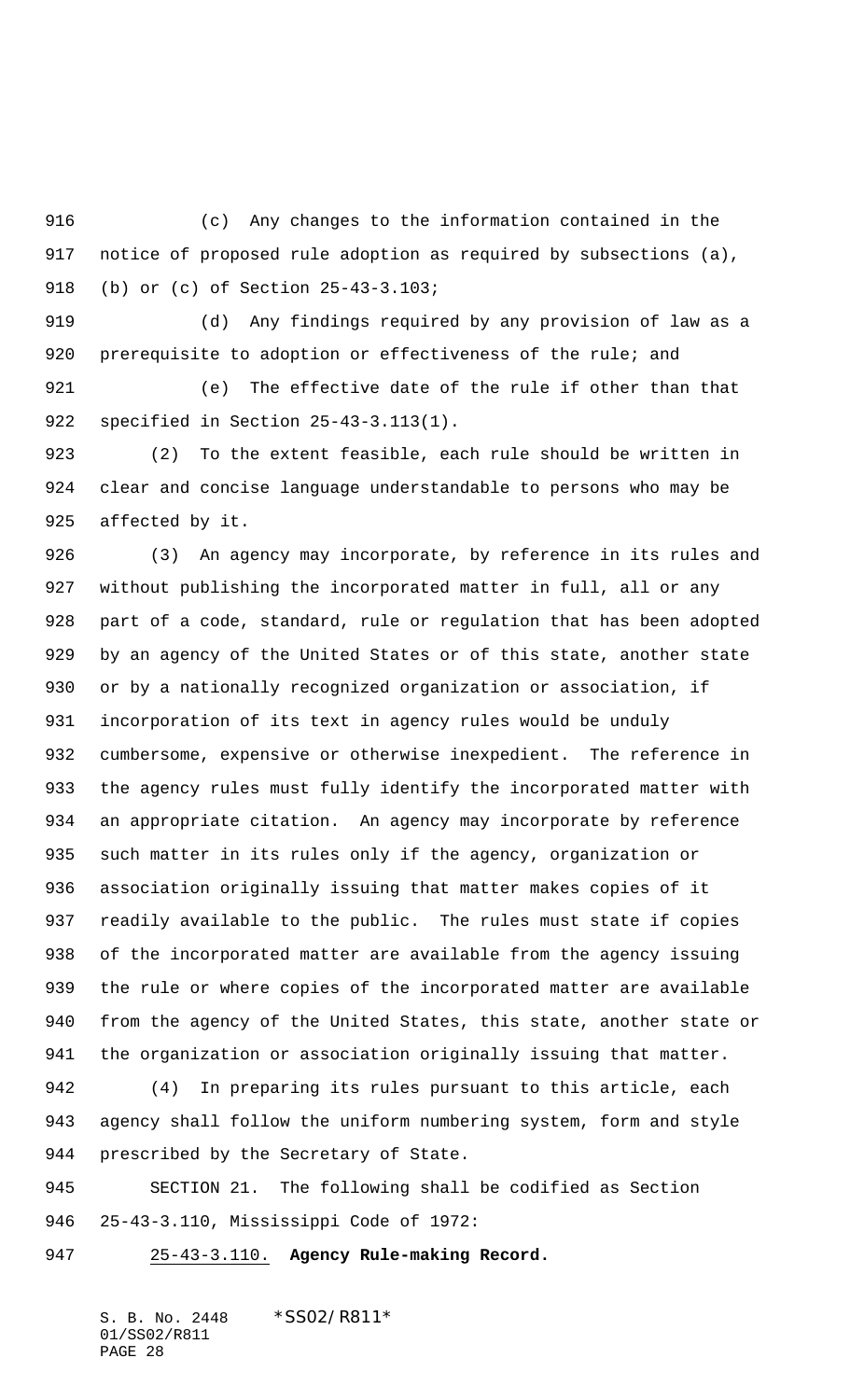(1) An agency shall maintain an official rule-making record for each rule it (a) proposes, or (b) adopts. The agency has the exclusive authority to prepare and exclusive authority to certify the record or any part thereof, including, but not limited to, any transcript of the proceedings, and the agency's certificate shall 953 be accepted by the court and by any other agency. The record must be available for public inspection.

(2) The agency rule-making record must contain:

 (a) Copies of all notices of proposed rule making or oral proceedings or other publications in the administrative bulletin with respect to the rule or the proceeding upon which the rule is based;

 (b) Copies of any portions of the agency's public rule-making docket containing entries relating to the rule or the 962 proceeding upon which the rule is based;

 (c) All written petitions, requests, submissions and comments received by the agency and all other written materials considered by the agency in connection with the formulation, proposal or adoption of the rule or the proceeding upon which the rule is based;

 (d) Any official transcript of oral presentations made in the proceeding upon which the rule is based or, if not transcribed, any tape recording or stenographic record of those presentations, and any memorandum prepared by a presiding official summarizing the contents of those presentations. The word "transcript" includes a written transcript, a printed transcript, an audible audiotape or videotape that is indexed and annotated so that it is readily accessible and any other means that the agency may have by rule provided for the reliable and accessible preservation of the proceeding;

 (e) A copy of any economic impact statement prepared 979 for the proceeding upon which the rule is based;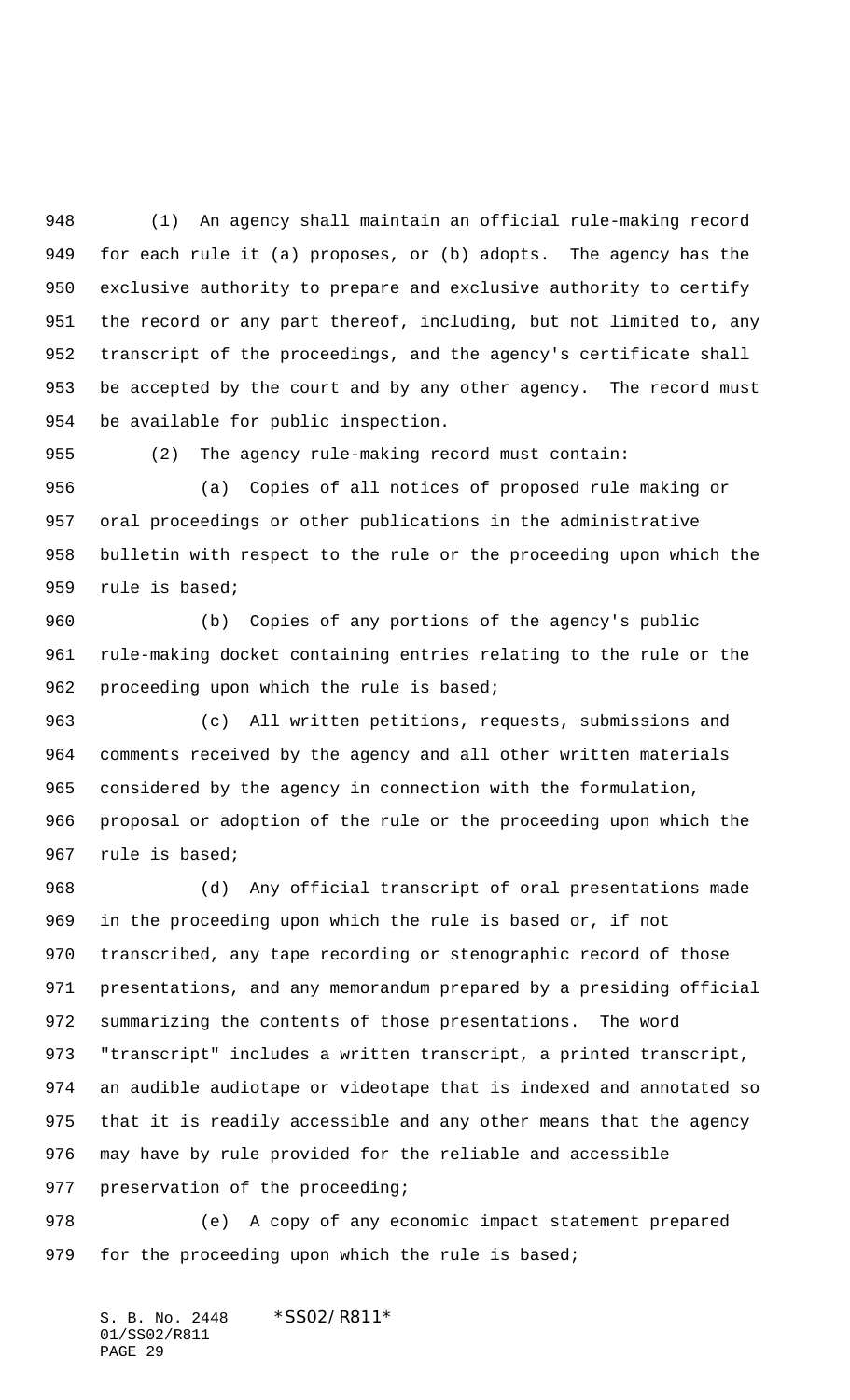(f) A copy of the rule and related information set out in Section 25-43-3.109 as filed in the Office of the Secretary of 982 State; and

 (g) All petitions for exceptions to, amendments of, or 984 repeal or suspension of, the rule.

 (3) The agency shall have authority to engage such persons and acquire such equipment as may be reasonably necessary to record and preserve in any technically and practicably feasible manner all matters and all proceedings had at any rule-making proceeding.

 (4) Upon judicial review, the record required by this section constitutes the official agency rule-making record with respect to a rule. Except as otherwise required by a provision of law, the agency rule-making record need not constitute the exclusive basis for agency action on that rule or for judicial review thereof.

 SECTION 22. The following shall be codified as Section 25-43-3.111, Mississippi Code of 1972:

 25-43-3.111. **Invalidity of Rules Not Adopted According to Article; Time Limitation.**

 (1) A rule adopted after July 1, 2001, is invalid unless adopted in substantial compliance with the provisions of Sections 25-43-3.102 through 25-43-3.110. Inadvertent failure to mail a notice of proposed rule adoption to any person as required by Section 25-43-3.103(2) does not invalidate a rule.

 (2) An action to contest the validity of a rule on the grounds of its noncompliance with any provision of Sections 25-43-3.102 through 25-43-3.110 must be commenced within one (1) year after the effective date of the rule.

 SECTION 23. The following shall be codified as Section 25-43-3.112, Mississippi Code of 1972:

25-43-3.112. **Filing of Rules.**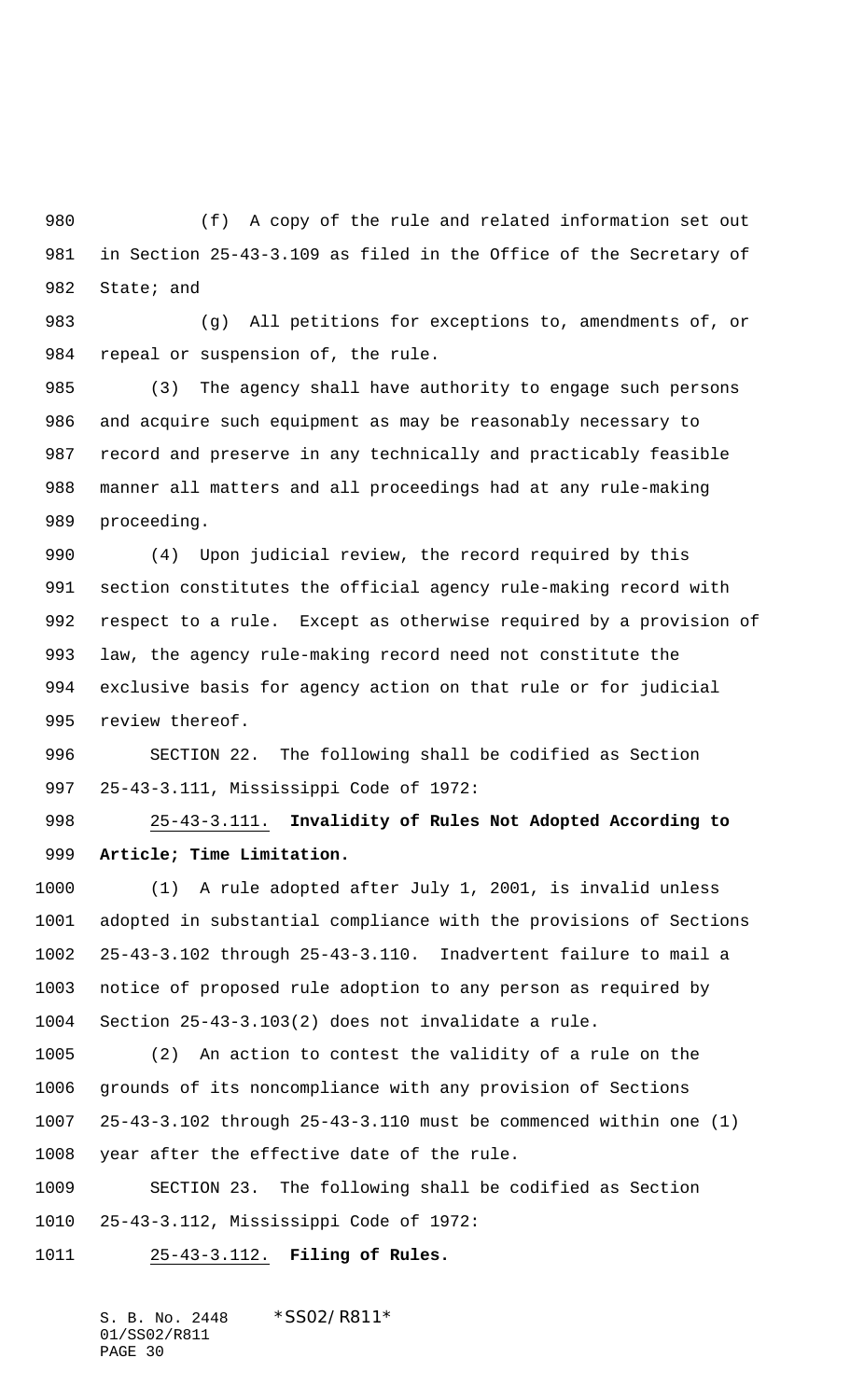An agency shall file in the Office of the Secretary of State each rule it adopts and all rules existing on July 1, 2001, that have not previously been filed. The filing must be done as soon after adoption of the rule as is practicable. At the time of filing, each rule adopted after July 1, 2001, must have included in or attached to it the material set out in Section 25-43-3.109. The Secretary of State shall affix to each rule and statement a certification of the date of filing and keep a permanent register open to public inspection of all filed rules and attached material. In filing a rule, each agency shall use a standard format prescribed by the Secretary of State.

 SECTION 24. The following shall be codified as Section 25-43-3.113, Mississippi Code of 1972:

### 25-43-3.113. **Effective Date of Rules.**

 (1) Except to the extent subsection (2) or (3) of this section provides otherwise, each rule adopted after July 1, 2001, becomes effective thirty (30) days after its proper filing in the Office of the Secretary of State.

 (2) (a) A rule becomes effective on a date later than that established by subsection (1) of this section if a later date is required by another statute or specified in the rule.

 (b) A rule may become effective immediately upon its filing or on any subsequent date earlier than that established by subsection (1) of this section if the agency establishes such an effective date and finds that:

 (i) It is required by constitution, statute or court order; (ii) The rule only confers a benefit or removes a 1040 restriction on the public or some segment thereof;

 (iii) The rule only delays the effective date of another rule that is not yet effective; or

S. B. No. 2448 \* SS02/R811\* 01/SS02/R811 PAGE 31 (iv) The earlier effective date is necessary because of imminent peril to the public health, safety or welfare.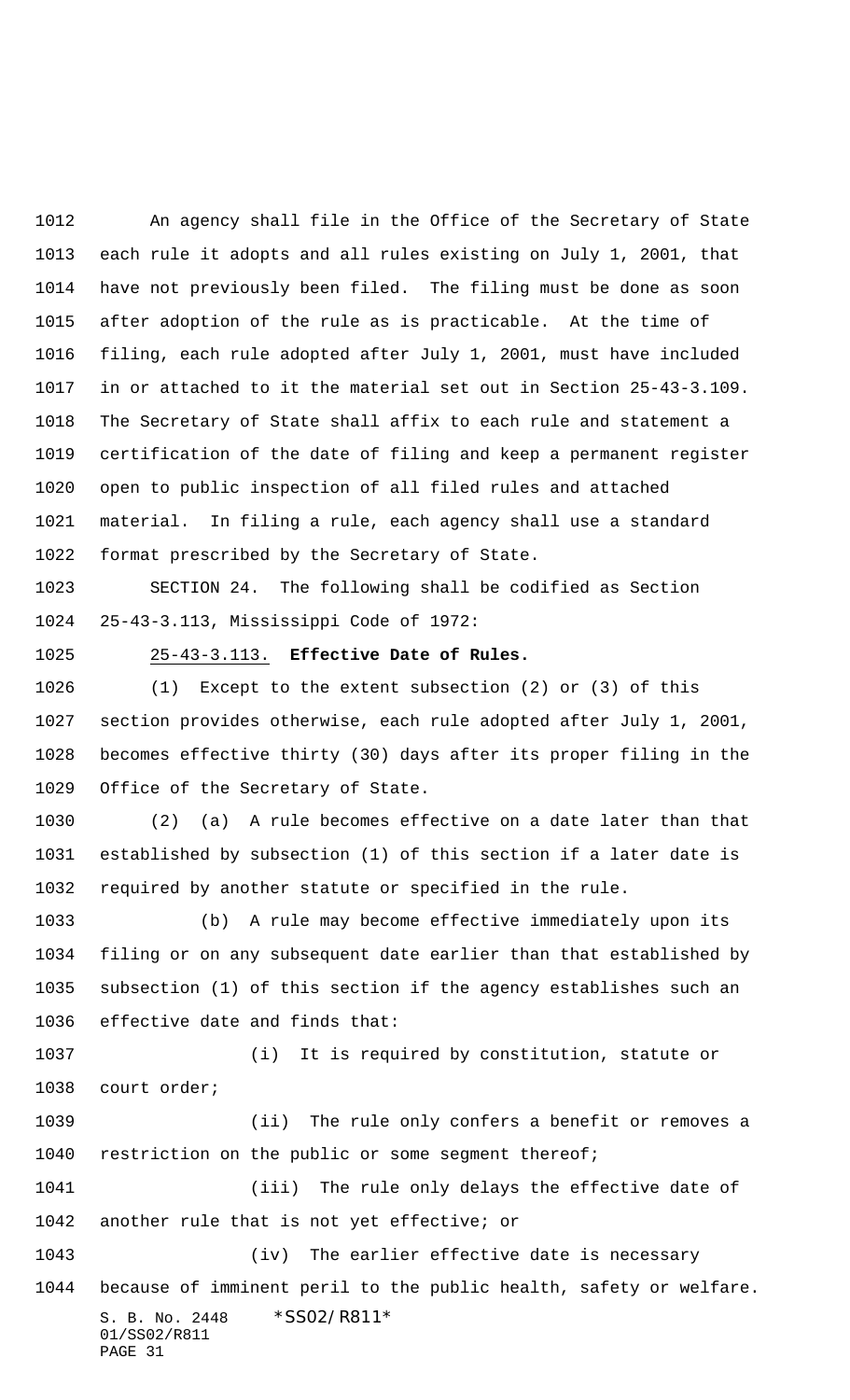(c) The finding and a brief statement of the reasons therefor required by paragraph (b) of this subsection must be made a part of the rule. In any action contesting the effective date of a rule made effective under paragraph (b) of this subsection, the burden is on the agency to justify its finding.

 (d) A temporary rule may become effective immediately upon its filing or on any subsequent date earlier than that established by subsection (1) of this section.

 (e) Each agency shall make a reasonable effort to make known to persons who may be affected by it a rule made effective before any date established by subsection (1) of this section.

 (3) This section does not relieve an agency from compliance with any provision of law requiring that some or all of its rules be approved by other designated officials or bodies before they become effective.

 SECTION 25. The following shall be codified as Section 25-43-3.114, Mississippi Code of 1972:

### 25-43-3.114. **Review by Agency.**

 At least every five (5) years, each agency shall review all of its rules to determine whether any rule should be repealed, amended or a new rule adopted.

S. B. No. 2448 \* SS02/R811\* 01/SS02/R811 PAGE 32 **ARTICLE IV ADJUDICATIVE PROCEEDINGS PART I AVAILABILITY OF ADJUDICATIVE PROCEEDINGS; APPLICATIONS; LICENSES** SECTION 26. The following shall be codified as Section 25-43-4.101, Mississippi Code of 1972: 25-43-4.101. **Adjudicative Proceedings – When Required; Exceptions.** (1) An agency shall conduct an adjudicative proceeding as the process for formulating and issuing an order, unless the order is a decision: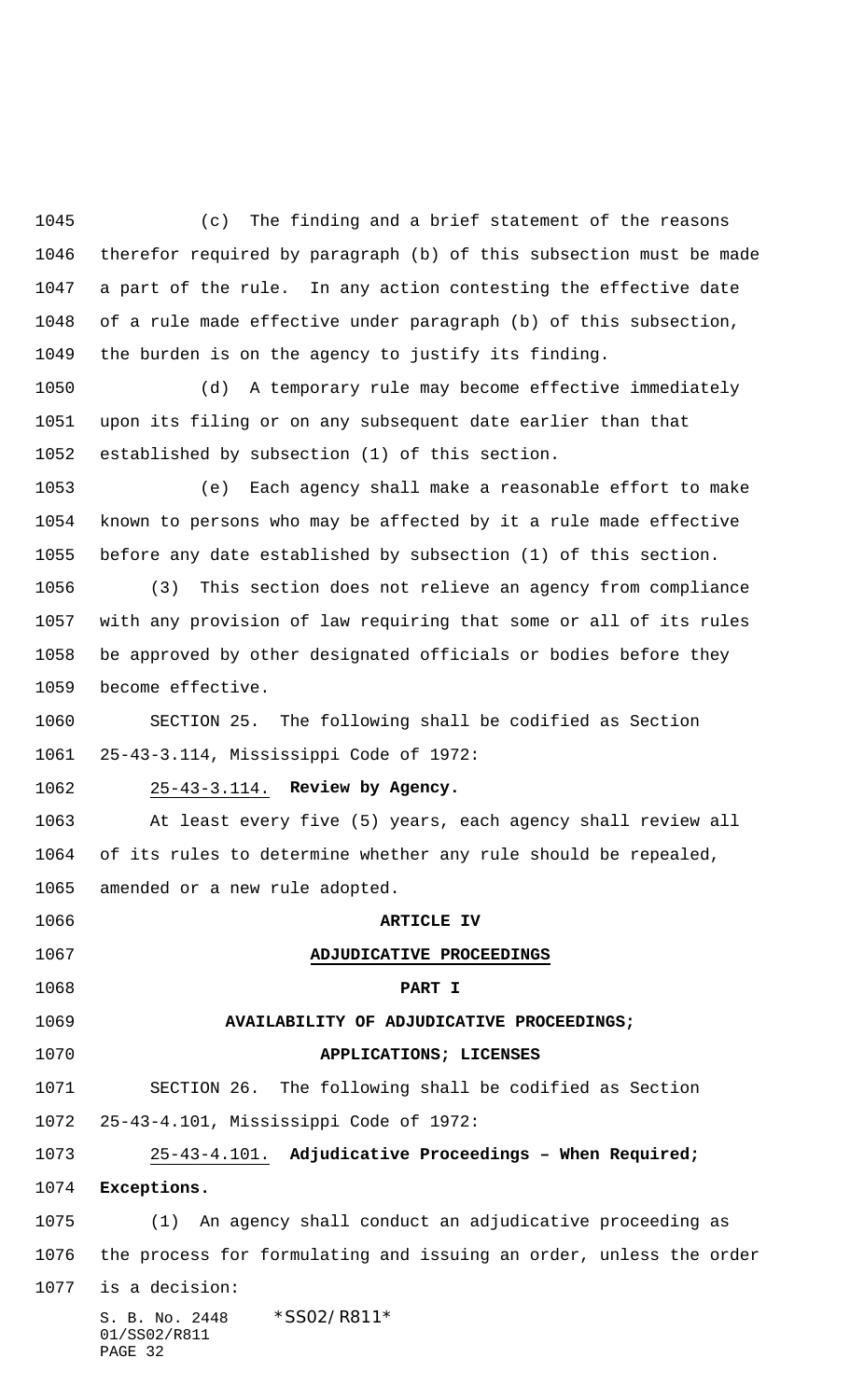(a) To issue or not to issue a complaint, demand, charge of violation or other obligation, summons, assessment or similar accusation subject to administrative review;

 (b) To initiate or not to initiate an investigation, prosecution, or other proceeding before the agency, another agency, or a court;

 (c) Under Section 25-43-4.103, not to conduct an adjudicative proceeding;

 (d) To issue notice of intent to take agency action; (e) To issue a license where by law the applicant is entitled to an adjudicative proceeding if the license is denied, or where after issuance of the license by law there is provided an opportunity for an adjudicative proceeding upon application of an interested person;

 (f) To take an agency action where after the agency action is taken by law there is provided an opportunity for the person affected for an adjudicative proceeding before the Mississippi Employee Appeals Board;

 (g) To issue an order granting the request of the agency staff which may take effect only upon authorization by the agency head;

 (h) To take an action with respect to a prisoner, student, public employee or a licensee without continuing or permanent impact thereafter, such as a reprimand, warning, disciplinary report or purely verbal sanction without continuing impact;

 (i) To take an action with respect to a student that is not a suspension or expulsion from school or does not affect a grade or academic credit to which the student would otherwise be entitled;

 (j) To open or close a season for hunting or fishing, or to set limits for kill or catch;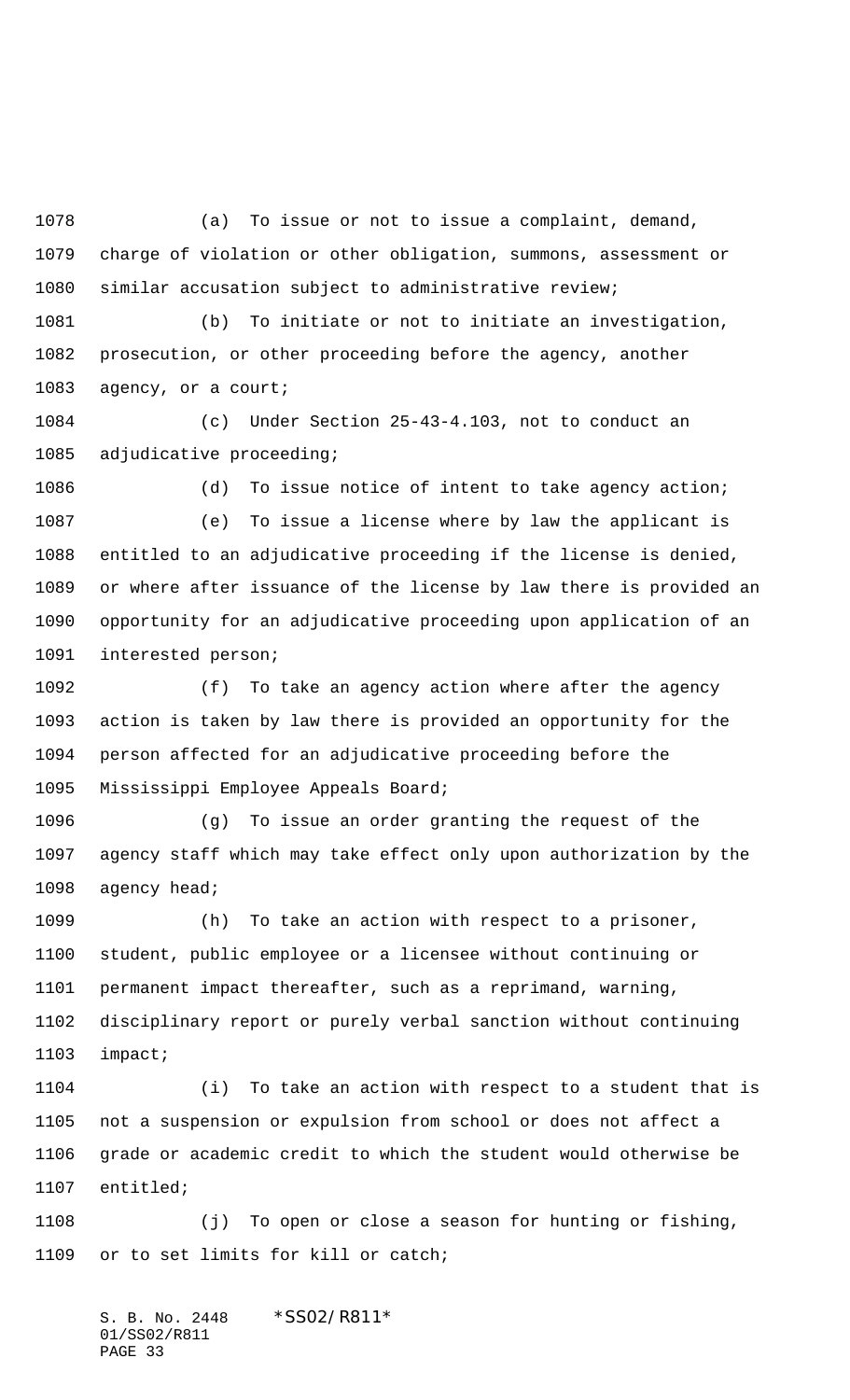(k) To restrict access to levees protecting against rivers at flood stage;

 (l) Under Sections 93-11-155 et seq., to suspend a state-issued license;

 (m) To acquire, administer or dispose of interests in real or personal property, except where by another provision of law a party with standing may complain of agency action; or

 (n) To take action in a nonregulatory matter which is in the normal scope of business of the agency, including entering into contracts or agreements with any other state or federal agency, or with any private person, organization or group capable of contracting, if it finds such action to be in the public interest, except where by another provision of law a party with standing may complain of agency action; to accept gifts, trusts, bequests, grants, endowments or transfers of property of any kind; to receive monies coming to it by way of fees for services or by appropriations; to employ, qualified professional personnel, and such other technical and clerical staff as may be required for the operation of the agency.

 (2) This article does not apply to rule-making proceedings unless a statute other than contained in this chapter expressly so requires.

 (3) This article does not apply to a public hearing held by an agency where the principal purpose of such hearing is to invite the public to appear and receive information or provide comment on a proposed agency action.

 (4) This article provides minimum standards for adjudicative proceedings. Nothing in this article provides that an agency may not employ additional procedures as may be required or permitted by other law, including valid agency rules that the agency may make, so long as the rights conferred by this article are not prejudiced.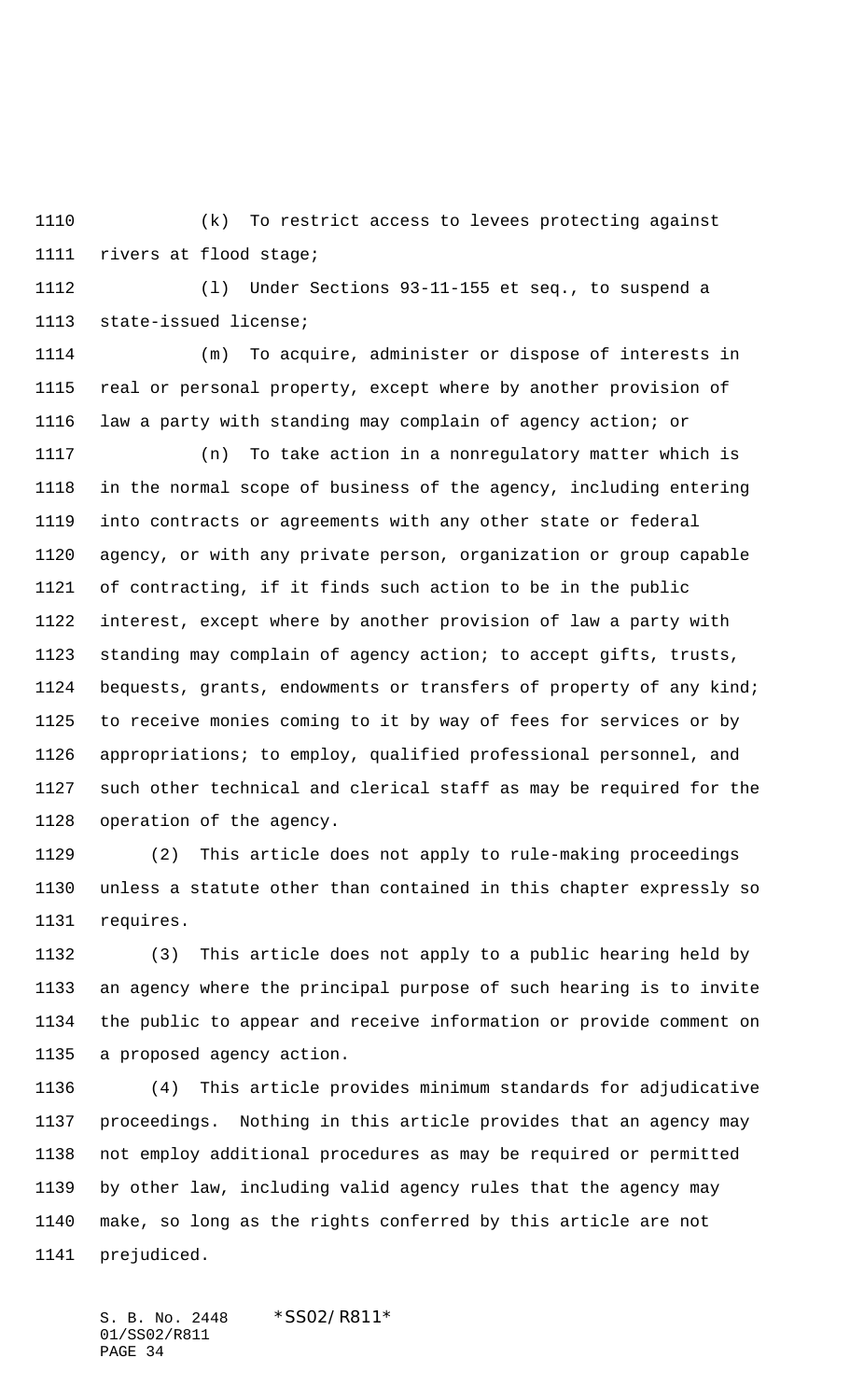(5) Except as provided otherwise in this chapter or another provision of law, an agency may conduct an adjudicative proceeding as the process for resolving any matter within the jurisdiction of the agency. If an agency commences an adjudicative proceeding in any matter, that proceeding shall be governed by this article unless the parties agree otherwise.

 (6) In the case of an agency that is subject to the regulatory requirements of an agency or department of the United States, an adjudicative proceeding conducted by the state agency that conforms to the requirements of the agency or department of the United States that the state agency is mandated to follow may, at the election of the state agency made in advance of the proceeding, be deemed to satisfy the requirements of this article respecting adjudicative proceedings, provided that any adjudicative proceeding so conducted shall conform to the provisions of this article that are not materially inconsistent with or substantially duplicative of the requirements of the agency or department of the United States. Any agency may implement the provisions of this section by rule. The final order of the state agency is any proceeding conducted under this subsection shall be subject to judicial review in accordance with Article V, Part I of this act.

 SECTION 27. The following shall be codified as Section 25-43-4.102, Mississippi Code of 1972:

25-43-4.102. **Adjudicative Proceedings - Commencement.**

 (1) An agency may commence an adjudicative proceeding at any time with respect to a matter within the jurisdiction of the agency.

 (2) An agency shall commence an adjudicative proceeding upon the application of any person responding to a complaint, demand, denial of a benefit, notice of agency action affecting that person, charge of violation or other obligation, summons,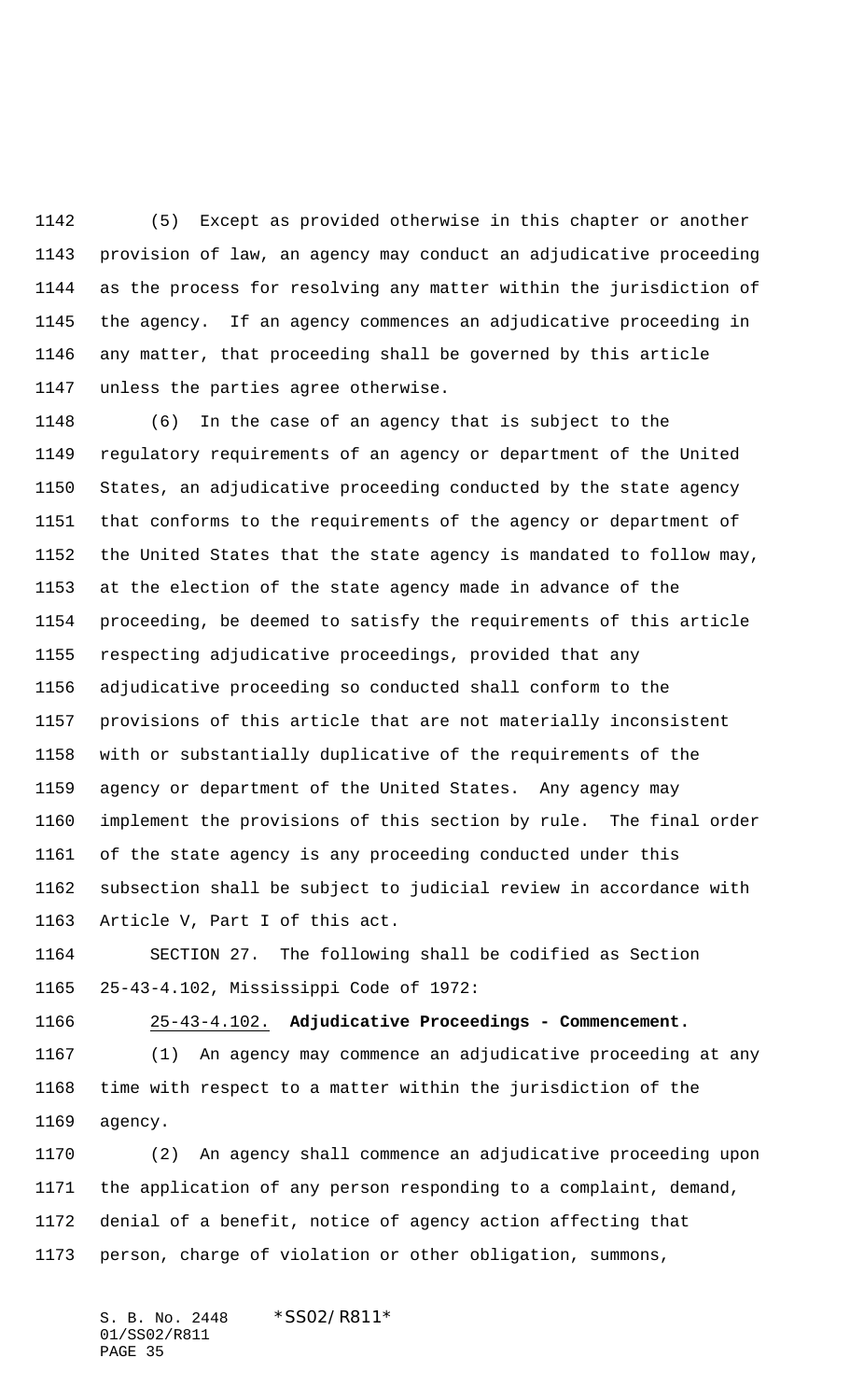assessment or similar accusation served on that person by the agency.

 (3) In addition to its obligations provided in paragraph (b), an agency shall commence an adjudicative proceeding upon the application of any person, unless:

 (a) The agency lacks jurisdiction of the subject matter;

 (b) Resolution of the matter requires the agency to exercise discretion within the scope of Section 25-43-4.101(1), subject to the provision of subsection (2) of this section;

 (c) The Constitution or a statute vests the agency with discretion to conduct or not to conduct an adjudicative proceeding before issuing an order to resolve the matter and, in the exercise of that discretion, the agency has determined not to conduct an adjudicative proceeding;

 (d) Resolution of the matter will not require the agency to issue an order that may adjudge the applicant's legal rights, duties, privileges, immunities, or other legal interests;

 (e) The applicant claims only (i) that he is a citizen, a voter, or a taxpayer, or (ii) that he has an interest that the law be enforced, and nothing more;

 (f) The matter was not timely submitted to the agency; or

 (g) The matter was not submitted in a form substantially complying with any applicable provision of law, and was not amended within a reasonable time so that it substantially complies with any applicable provision of law. Any timely amendment relates back to the date of the original application.

 (4) (a) An application for an agency to issue an order is deemed to include an application for the agency to conduct appropriate adjudicative proceedings, whether or not the applicant expressly requests those proceedings.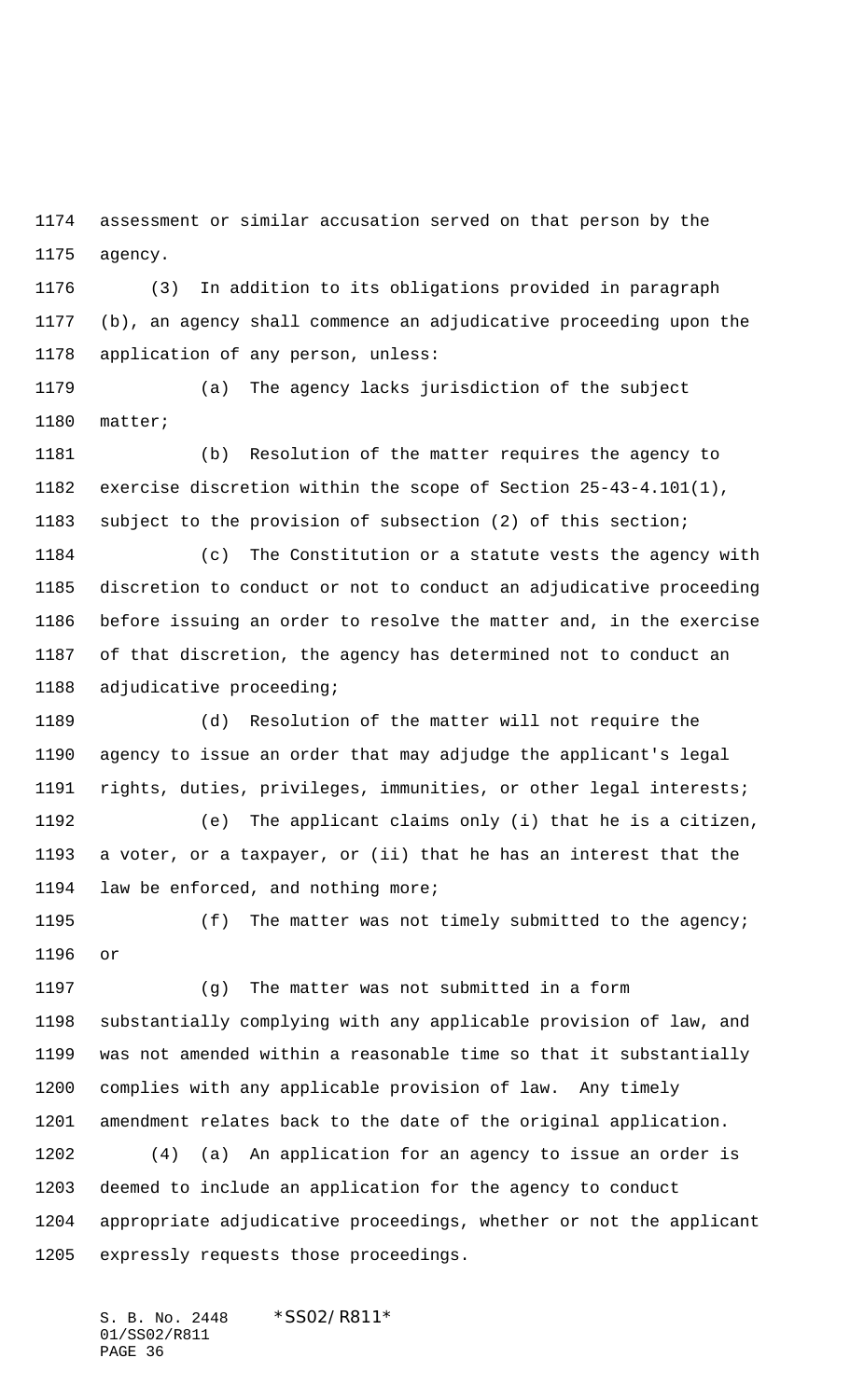S. B. No. 2448 \* SS02/R811\* 01/SS02/R811 PAGE 37 (b) An application for an agency to conduct an adjudicative proceeding shall be deemed to include an application for the agency to issue an appropriate order, whether or not the applicant expressly requests the agency to issue an order. (5) An adjudicative proceeding commences when the agency: (a) Serves notice on a party that a prehearing conference, hearing, or other stage of an adjudicative proceeding will be conducted; or (b) Begins to take action on a matter that appropriately may be determined by an adjudicative proceeding, unless the action is: (i) An investigation for the purpose of determining whether an adjudicative proceeding should be conducted; or (ii) A decision which, under Section 25-43-4.101(1), the agency may make without conducting an adjudicative proceeding. SECTION 28. The following shall be codified as Section 25-43-4.103, Mississippi Code of 1972: 25-43-4.103. **Decision Not to Conduct Adjudicative Proceeding.** If an agency decides not to conduct an adjudicative proceeding in response to an application, the agency shall serve on any applicant therefor a copy of its decision in writing, with a brief statement of the agency's reasons and of any administrative review available to the applicant. SECTION 29. The following shall be codified as Section 25-43-4.104, Mississippi Code of 1972: 25-43-4.104. **Agency Action on Applications.** (1) Except to the extent that the time limits in this subsection are inconsistent with limits established by another statute for any stage of a proceeding, an agency shall process an application for an order, as follows: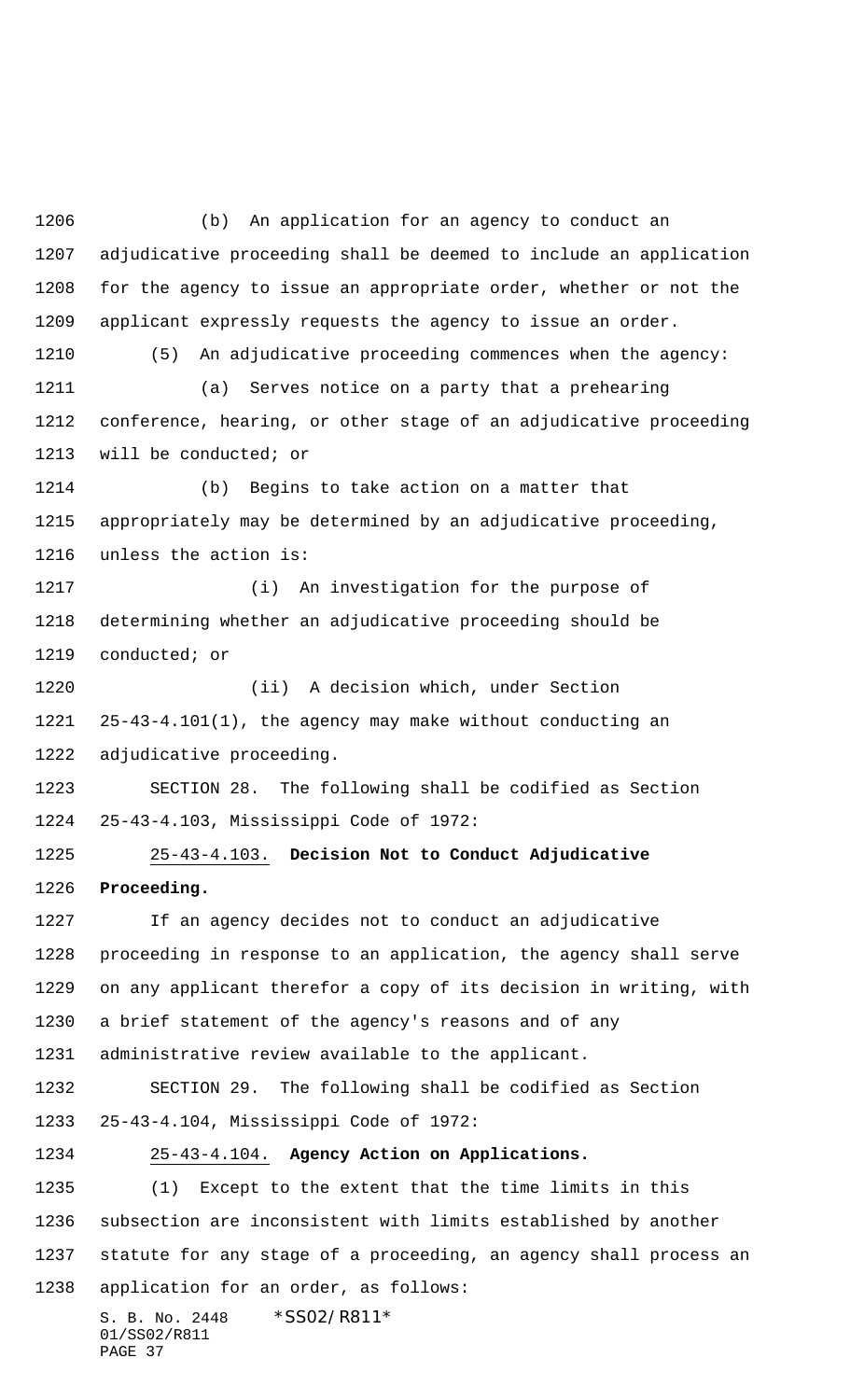(a) Within thirty (30) days after receipt of the application, the agency shall examine the application, notify the applicant of any apparent errors or omissions, request any additional information the agency wishes to obtain and is permitted by law to require, and notify the applicant of the name, official title, mailing address and telephone number of an agency member or employee who may be contacted regarding the status of the application or other procedural information relating to the matter.

 (b) Any timely response the applicant makes to a timely request made by the agency pursuant to paragraph (a) shall relate back to the date of the original application.

 (c) Except in situations governed by paragraph (d), within and no later than ninety (90) days after receipt of the application or of a response to a timely request made by the agency pursuant to paragraph (a), whichever is later, the agency shall:

 (i) Approve or deny the application, in whole or in part, on the basis of emergency or basic adjudicative proceedings, if those proceedings are available under this chapter for disposition of the matter;

 (ii) Commence a formal adjudicative hearing or an informal adjudicative hearing in accordance with this chapter; or (iii) Dispose of the application in accordance with Section 25-43-4.103.

 (d) If the application pertains to subject matter that is not available when the application is filed but may be available in the future, the agency may proceed to make a determination of eligibility within the time provided in paragraph (c) of this subsection. If the agency determines that the applicant is eligible, the agency shall maintain the application on the agency's list of eligible applicants as provided by law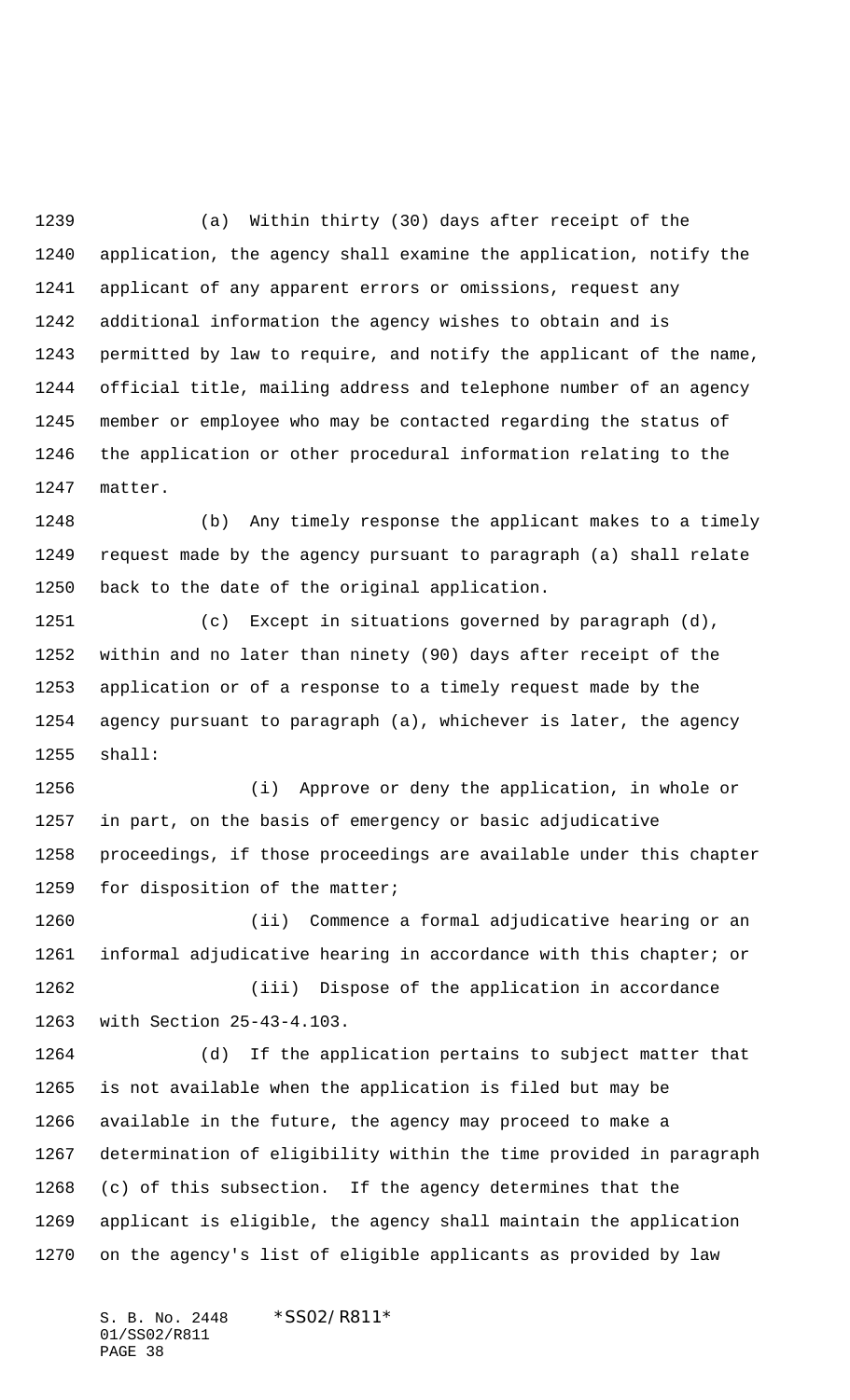and, upon request, shall notify the applicant of the status of the application.

 (2) If a timely and sufficient application has been made for renewal of a license with reference to any activity of a continuing nature, and if at the time of the application, the license is held by applicant in good standing, the existing license does not expire until the agency has taken final action upon the application for renewal or, if the agency's action is unfavorable, until the last day for seeking judicial review of the agency's action or a later date fixed by the court.

 SECTION 30. The following shall be codified as Section 25-43-4.105, Mississippi Code of 1972:

25-43-4.105. **Agency Action Against Licensees.**

 An agency may not revoke, suspend, modify, annul, withdraw, or amend a license unless the agency first serves notice of the anticipated action on the licensee and affords a reasonable opportunity for an appropriate adjudicative proceeding in accordance with this chapter and any other applicable statute. This section does not preclude an agency from (1) taking immediate action to protect the public interest in accordance with Section 25-43-4.601 or (2) adopting rules otherwise within the scope of its authority, pertaining to a class of licensees, including rules affecting the existing licenses of a class of licensees.

 SECTION 31. The following shall be codified as Section 25-43-4.106, Mississippi Code of 1972:

 25-43-4.106. **Informal Settlements; Alternative Dispute Resolution; Waiver.**

S. B. No. 2448 \* SS02/R811\* 01/SS02/R811 PAGE 39 (1) Unless precluded by statute, parties are encouraged to consider settlement, including the entry of a consent order, in a matter that may lead to adjudicative proceedings according to the provisions of this article. Unless precluded by statute, agencies may make rules that may regulate and facilitate settlements of matters prior to the commencement of and in the course of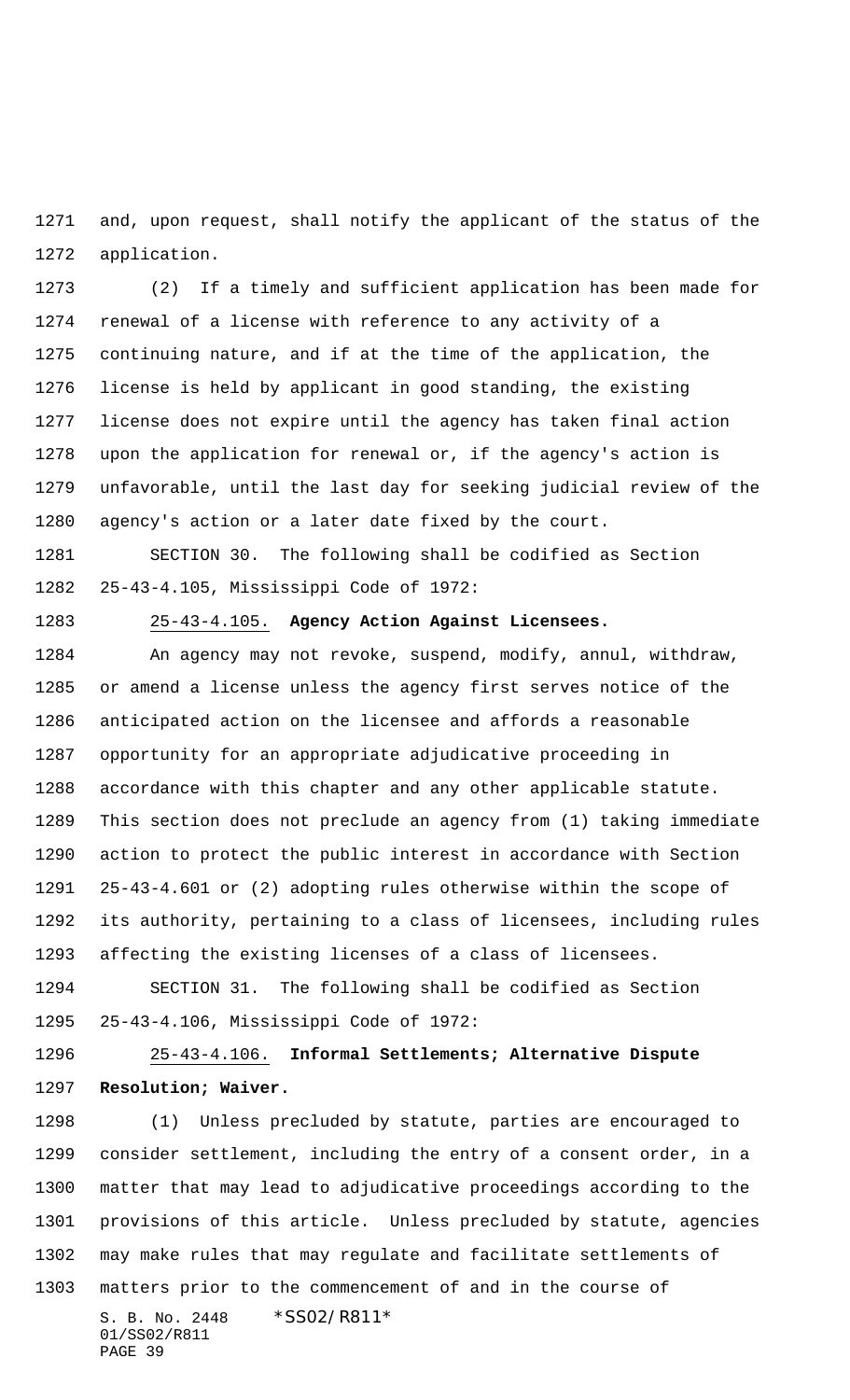adjudicative proceedings. This subsection shall not be construed to require any party to an adjudicative proceeding to utilize any such settlement procedures or to settle the matter.

 (2) Unless precluded by statute, parties are encouraged to consider alternative dispute resolution as a means that may resolve a matter that may lead to adjudicative proceedings. Unless precluded by statute, agencies may make rules that may regulate and facilitate alternative dispute resolution of matters prior to the commencement of or in the course of adjudicative proceedings. This subsection shall not be construed to require any party to utilize alternative dispute resolution.

 (3) Unless precluded by statute, the parties to an adjudicative proceeding may, by written instrument manifesting an informed consent and agreement, enter a consent order resolving all or part of an adjudicative proceeding.

 (4) Unless precluded by statute, the parties to an adjudicative proceeding may, by written stipulation manifesting an informed consent and agreement, waive any provision of this article relating to such proceeding.

**PART II**

**FORMAL ADJUDICATIVE HEARING**

 SECTION 32. The following shall be codified as Section 25-43-4.201, Mississippi Code of 1972:

### 25-43-4.201. **Applicability.**

 An adjudicative proceeding is governed by this part, except as otherwise provided by:

 (a) A statute other than one contained in this chapter; (b) A rule lawfully made pursuant to such statute, where such rule is not inconsistent with the standards in this chapter or an applicable statute other than one contained in this chapter;

 (c) A rule that adopts the procedures for the informal adjudicative hearing or basic adjudicative proceeding in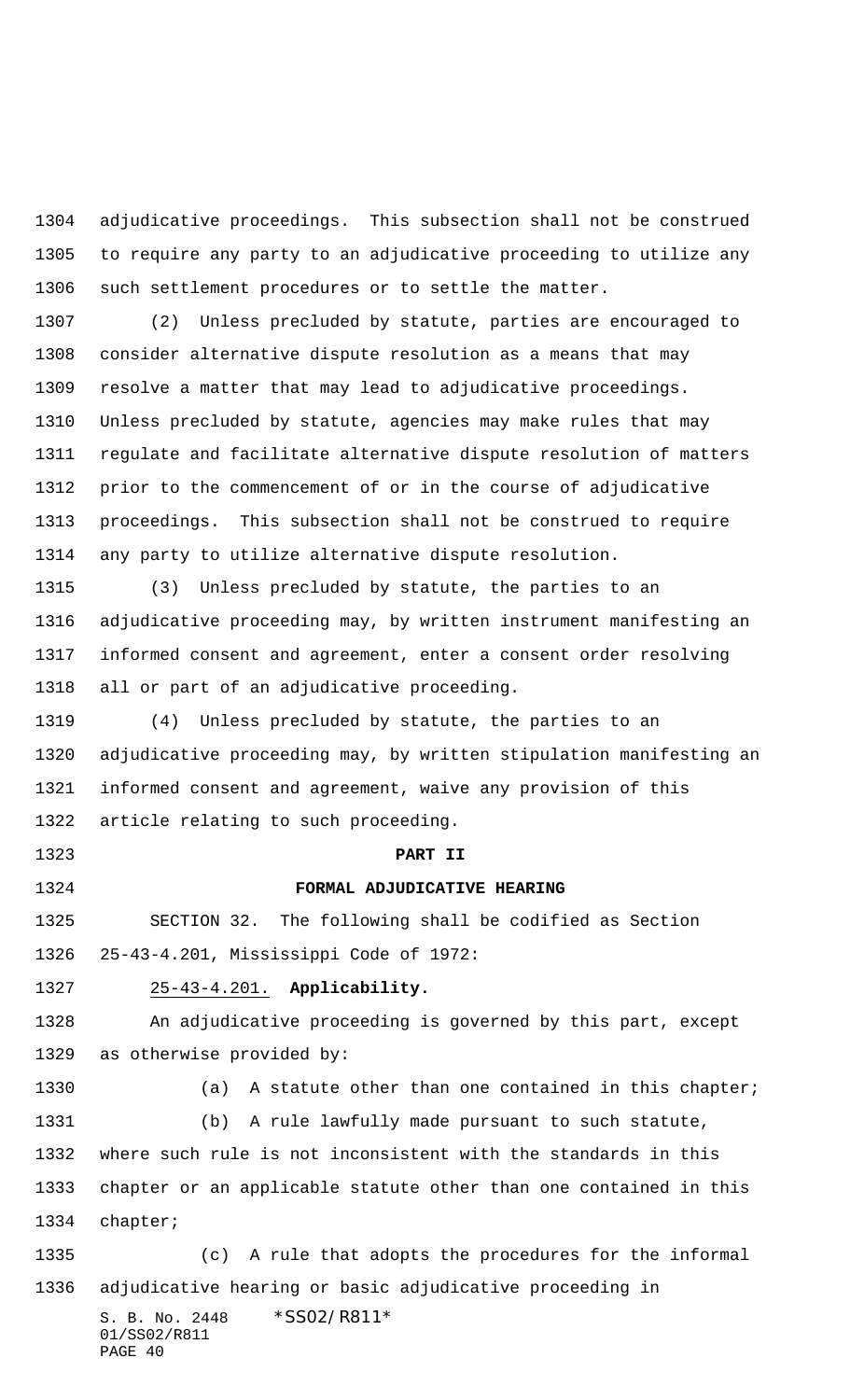accordance with the standards provided in this chapter for those proceedings;

 (d) Section 25-43-4.601 pertaining to emergency adjudicative proceedings; or

 (e) Section 25-43-2.103 pertaining to proceedings for declaratory opinions.

 SECTION 33. The following shall be codified as Section 25-43-4.202, Mississippi Code of 1972:

25-43-4.202. **Presiding Officer – Disqualification;**

**Substitution.**

 (1) "Presiding officer" means a person or persons acting in accordance with this section.

 (2) The agency head, one or more members of the agency head, one or more hearing officers or administrative judges employed or appointed by the agency, or one or more hearing officers assigned by the Division of Independent Hearing Officers in accordance with Section 25-43-4.301, or any combination thereof, in the discretion of the agency head, may be the presiding officer.

 (3) Ordinarily, the presiding officer should be, but is not required to be a person or persons assigned by the Division of Independent Hearing Officers:

(a) Unless the agency head is the presiding officer, or

 (b) Unless the agency is essentially neutral regarding the outcome of the proceeding and the agency's primary interest is that the proceeding be fair, speedy and cost-effective; provided, however, that nothing in this article shall prohibit any agency from using hearing officers who may be employed or appointed by the agency. Hearing officers utilized by the agency who are not employed or otherwise engaged by the division shall have the same qualifications as those engaged by the division.

S. B. No. 2448 \* SS02/R811\* 01/SS02/R811 PAGE 41 (4) Any person serving or designated to serve alone or with others as presiding officer is subject to disqualification for bias, prejudice, interest, or any other cause provided in this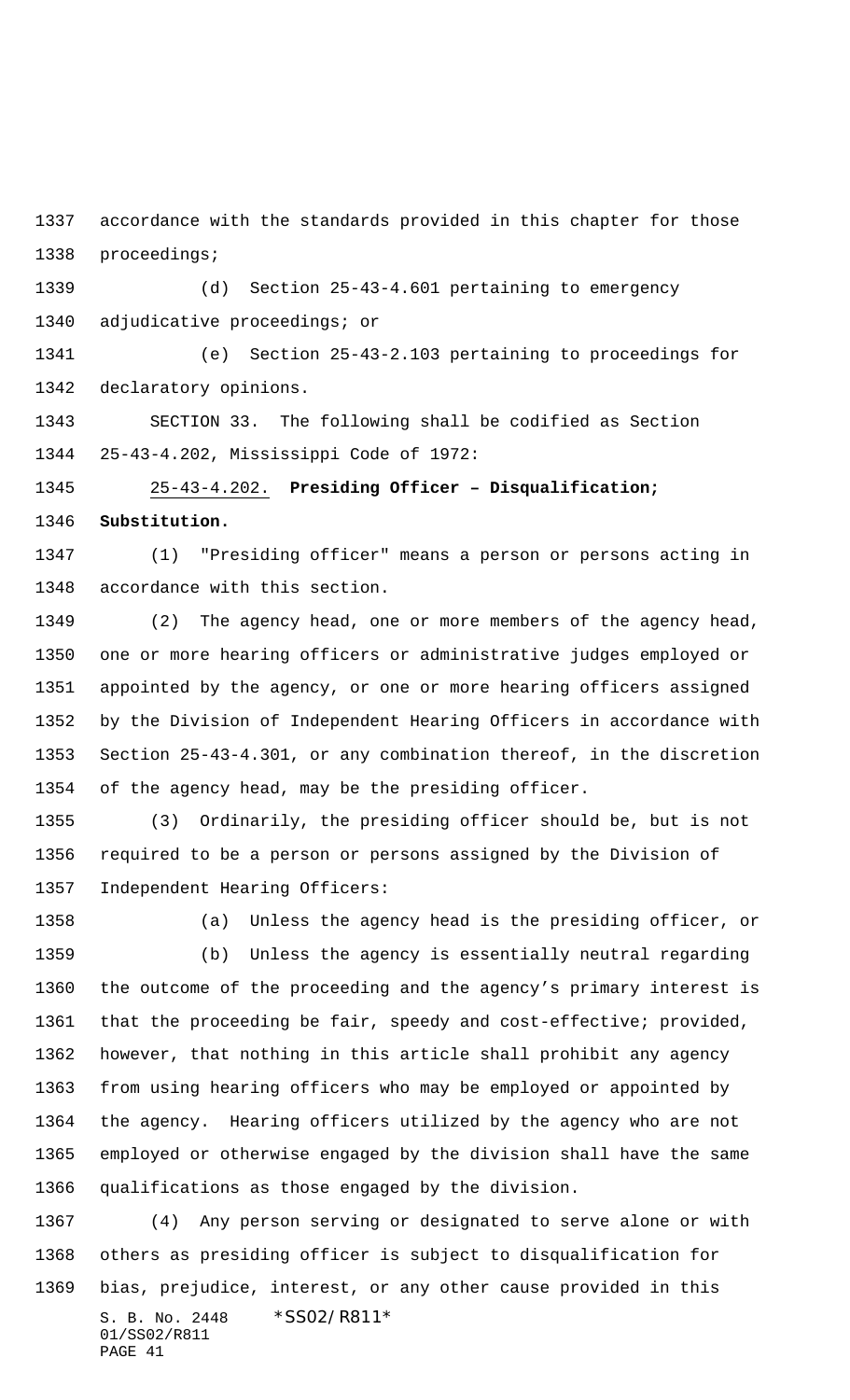chapter or for which a judge is or may be disqualified in a civil action.

 (5) Any party may move to disqualify a person promptly after receipt of notice indicating that the person will preside or promptly upon discovering facts establishing grounds for disqualification, whichever is later.

 (6) A person whose disqualification is requested shall determine whether to grant the motion, stating facts and reasons for the determination.

 (7) If a substitute is required for a person who is disqualified or becomes unavailable for any other reason, the substitute may be appointed as provided in subsections (2) and (3) of this section.

 (8) Any action taken by a duly-appointed substitute for a disqualified or unavailable person is as effective as if taken by the latter.

 SECTION 34. The following shall be codified as Section 25-43-4.203, Mississippi Code of 1972:

## 25-43-4.203. **Representation.**

 (1) Any party may participate in the hearing in person or, if the party is a corporation or other artificial person, by its duly authorized representative.

 (2) Whether or not participating in person, any party may be advised and represented at the party's own expense by a lawyer or, except as limited but not prohibited by agency rule, by any other representative. The agency may implement this subsection by rule designating the qualifications of representative(s) that may appear on behalf of a party and what binding effect the actions of the representative(s) will have on the party so represented.

 (3) Any application, pleading, or other document prepared by a lawyer or other representative of a party shall contain the typed or printed name, mailing address (including fax number and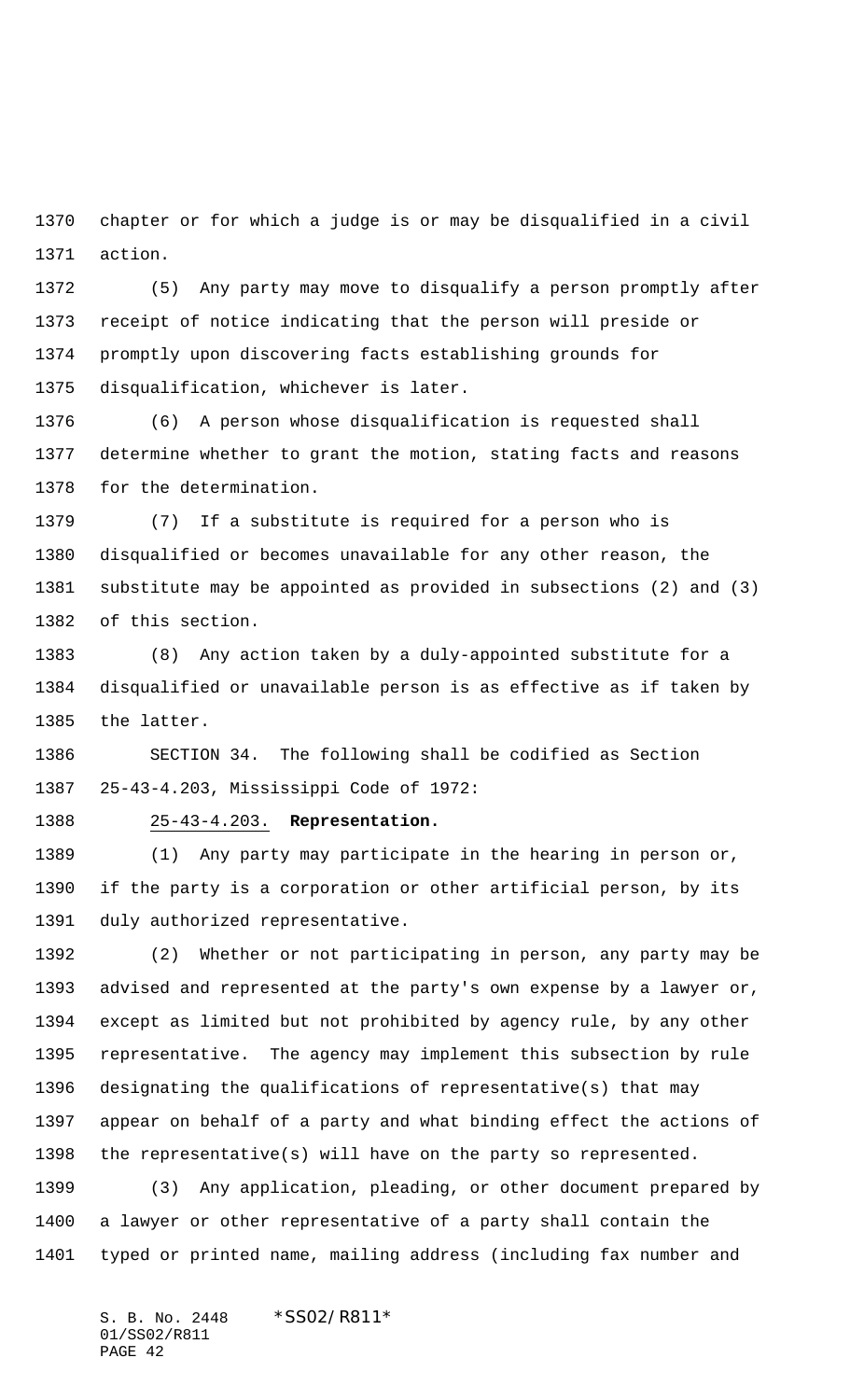e-mail address, if available), and telephone number of the preparer.

 SECTION 35. The following shall be codified as Section 25-43-4.204, Mississippi Code of 1972:

 25-43-4.204. **Prehearing Conference - Availability; Notice.** (1) Any party may request a prehearing conference. In response to a request by a party, or on the presiding officer's own motion, the presiding officer may determine, subject to any applicable agency rules, that a prehearing conference will be conducted.

(2) If the prehearing conference is to be conducted:

 (a) The presiding officer shall promptly notify the agency that a prehearing conference will be conducted. The presiding officer shall conduct the prehearing conference except as provided by agency rule or unless that presiding officer is disqualified or becomes unavailable for any other reason.

 (b) The presiding officer shall set the time and place of the prehearing conference, subject to any applicable agency rules, and direct the agency to serve notice of the prehearing conference to all parties and to all persons who have motions to intervene pending in the matter. The agency shall also serve notice to other persons entitled to notice under any provision of law or agency rule.

(c) The notice must include:

 (i) The official agency file or other reference number and the style of the proceeding;

 (ii) A statement of the time, place, and nature of 1429 the prehearing conference;

 (iii) A statement of the legal authority and jurisdiction under which the hearing is to be held;

 (iv) The name, official title, and mailing address 1433 of the presiding officer for the prehearing conference;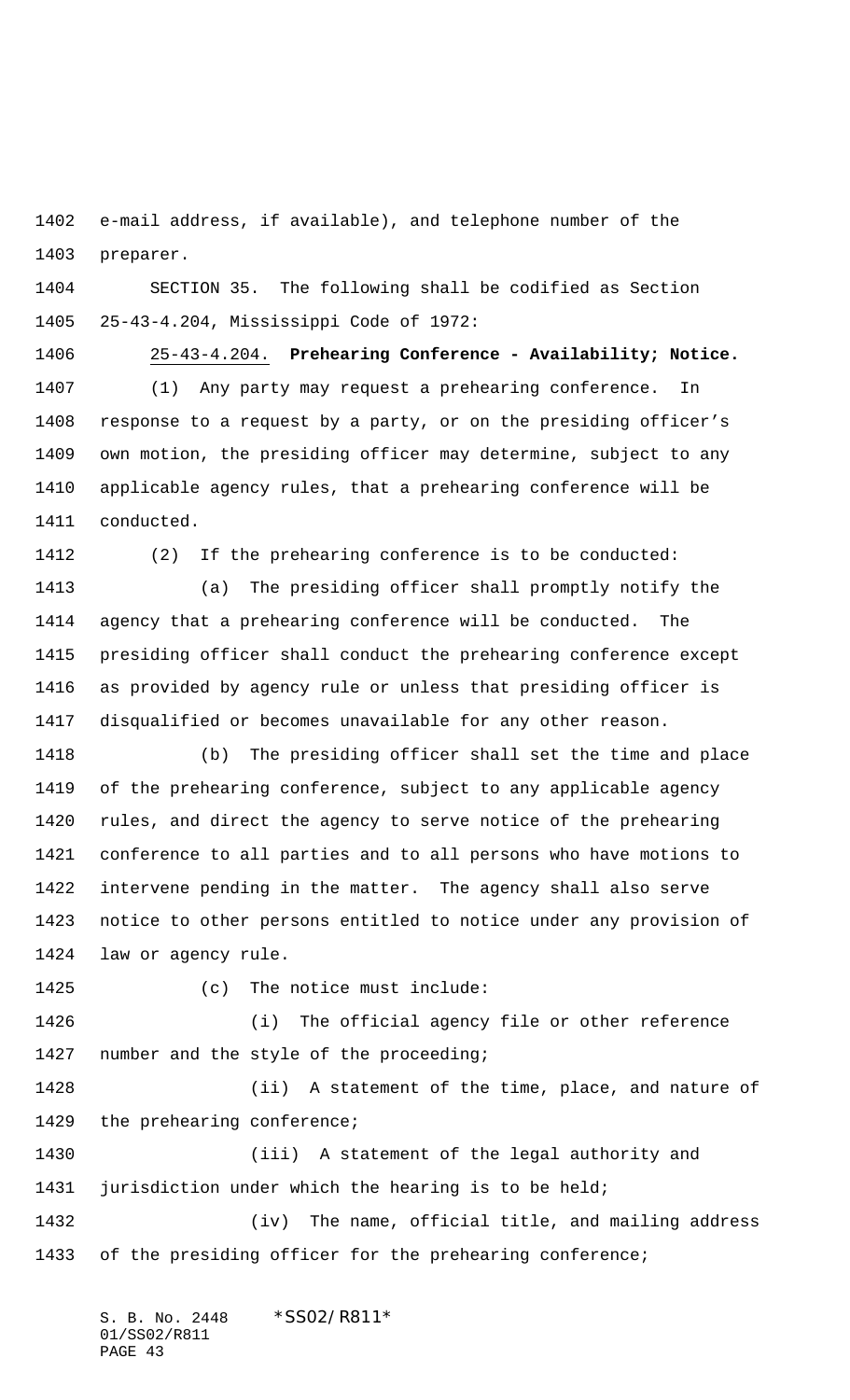(v) The name, official title, and mailing address (including fax number and e-mail address, if available) of any counsel or employee who has been designated to appear for the agency;

 (vi) The names and mailing addresses of all parties and other persons to whom notice is being given; (vii) The name, official title, mailing address (including fax number and e-mail address, if available), and telephone number of the agency employee or other person who may be able to answer procedural questions about the prehearing conference;

 (viii) A statement that at the prehearing conference the proceeding, without further notice, may be converted into an informal adjudicative hearing or basic adjudicative proceeding for disposition of the matter as provided 1449 by this chapter; and

 (ix) A statement with an explanation of its consequences that a party who fails to attend or participate in a prehearing conference, hearing, or other stage of an adjudicative proceeding may be held in default under this chapter.

 (d) The notice may include any other matters that the presiding officer considers desirable to expedite the proceedings, subject to any applicable provision of law including agency rules. SECTION 36. The following shall be codified as Section

25-43-4.205, Mississippi Code of 1972:

 25-43-4.205. **Prehearing Conference - Procedure; Prehearing Order.**

 (1) The presiding officer may conduct all or part of the prehearing conference by telephone, television, or other electronic means if each participant in the prehearing conference has an opportunity to participate in, to hear, and, if technically and practicably feasible, to see the entire proceeding while it is taking place.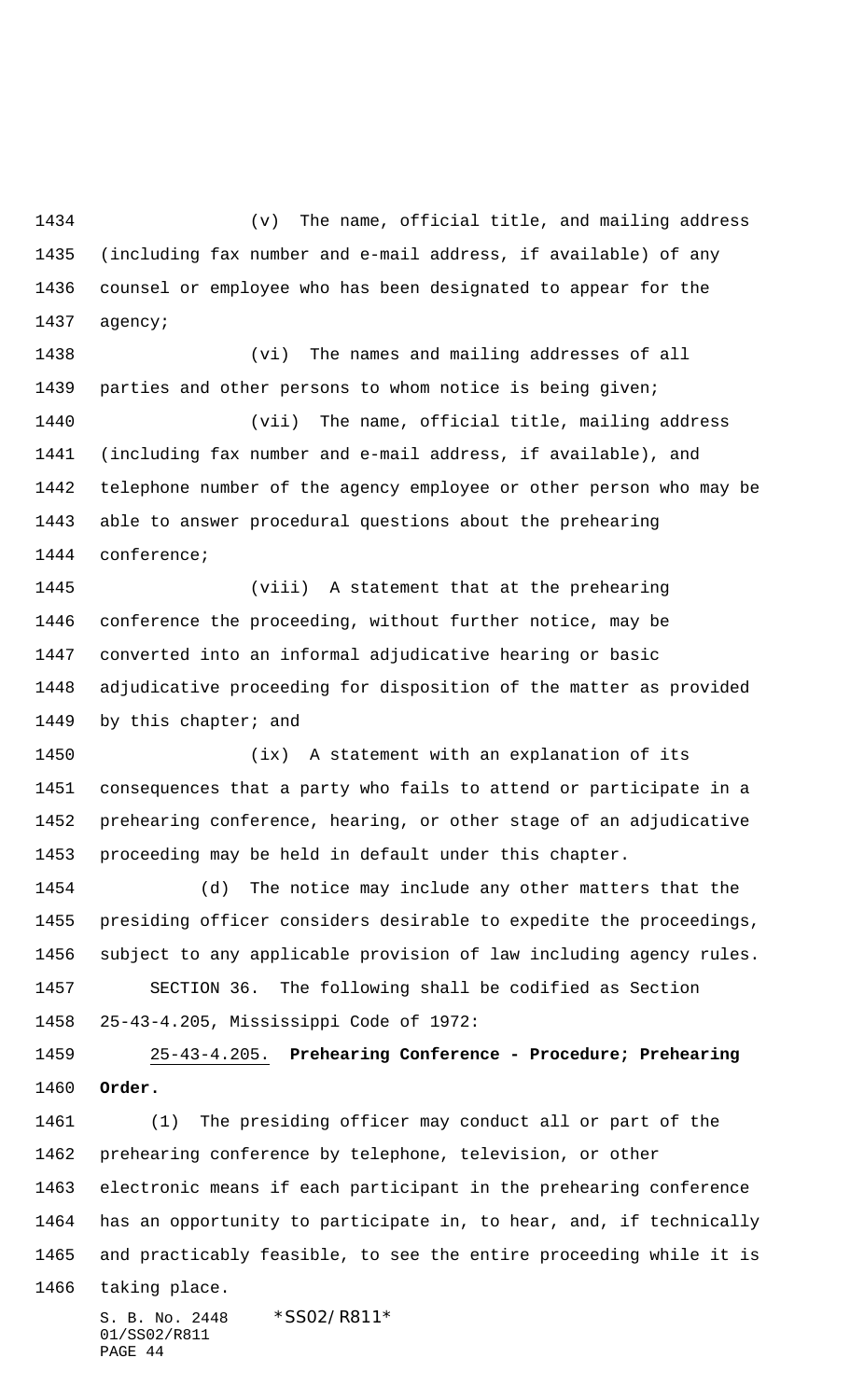(2) Any matters respecting the fair, speedy and cost-effective determination of the issues may be considered at the prehearing conference, including without limitation such matters as: 1471 (a) Conversion of the proceeding to another type; (b) Use of alternative dispute resolution; (c) Whether there are other persons to be joined if feasible; (d) Any motions, petitions or other applications; (e) Exploration of settlement possibilities; 1477 (f) Preparation of stipulations; 1478 (g) Clarification of issues; 1479 (h) Identity and limitation of the number of witnesses; 1480 (i) Identity and authenticity of exhibits; 1481 (j) Objections to proffers of evidence; (k) Determination of the extent to which direct evidence, rebuttal evidence, or cross-examination will be presented in written form; (l) Determination of the extent to which telephone, television, or other electronic means may be used to conduct the hearing as a substitute for proceedings in person; (m) Order of presentation of evidence and cross-examination; (n) Rulings regarding issuance of subpoenas; (o) Matters regarding discovery, the adequacy of responses to discovery, orders compelling discovery, or protective orders as may be appropriate; and (p) Such other matters as may aid in the conduct of the proceeding or the disposition of the matter. (3) If a prehearing conference is held, the presiding officer shall issue a prehearing order incorporating and memorializing the matters determined at the prehearing conference.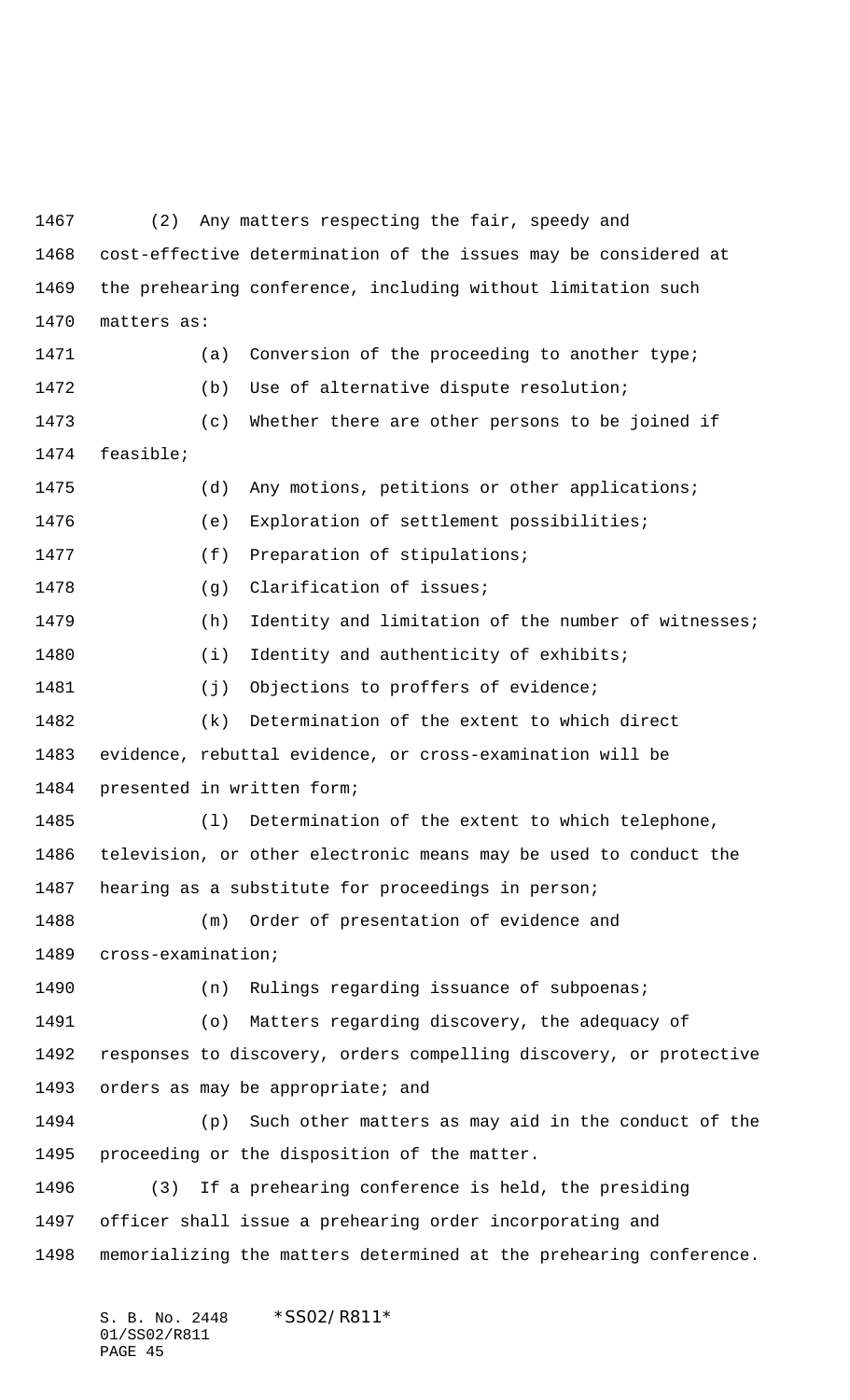The presiding officer may require that the agency and the parties assist in preparing the prehearing order.

 (4) If a prehearing conference is not held, the presiding officer may issue a prehearing order, based on the pleadings, to regulate the conduct of the proceedings.

 (5) Whether a prehearing conference is held or not, the presiding officer, subject to any applicable agency rules, may require the parties, jointly or severally, to prepare a prehearing statement or order addressing such matters as set out in subsection (2) of this section. Any prehearing statement shall be included within "prehearing order" for purposes of this article.

 SECTION 37. The following shall be codified as Section 25-43-4.206, Mississippi Code of 1972:

## 25-43-4.206. **Notice of Hearing.**

 (1) The presiding officer for the hearing shall set the time and place of the hearing, subject to any applicable agency rules, and direct the agency to serve notice of the hearing on all parties, all persons who have written motions to intervene pending in the matter, and any other person entitled to notice under any provision of law.

 (2) The notice may include a copy of any prehearing order issued in the matter.

 (3) To the extent not included in a prehearing order accompanying it, the notice must include:

 (a) The official agency file or other reference number and the style of the proceeding;

 (b) A statement of the time, place, and nature of the hearing;

 (c) A statement of the legal authority and jurisdiction under which the hearing is to be held;

 (d) The name, official title, and mailing address of the presiding officer;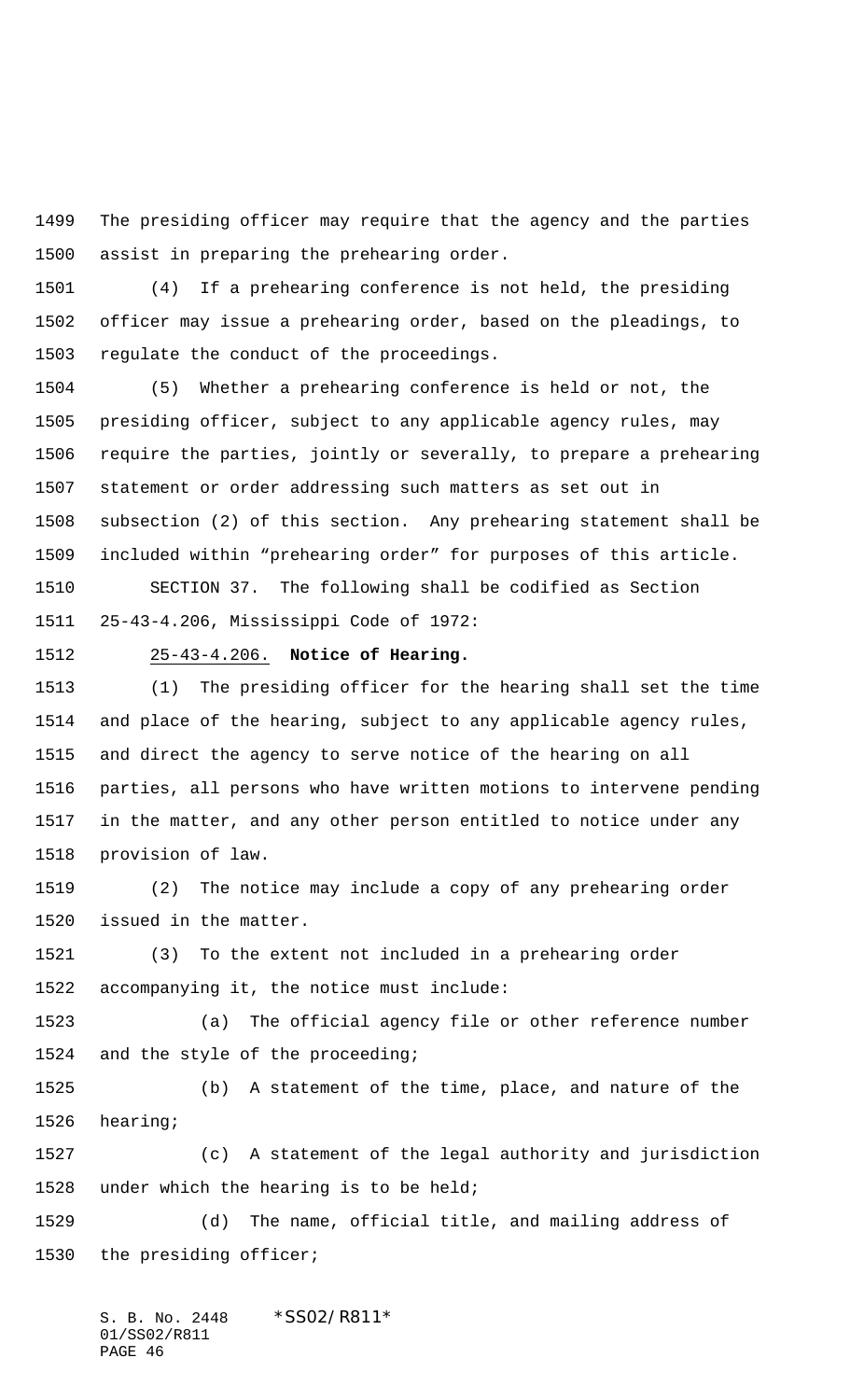(e) The name, official title, mailing address (including fax number and e-mail address, if available) and telephone number of any counsel or employee who has been designated to appear for the agency;

 (f) The names and mailing addresses of all parties and other persons to whom notice is being given;

 (g) The name, official title, mailing address (including fax number and e-mail address, if available) and telephone number of the agency employee(s) or other person who may be able to answer procedural questions about the hearing;

 (h) A statement with an explanation of its consequences that a party who fails to attend or participate in a prehearing conference, hearing, or other stage of an adjudicative proceeding may be held in default.

 (4) The notice may include any other matters the agency or presiding officer considers appropriate to expedite and facilitate the proceedings.

 SECTION 38. The following shall be codified as Section 25-43-4.207, Mississippi Code of 1972:

25-43-4.207. **Pleadings; Briefs; Motions.**

 (1) The presiding officer, at all stages of the proceedings, and subject to any applicable provision of law, including agency rules, shall give all parties fair opportunity to file pleadings, and amendments thereto, motions, responses, objections, and other statements of position as may be required by agency rule. A timely amendment to a pleading relates back to the date of the original pleading.

 (2) The presiding officer, at appropriate stages of the proceedings, and subject to any applicable provision of law, including agency rules, may give all parties fair opportunity to file briefs, proposed findings of fact and conclusions of law, and proposed initial or final orders.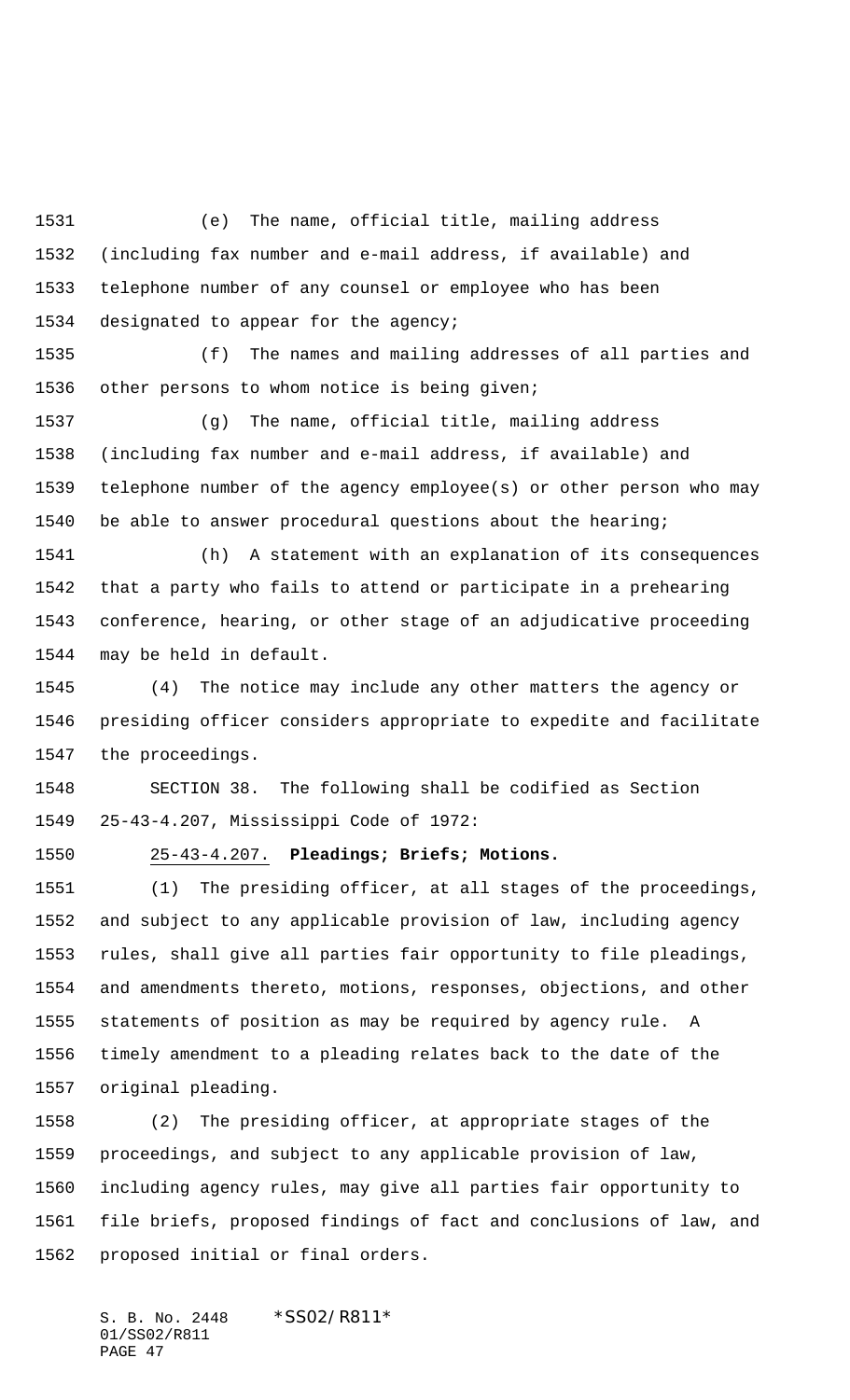(3) A party shall serve copies of any pleading, motion, brief or other paper that the party files in the proceeding on all other parties by any means provided in this chapter and, in addition, by any means provided by agency rule.

 SECTION 39. The following shall be codified as Section 25-43-4.208, Mississippi Code of 1972:

25-43-4.208. **Default.**

 (1) If a party fails to attend or participate in a duly noticed prehearing conference, hearing, or other stage of a formal adjudicative proceeding, the presiding officer may serve upon all parties written notice of a proposed default order, including a statement of the grounds, or, if the presiding officer so directs, the agency must serve such proposed default order.

 (2) Within ten (10) days after service of a proposed default order, the party against whom it is proposed to be issued may object in writing to the issuance of the proposed default order and state the grounds of the objection. During the time within which a party may file a written objection under this subsection, the presiding officer may adjourn the proceedings or conduct them without the participation of the party against whom a proposed default order may be issued, having due regard for the interests of justice and fairness and the orderly and prompt conduct of the proceedings.

 (3) The presiding officer shall either issue or deny the default order promptly after expiration of the time within which the party may object under subsection (2) of this section.

 (4) After issuing a default order, the presiding officer shall conduct any further proceedings necessary to complete the proceeding without the participation of the party in default and shall determine all issues in the proceeding, including those affecting the defaulting party. The presiding officer may allow the defaulting party to participate in the proceeding subject to the terms and conditions of the default order.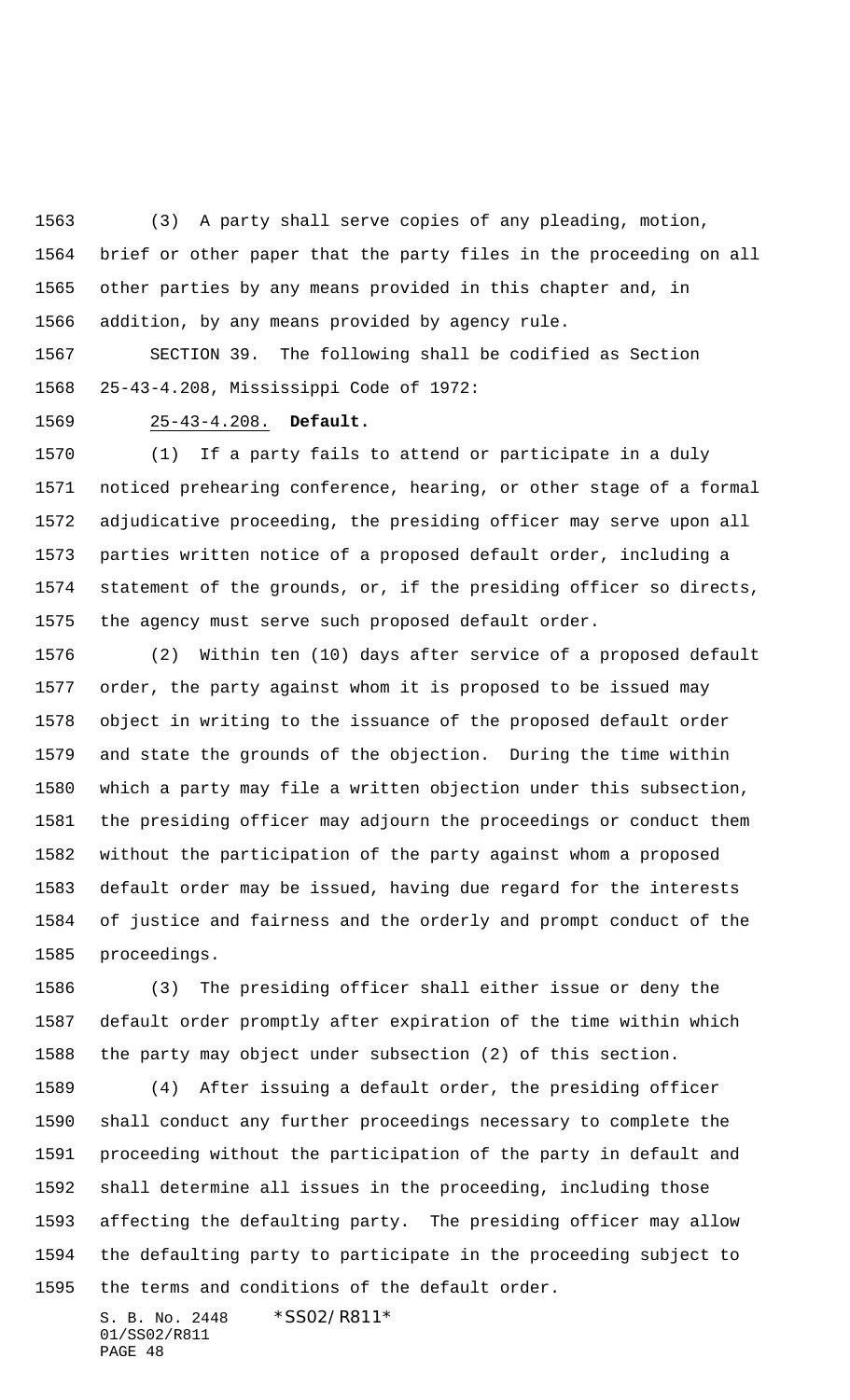SECTION 40. The following shall be codified as Section 25-43-4.209, Mississippi Code of 1972:

 25-43-4.209. **Intervention – Persons Needed for Full and Fair Determination.**

 (1) Subject to any applicable provision of law or agency rule, the presiding officer shall grant a motion to intervene in an adjudicative proceeding if the motion is filed with the agency, with copies served on all parties named in the official notice of the hearing, at least ten (10) days before the hearing, or, for good cause and having due regard for the interests of the agency and the parties, less than ten (10) days before the hearing; and

 (a) The motion states facts demonstrating that the movant's legal rights, duties, privileges, immunities, or other legal interests may be affected by the outcome of the proceeding or that the movant qualifies as an intervener under any provision of law; or

 (b) The movant's asserted interests are among those the agency is required to consider in the proceeding; and

 (c) The presiding officer determines that the interests of justice and the orderly and prompt conduct of the proceeding will not be impaired by allowing the intervention.

 (2) Upon filing a motion to intervene, the would be intervener becomes a person who, pending ruling on the motion, should receive all notices provided thereafter to parties and all papers the parties may thereafter file and serve.

 (3) The fact that a person moving to intervene in a proceeding claims (1) that he is a citizen, a voter or a taxpayer or (2) that he has an interest that the law be enforced is, without more, insufficient grounds upon which the presiding officer may grant a motion to intervene.

 (4) The presiding officer may grant a motion to intervene at any time, upon determining that the intervention sought is in the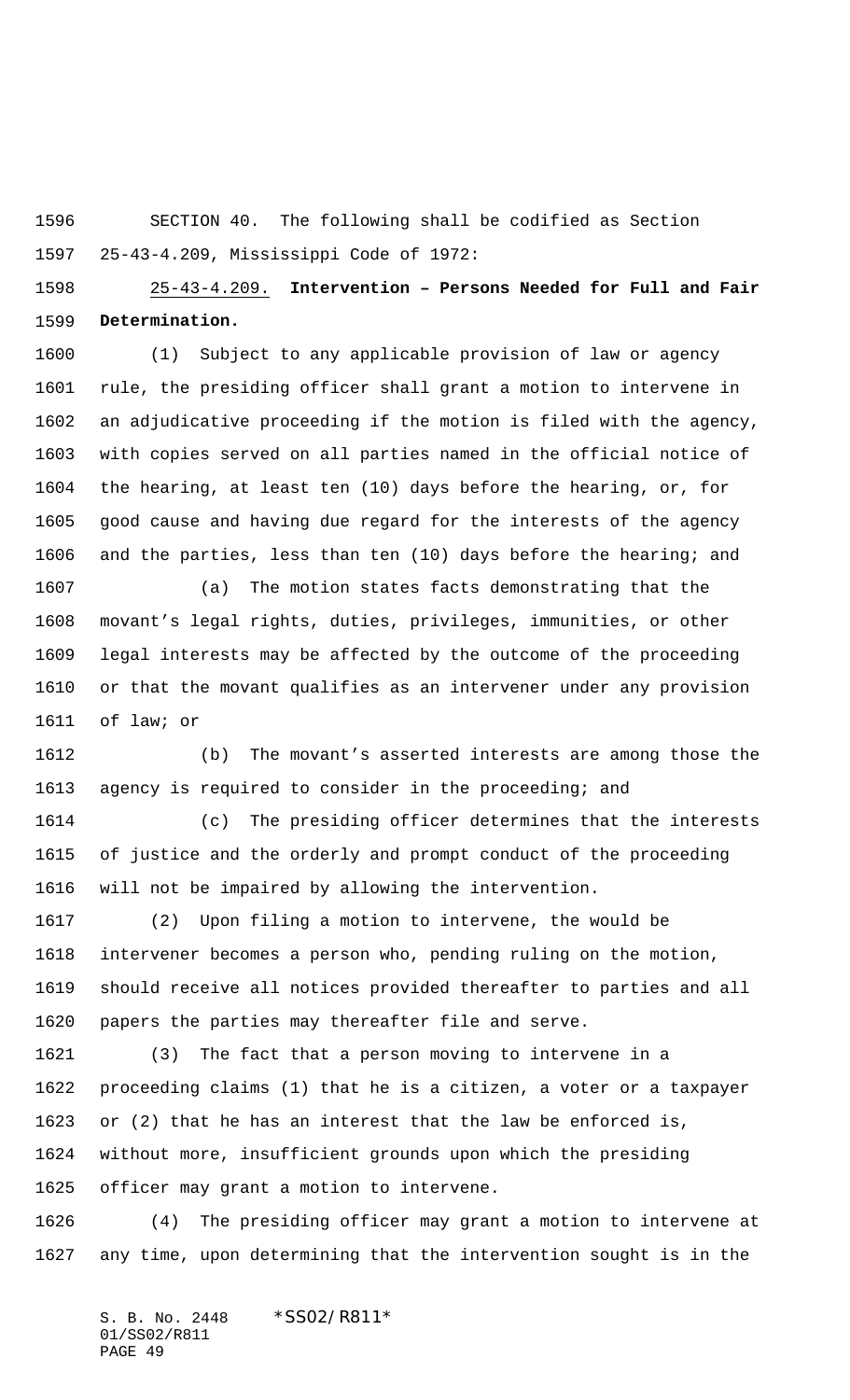interests of justice and fairness and will not impair the orderly and prompt conduct of the proceedings.

 (5) An association of persons, some of whose members are eligible for intervention, may be allowed to intervene upon the same showing and subject to the same conditions as its members who may be eligible to intervene.

 (6) If a movant qualifies for intervention, the presiding officer may impose conditions upon the intervener's participation in the proceedings, subject to any applicable provision of law, including agency rules, either at the time that intervention is granted or at any subsequent time. Conditions may include:

 (a) Limiting the intervener's participation to designated issues in which the intervener has a particular interest;

 (b) Limiting the intervener's use of discovery, subpoenas, cross-examination, and other procedures so as to promote the orderly and prompt conduct of the proceedings; and

 (c) Requiring two (2) or more interveners to combine their presentations of evidence and argument, cross-examination, discovery, and other participation in the proceedings.

 (7) The presiding officer shall issue an order granting or denying each pending motion to intervene, specifying any conditions, and briefly stating the reasons for the order. The presiding officer may modify the order at any time, briefly stating the reasons for the order.

 (8) A person who is subject to the jurisdiction of the agency shall be joined as a party in the proceeding if:

 (a) In the person's absence complete relief cannot be accorded among those already parties, or

S. B. No. 2448 \* SS02/R811\* 01/SS02/R811 PAGE 50 (b) The person claims an interest relating to the subject of the proceeding and is so situated that the disposition of the proceeding in the person's absence may (i) as a practical matter impair or impede the person's ability to protect that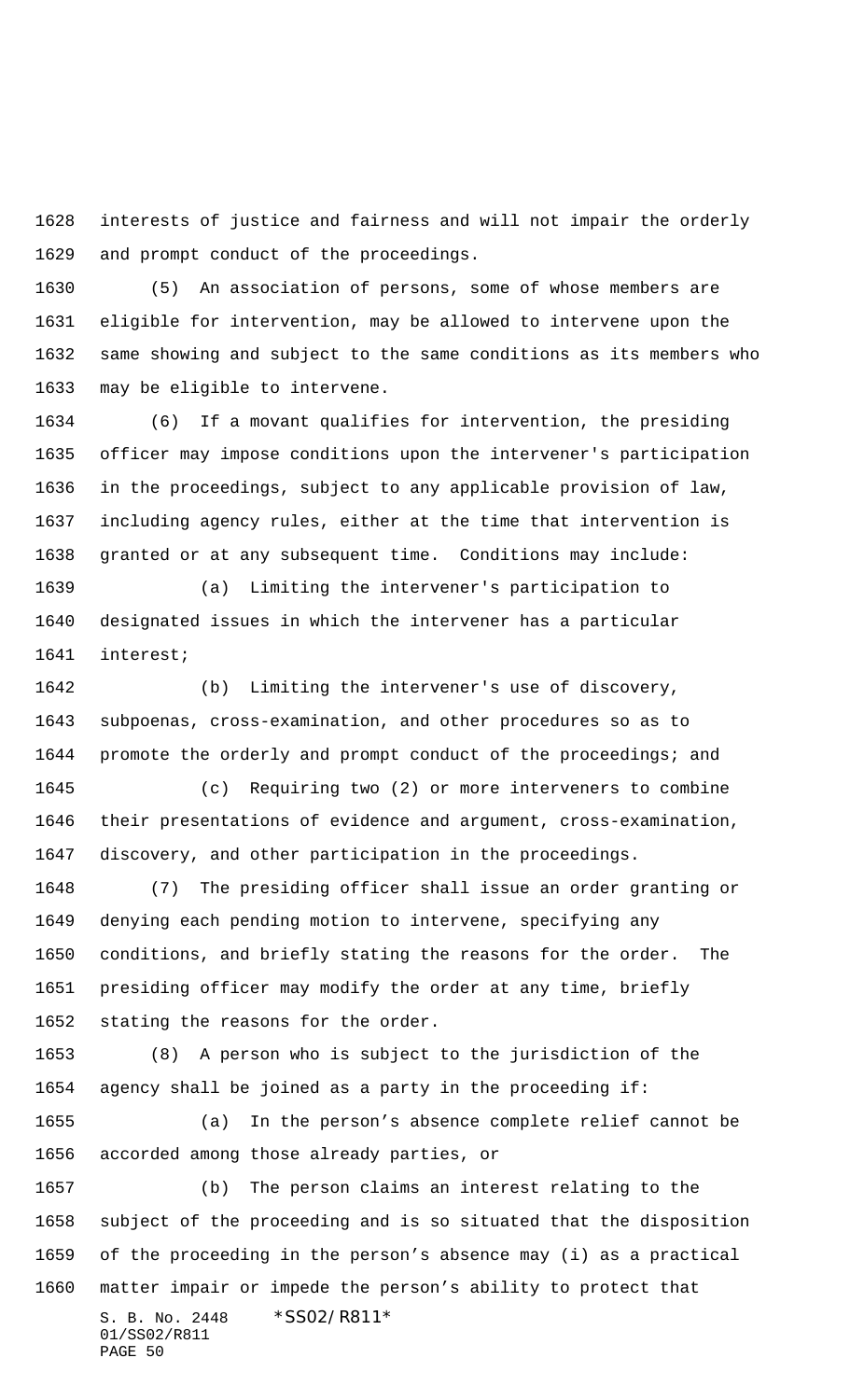interest or (ii) leave any of the parties subject to a substantial risk of incurring double, multiple, or otherwise inconsistent obligations by reason of the person's claimed interest. If the person has not been so joined, the presiding officer may order that the person be made a party and summoned to appear.

 (9) After entry of an order allowing intervention or for joinder, the intervener or the person being joined shall be a party, subject to any conditions provided under the authority of subsection (6) of this section.

 SECTION 41. The following shall be codified as Section 25-43-4.210, Mississippi Code of 1972:

 25-43-4.210. **Subpoenas; Discovery Orders; Protective Orders.** (1) Prehearing discovery is authorized in formal adjudicative proceedings under this part. The presiding officer, at the request of any party or upon the presiding officer's own motion, and subject to any applicable provision of law, including agency rules, may but is not required to allow discovery and issue protective orders, compel discovery, or grant sanctions in accordance with the Mississippi Rules of Civil Procedure as if the proceeding were a civil action governed by the Mississippi Rules of Civil Procedure.

S. B. No. 2448 \* SS02/R811\* 01/SS02/R811 PAGE 51 (2) Each agency is authorized to issue subpoenas. The subpoena power of each agency extends throughout the entire State of Mississippi. The presiding officer, at the request of any party shall, or upon the presiding officer's own motion may, direct the agency to issue subpoenas. Every subpoena shall be issued by the agency, shall state the name and address of the agency, the official agency file or other reference number, and the style of the proceeding, and shall command each person to whom it is directed to attend and give testimony, or to produce and permit inspection, testing and copying of designated books, documents or tangible things in the possession, custody or control of that person, or to which that person has reasonable access, or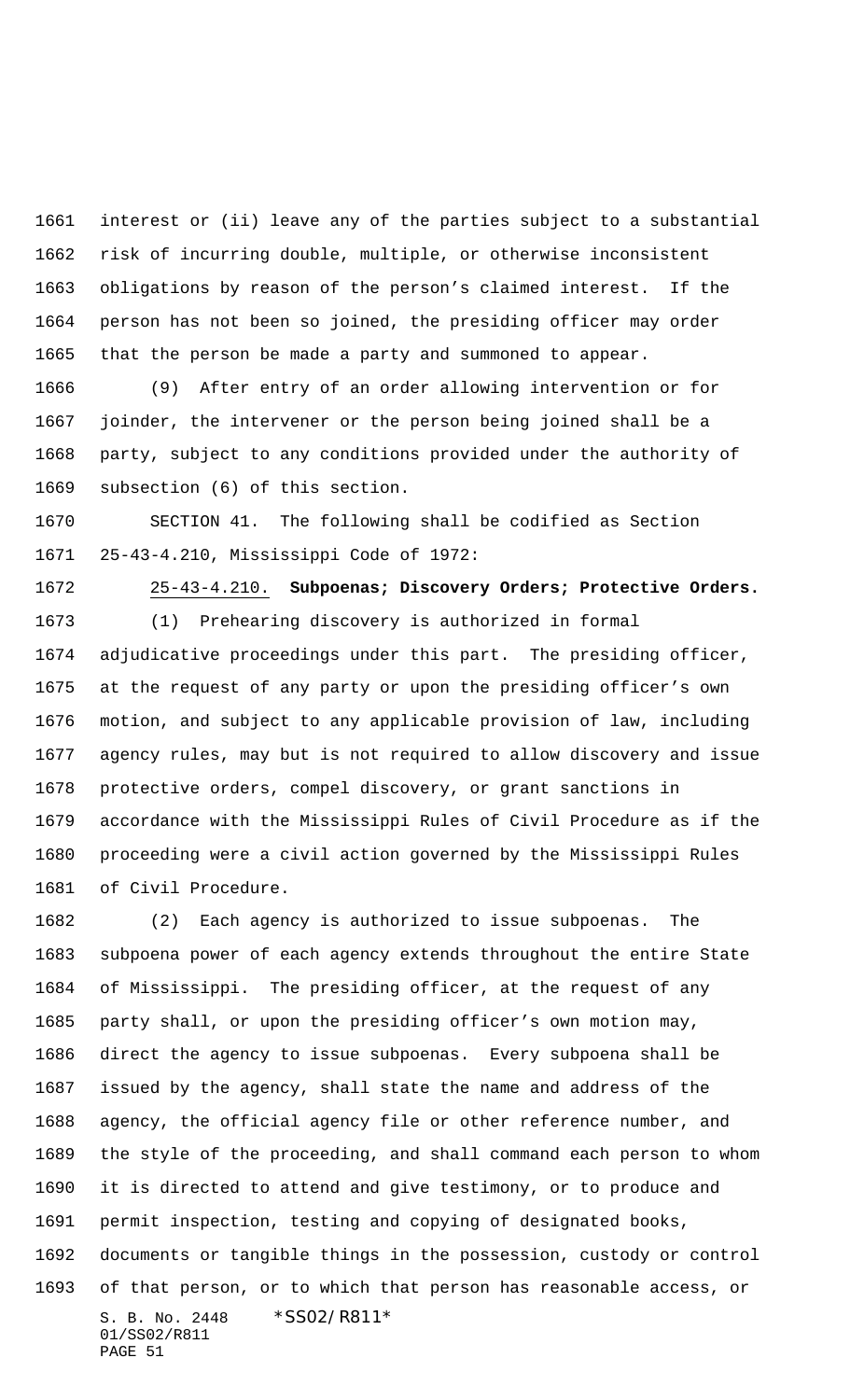to permit inspection or testing of premises, at a time that may be before or at a hearing and at a place therein specified. Pursuant to agency rule, the subpoena may be issued by the person designated by agency rule to issue subpoenas on behalf of the agency or by the presiding officer, but otherwise in blank, to a party requesting it, who shall fill it in before service. A command to produce evidence or to permit inspection may be joined with a command to appear at hearing or at deposition, or may be issued separately.

 (3) Subpoenas and other orders issued under this section may be enforced pursuant to the provisions of this chapter on civil enforcement of agency action. A subpoena shall be treated as an order for purposes of civil enforcement subpoenas.

 (4) Witnesses subpoenaed to appear in agency proceedings shall receive at least the same fees and mileage as witnesses in civil actions in courts of record.

 (5) A subpoena may be served by a sheriff, or by sheriff's deputy, or by a representative of the agency, or by any other person who is not less than eighteen (18) years of age, and his or her return endorsed thereon shall be prima facie proof of service, or the person served may acknowledge service in writing on the subpoena. Service of the subpoena shall be executed upon the witness personally. Proof of service shall be made by filing with the agency from which the subpoena was issued a statement, certified by the person who made the service, setting forth the date and manner of service, the address, including the city and county in which it was served, and the names of the person or persons served.

 (6) The agency may adopt rules that implement and elaborate this section.

 SECTION 42. The following shall be codified as Section 25-43-4.211, Mississippi Code of 1972: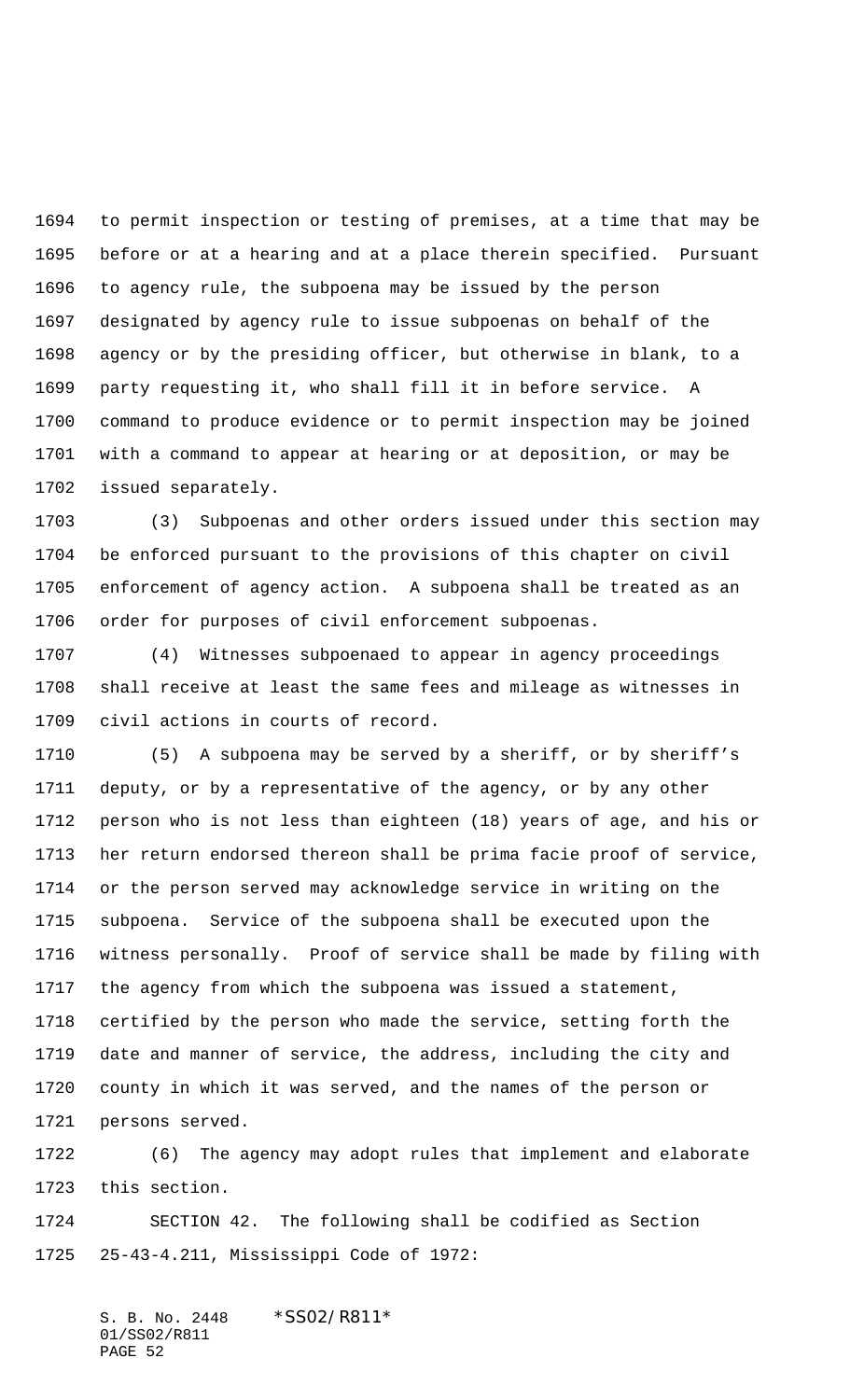# 25-43-4.211. **Agency Records; Staff Recommendations; Proceedings.**

 (1) An agency that relies on a witness in an adjudicative proceeding, whether or not an agency employee, who has made prior statements or reports with respect to the subject matter of the witness' testimony, shall, on request, promptly make such statements or reports available to parties, unless those statements or reports are otherwise expressly protected from disclosure by another provision of law. Identifiable agency records that are relevant to disputed material facts involved in an adjudicative proceeding, shall, upon request, promptly be made available to a party unless the requested records are expressly protected from disclosure by another provision of law. The provisions of this subsection are independent of and in addition to any provisions of the Mississippi Public Records Act.

 (2) Not less than ten (10) days before a hearing under this part, the agency staff shall serve upon all parties any recommendation the staff will make at the hearing, including the substance of the facts and circumstances supporting the recommendation, and identification of all persons who have provided facts or opinions upon which the staff recommendation is based, and a summary of the grounds for each such opinion. The agency staff shall serve upon all parties all other materials it provides to the presiding officer.

 (3) In the discretion of and within such time frames as he may deem appropriate, the presiding officer may allow discovery with respect to the staff recommendation and other materials the staff provides to the presiding officer.

 (4) The agency may adopt rules that implement and elaborate this section.

 SECTION 43. The following shall be codified as Section 25-43-4.212, Mississippi Code of 1972:

S. B. No. 2448 \* SS02/R811\* 01/SS02/R811 PAGE 53 25-43-4.212. **Procedure at Hearing.**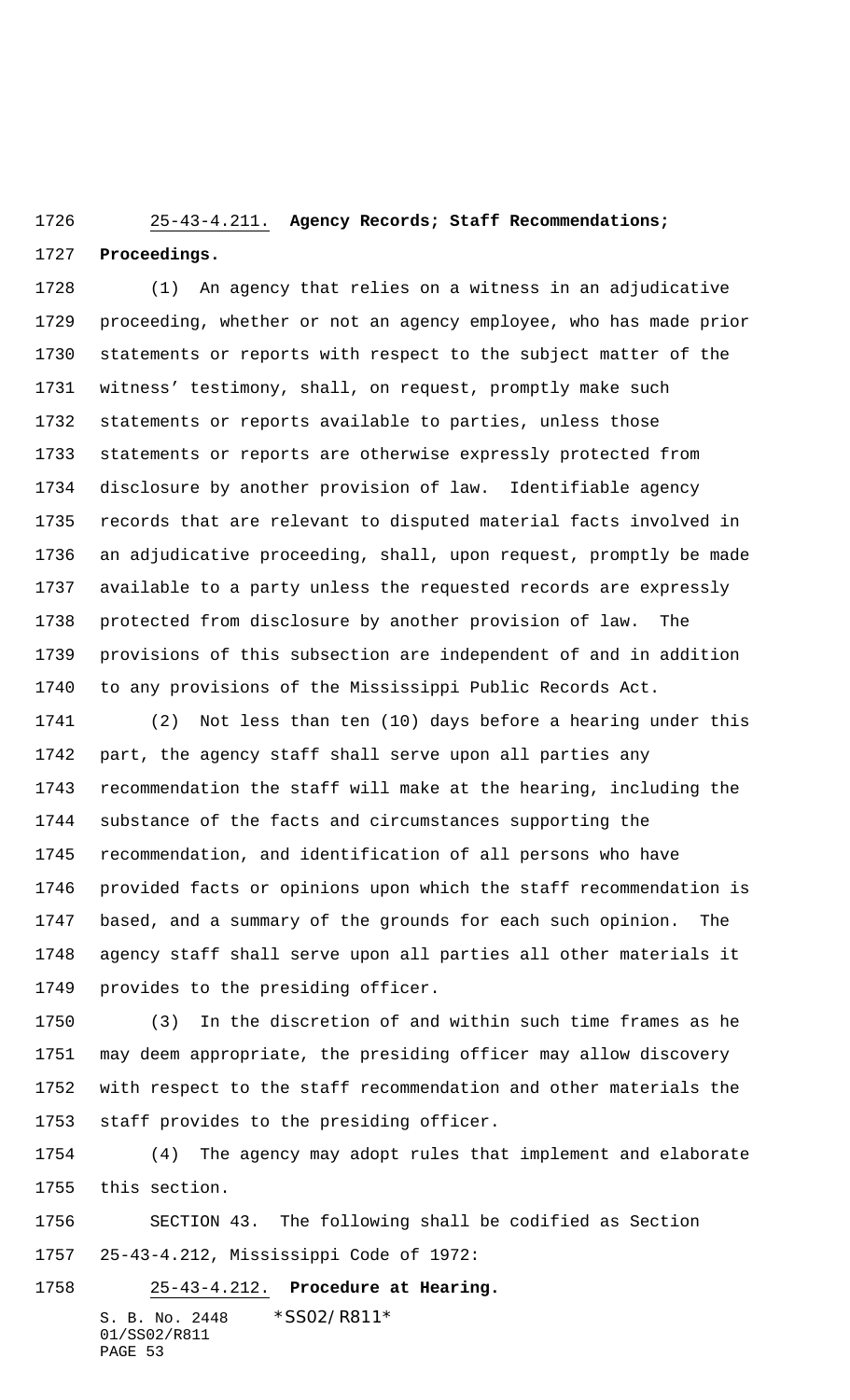At a hearing:

 (a) The presiding officer shall regulate the course of the proceedings in conformity with any prehearing order and subject to any applicable provision of law, including agency rule. The presiding officer may expedite the proceedings, grant continuances, recess or bifurcate hearings, and shall exercise reasonable control over the mode and order of questioning witnesses and presenting evidence so as to (i) make the questioning and presentation effective for the ascertainment of the facts, (ii) avoid needless consumption of time, (iii) protect privacy rights, trade secrets, and other similar interests created by another provision of law, and (iv) protect witnesses from harassment or undue embarrassment.

 (b) To the extent necessary for full disclosure of all relevant facts and issues, the presiding officer shall afford to all parties the opportunity to respond, present evidence and argument, conduct cross-examination, and submit rebuttal evidence, except as restricted by a limited grant of intervention, by agency rule, or by a prehearing order.

 (c) The presiding officer may give nonparties an opportunity to present oral or written statements. If the presiding officer proposes to consider a statement by a nonparty, the presiding officer shall give all parties an opportunity to challenge or rebut it and, on motion of any party, the presiding officer shall require the statement to be given under oath or affirmation.

S. B. No. 2448 \*SS02/R811\* 01/SS02/R811 PAGE 54 (d) The presiding officer may conduct all or part of the hearing by telephone, television, or other electronic means, if each participant in the hearing has an opportunity to participate in, to hear, and, if technically and practicably feasible, to see the entire proceeding while it is taking place. (e) The presiding officer shall cause all proceedings at the hearing to be recorded and preserved, stenographically,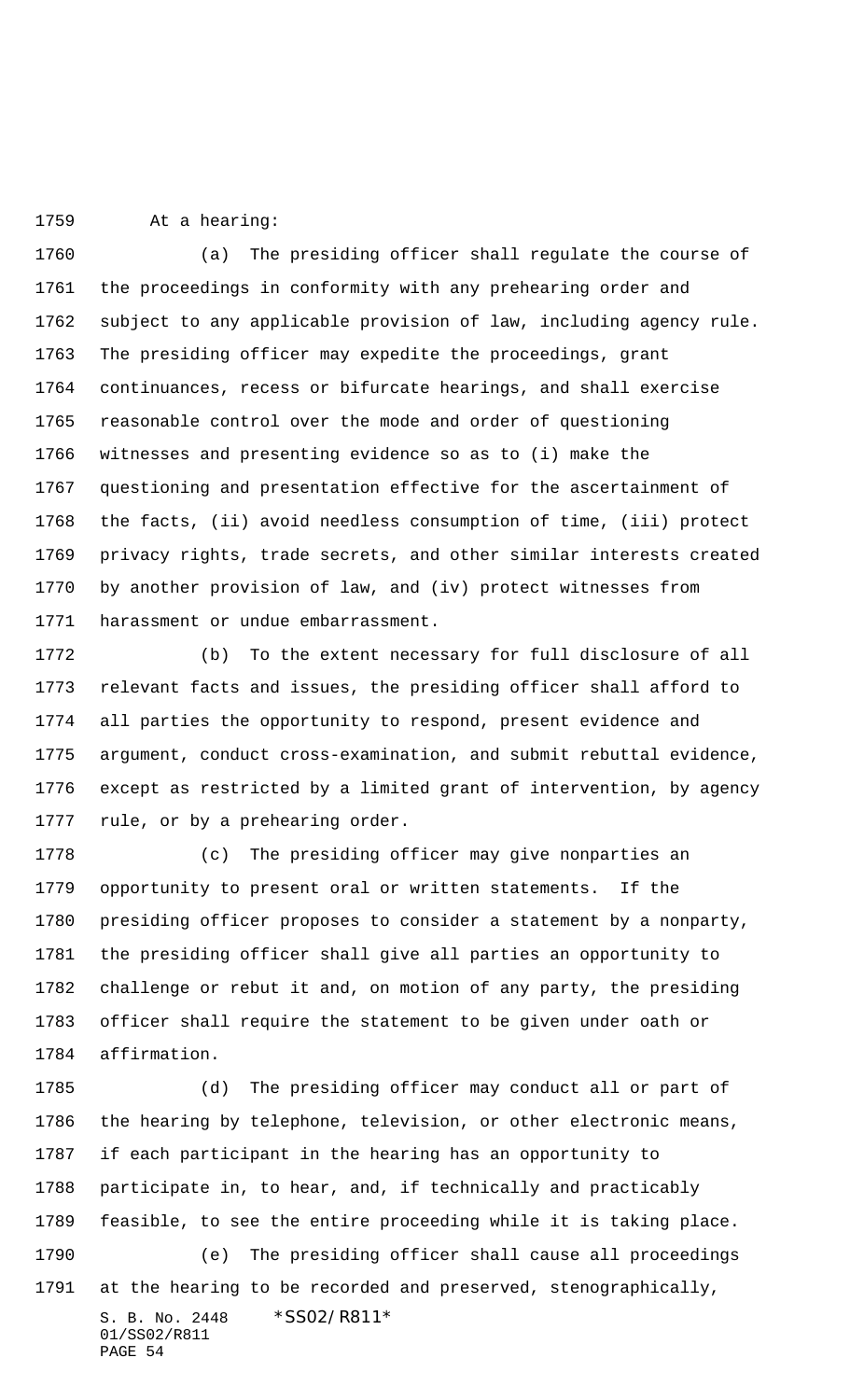mechanically or electronically, by any means technically and practicably feasible, and at the agency's expense. The agency is not required, at its expense, to prepare a transcript, unless required to do so by a provision of law. Upon written request, the agency shall make available to any party to the proceeding, for a reasonable cost of reproduction, a copy of any electronic recording of the proceeding. Any party, at the party's expense, may cause a qualified reporter to prepare a transcript from the agency's record or to appear at the hearing to record the proceedings stenographically, or cause additional electronic recordings to be made during the hearing if the making of the additional recordings does not cause undue distraction or disruption.

 (f) The hearing is open to public observation, except for the parts that the presiding officer rules should be closed pursuant to a provision of law authorizing closure, imposing confidentiality requirements or protecting privacy rights. To the extent that a hearing is conducted by telephone, television, or other electronic means, and is not closed, the availability of public observation is satisfied by giving members of the public an opportunity, at reasonable times, to hear or inspect the agency's record, and to inspect any transcript obtained by the agency. Members of the public, including the news media, may record, photograph, broadcast, videotape or telecast all or any part of the hearing that is otherwise open to the public. The presiding officer has full authority to provide such restrictions as will avoid disruption or interference with the orderly conduct of the hearing or with any other person's participation in or observance of the hearing.

 SECTION 44. The following shall be codified as Section 25-43-4.213, Mississippi Code of 1972:

25-43-4.213. **Evidence; Official Notice.**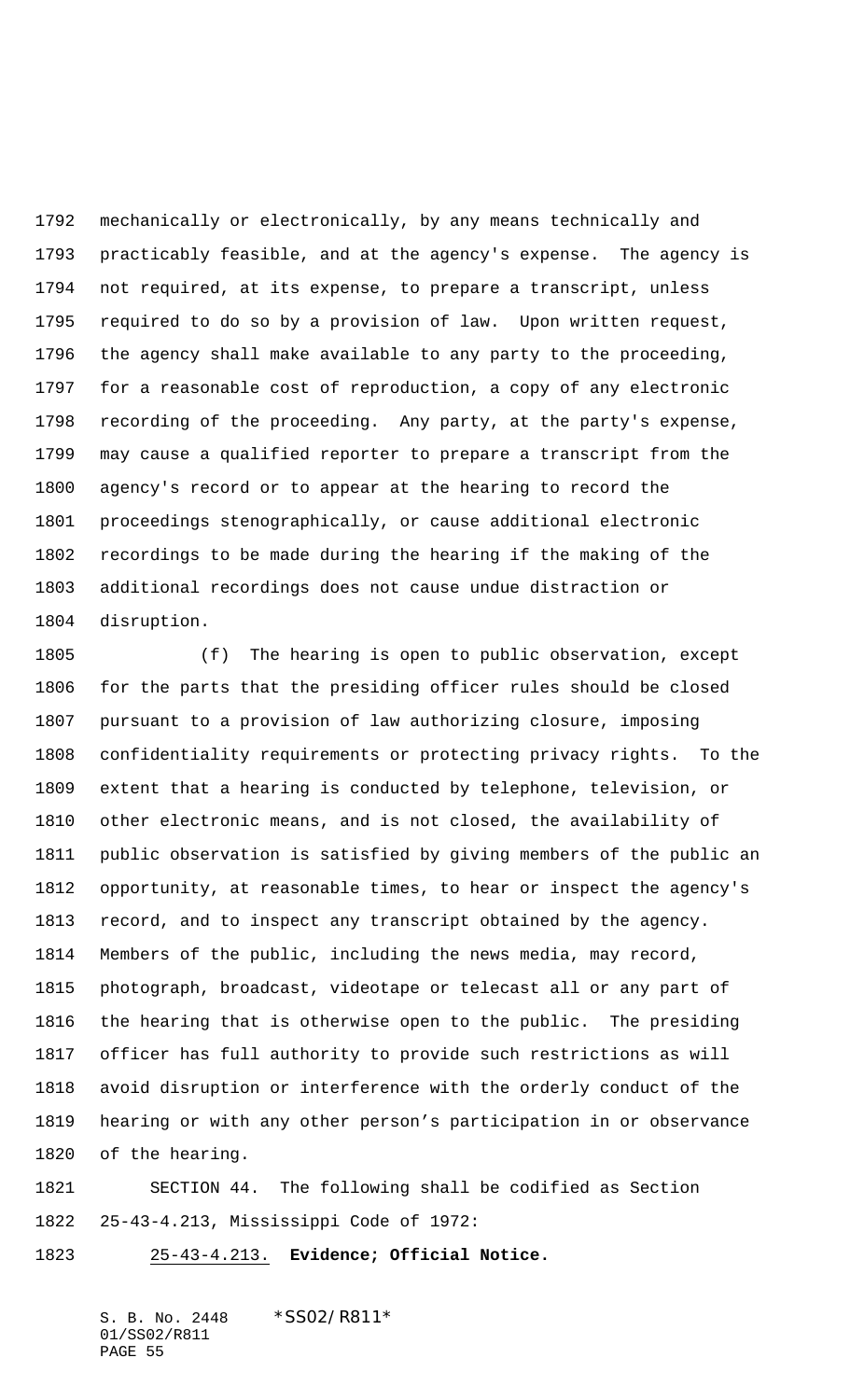(1) Within his discretion the presiding officer may receive and consider such evidence as reasonably prudent persons are accustomed to relying on in the conduct of their serious affairs even if such evidence would not be admissible in the trial of a civil action. To this end, the presiding officer may consider the Mississippi Rules of Evidence for guidance but should relax the formal provisions and requisites of those rules, except rules providing evidentiary privileges. The presiding officer shall respect and enforce any provision of law providing privileges, including the deliberative process privilege, imposing confidentiality requirements or protecting privacy rights, trade secrets, and other similar interests, and may enter protective orders to those ends, except that the person for whose benefit any such provision of law has been made may waive that protection. Any party waives any privacy right and any other privilege, with the exception of the lawyer-client privilege as defined in the Mississippi Rules of Evidence and the deliberative process privilege, with respect to evidence relevant to any issue, claim or defense the party asserts or puts in issue in the proceeding. The presiding officer may enter an appropriate protective order to prevent use or disclosure of such evidence outside the context of the adjudicative proceeding or judicial review thereof.

 (2) Upon proper objection, and in the absence of waiver, the presiding officer shall exclude evidence that is irrelevant, immaterial, unduly repetitious, or excludable on constitutional or statutory grounds or on the basis of any evidentiary privilege recognized in the courts of this state, or any other provision of law imposing confidentiality requirements or protecting privacy rights. In the absence of proper objection, the presiding officer acting sus sporte may exclude evidence that is redundant, repetitious or otherwise objectionable. Evidence may not be excluded solely because it is hearsay. If evidence is excluded by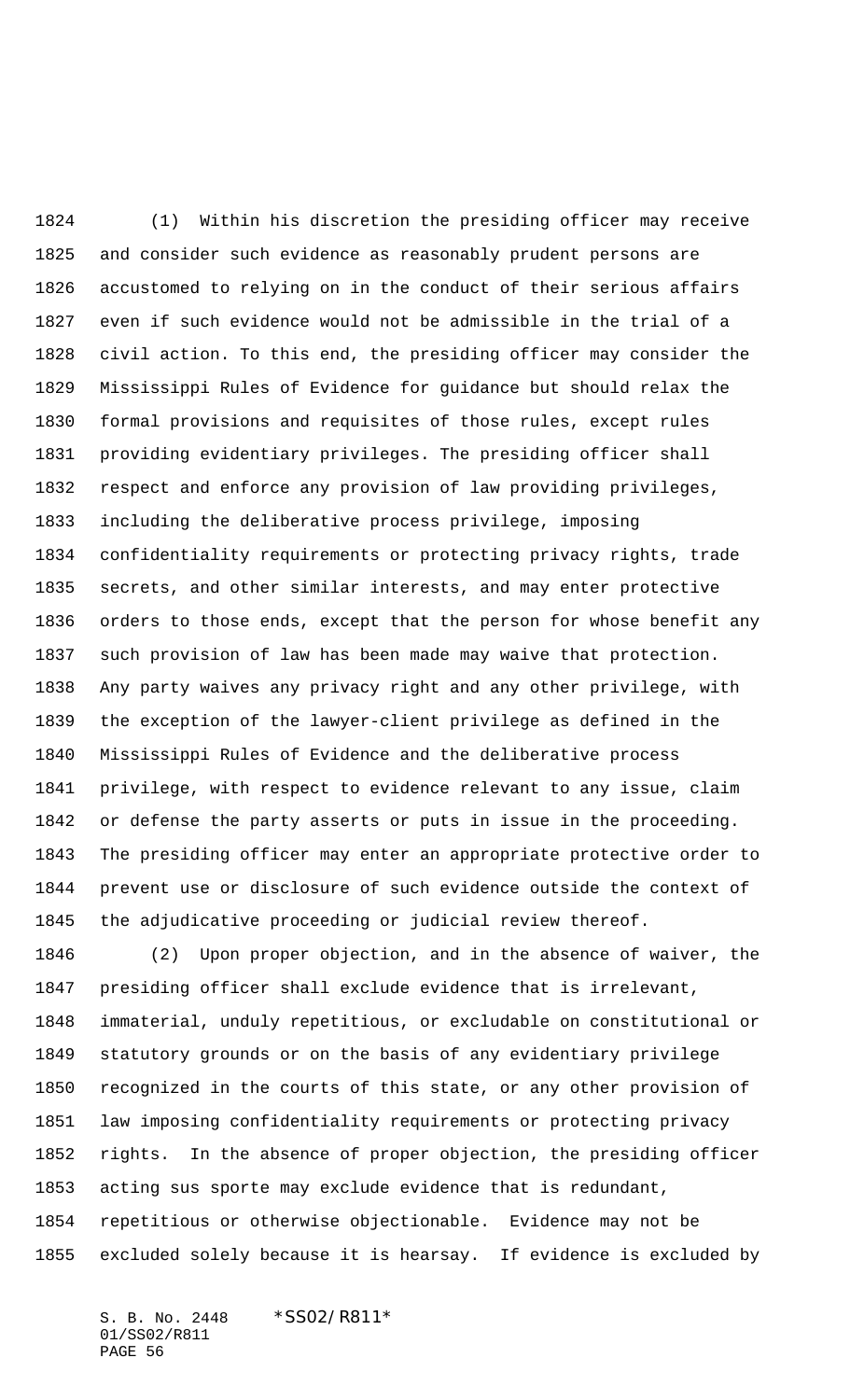the hearing officer, the party offering the evidence may make an offer of proof for the record.

 (3) All testimony of parties and witnesses must be made under oath or affirmation.

 (4) Statements presented by nonparties in accordance with Section 25-43-4.212(c) may be received as evidence.

 (5) Subject to any applicable provision of law, including agency rule, any part of the testimony or other evidence may be received in written form, including prefiled direct testimony of witnesses who will appear at the hearing, if doing so will expedite the hearing without substantial prejudice to the interests of any party, subject to any applicable agency rule.

 (6) Documentary evidence may be received in the form of a copy or excerpt. Upon request, parties must be given an opportunity to compare the copy with the original if available.

 (7) Official notice may be taken of (a) any fact that could be judicially noticed in the courts of this state, (b) the record of other proceedings before the agency, (c) technical or scientific matters within the agency's specialized knowledge, and (d) codes or standards that have been adopted by an agency of the United States, of this state or of another state, or by a nationally recognized organization or association. Parties must be notified before or during the hearing, or before the issuance of any initial or final order that is based in whole or in part on facts or material noticed, of the specific facts or material noticed and the source thereof, including any staff memoranda and data, and be afforded an opportunity to contest and rebut the facts or material so noticed.

 (8) The presiding officer should consider the agency's expertise, technical competence, and specialized knowledge in the evaluation of the evidence.

 SECTION 45. The following shall be codified as Section 25-43-4.214, Mississippi Code of 1972: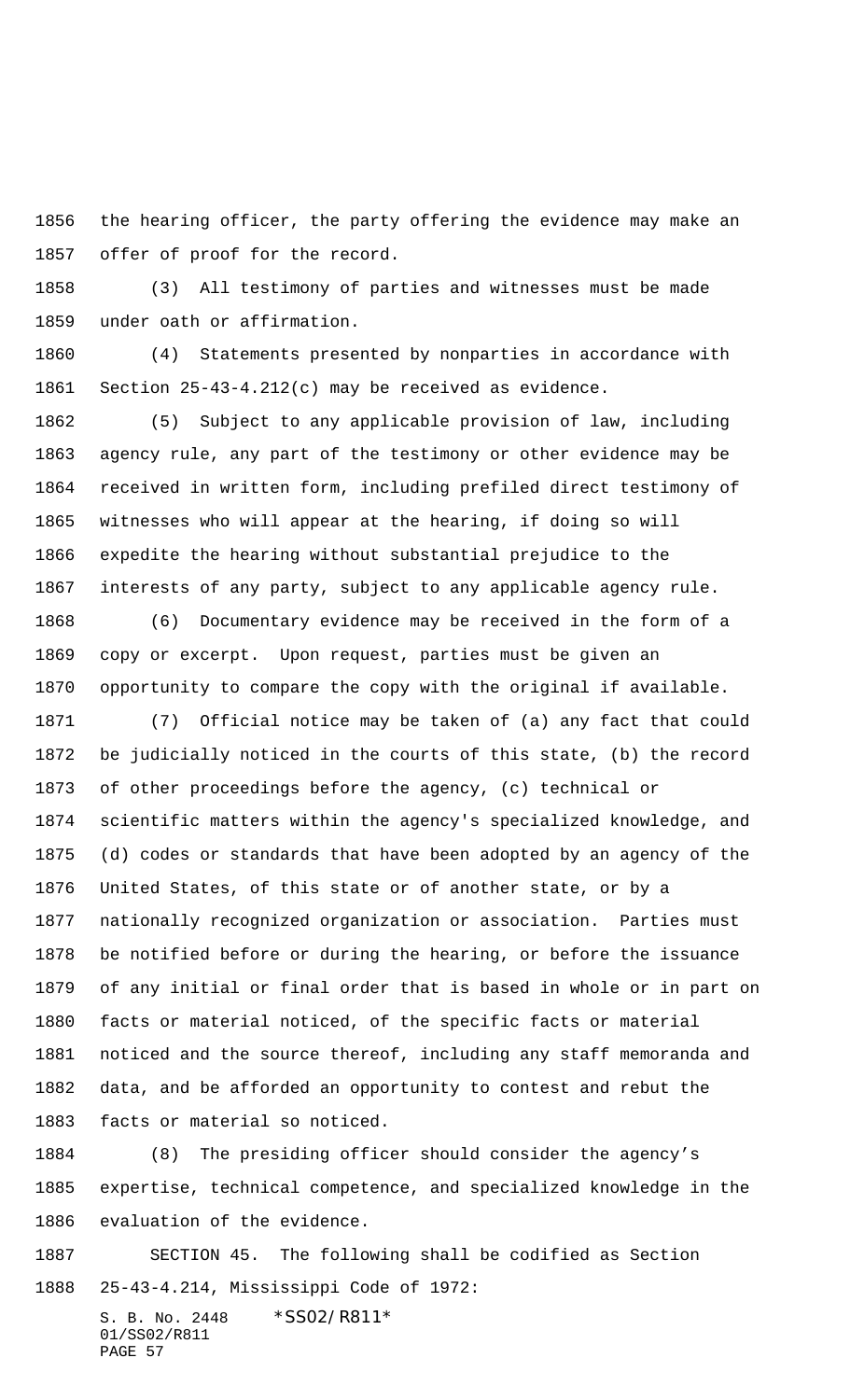25-43-4.214. **Ex parte Communications.**

 (1) Except as provided in subsection (2) or (3) of this section or unless required for the disposition of ex parte matters specifically authorized by statute, a presiding officer serving in an adjudicative proceeding, and any person or persons with authority to determine the outcome of such proceeding, or the agency head that may eventually review the matter on behalf of the agency, may not communicate, directly or indirectly, regarding any issue in the proceeding, while the proceeding is pending at either the adjudicative level or agency review level, with any party, with any representative of a party, with any person who has a direct or indirect interest in the outcome of the proceeding, or with any person who presided at a previous stage of the proceeding, without notice and opportunity for all parties to participate in the communication.

 (2) A presiding officer or any other person within subsection (1) may communicate with a party or representative regarding scheduling of hearings or other routine ministerial details not bearing on the issues in the proceeding.

 (3) A member of a multi-member panel of presiding officers may communicate with other members of the panel regarding a matter pending before the panel, and any presiding officer may receive aid from staff assistants if the assistants do not (a) receive ex parte communications of a type that the presiding officer would be prohibited from receiving or (b) furnish, augment, diminish, or modify the evidence in the record.

S. B. No. 2448 \* SS02/R811\* 01/SS02/R811 PAGE 58 (4) Unless required for the disposition of ex parte matters specifically authorized by statute, no party to an adjudicative proceeding, no representative of a party, and no person who has a direct or indirect interest in the outcome of the proceeding or who presided at a previous stage of the proceeding, may communicate, directly or indirectly, in connection with any issue in that proceeding, while the proceeding is pending at either the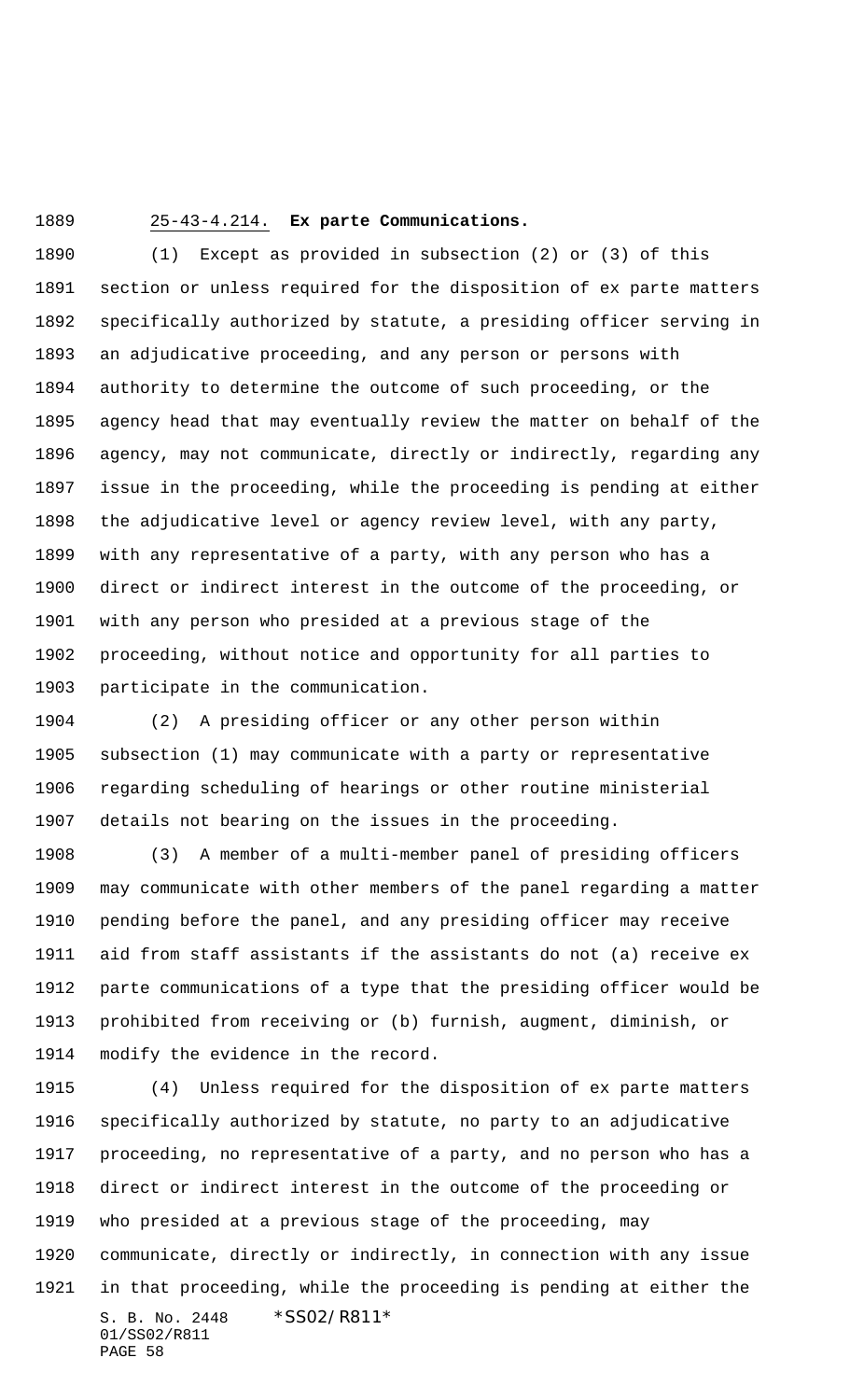initial adjudicative level or agency review level, with any person serving as presiding officer, or with any person or persons with authority to determine the outcome of such proceeding, or with any agency head who may eventually review the matter on behalf of the agency, without notice and opportunity for all parties to participate in the communication.

 (5) If, before serving as presiding officer in an adjudicative proceeding, a person receives an ex parte communication of a type that could not properly be received while serving, the person, promptly after starting to serve, shall disclose the communication in the manner prescribed in subsection (6) of this section.

 (6) A presiding officer or other person who receives an ex parte communication prohibited by this section shall place on the record of the pending matter all written communications received, all written responses to the communications, and a memorandum stating the substance of all oral communications received, all responses made, and the identity of each person from whom the presiding officer or other person received an ex parte communication, and shall serve notice on all parties that these matters have been placed on the record. Any party desiring to rebut the ex parte communication must be allowed to do so, upon requesting the opportunity for rebuttal within ten (10) days after service of notice of the communication and its substance.

 (7) If necessary to eliminate the effect of an ex parte communication received in violation of this section, a presiding officer or other person who receives the communication may be disqualified and the portions of the record pertaining to the communication may be sealed by protective order.

 (8) Any party may report any willful violation of this section to appropriate authorities for any disciplinary proceedings provided by law. In addition, each agency by rule may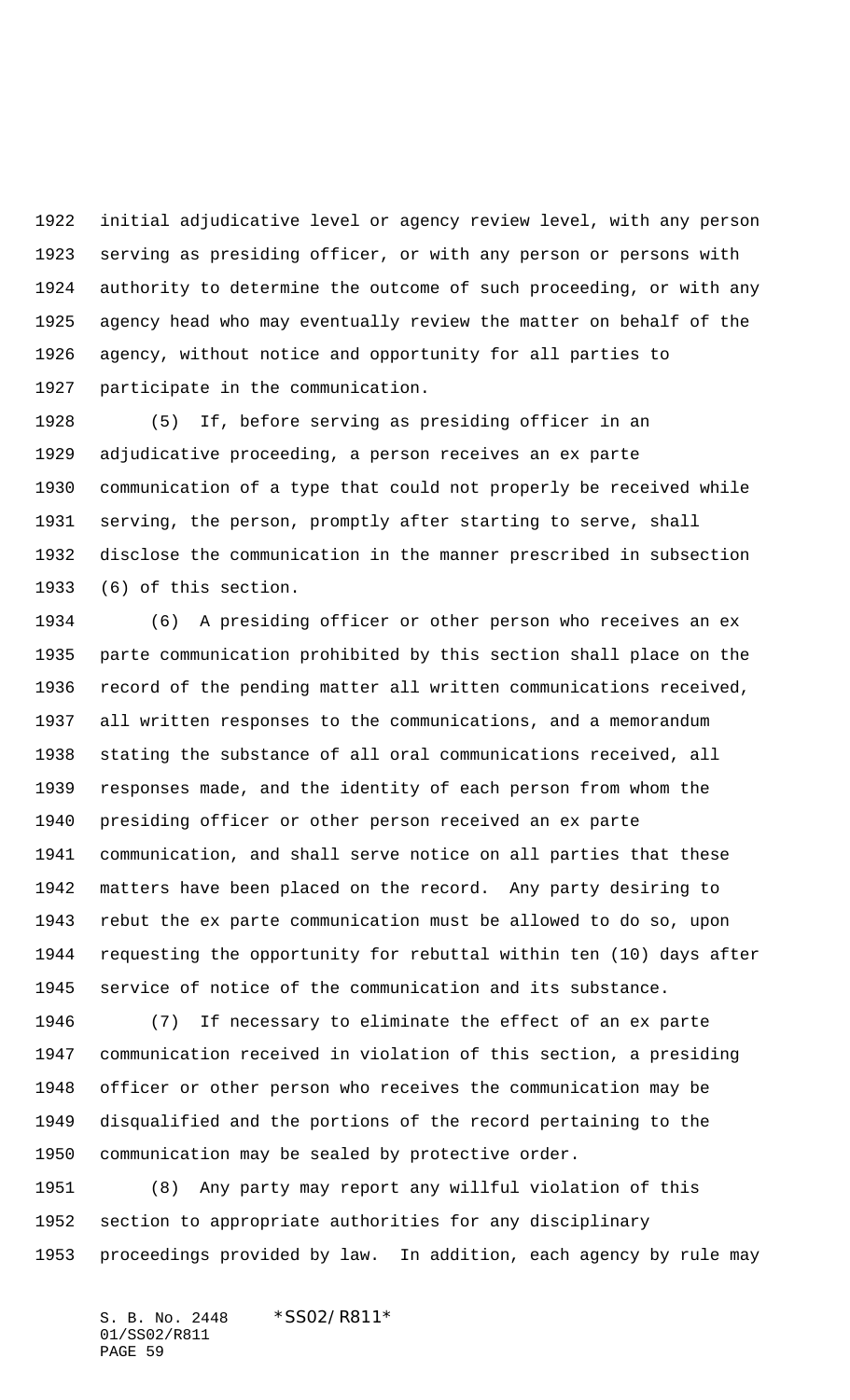provide for appropriate sanctions, including default, for any violations of this section.

 SECTION 46. The following shall be codified as Section 25-43-4.215, Mississippi Code of 1972:

25-43-4.215. **Separation of Functions.**

 (1) A person who has served as investigator, prosecutor or advocate in an adjudicative proceeding or in its preadjudicative stage may not serve as presiding officer or assist or advise a presiding officer in the same proceeding.

 (2) A person who is subject to the authority or direction, of one who has served as investigator, prosecutor, or advocate in an adjudicative proceeding or in its preadjudicative stage may not serve as presiding officer or assist or advise a presiding officer in the same proceeding.

 (3) A person who has participated in a determination of probable cause or other equivalent preliminary determination in an adjudicative proceeding may serve as presiding officer or assist or advise a presiding officer in the same proceeding, unless a party demonstrates grounds for disqualification in accordance with Section 25-43-4.202.

 (4) A person may serve as presiding officer at successive stages of the same adjudicative proceeding, unless a party demonstrates grounds for disqualification in accordance with Section 25-43-4.202.

 SECTION 47. The following shall be codified as Section 25-43-4.216, Mississippi Code of 1972:

25-43-4.216. **Final Order; Initial Order.**

 (1) If the presiding officer is the agency head, the presiding officer shall issue a final order.

 (2) If the presiding officer is not the agency head, the presiding officer shall issue an initial order, which becomes a final order unless reviewed in accordance with Section

25-43-4.217.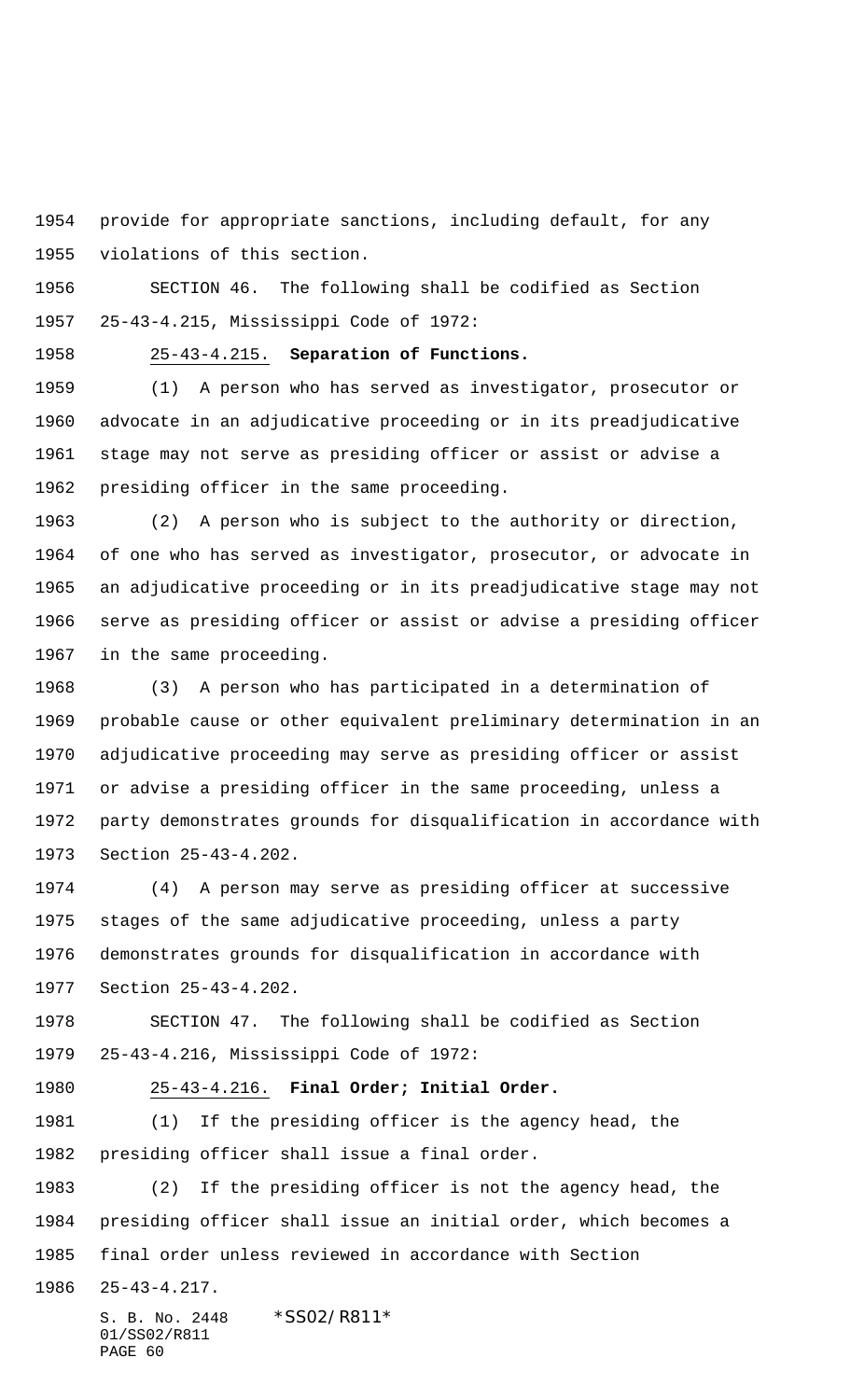(3) A final order or initial order must include, separately stated:

1989 (a) Findings of fact;

(b) Conclusions of law;

(c) Reasoned application of law to facts; and

 (d) Policy reasons for the decision if it is an exercise of the agency's discretion, for all aspects of the order, including the remedy prescribed and, if applicable, the action taken on a motion for stay of effectiveness. Findings of fact, if set forth in language that is no more than mere repetition or paraphrase of the relevant provision of law, must be accompanied by a concise and explicit statement of the underlying facts of record to support the findings. The order must also include a statement of the available procedures and time limits for seeking reconsideration or other administrative relief. An initial order must include a statement of any circumstances under which the initial order, without further notice, may become a final order.

 (4) Findings of fact must be based on the evidence of record in the adjudicative proceeding and on matters officially noticed in that proceeding. Findings may be based upon the kind of evidence on which reasonably prudent persons are accustomed to rely in the conduct of their serious affairs and may be based on such evidence even if it would be inadmissible in a civil trial. The presiding officer may utilize his experience, technical competence, and specialized knowledge in evaluating evidence. The presiding officer should consider the legislative facts and policy judgments underlying and justifying the rule of law that is applicable to the issues at the hearing.

S. B. No. 2448 \* SS02/R811\* 01/SS02/R811 PAGE 61 (5) If a person serving or designated to serve as presiding officer becomes unavailable, for any reason, before issuance of the final order or initial order, a substitute presiding officer must be appointed as provided in Section 25-43-4.202. The substitute presiding officer shall use any existing record and may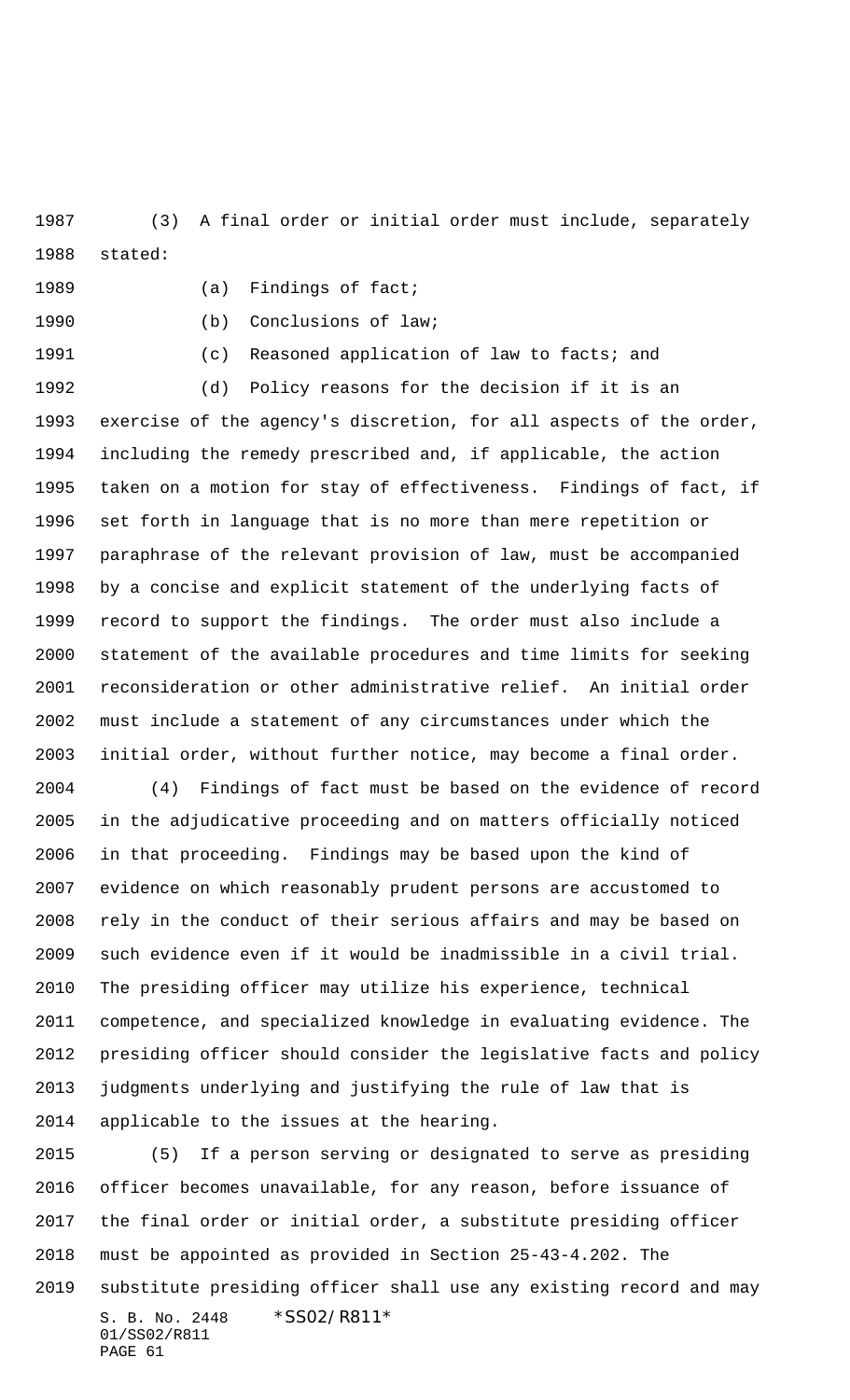conduct any further proceedings appropriate in the interests of justice.

 (6) The presiding officer may allow the parties a designated amount of time after conclusion of the hearing for the submission of proposed findings and conclusions.

 (7) A final order or initial order pursuant to this section must be issued in writing within ninety (90) days after conclusion of the hearing or after submission of proposed findings in accordance with subsection (6) of this section unless this period is waived or extended with the written consent of all parties or for good cause shown.

 (8) The presiding officer shall serve copies of the final order or initial order on each party and on the agency head. The presiding officer may direct the agency to serve the final order or initial order.

 SECTION 48. The following shall be codified as Section 25-43-4.217, Mississippi Code of 1972:

 25-43-4.217. **Review of Initial Order; Exceptions to Reviewability.**

 (1) The agency head, upon its own motion may, and upon motion by any party for review by the agency head shall, review an initial order, except to the extent that:

 (a) A provision of law precludes or limits agency review of the initial order; or

 (b) The agency head, in the exercise of discretion conferred by a provision of law:

 (i) Determines to review some but not all issues, or not to exercise any review;

 (ii) Delegates its authority to review the initial order to one or more persons; or

 (iii) Authorizes one or more persons to review the initial order, subject to further review by the agency head.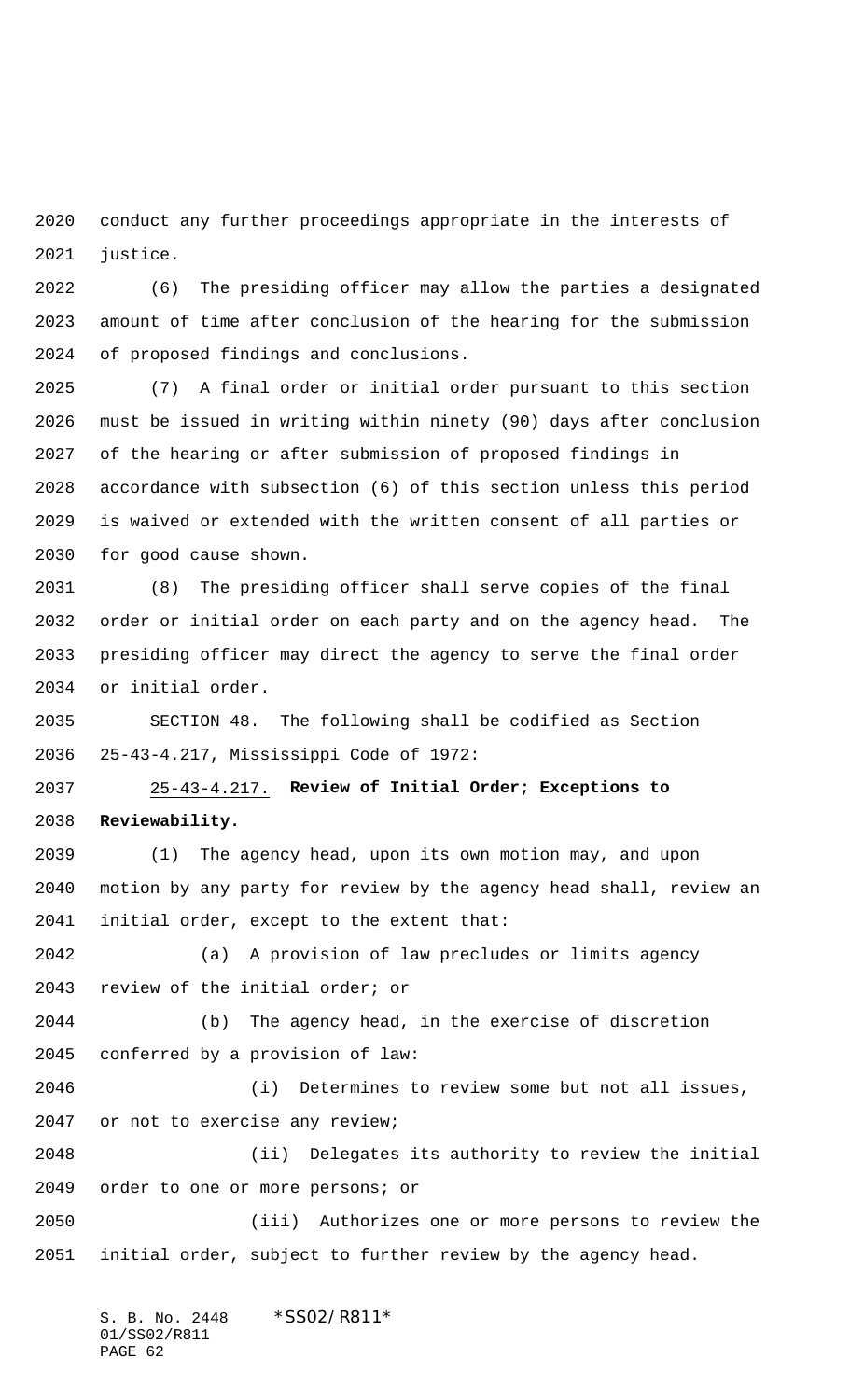(2) A motion for review from an initial order must be filed with the agency head, or with any person designated for this purpose by rule of the agency, and served on all parties within twenty (20) days after issuance of the initial order. If the agency head on its own motion decides to review an initial order, the agency head shall serve on all parties notice of its intention to review the initial order within twenty (20) days after its issuance.

 (3) The twenty (20) day period for a party to file a motion for review by the agency head or for the agency head to serve notice of its intention to review an initial order on the agency head's own motion is tolled by the filing of a timely motion for reconsideration of the initial order pursuant to Section 25-43-4.219, and a new twenty-day period starts to run upon disposition of the motion for reconsideration. If an initial order is subject both to a timely motion for reconsideration and to a motion for review or to review by the agency head on its own motion, the motion for reconsideration must be disposed of first, unless the agency head determines that action on the motion for reconsideration has been unreasonably delayed.

 (4) A party filing a motion for agency review must state its basis within the motion. If the agency head on its own motion serves notice of its intent to review an initial order, the agency head shall identify the issues that it intends to review.

 (5) The reviewing officer, the agency head or other appropriate presiding officer for the review of an initial order, shall exercise all the decision-making power that the presiding officer would have had to issue a final order had the presiding officer presided over the hearing, except to the extent that the issues subject to review are limited by a provision of law or by the agency head or other presiding officer upon notice to all parties.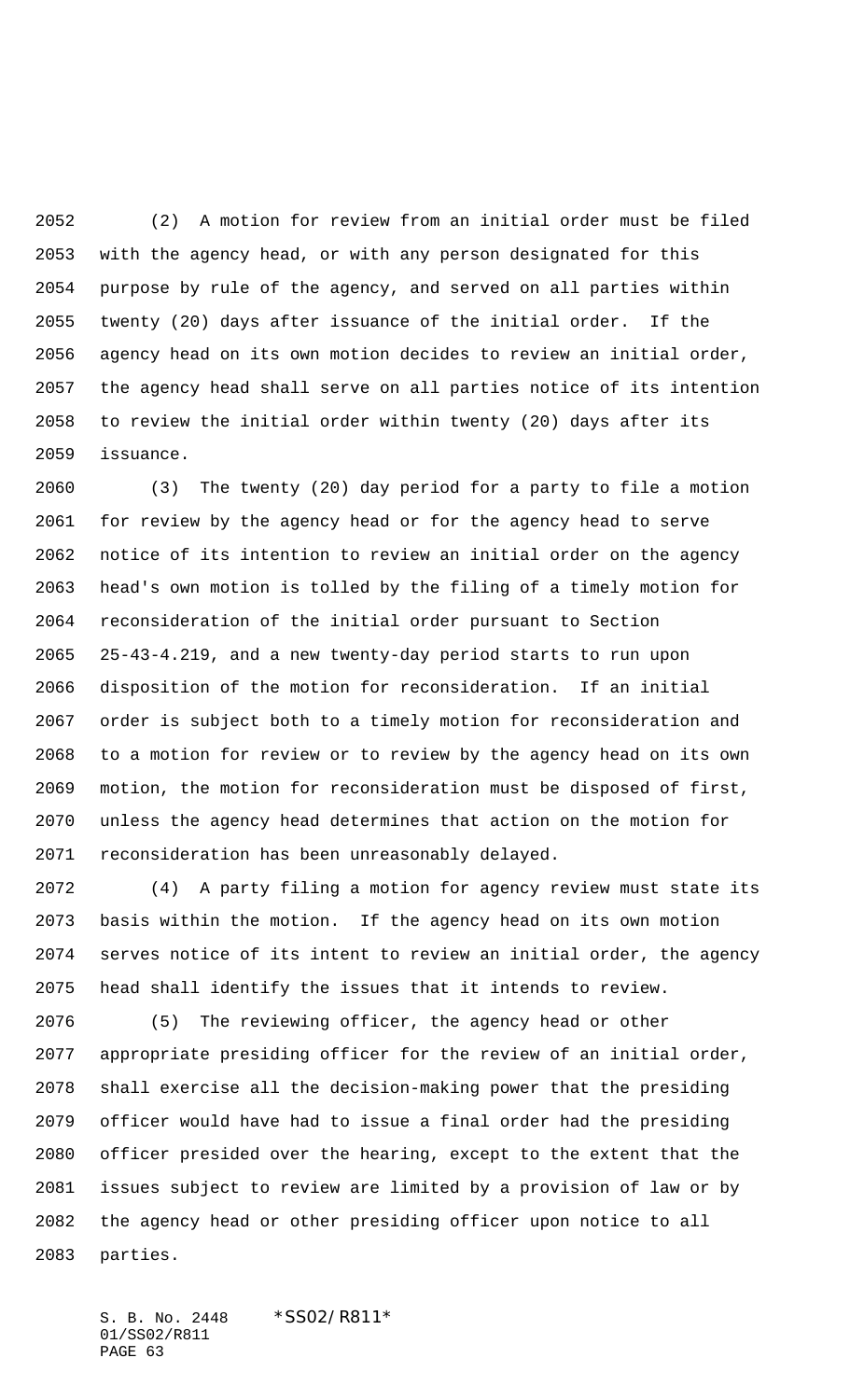(6) The reviewing officer, the agency head or other presiding officer reviewing the matter, shall afford each party an opportunity to present written briefs and may afford each party an opportunity to present oral argument. The reviewing officer in his discretion may allow supplemental briefs and briefs in the nature of amicus curiae briefs.

 (7) Before issuing a final order, the agency head or other reviewing officer may cause a transcript to be prepared, at the agency's expense, of such portions of the proceeding under review as the agency head or reviewing officer considers necessary.

 (8) The agency head or other reviewing officer may issue a final order disposing of the proceeding or may remand the matter for further proceedings with instructions to the presiding officer who issued the initial order. Upon remanding a matter, the agency head or other presiding officer reviewing the matter may order such temporary relief as may be authorized and appropriate.

 (9) A final order or an order remanding the matter for further proceedings must be issued in writing within sixty (60) days after service of the last brief or oral argument, if any, whichever is later, unless that period is waived or extended with the written consent of all parties or for good cause shown.

 (10) A final order or an order remanding the matter for further proceedings under this section must identify any difference between this order and the initial order and must include, or incorporate by express reference to the initial order, all the matters required by Section 25-43-216(c).

 (11) Upon remand, the presiding officer shall issue in writing an initial order resolving the matter on remand within sixty (60) days after service of the order of remand, unless this period is waived or extended with the written consent of all of the parties or for good cause shown.

S. B. No. 2448 \* SS02/R811\* 01/SS02/R811 PAGE 64 (12) The agency head or other presiding officer reviewing the matter shall serve copies of the final order or order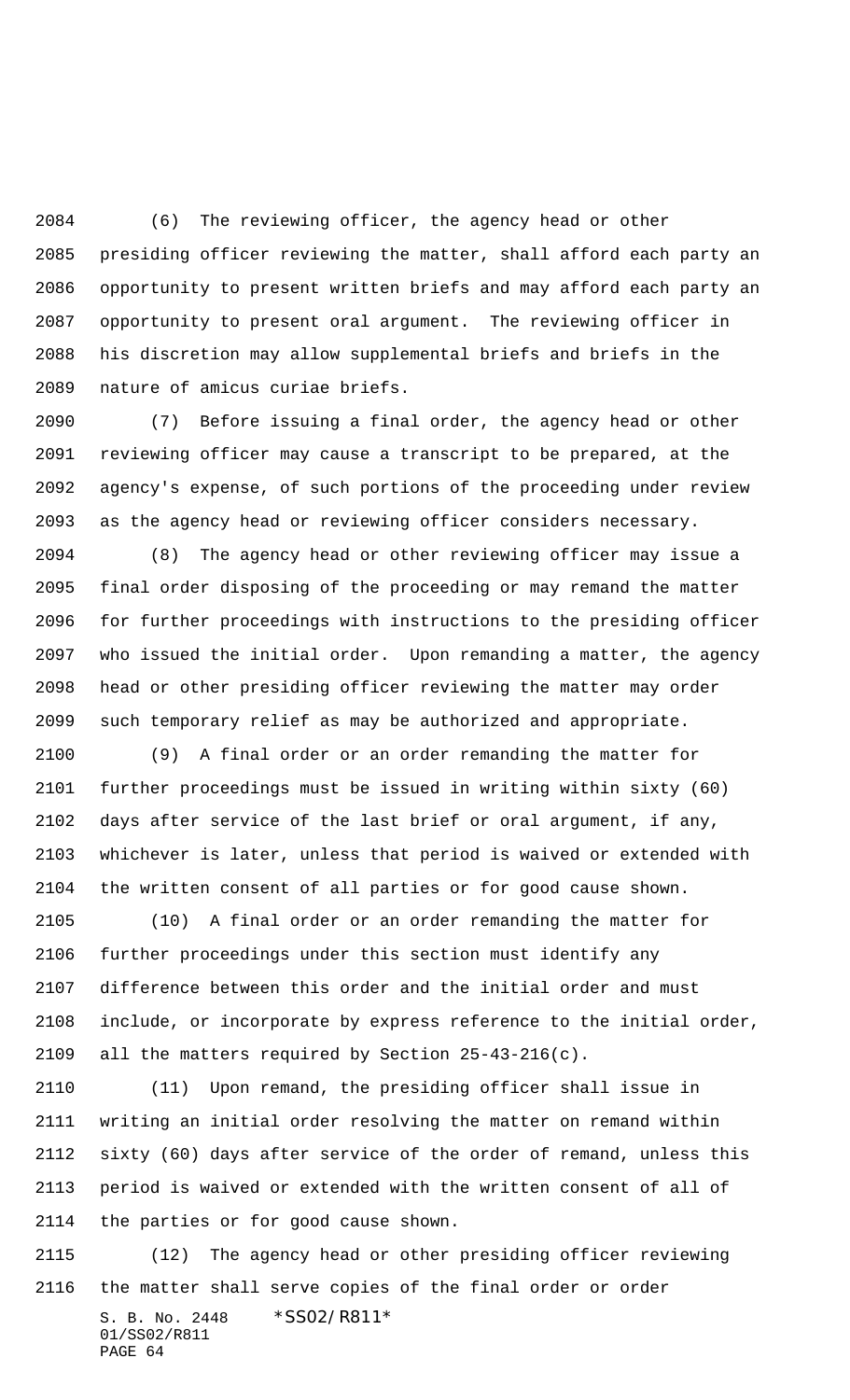remanding the matter for further proceedings on each party and, if issued by other presiding officer, on the agency head.

 SECTION 49. The following shall be codified as Section 25-43-4.218, Mississippi Code of 1972:

25-43-4.218. **Stay.**

 (1) Except as otherwise provided by law, no action for enforcement of a final order may be taken until the expiration of ten (10) days after the later of (a) the issuance of the order or (b) the issuance of the final disposition of a motion made under Section 25-43-4.219.

 (2) A party may move for a stay of effectiveness of an initial or final order within ten (10) days after its issuance unless otherwise provided by statute or stated in the initial or final order. The agency head or other presiding officer may take action on the motion for stay, either before or after the effective date of the initial or final order, and, if the stay is granted, provide appropriate terms that must be satisfied before the stay becomes effective.

 SECTION 50. The following shall be codified as Section 25-43-4.219, Mississippi Code of 1972:

 25-43-4.219. **Alteration; Amendment; Reconsideration.** Unless otherwise provided by statute or rule:

 (a) Any party, within twenty (20) days after issuance of an initial order or final order, may move for alteration, amendment, or reconsideration of the order, in whole or in part, stating the specific grounds upon which relief is requested. The filing of the motion is not a prerequisite for seeking administrative or judicial review.

 (b) The motion must be disposed of by the same person or persons who issued the initial order or final order, if available.

S. B. No. 2448 \*SS02/R811\* 01/SS02/R811 PAGE 65 (c) The agency head or presiding officer that issued the initial order or final order shall issue a written order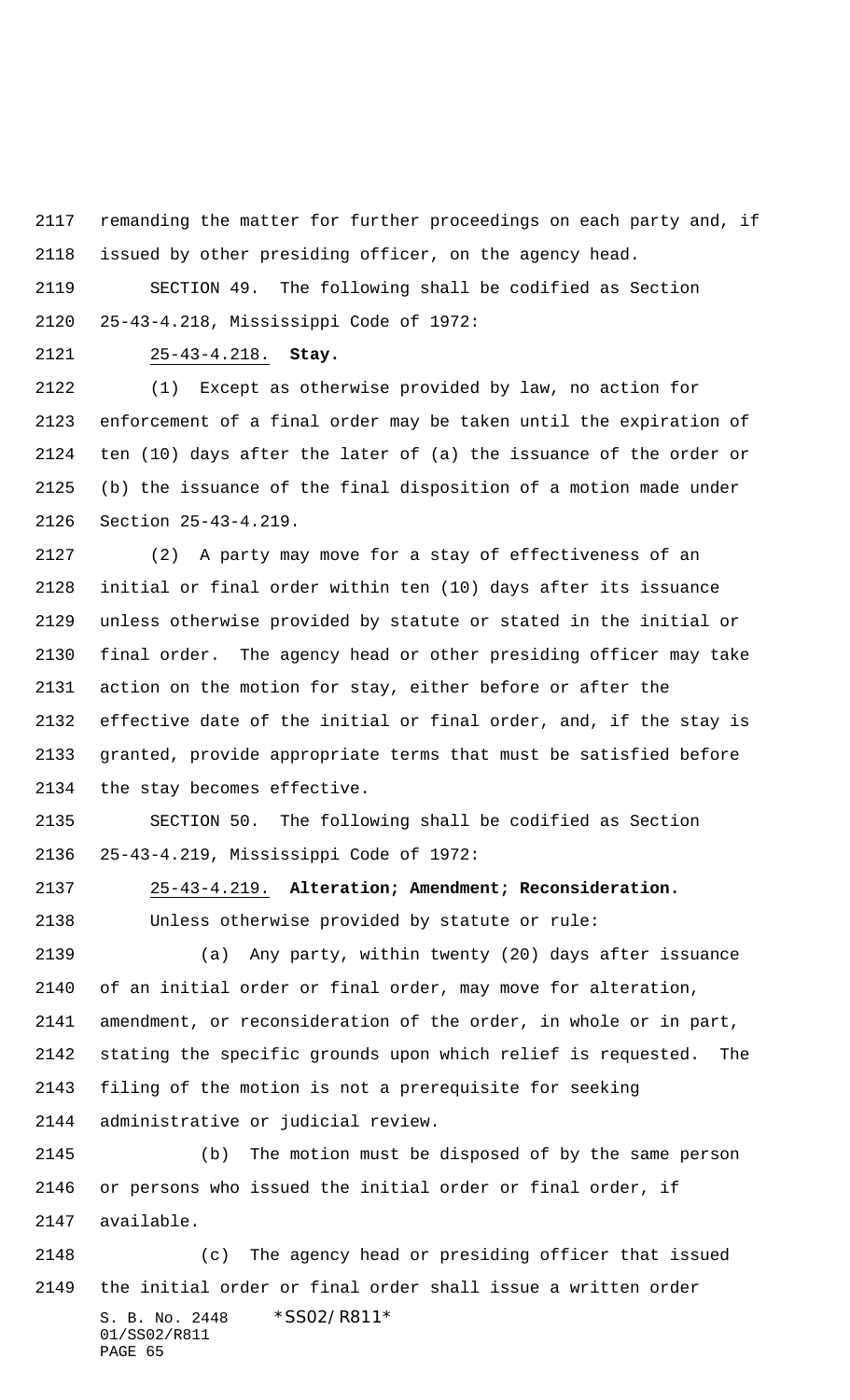denying the motion; granting the motion and altering, amending, or otherwise modifying the initial order or final order; or granting the motion and setting the matter for further proceedings. The motion may be granted, in whole or in part, only if the agency head or other presiding officer states, in the written order, findings of fact, conclusions of law, reasoned application of law to fact, and policy reasons for the decision if it is an exercise of the agency's discretion, to justify the order. The motion is deemed to have been denied if the agency head or other presiding officer does not serve an order disposing of it within twenty (20) days after the filing of the motion.

 SECTION 51. The following shall be codified as Section 25-43-4.220, Mississippi Code of 1972:

### 25-43-4.220. **Review by Superior Agency.**

 If, pursuant to statute, an agency may review the final order of another agency, the review is deemed to be a continuous proceeding as if before a single agency. The final order of the first agency is treated as an initial order, and the second agency functions as though it were reviewing an initial order in accordance with Section 25-43-4.217.

 SECTION 52. The following shall be codified as Section 25-43-4.221, Mississippi Code of 1972:

25-43-4.221. **Effectiveness of Orders.**

 (1) Unless a later date is stated in a final order or a stay is granted, a final order is effective twenty (20) days after issuance, but:

 (a) A party may not be required to comply with a final order unless the party has been served with or otherwise has actual knowledge of the final order;

 (b) A nonparty may not be required to comply with a final order unless the agency has made the final order available for public inspection and copying or the nonparty has actual knowledge of the final order.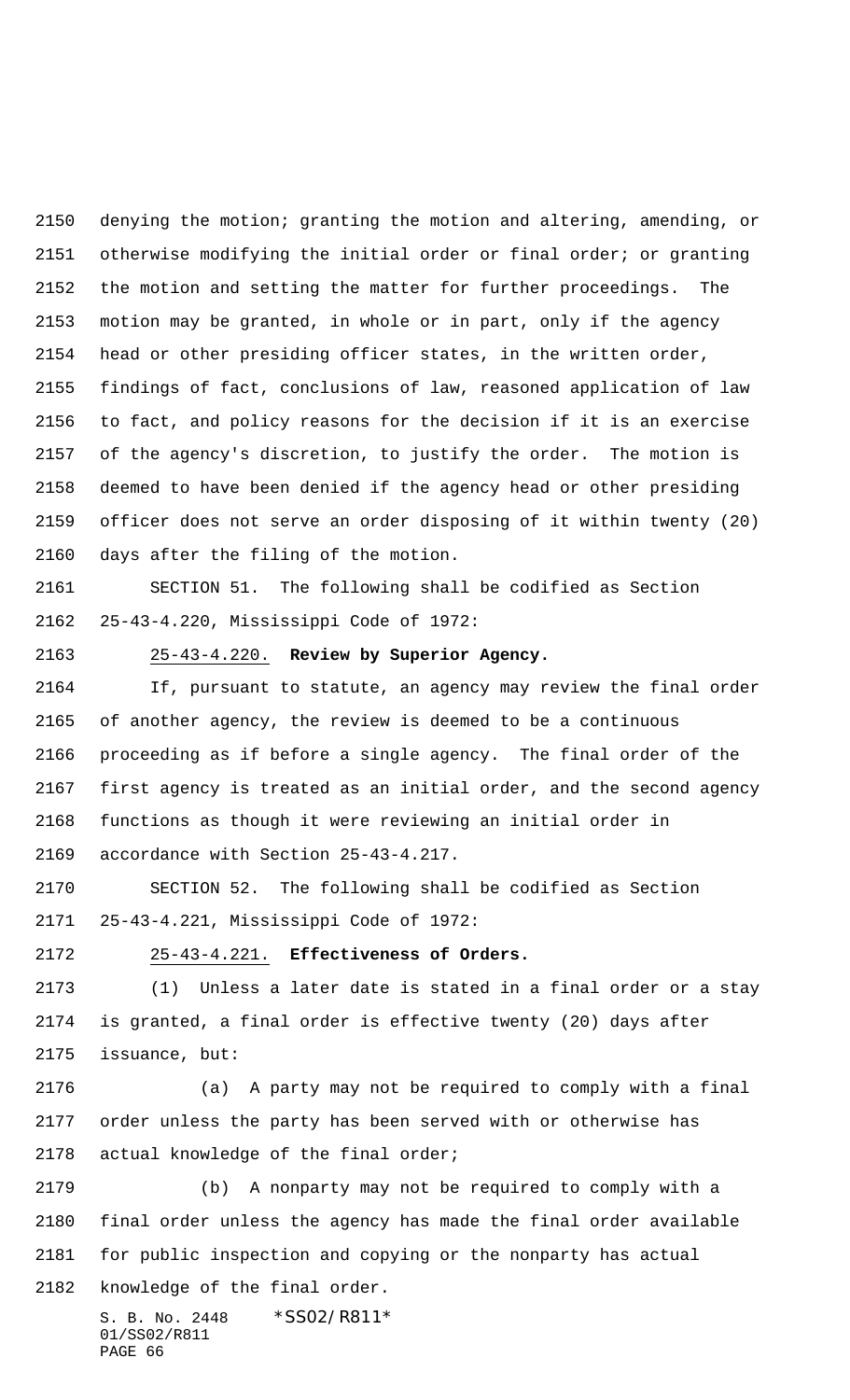(2) Unless a later date is stated in an initial order or a stay is granted, the time when an initial order becomes a final order in accordance with Section 25-43-4.216 is determined as follows:

 (a) When the initial order is issued, if administrative review is unavailable;

 (b) When the agency head issues an order stating, after a motion for review has been filed, that review will not be exercised, if discretion is available to make a determination to this effect; or

 (c) Twenty (20) days after issuance of the initial order, if:

 (i) No party has filed a motion for administrative review;

 (ii) No party has filed a motion to alter, amend or reconsider the order; and

 (iii) The agency head has not given written notice of its intention to exercise review.

 (3) Unless a later date is stated in an initial order or a stay is granted, an initial order that becomes a final order in accordance with subsection (2) of this section and Section 25-43-4.216 is effective after becoming a final order, but:

 (a) A party may not be required to comply with the final order unless the party has been served with or has actual knowledge of the initial order or of an order stating that review will not be exercised; and

 (b) A nonparty may not be required to comply with the final order unless the agency has made the initial order available for public inspection and copying or the nonparty has actual knowledge of the initial order or of an order stating that review will not be exercised.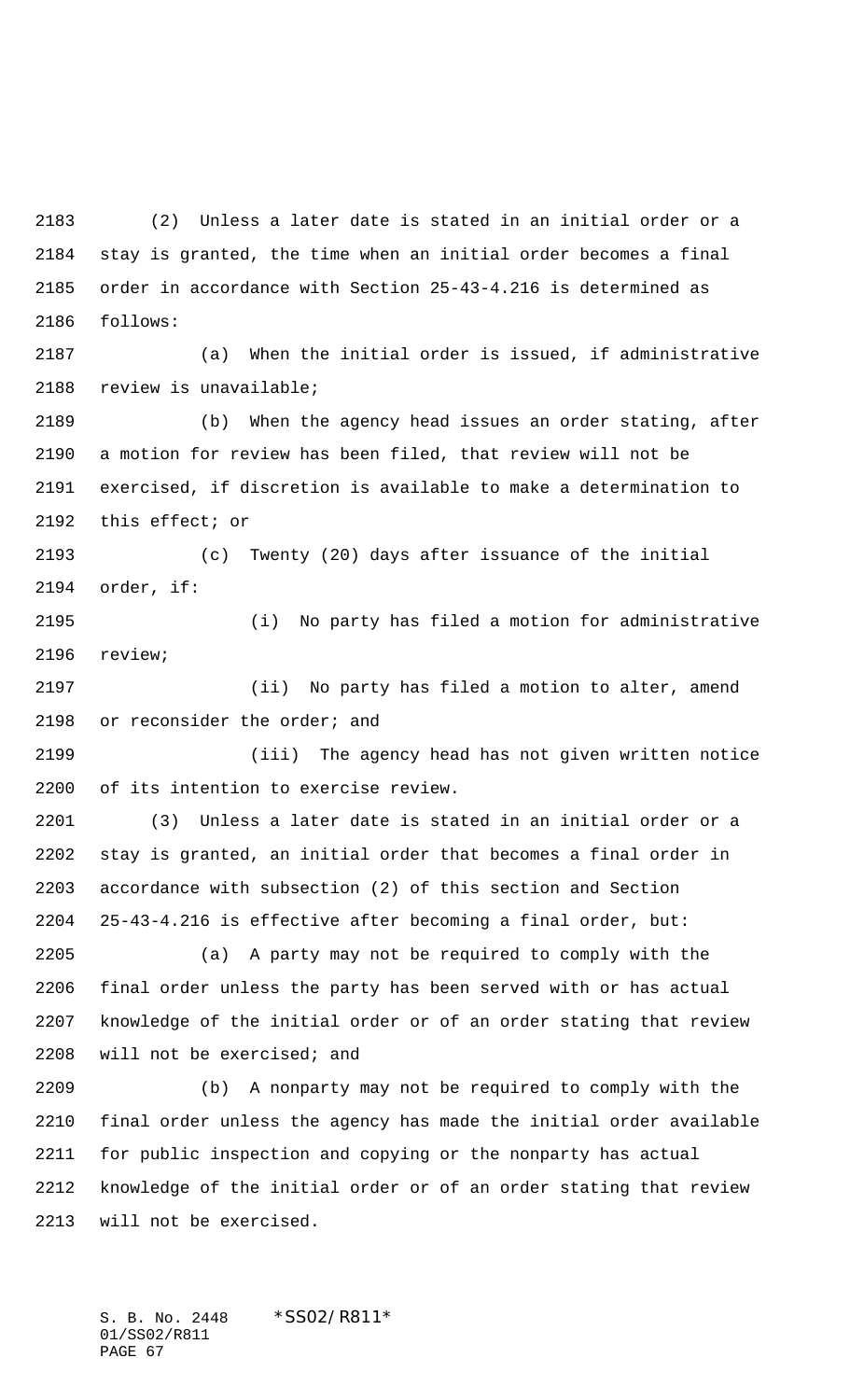S. B. No. 2448 \* SS02/R811\* 01/SS02/R811 (4) This section does not preclude an agency from taking immediate action to protect the public interest in accordance with Section 25-43-4.601. SECTION 53. The following shall be codified as Section 25-43-4.222, Mississippi Code of 1972: 25-43-4.222. **Agency Record.** (1) An agency shall maintain an official record of each adjudicative proceeding under this part. (2) The agency record consists of all matters received by the agency pertaining to the proceeding, which may include but are not limited to: (a) Applications for adjudicative proceedings and amendments thereto; (b) Notices of all proceedings; (c) Any prehearing order; (d) Any pleadings, motions, requests, and intermediate rulings; (e) Evidence received or considered; (f) A statement of matters officially noticed; (g) Any public comment received by the agency; (h) Any comment received by the agency from another agency, including federal agencies; (i) Proffers of evidence and objections and rulings thereon; (j) Proposed findings and conclusions, requested orders, and exceptions; (k) The record prepared for the presiding officer at the hearing, together with any transcript of all or part of the hearing considered before final disposition of the proceeding; (l) Staff memoranda, data or recommendations submitted to the presiding officer, unless prepared and submitted by personal assistants and not inconsistent with Section 25-43-4.214(3);

PAGE 68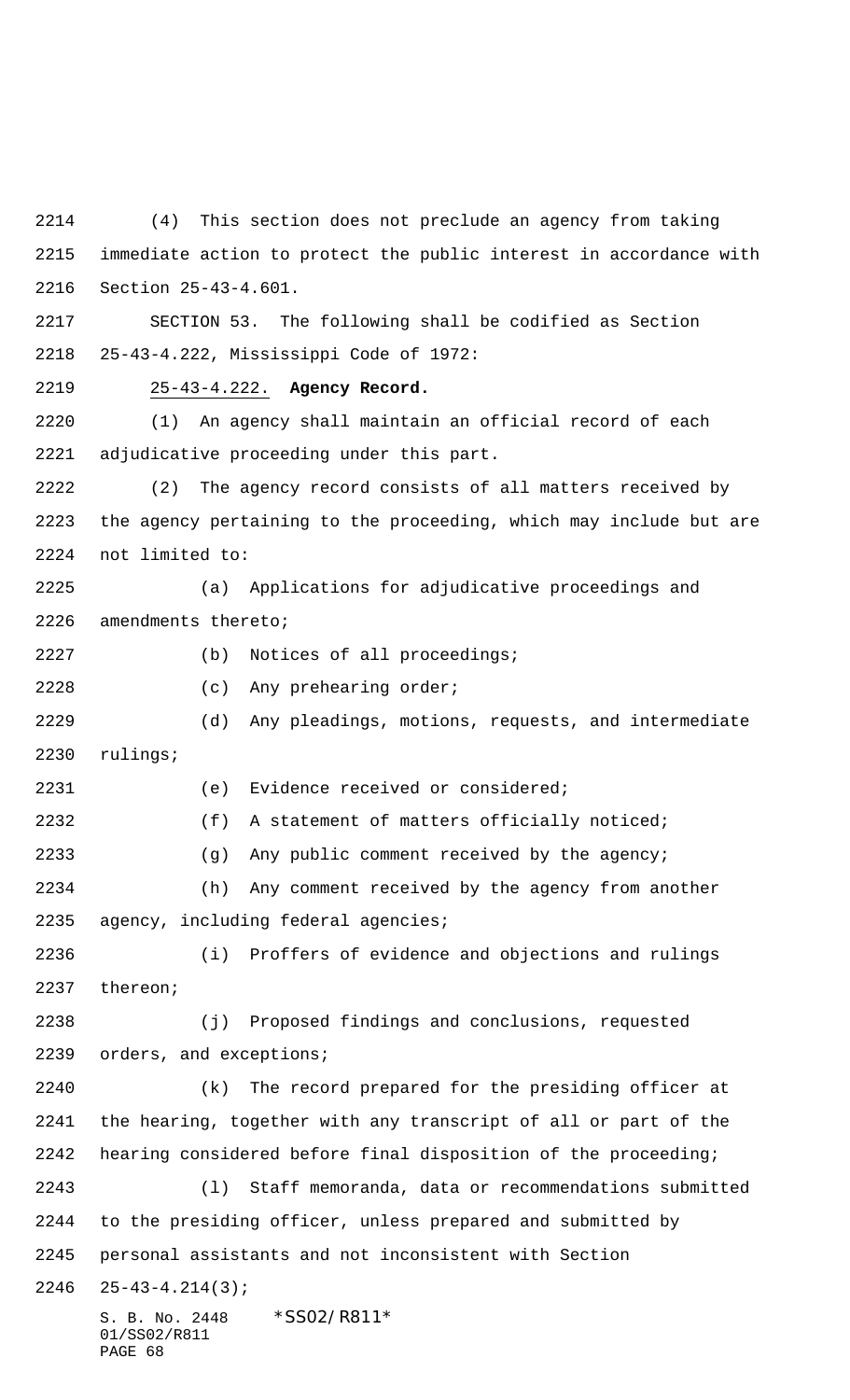(m) Matters placed on the record after an ex parte communication;

 (n) Any and all other matters filed with the agency by any person with the apparent purpose of affecting the outcome of 2251 the proceeding; and

 (o) Any final order, initial order, or order of alteration, amendment or reconsideration.

 (3) Except to the extent that this chapter or another statute provides otherwise, the agency record constitutes the exclusive basis for agency action in adjudicative proceedings under this part and for judicial review thereof.

 (4) Upon appropriate and timely suggestion, the agency may require or permit subsequent corrections or additions to the agency record.

 (5) Upon request and as may be required by law, on judicial review, civil enforcement or otherwise, the agency shall prepare the agency record. The agency has the exclusive responsibility to prepare and exclusive authority to certify the record or any part thereof, including but not limited to any transcript of proceedings, and the agency's certificate shall be accepted by the court and by any other agency.

 (6) Subject to the limitations of this chapter, an agency may by rule provide the formal process for its preparation and certification of the agency record.

### **PART III**

## **DIVISION OF INDEPENDENT HEARING OFFICERS**

 SECTION 54. The following shall be codified as Section 25-43-4.301, Mississippi Code of 1972:

 25-43-4.301. **Division of Independent Hearing Officers – Creation, Powers, Duties.**

S. B. No. 2448 \* SS02/R811\* 01/SS02/R811 PAGE 69 (1) There is created the Division of Independent Hearing Officers within the Executive Department of the government of the State of Mississippi, to be headed by a director appointed by the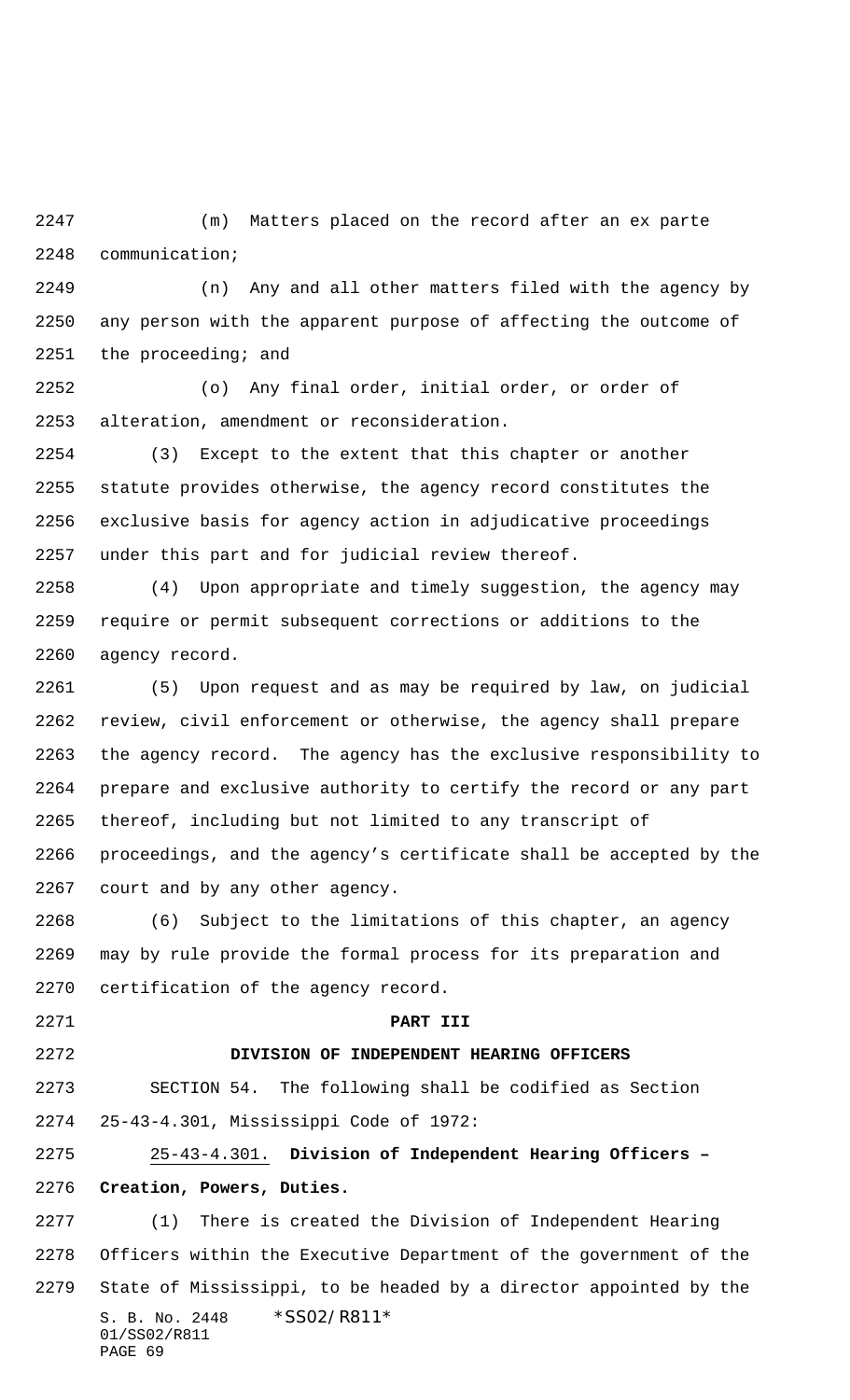Governor by and with the consent of the Senate. The director shall be a lawyer who was licensed to practice law at least five (5) years prior to appointment and who is an active member of The Mississippi Bar. The director shall receive an annual salary set by the Legislature.

 (2) The Division of Independent Hearing Officers shall employ persons as necessary to service the needs of agencies for hearing officers to conduct adjudicative proceedings as required by this chapter or other provision of law. The division may employ persons as full-time employees of the division or as part-time employees of the division. The division may engage the services of persons on any other contractual basis. The director may serve as a hearing officer. The division will ordinarily provide hearing officers to preside at adjudicative proceedings only where requested by an agency and where an agency is an interested party to the proceedings and not merely a neutral arbiter with no significant stake in the outcome of the proceedings beyond an interest that the proceedings be promptly, efficiently, fairly, and justly administered.

 (3) The Division of Independent Hearing Officers is authorized to hire persons with the following qualifications:

 (a) Attorneys licensed to practice law for a minimum of five (5) years;

 (b) Certified public accountants with a minimum of five (5) years of professional experience;

 (c) Such other qualified professionals in areas other than law and accounting as needed by the agencies requiring the services of hearing officers whose services have been engaged or contracted for by the Division of Independent Hearing Officers.

 (4) The persons whose services are engaged by the division to preside at adjudicative proceedings shall be known as hearing officers.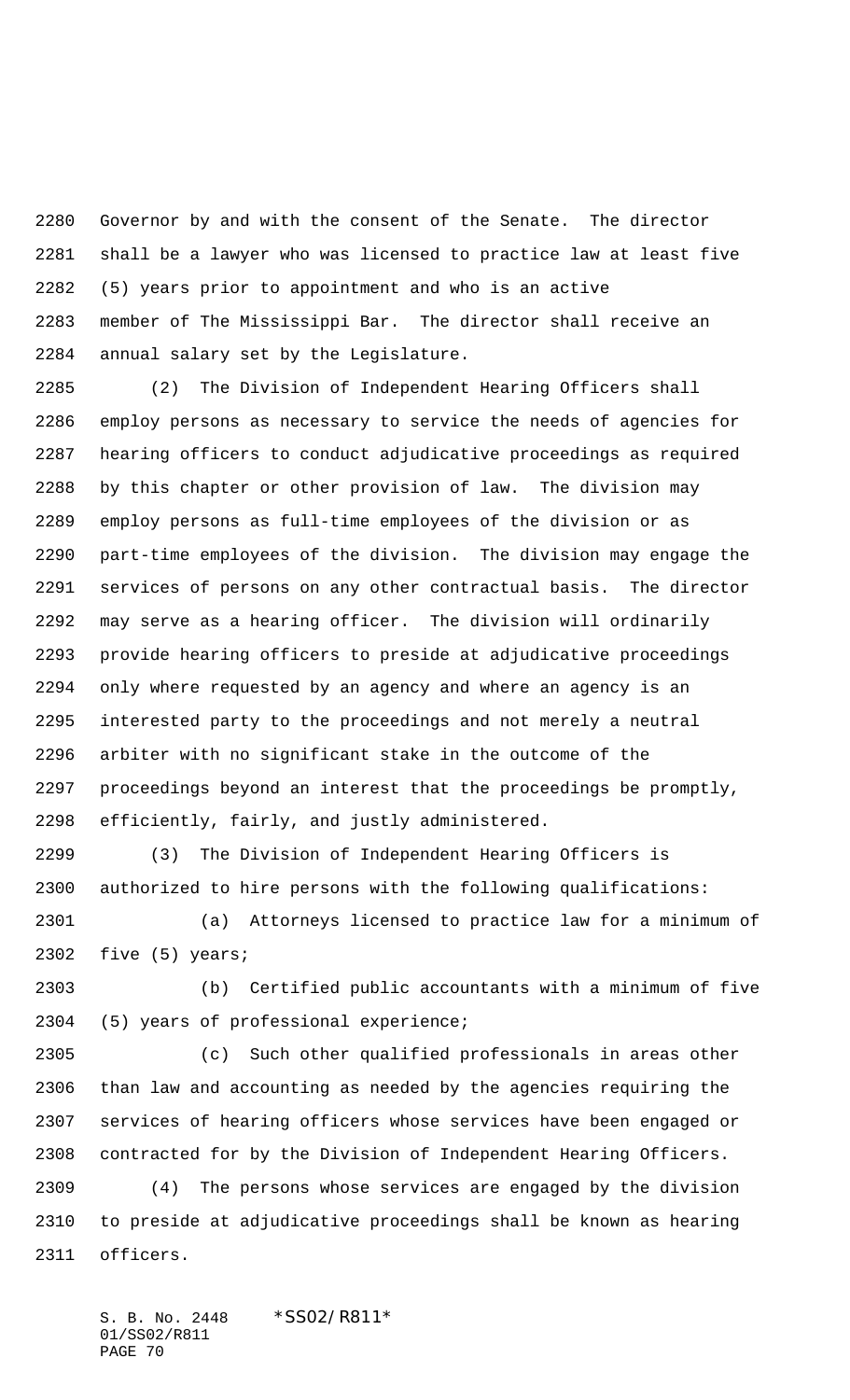(5) The division may furnish hearing officers to any agency on a contractual basis and charge the agency reasonable fees for the services rendered. Any agency receiving the services of hearing officers provided by the division is authorized to pay the fees charged by the division.

(6) The division shall have authority:

 (a) To further specify qualifications for hearing officers as the needs of agencies become known, to establish salaries for the hearing officers, procedures by which applicants will be considered for employment, and the manner in which public notice of vacancies in the staff of the division will be given;

 (b) To enter into contracts with qualified persons who will serve as part-time hearing officers on such terms and conditions as may be appropriate and agreed upon subject to the provisions of this chapter;

 (c) To establish procedures for agencies to request and for the director to assign hearing officers consistent with this chapter;

 (d) To receive, consider and respond to agency needs for hearing officers with special education, training and experience in the area or field in which the agency is charged with regulatory and administrative responsibilities;

 (e) To solicit and receive from agencies recommendations for individuals who may serve as hearing officers, part-time hearing officers or contract hearing officers;

 (f) From time to time, to survey the agencies and a representative sampling of persons regulated by the respective agencies to discover the history, experience, current requirements and future needs of and for hearing officers in adjudicative proceedings and, with the cooperation of the agencies, to assess the professional quality, experience and performance of hearing officers;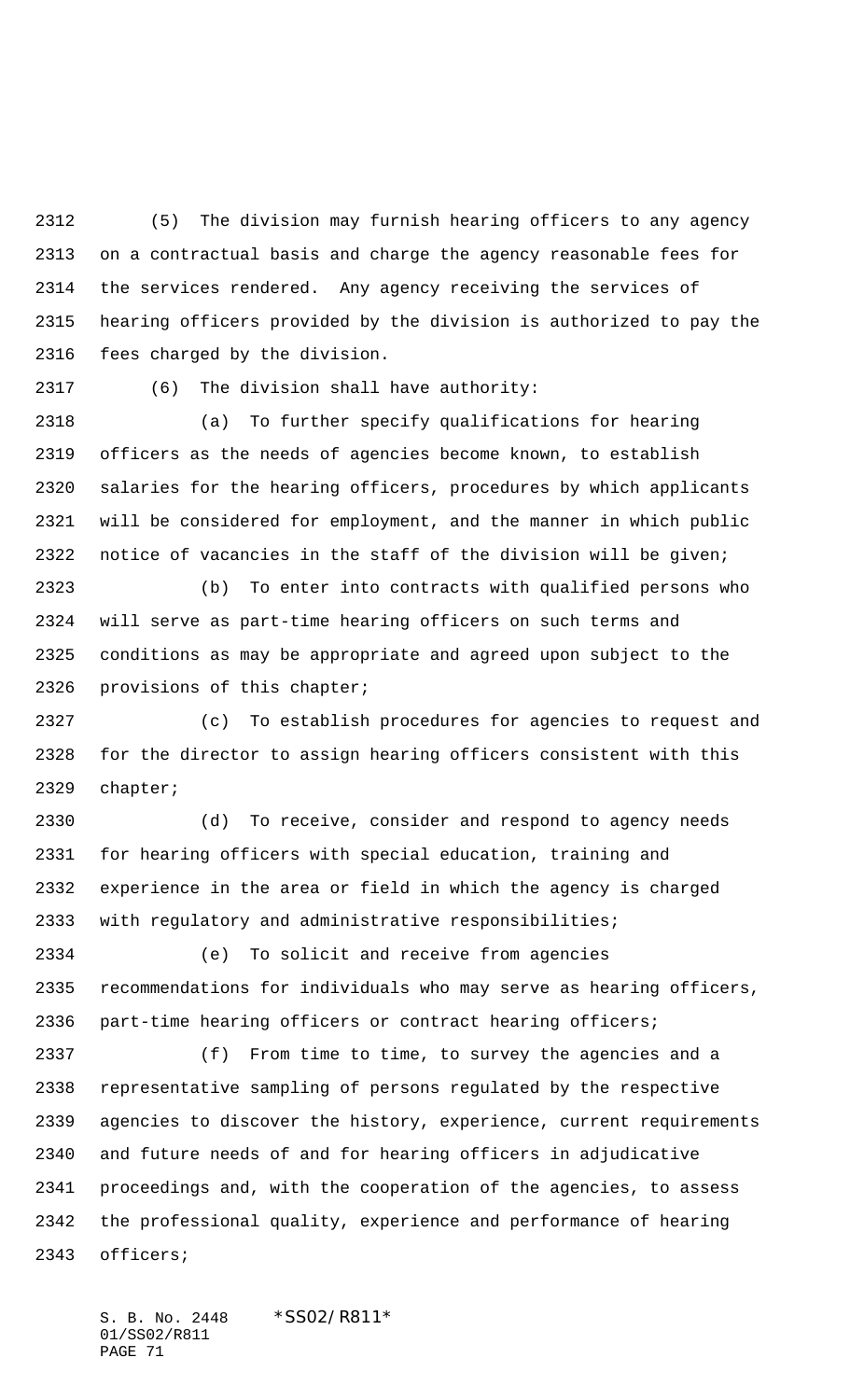(g) To establish internal procedures that apply only within the division and adopt forms consistent with this chapter, the model rules of procedure, and other provision of law, to govern the hearing officers and to assure their independence in the performance of their duties;

 (h) To establish, implement and enforce policies and standards for the fair, speedy and cost-effective determination of each matter requiring an adjudicative proceeding under this chapter or other provision of law;

 (i) To establish standards and procedures for the evaluation, training, promotion, and discipline of the hearing officers;

 (j) To convene conferences, continuing legal, regulatory and administrative education programs and training seminars in the fields of administrative law, public regulation, and public administration;

 (k) To participate in, and expend any funds available to it, to enable its hearing officers and other employees to participate in conferences in state and out of state for continuing legal, regulatory and administrative education and training, colleges, seminars and other programs;

 (l) To maintain a library for use by the division, its employees, contractors, agencies and the public;

 (m) To accept monies, gifts, grants, equipment or services from any public or private source and use those for any purpose authorized by this section;

 (n) To cooperate with any individual or public agency, whether state or federal, or with any law school, school of political science, government, public administration, business or other similar school, public or private, to improve the quality of administrative law, public regulation and public administration in this state;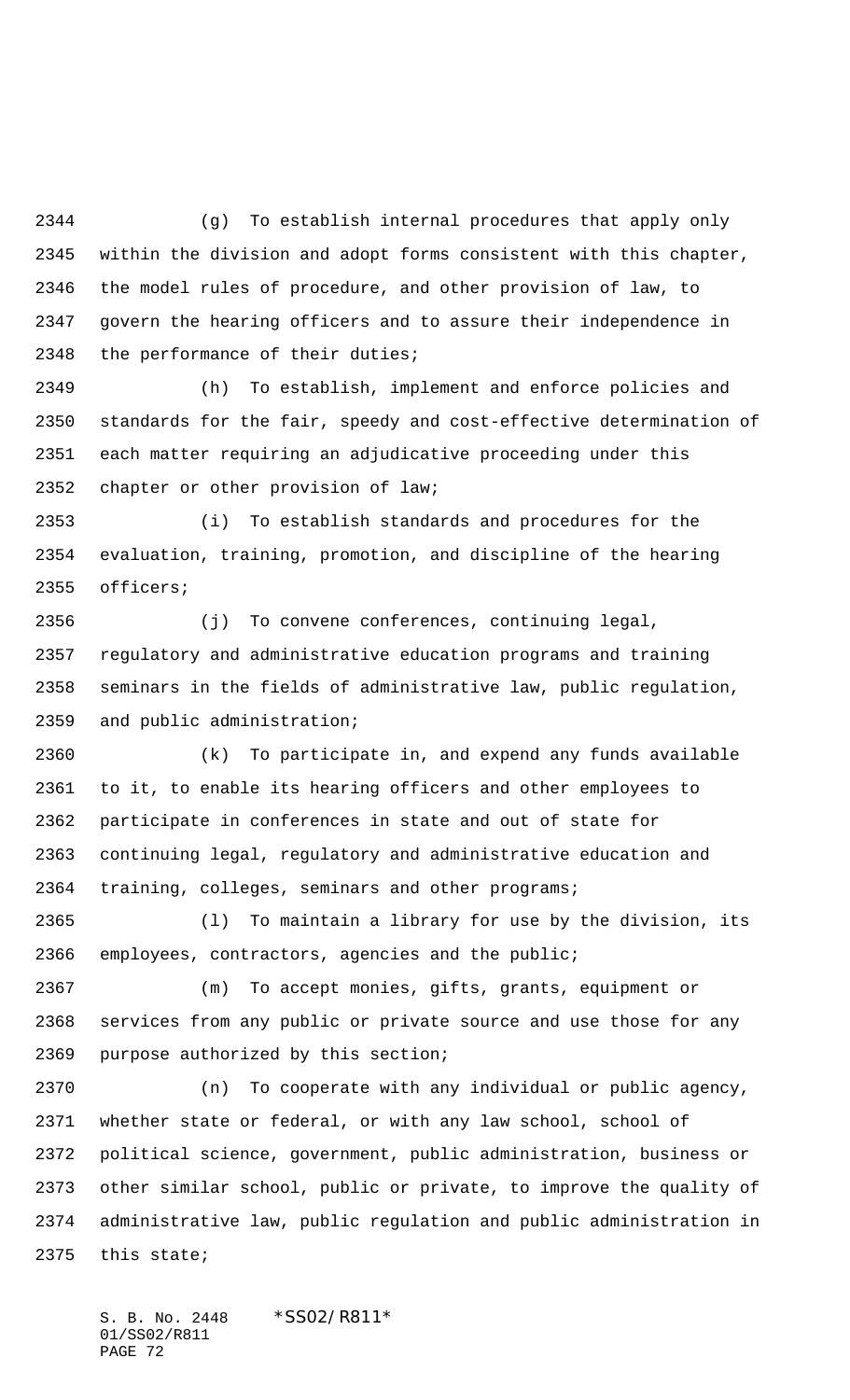(o) To maintain records, compile statistics and otherwise gather and keep information reasonably necessary to maintain and enhance the quality of administrative law, public regulation and public administration in this state;

 (p) To employ such personnel as may be necessary to carry out its duties and responsibilities;

 (q) To engage such persons and acquire such equipment as may be reasonably necessary to record and preserve in any technically and practicably feasible manner all matters and proceedings had at any adjudicative hearing and to assist the agency in preparing the record under Section 25-43-4.222(5) and generally to facilitate the preparation of the agency record of any such proceeding for administrative review, judicial review, civil enforcement or other purposes;

 (r) To purchase, lease or otherwise acquire the use of office space and equipment and maintain the same as may be reasonably necessary;

 (s) To prepare an annual budget for the operation of the division, to make appropriate and timely requests for funding, and to administer and otherwise oversee the implementation of such 2396 funding requests and budget;

 (t) To adopt rules to implement the powers and authorities conferred upon the division by law;

 (u) To otherwise implement the provisions of this section and rules adopted under the authority of the division.

**PART IV**

#### **INFORMAL ADJUDICATIVE HEARING**

SECTION 55. The following shall be codified as Section

25-43-4.401, Mississippi Code of 1972:

 25-43-4.401. **Informal Adjudicative Hearing - Applicability.** (1) An agency may use an informal adjudicative hearing if its use in the circumstances does not violate any provision of law and the matter is entirely within one or more categories for which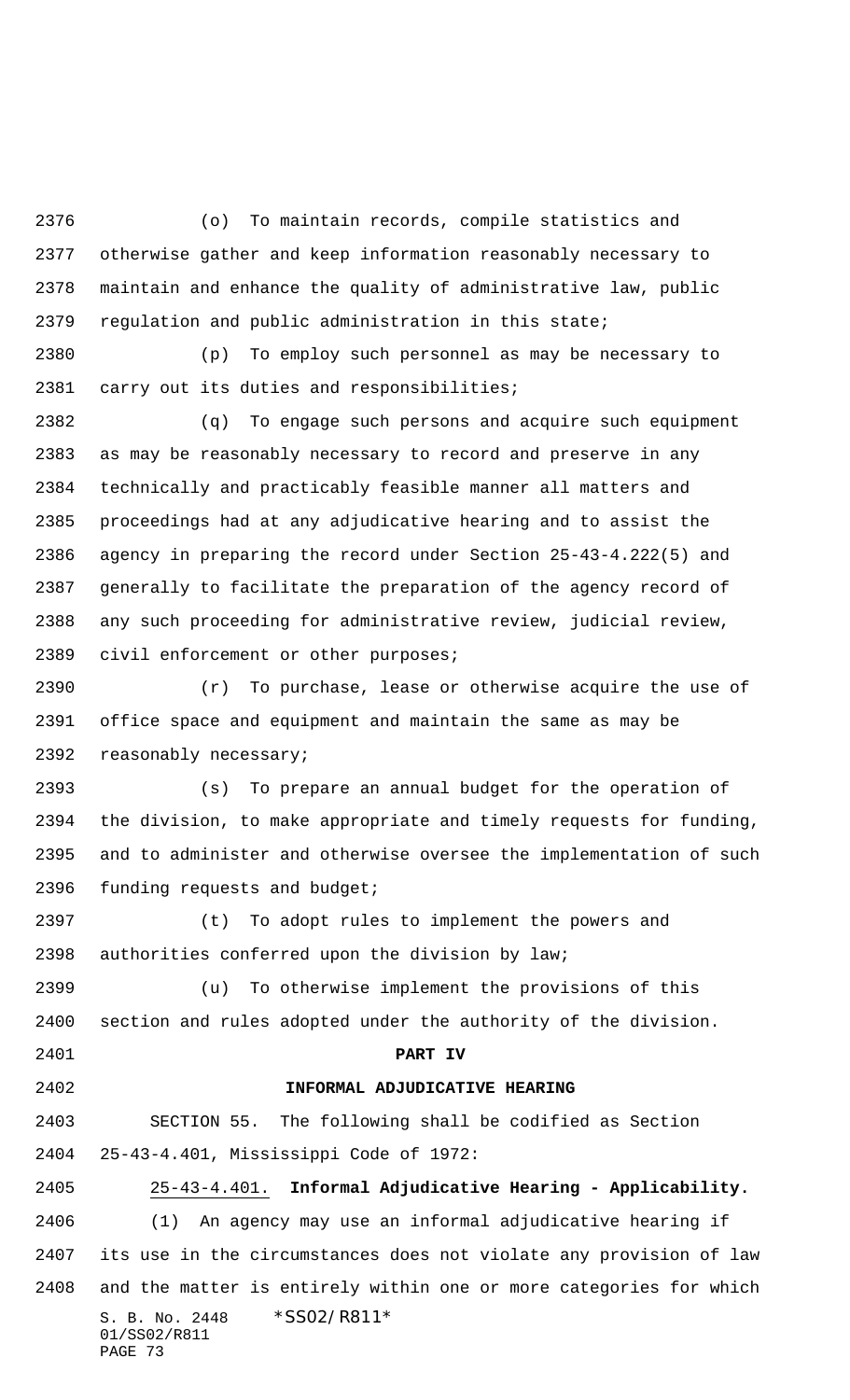the agency by rule has adopted this part; however, those categories may include only the following: (a) A matter in which there is no genuine issue of material fact; or (b) A matter in which there is a genuine issue of material fact, if the matter involves only; (i) A claim for unemployment compensation benefits within Title 71, Chapter 5, Article 11, Mississippi Code of 1972; (ii) A disciplinary sanction against a prisoner; (iii) A disciplinary sanction against a student which may involve expulsion from an academic institution or suspension for more than ten (10) days; (iv) A disciplinary sanction against a public employee which does not involve discharge from employment or suspension for more than ten (10) days; (v) A disciplinary sanction against a licensee which does not involve revocation, suspension, annulment, withdrawal, or amendment of a license or does not involve a potential penalty of more than Five Thousand Dollars (\$5,000.00); (vi) Revocation or suspension of a hunting, fishing, trapping or other similar license issued under Title 49, Chapter 7, Mississippi Code of 1972; or (vii) Any other matter that involves an amount in controversy of not more than Five Thousand Dollars (\$5,000.00); (c) A matter in which all of the parties give their informed consent and agreement that an informal adjudicative hearing may be used. (2) The agency may by rule adopt and implement this part. SECTION 56. The following shall be codified as Section 25-43-4.402, Mississippi Code of 1972: 25-43-4.402. **Informal Adjudicative Hearing – Procedures.**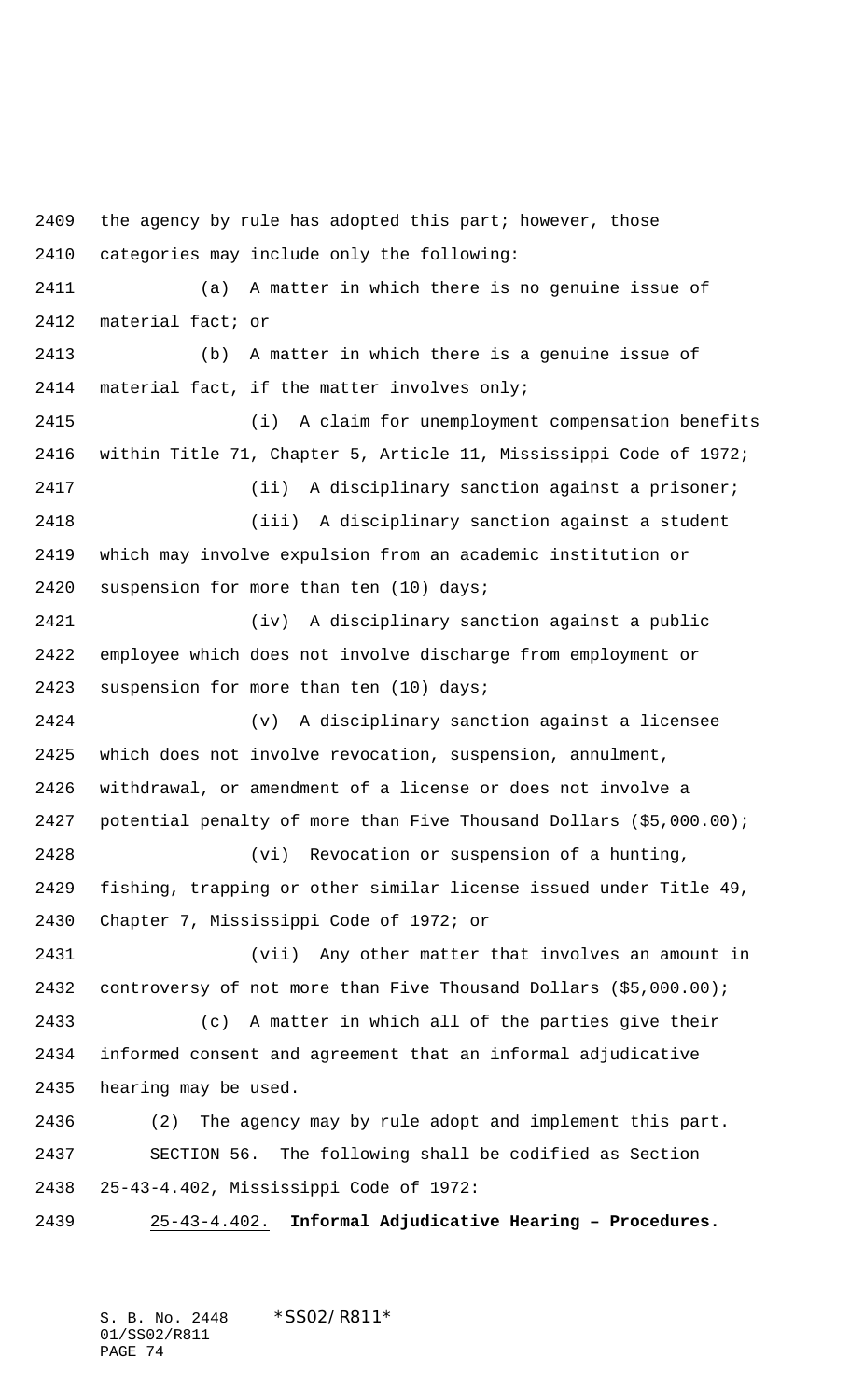The procedures of this chapter pertaining to formal adjudicative hearings apply to an informal adjudicative hearing, except to the following extent:

 (a) If a matter is initiated as an informal adjudicative hearing, no prehearing conference may be held.

 (b) The provisions of Section 25-43-4.210 do not apply to informal adjudicative hearings insofar as those provisions authorize the issuance and enforcement of subpoenas and discovery orders, but do apply to informal adjudicative hearings insofar as those provisions authorize the presiding officer to issue protective orders at the request of any party or upon the presiding officer's motion.

 (c) Sections 25-43-4.212(a), (b) and (c) and 25-43-4.213 do not apply; but:

 (i) The presiding officer shall regulate the 2455 course of the proceedings;

 (ii) Only the parties may testify and present exhibits or other evidence except that the presiding officer for good cause shown may allow others to testify and present exhibits 2459 or other evidence; and

 (iii) The parties may comment on the issues. SECTION 57. The following shall be codified as Section 25-43-4.403, Mississippi Code of 1972:

S. B. No. 2448 \* SS02/R811\* 01/SS02/R811 PAGE 75 25-43-4.403. **Informal Adjudicative Hearing - Proposed Proof.** (1) If the presiding officer has reason to believe that there are genuine issues of material fact, the presiding officer may require any party to state the identity of the witnesses or other sources through whom the party would propose to present proof if the proceeding were converted to a formal adjudicative hearing, but the presiding officer shall respect and enforce any provision of law providing privileges, including the deliberative process privilege, imposing confidentiality requirements or protecting privacy rights, trade secrets, and other similar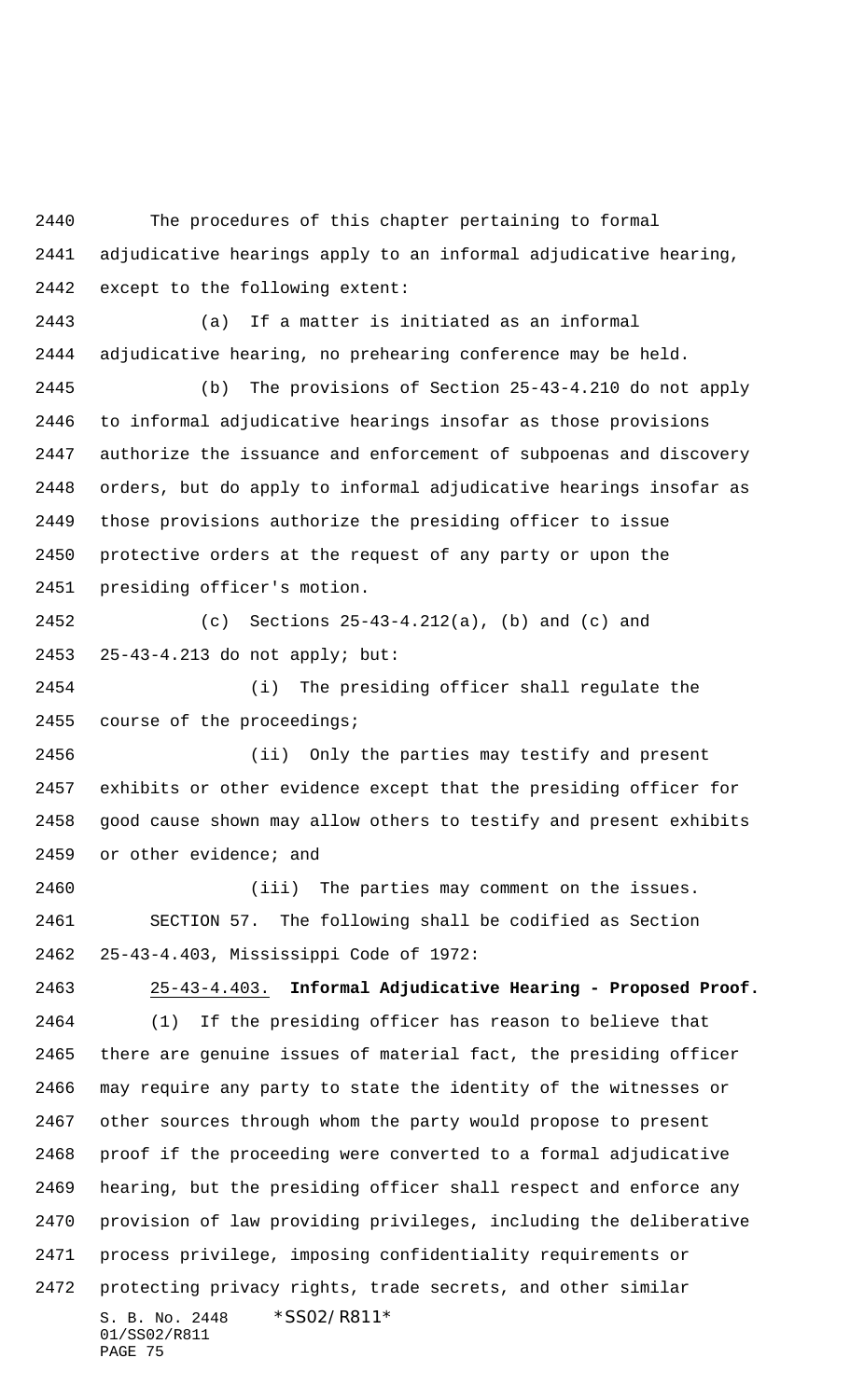interests, and may enter protective orders to those ends, except that the person for whose benefit any such provision of law has been made may waive that protection. Any party waives any privacy right or any other privilege, with the exception of the lawyer-client privilege as defined in the Mississippi Rules of Evidence, and the deliberative process privilege, with respect to evidence relevant to any issue, claim or defense the party asserts or puts in issue in the proceeding. The presiding officer may enter an appropriate protective order to prevent use or disclosure of such evidence outside the context of the adjudicative proceeding or judicial review thereof.

 (2) If a party has reason to believe that essential facts must be obtained in order to permit an adequate presentation of the case, the party may inform the presiding officer regarding the general nature of the facts and the sources from whom the party would propose to obtain those facts if the proceeding were converted to a formal adjudicative hearing.

**PART V**

 SECTION 58. The following shall be codified as Section 25-43-4.501, Mississippi Code of 1972:

 25-43-4.501. **Basic Adjudicative Proceedings – Applicability.**

**BASIC ADJUDICATIVE PROCEEDINGS**

 (1) An agency may use a basic adjudicative proceeding if its use in the circumstances does not violate any provision of law and the matter is entirely within one or more categories for which the agency by rule has adopted Sections 25-43-4.502 through 25-43-4.505; however, these categories may include only the following:

 (a) A matter in which the protection of the public interest does not require the agency to serve notice and give an opportunity to participate to persons other than the parties;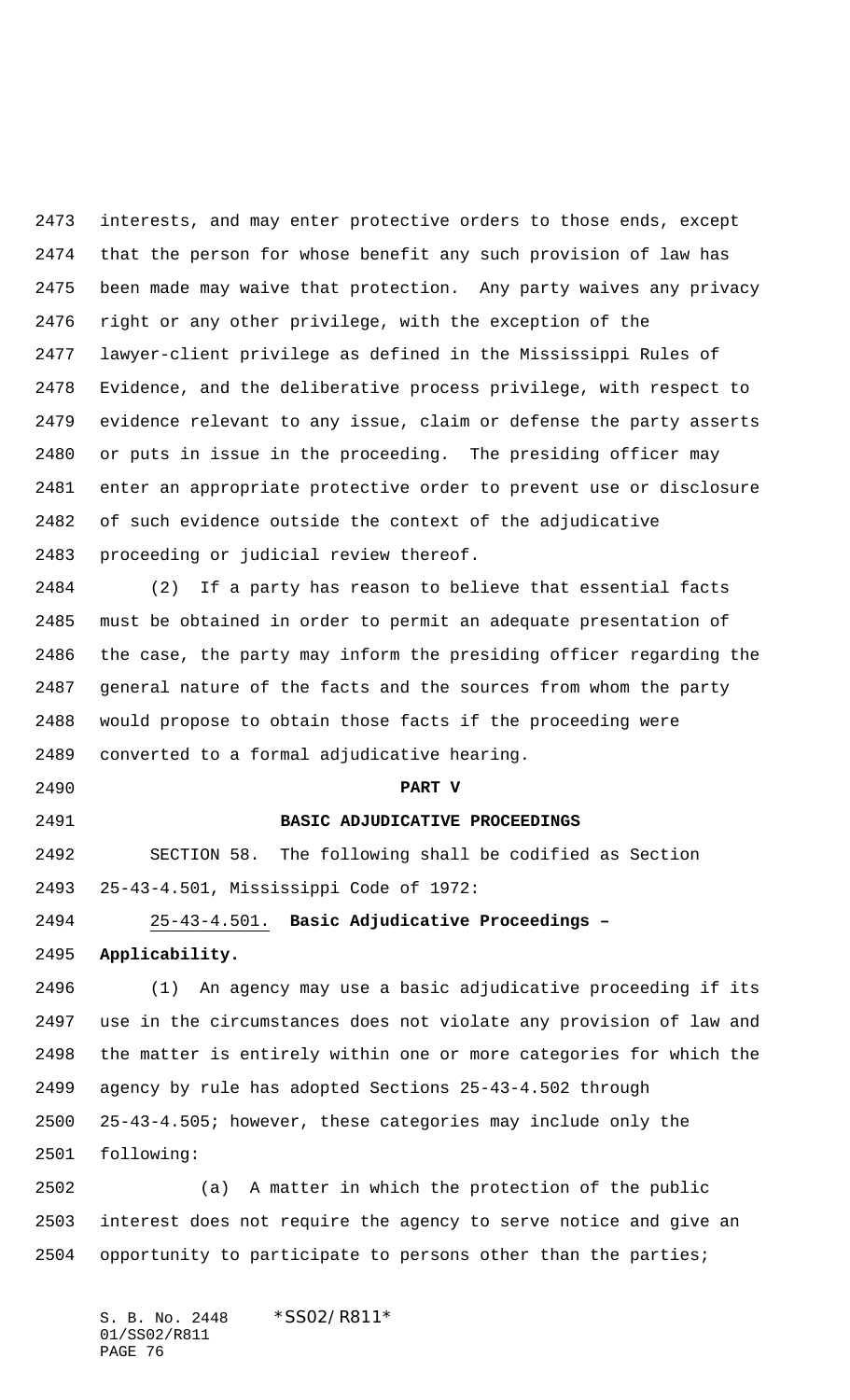(b) A disciplinary sanction against a student which is not expulsion from an academic institution and is potentially a suspension for ten (10) days or less;

 (c) A matter in which the amount in controversy is not more than One Hundred Dollars (\$100.00);

 (d) The denial of an application after the applicant has abandoned the application;

 (e) The denial of an application for admission to an educational institution or for employment by an agency;

 (f) The denial, in whole or in part, of an application if the applicant has an opportunity for administrative review in accordance with Section 25-43-4.503;

 (g) A matter that may be resolved solely on the basis of inspection, examinations, or tests;

 (h) Any matter having only trivial potential impact upon the affected parties; or

 (i) A matter in which all of the parties have given their informed consent and agreement that a basic adjudicative hearing may be used.

 (2) An agency may by rule adopt and implement this part. SECTION 59. The following shall be codified as Section 25-43-4.502, Mississippi Code of 1972:

 25-43-4.502. **Basic Adjudicative Proceedings - Procedures.** (1) The agency head, one or more members of the agency head, one or more hearing officers or administrative judges employed or appointed by the agency, or one or more hearing officers assigned by the Division of Independent Hearing Officers in accordance with Section 25-43-4.301, or any combination thereof, in the discretion of the agency head, may be the presiding officer. Unless prohibited by law, a person exercising authority over the matter is the presiding officer. (2) If the proceeding involves a monetary matter or a

S. B. No. 2448 \* SS02/R811\* 01/SS02/R811 PAGE 77 reprimand, warning, disciplinary report, or other sanction: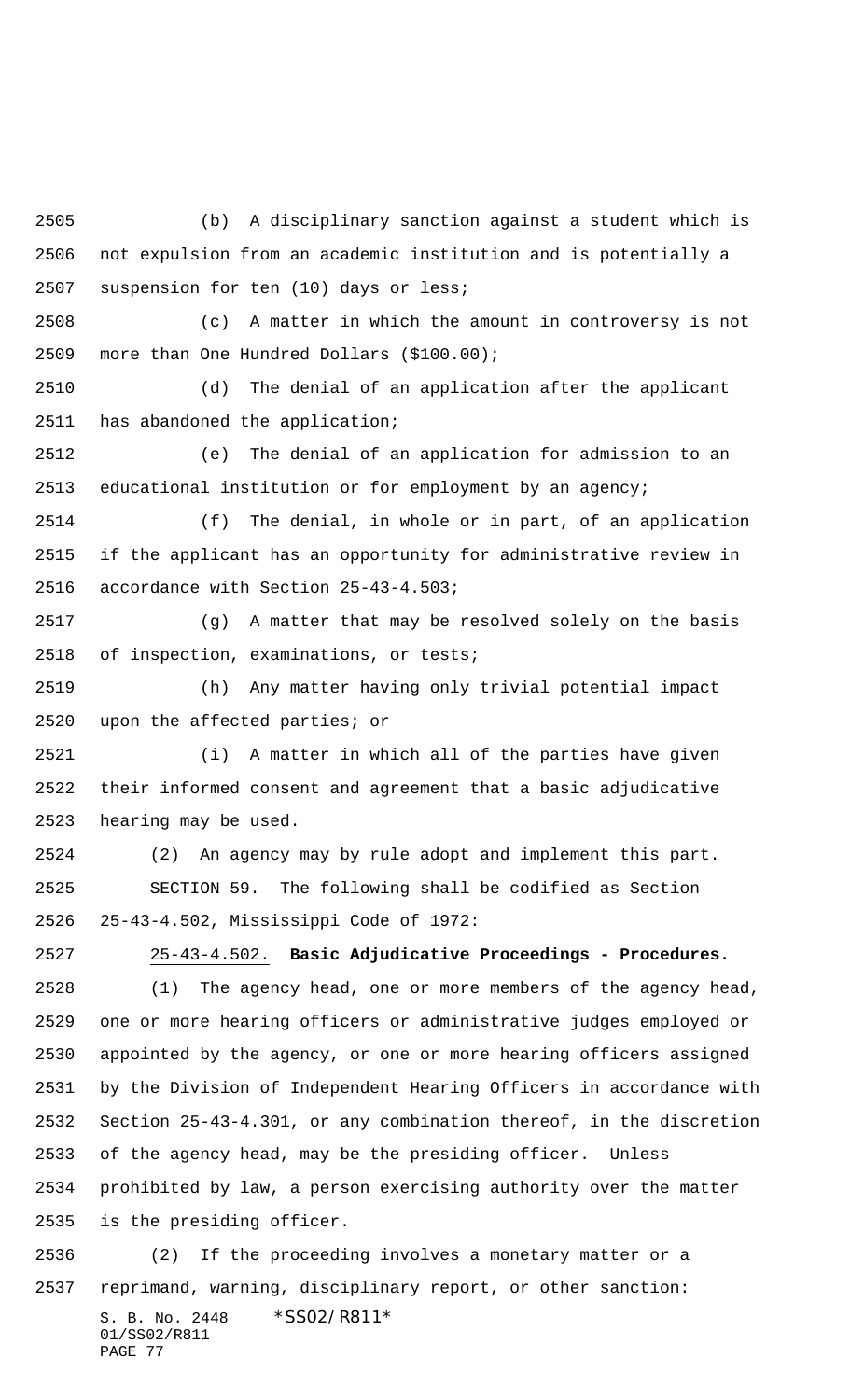(a) The presiding officer, before taking action, shall give each party an opportunity to be informed of the agency's view 2540 of the matter and to explain the party's view of the matter; and

 (b) The presiding officer, at the time any unfavorable action is taken, shall give each party a brief statement of findings of fact, conclusions of law, and policy reasons for the decision if it is an exercise of the agency's discretion, to justify the action, and a notice of any available administrative review.

 (3) The agency, by reasonable means, shall serve a copy of the order in a basic adjudicative proceeding on each party. The order must include at least a statement of the agency's action and a notice of any available administrative review.

 (4) If after reasonable advance notice of a basic adjudicative hearing, a party fails to attend or participate in the hearing, the presiding officer may declare the party in default and enter a default order. The agency must promptly serve the default order on the party found in default. For good cause, the presiding officer may modify or rescind the default order.

 (5) An agency may by rule provide for additional procedures for basic adjudicative proceedings, not inconsistent with this chapter or other provision of law.

 SECTION 60. The following shall be codified as Section 25-43-4.503, Mississippi Code of 1972:

 25-43-4.503. **Administrative Review of Basic Adjudicative Proceedings – Applicability.**

 Unless prohibited by any provision of law, an agency, on its own motion, may conduct administrative review of an order resulting from basic adjudicative proceedings, and shall conduct this review upon the written request of a party if the agency receives the request within twenty (20) days after serving notice under Section 25-5-4.502(3).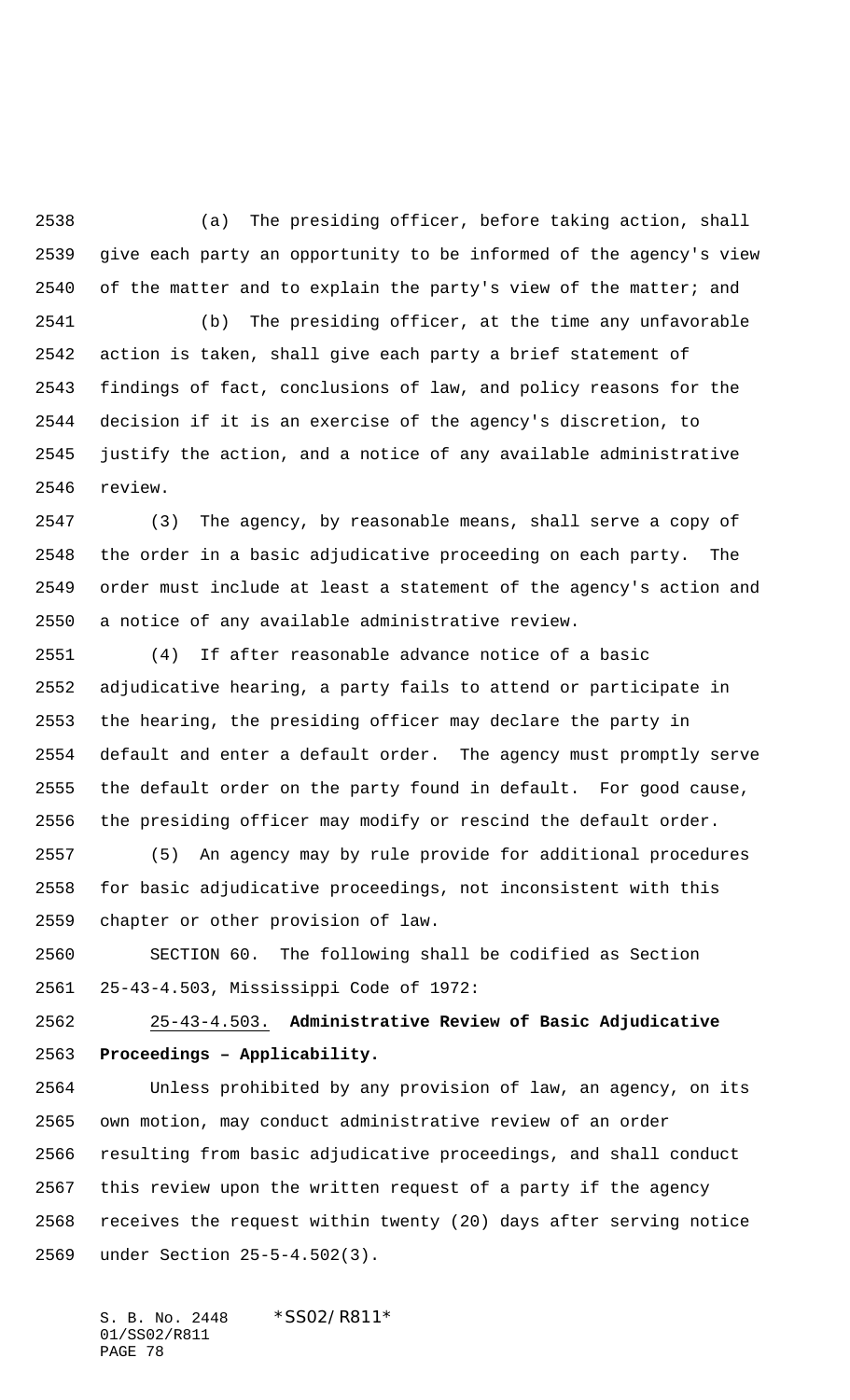SECTION 61. The following shall be codified as Section 25-43-4.504, Mississippi Code of 1972:

 25-43-4.504. **Administrative Review of Basic Adjudicative Proceedings - Procedures.**

Unless otherwise provided by statute or rule:

 (a) An agency need not serve notification of the pendency of administrative review to any person who did not request the review, but the agency may not take any action on review less favorable to any party than the original order without giving that party notice and an opportunity to explain that party's view of the matter.

 (b) The reviewing officer, in the discretion of the agency head, may be any person who could have presided at the basic adjudicative proceeding, but the reviewing officer must be one who is authorized to grant appropriate relief upon review.

 (c) The reviewing officer shall give each party an opportunity to explain the party's view of the matter unless the party's view is apparent from the written materials in the file submitted to the reviewing officer. The reviewing officer shall make any inquiries necessary to ascertain whether the proceeding must be converted to an informal adjudicative hearing or a formal adjudicative hearing.

 (d) The reviewing officer may issue an order disposing of the proceeding in any manner that was available to the presiding officer at the basic adjudicative proceeding, or the reviewing officer may remand the matter for further proceedings, with or without conversion to an informal adjudicative hearing or a formal adjudicative hearing.

 (e) The order on review must be in writing, including a brief statement of reasons for the decision, and a notice of any further available administrative review.

S. B. No. 2448 \* SS02/R811\* 01/SS02/R811 PAGE 79 (f) A request for administrative review is deemed to have been denied if the reviewing officer does not dispose of the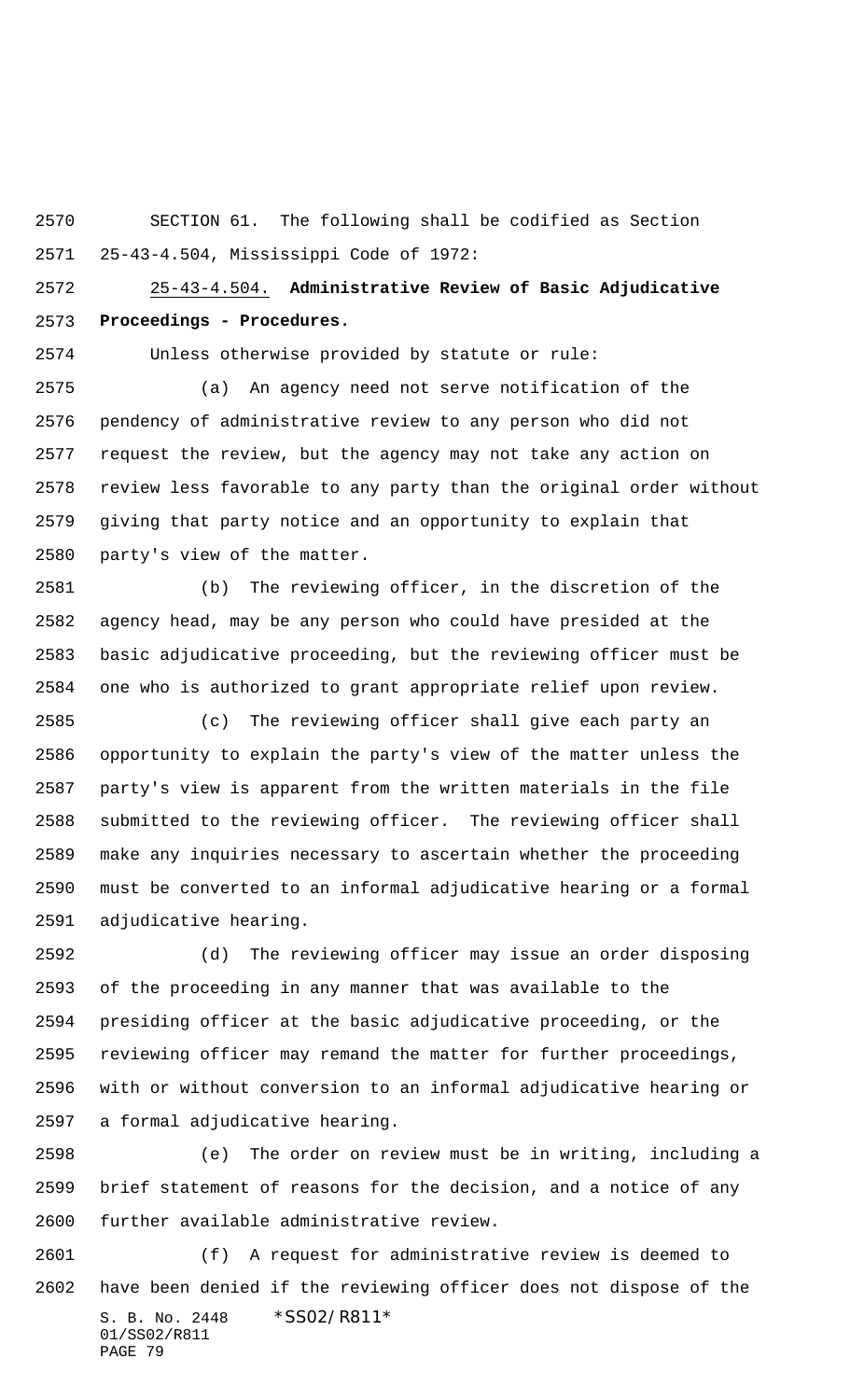matter or remand it for further proceedings within twenty (20) days after the request is submitted.

 SECTION 62. The following shall be codified as Section 25-43-4.505, Mississippi Code of 1972:

 25-43-4.505. **Agency Record of Basic Adjudicative Proceedings and Administrative Review.**

 (1) The agency record consists of any documents regarding the matter that were considered or prepared by the presiding officer for the basic adjudicative proceeding or by the reviewing officer for any review. The agency shall maintain these documents as its official record.

 (2) Unless otherwise required by a provision of law, the agency record need not constitute the exclusive basis for agency action in basic adjudicative proceedings or for judicial review thereof.

**PART VI**

# **EMERGENCY ADJUDICATIVE PROCEEDINGS**

 SECTION 63. The following shall be codified as Section 25-43-4.601, Mississippi Code of 1972:

25-43-4.601. **Emergency Adjudicative Proceedings.**

 (1) An agency may use emergency adjudicative proceedings in a situation involving a clear and present danger to the public health, safety or welfare requiring immediate agency action. Subject to this chapter and other applicable law, an agency may provide by rule for the use of emergency adjudicative proceedings, including rules providing for the delegation of initial decision-making authority.

 (2) Except as provided in subsection (3) of this section, an agency may take only such action as is necessary to prevent or avoid a clear and present danger to the public health, safety or welfare that justifies use of emergency adjudication.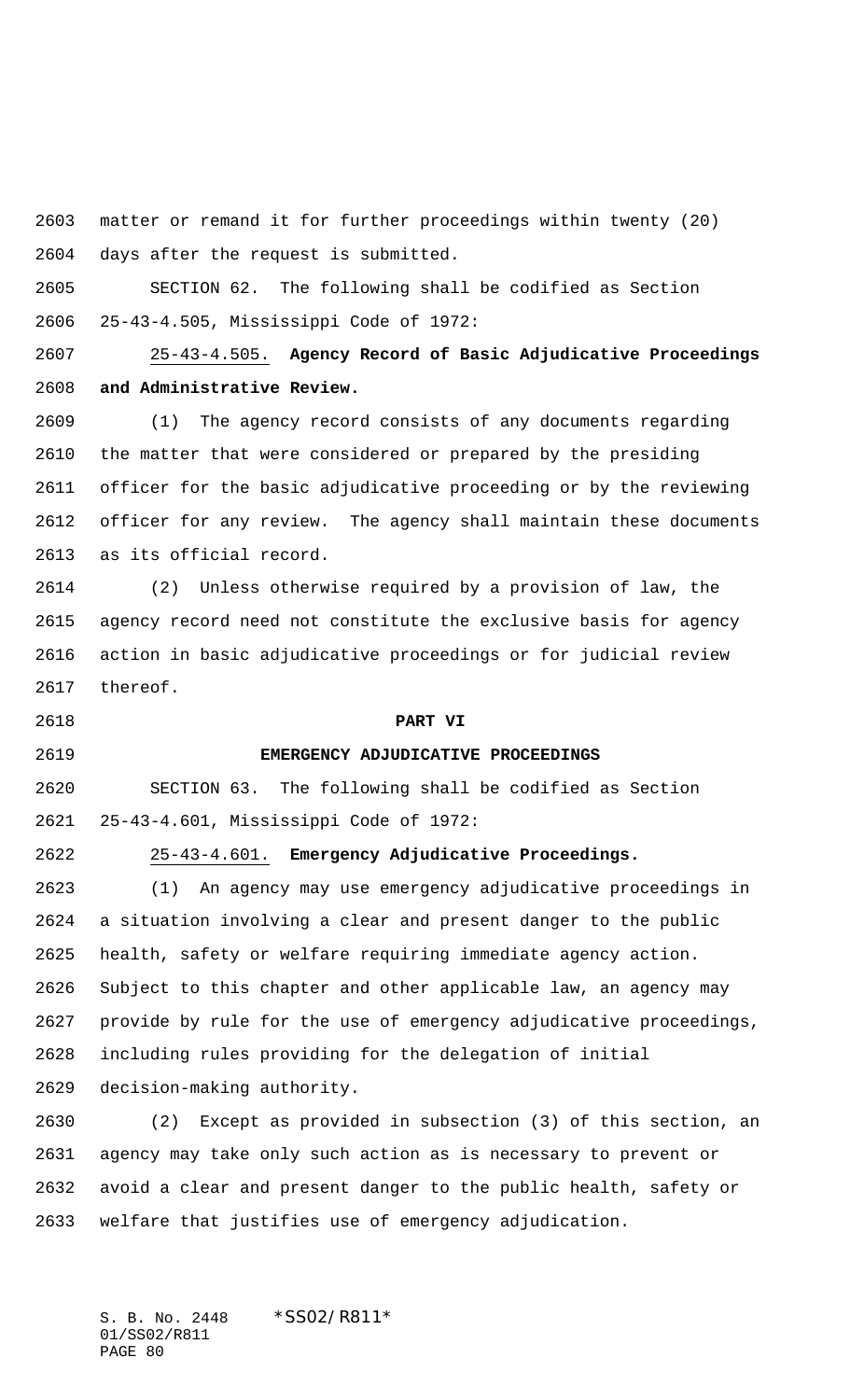(3) An agency may comply with more stringent immediate requirements of federal law or regulation or with any interstate compact.

 (4) An agency may respect any party's due process right to reasonable advance notice and the opportunity to be heard.

 (5) The agency shall issue an order, including a brief statement of findings of fact, conclusions of law, and policy reasons for the decision if it is an exercise of the agency's discretion, to justify the finding of a clear and present danger and the agency's decision to take the specific action.

 (6) The agency shall give such notice as is practicable to persons who are required to comply with the order. The order is effective when served.

 (7) After service of an order pursuant to this section, any person subject to the order may, upon the filing of a written request, require the agency to provide within three (3) days of filing the request an emergency hearing before a person or persons assigned by the Division of Independent Hearing Officers who shall hear the person subject to the order present any matter in objection to the order and who shall hear the agency on any matter in support and justification of the order. The hearing may be continued at the request of the person subject to the order. After hearing these matters, the hearing officer shall have authority to modify the order subject to the criteria of subsections (2) and (3) of this section.

 (8) After issuing an order pursuant to this section, the agency shall treat the matter as a preference case and expedite the proceedings, as feasible, to complete any proceedings that would be required if the matter did not involve a clear and present danger.

 (9) The agency record consists of any documents regarding the matter that were considered or prepared by the agency. The agency shall maintain these documents as its official record.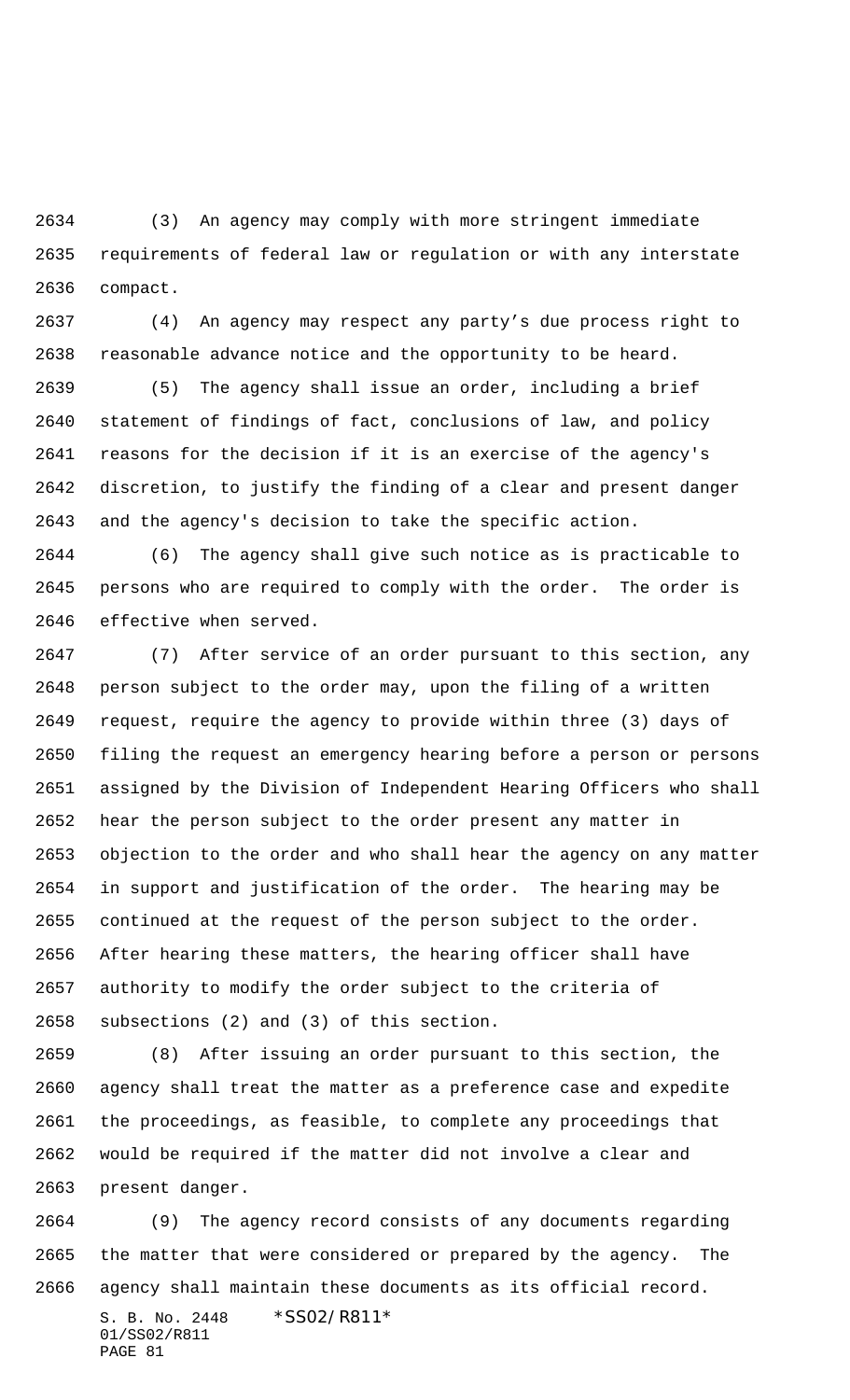(10) Unless otherwise required by a provision of law, the agency record need not constitute the exclusive basis for agency action in emergency adjudicative proceedings or for judicial review thereof.

**ARTICLE V**

**JUDICIAL REVIEW AND CIVIL ENFORCEMENT**

## **PART I**

# **JUDICIAL REVIEW**

 SECTION 64. The following shall be codified as Section 25-43-5.101, Mississippi Code of 1972:

 25-43-5.101. **Relationship Between this chapter and Other Law on Judicial Review and Other Judicial Remedies.**

 (1) Except as provided in subsection (3),(4),(5) or (6) of this section, this chapter establishes the exclusive means of judicial review of agency action.

 (2) Proceedings for judicial review shall be governed by the Mississippi Rules of Appellate Procedure. Any matter of practice or procedure respecting judicial review of agency action which is not addressed by the Mississippi Rules of Appellate Procedure shall be governed by this chapter.

S. B. No. 2448 \* SS02/R811\* 01/SS02/R811 (3) If the relief available under this chapter is not equal or substantially equivalent to the relief otherwise available under law, the relief otherwise available and the related procedures supersede and supplement this chapter to the extent reasonably necessary for their effectuation. The applicable provisions of this chapter and other law must be combined and harmonized to the extent reasonably practicable to govern a single proceeding or, if the court orders, two (2) or more separate proceedings, but no type of relief may be sought in a combined proceeding after expiration of the time limit for doing so. (4) Proceedings for declaratory judgments and injunctive relief respecting agency action, where expressly allowed by a statute other than as contained in this chapter, shall be governed

PAGE 82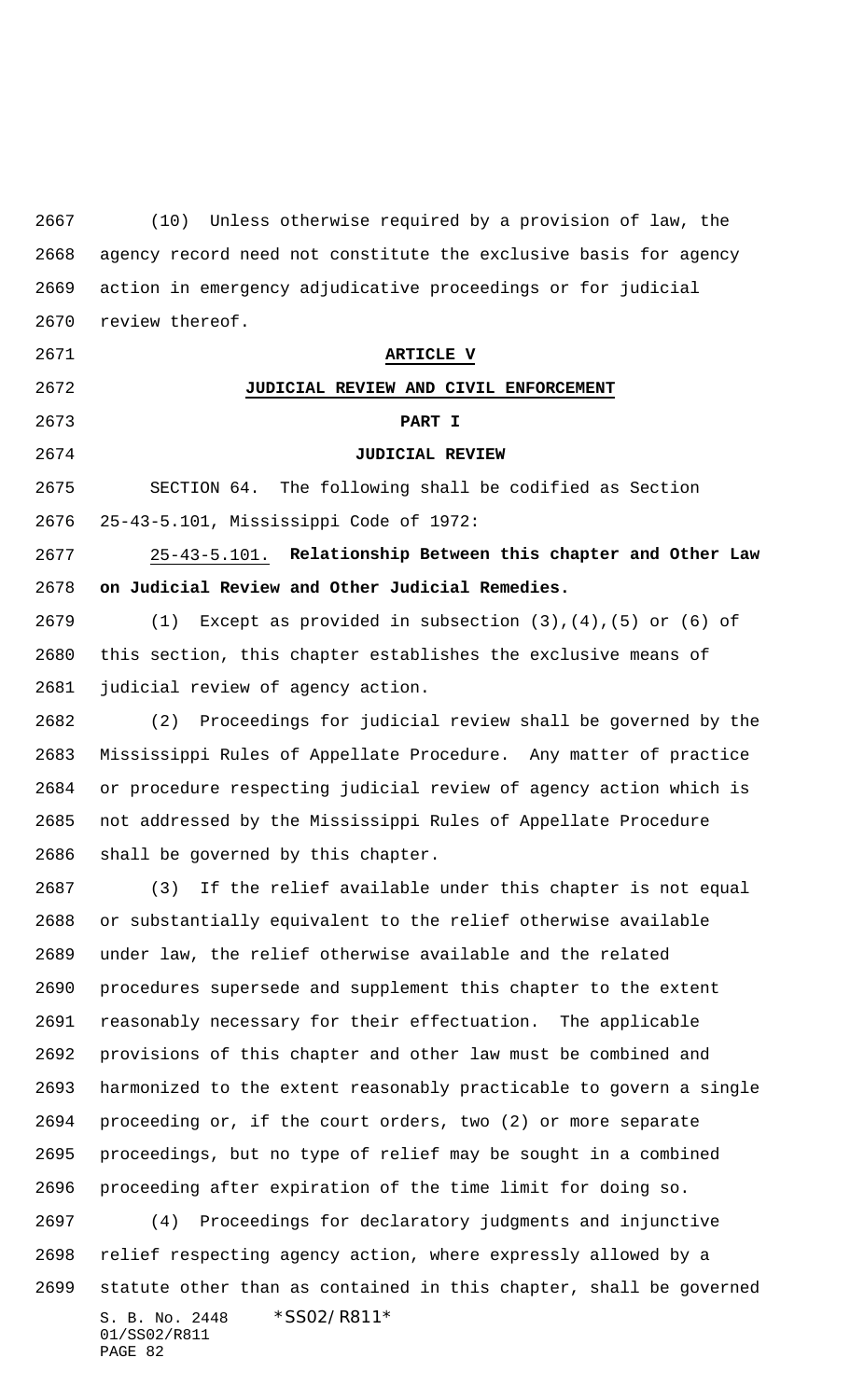by the Mississippi Rules of Civil Procedure and other applicable law.

 (5) Proceedings for extraordinary writs such as writs of mandamus and prohibition with regard to agency action may be brought only before the Supreme Court or the Court of Appeals. Such proceedings shall be governed by Mississippi Code, Title 11, Chapter 41, the Mississippi Rules of Appellate Procedure and other provisions of law. In a proceeding for judicial review a party, in addition or in the alternative, may seek an extraordinary writ.

 (6) Upon the motion of a party, or upon the court's own motion, acting sua sponte, a proceeding for judicial review of agency action may be converted to an application for an extraordinary writ, and, conversely, an application for an extraordinary writ may be converted to a proceeding for judicial review. In the event of conversion, the converted action shall relate back to the time of the original action.

 (7) Declaratory opinions issued pursuant to Section 25-43-2.103 are not subject to judicial review.

 (8) "Party to judicial review or civil enforcement proceedings," or "party" in contexts so indicating, means:

 (a) A person who files a notice of judicial review or a complaint for civil enforcement;

 (b) A person named as a party in a proceeding for judicial review or civil enforcement or allowed to participate as a party in the proceeding; and

 (c) The agency in a proceeding for judicial review or civil enforcement.

 SECTION 65. The following shall be codified as Section 25-43-5.102, Mississippi Code of 1972:

25-43-5.102. **Final Agency Action Reviewable.**

S. B. No. 2448 \*SS02/R811\* 01/SS02/R811 PAGE 83 A person who qualifies under this chapter regarding (a) standing (Section 25-43-5.106), (b) exhaustion of administrative remedies (Section 25-43-5.107), and (c) time for filing the notice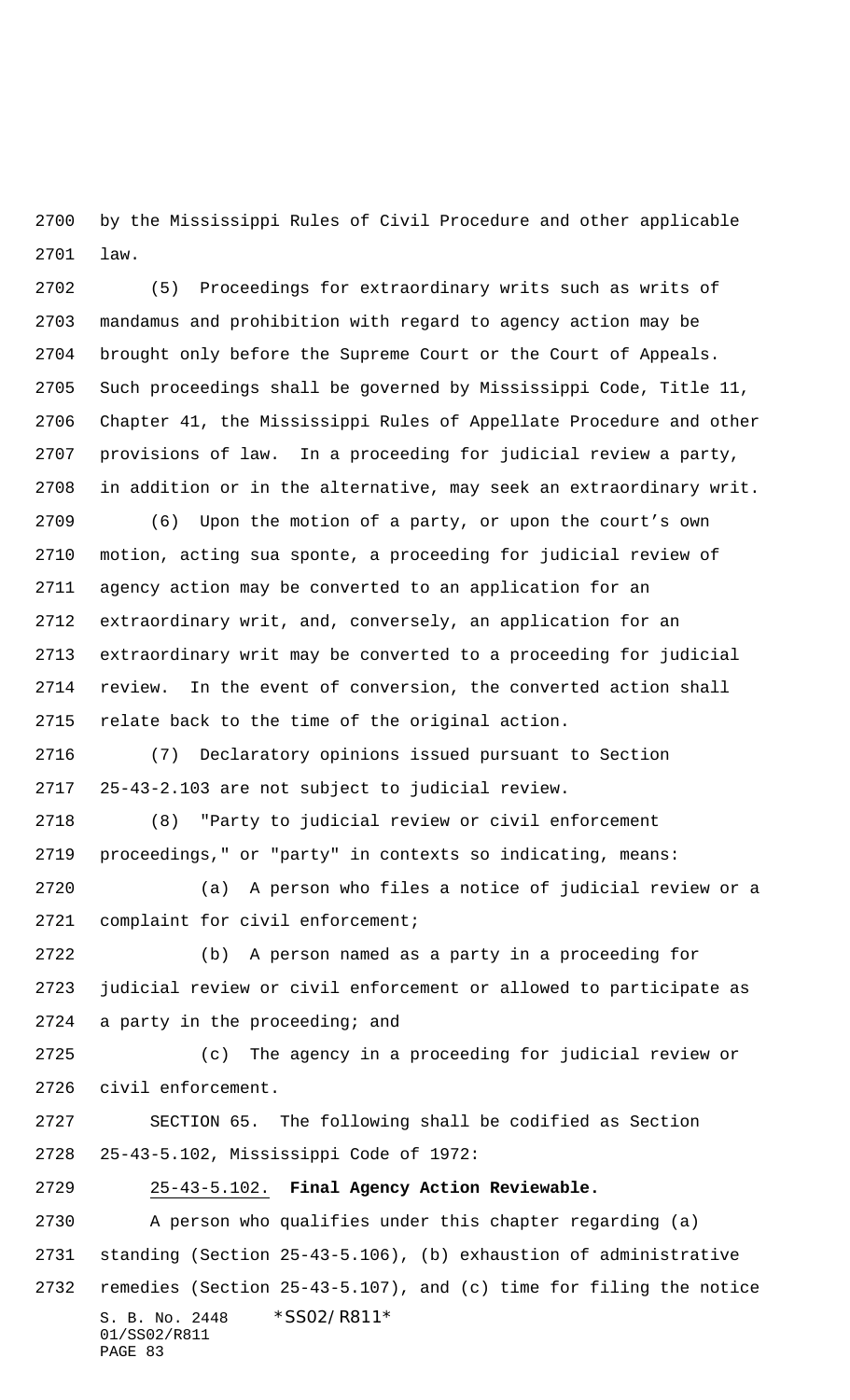of judicial review (Section 25-43-5.108), and other applicable provisions of law regarding bond, compliance, and other preconditions, is entitled to judicial review of final agency action, whether or not the person has sought judicial review of any related nonfinal agency action.

 SECTION 66. The following shall be codified as Section 25-43-5.103, Mississippi Code of 1972:

 25-43-5.103. **Nonfinal Agency Action Reviewable.** Except as provided in Sections 25-43-5.101(3), (4), (5) and (6), a person is entitled to judicial review of nonfinal agency action only if:

 (a) It appears likely that the person will qualify under Section 25-43-5.102 for judicial review of the related final agency action;

 (b) The person has applied to the agency for an order for judicial review of nonfinal agency action and the agency has granted or denied the application, provided that the agency ordinarily should give its reasons for granting or denying the application; and

 (c) The criteria of the Mississippi Rules of Appellate Procedure respecting interlocutory appeals or of the Mississippi Rules of Civil Procedure respecting a judgment upon multiple claims or involving multiple parties are satisfied.

 SECTION 67. The following shall be codified as Section 25-43-5.104, Mississippi Code of 1972:

### 25-43-5.104. **Jurisdiction**.

 (1) The Mississippi Court of Appeals has authority to conduct judicial review except as provided:

S. B. No. 2448 \* SS02/R811\* (a) In Title 77, in the case of judicial review of agency action of the Mississippi Public Service Commission; (b) In Sections 71-5-529, 71-5-531, 71-5-533 in the case of judicial review of agency action of the Mississippi Employment Security Commission; and

01/SS02/R811 PAGE 84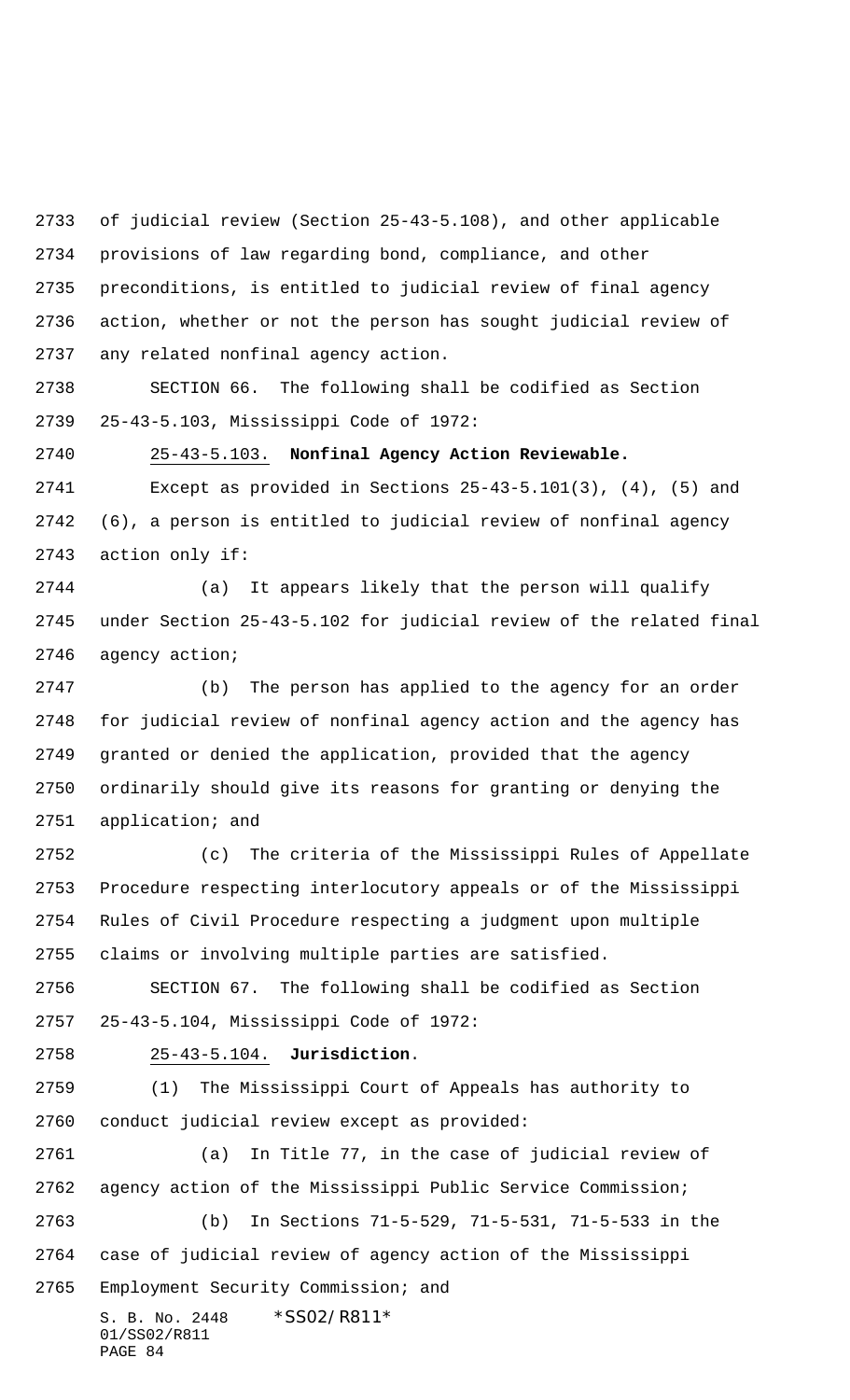(c) In Sections 25-43-5.101(3), (4), (5) and (6). (2) If evidence is to be adduced in the court in accordance with Section 25-43-5.114(1), the court may remand the matter: (a) To the agency with appropriate directions; or (b) If the court determines in its sound discretion that the nature of one or more issues upon which new evidence may be taken is such that remand to the agency would be inappropriate, to a master as provided by the Mississippi Rules of Civil Procedure, provided that, in addition to the provisions of the Mississippi Rules of Civil Procedure: (i) Any person eligible for appointment as a special judge under Section 9-1-105(6) is eligible for appointment as a master; or (ii) The Division of Independent Hearing Officers may supply a person who becomes eligible for appointment as a master. (3) Except as provided otherwise by this chapter or other statute, an agency retains jurisdiction as may be appropriate, convenient and otherwise necessary pending judicial review. SECTION 68. The following shall be codified as Section 25-43-5.105, Mississippi Code of 1972: 25-43-5.105. **Notice of Judicial Review; Relief Available.** (1) Except as provided in Title 77, and in Sections 71-5-529, 71-5-531, and 71-5-533, judicial review is initiated by filing a notice of judicial review in the Court of Appeals. Failure of a party initiating a proceeding for judicial review to take any step other than the timely filing of a notice of judicial review does not affect the perfection of the proceeding for judicial review, but is grounds only for such action as the court deems appropriate, which may include dismissal of the proceeding for judicial review.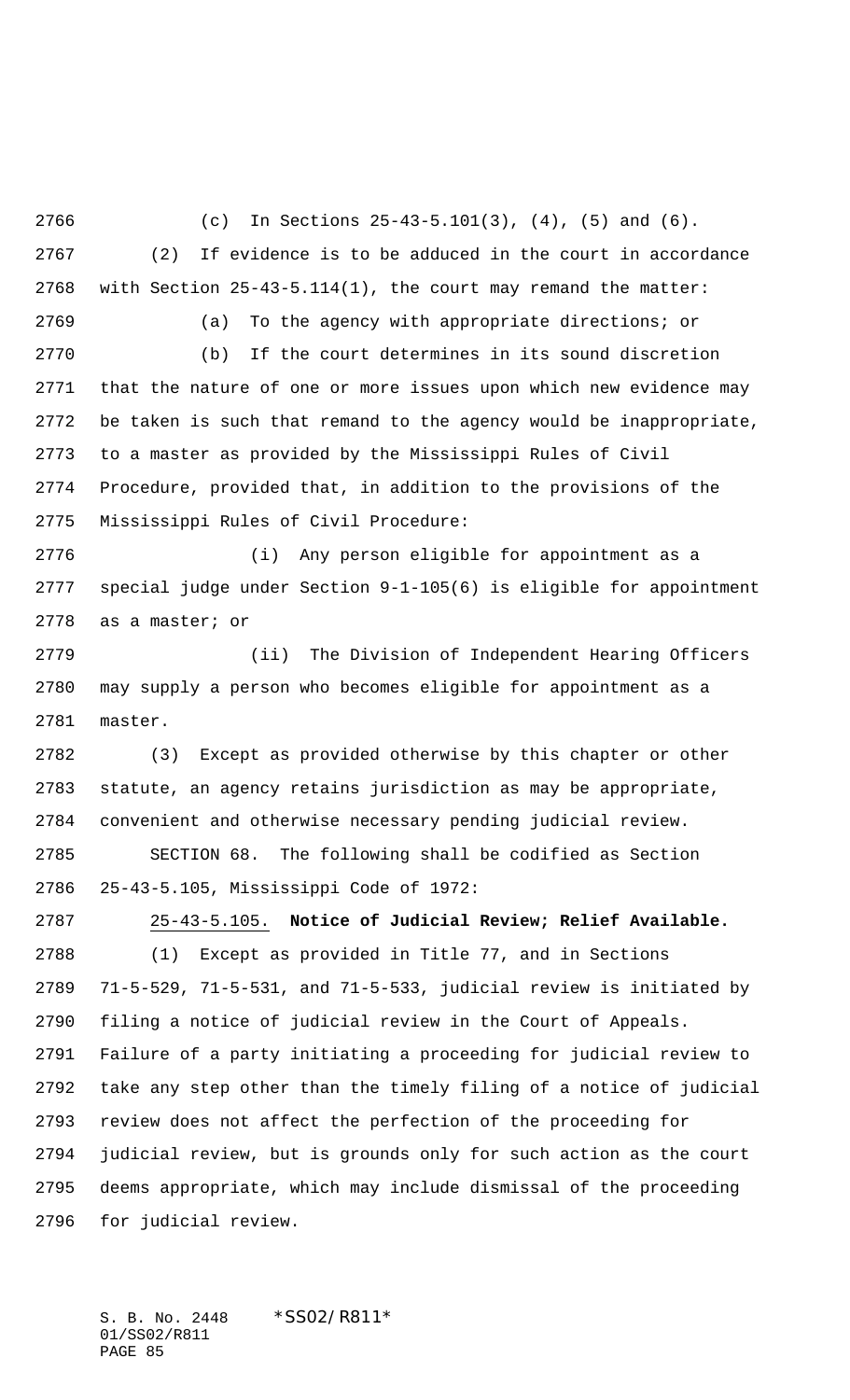S. B. No. 2448 \* SS02/R811\* (2) A party initiating a proceeding for judicial review may seek any type of relief available under Section 25-43-5.101(3), (4), (5) or (6) or 25-43-5.117 or other law. SECTION 69. The following shall be codified as Section 25-43-5.106, Mississippi Code of 1972: 25-43-5.106. **Standing.** (1) The following persons have standing to obtain judicial review of final or nonfinal agency action: (a) A person to whom the agency action is specifically directed; (b) A person who was a party to the agency proceedings that led to the agency action; (c) If the agency action, review of which is sought, is a rule, a person subject to that rule or an association some of whose members are subject to that rule; (d) A person eligible for standing under another provision of law; or (e) A person otherwise aggrieved or adversely affected by the agency action or an association one or more of whose members are aggrieved or adversely affected by the agency action. For purposes of this paragraph, no person has standing as one otherwise aggrieved or adversely affected unless: (i) The agency action has arguably affected or is arguably likely to affect that person; (ii) That person's asserted interests are arguably among those that the agency was required to consider when it 2823 engaged in the agency action review of which is sought; and (iii) A judgment in favor of that person may substantially eliminate or redress the arguable effect to or upon that person caused or arguably likely to be caused by the agency action. (2) A claim that the decision in a proceeding for judicial review may be given precedential effect that may affect a person

01/SS02/R811 PAGE 86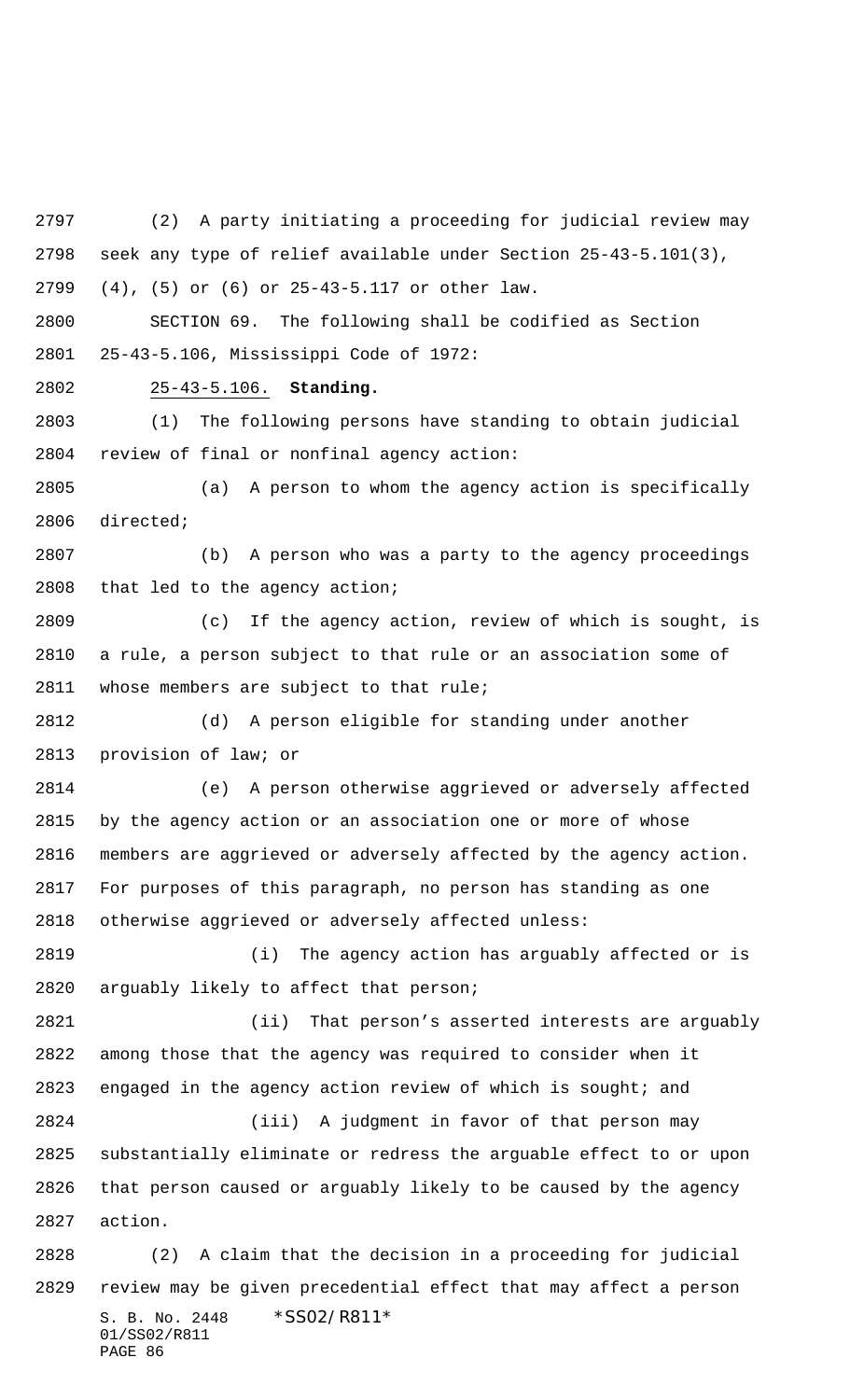is, without more, insufficient grounds upon which the court may find that the person has standing. Even though he may lack standing, the person may apply for leave to file a brief as amicus curiae under the Mississippi Rules of Appellate Procedure.

 (3) A claim (1) that he is a citizen, a voter or a taxpayer or (2) that he has an interest that the law be enforced is, without more, insufficient grounds upon which the court may find that a person has standing.

 SECTION 70. The following shall be codified as Section 25-43-5.107, Mississippi Code of 1972:

25-43-5.107. **Exhaustion of Administrative Remedies.**

 A person may file a notice of judicial review under this chapter only after exhausting all administrative remedies available within the agency review of whose action is being sought and within any other agency authorized to exercise administrative review, but:

 (a) A person seeking judicial review of a rule need not have participated in the rule-making proceeding upon which that 2848 rule is based, or have moved for its amendment or repeal;

 (b) A person seeking judicial review need not exhaust administrative remedies to the extent that this chapter or any other law provides that exhaustion is not required; or

 (c) The court may relieve a person seeking judicial review of the requirement to exhaust any or all administrative remedies, to the extent that the administrative remedies are inadequate, or requiring their exhaustion would result in irreparable harm disproportionate to the public benefit derived from requiring exhaustion.

 SECTION 71. The following shall be codified as Section 25-43-5.108, Mississippi Code of 1972:

 25-43-5.108. **Time for Filing Notice of Judicial Review.** Subject to other requirements of this chapter or of any other

law: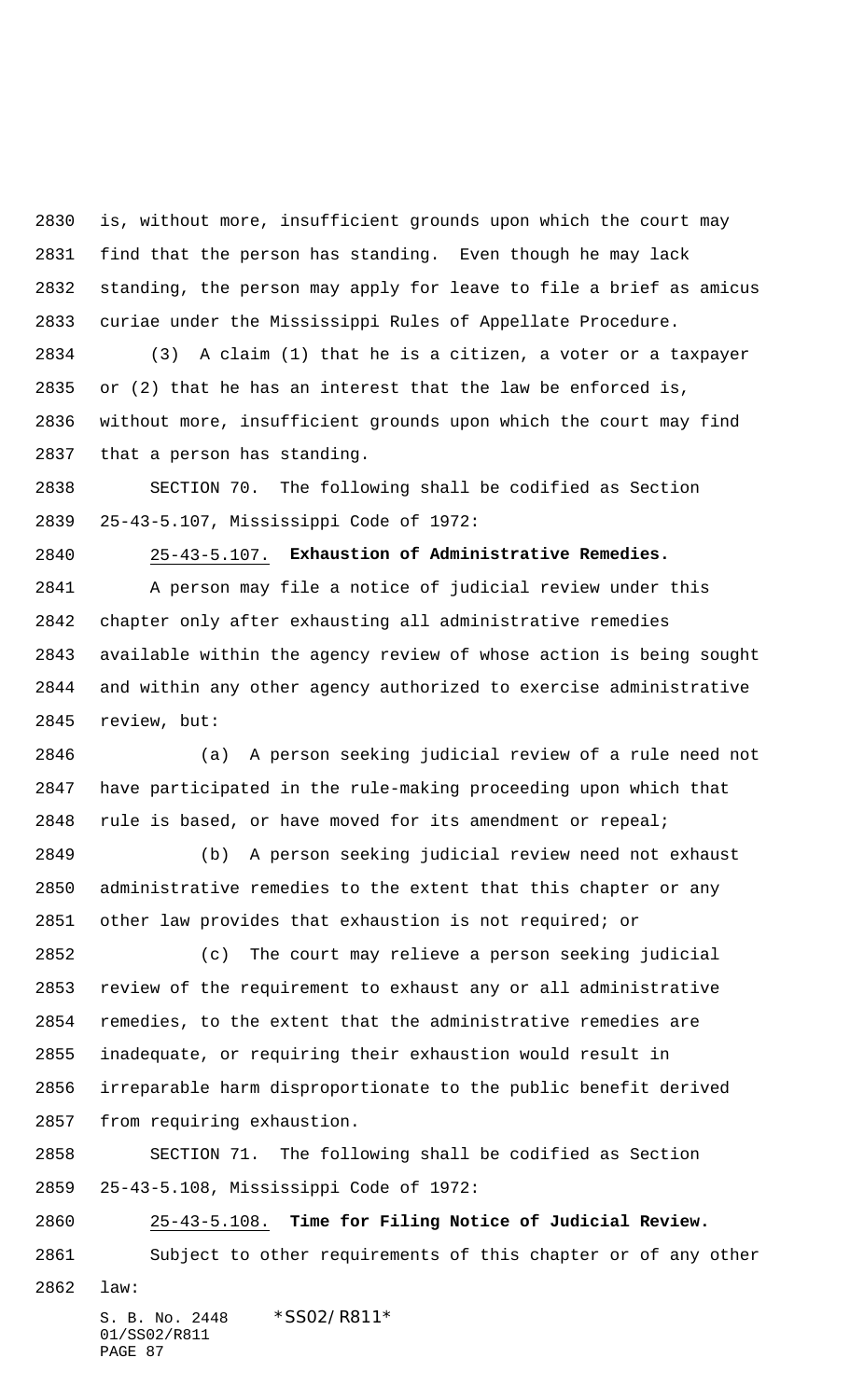(a) A notice of judicial review of a rule may be filed at any time, except as limited by Section 25-43-3.113(2).

 (b) A notice of judicial review of an order is not timely unless filed within thirty (30) days after issuance of the written order by a person authorized to act for the agency.

 (c) The time for filing notice of judicial review is extended during the pendency of the person's timely attempts to exhaust administrative remedies.

 SECTION 72. The following shall be codified as Section 25-43-5.109, Mississippi Code of 1972:

 25-43-5.109. **Notice of Judicial Review - Filing and Contents.**

 (1) Except as provided in Title 77, and in Sections 71-5-529, 71-5-531 and 71-5-533, a notice of judicial review must be filed with the clerk of the Court of Appeals, who is the clerk of the Supreme Court.

(2) A notice of judicial review should set forth:

 (a) The name and mailing address of each person seeking judicial review;

 (b) The name and mailing address of the agency whose action is at issue;

 (c) Identification of the agency action at issue, together with a duplicate copy, summary or brief description of the agency action; and

 (d) Identification of persons who were parties to, or persons who participated in, any adjudicative proceedings that led to the agency action.

 (3) A notice of judicial review in substantial compliance with the requirements of subsection (2) of this section may not be dismissed for failure of complete compliance. Judicial review shall not be denied for informality of form or title of the notice of judicial review.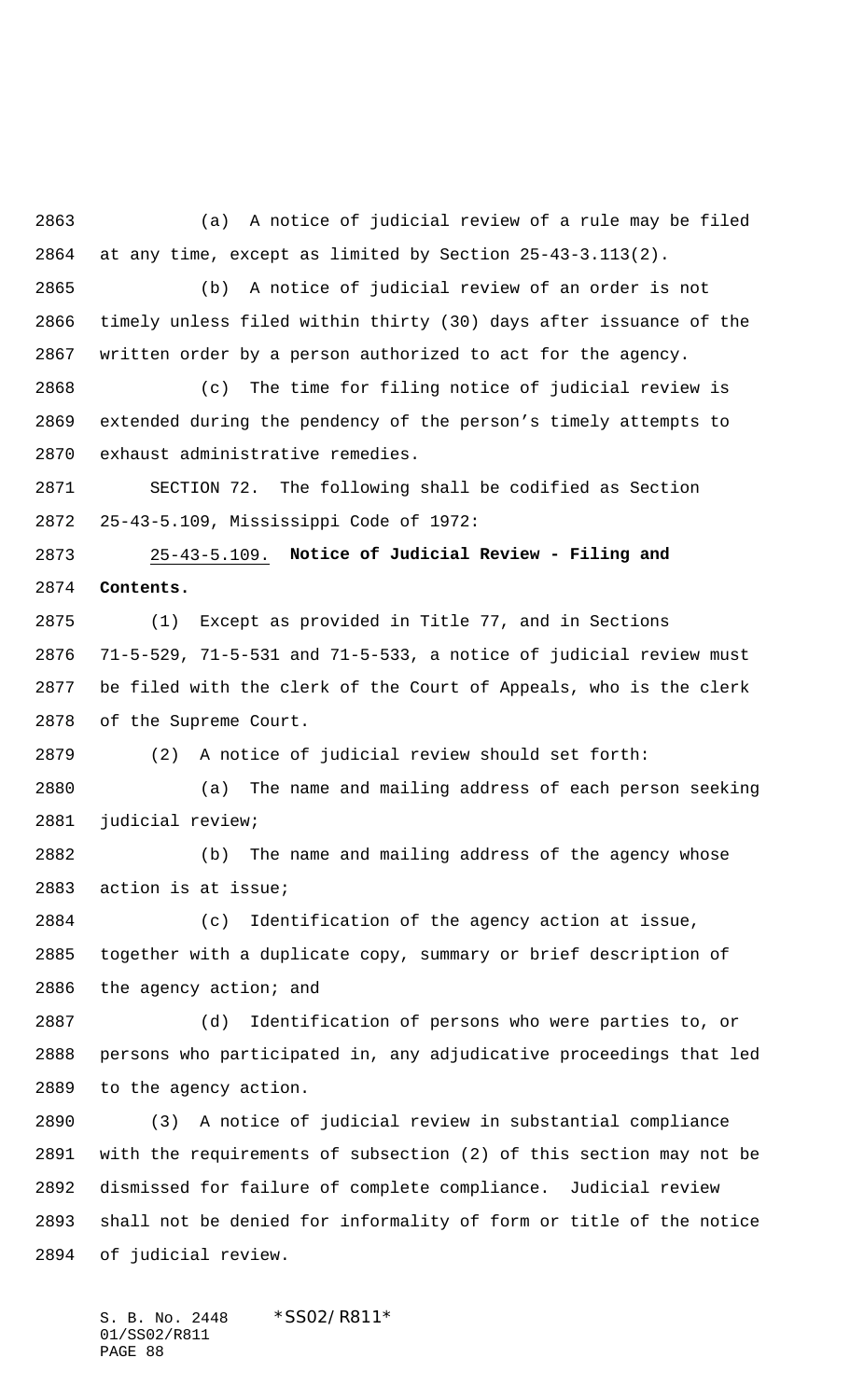SECTION 73. The following shall be codified as Section 25-43-5.110, Mississippi Code of 1972:

 25-43-5.110. **Notice of Judicial Review – Service and Notification.**

 A person filing a notice of judicial review shall, contemporaneously therewith, serve a copy of the notice in the manner provided for service of papers by Section 25-43-4.108 respecting service:

 (a) Upon the agency review of whose action is sought; and

 (b) Upon all other parties to, or persons who participated in, any adjudicative proceedings that led to the agency action.

 SECTION 74. The following shall be codified as Section 25-43-5.111, Mississippi Code of 1972:

 25-43-5.111. **Stay and Other Temporary Remedies Pending Final Disposition.**

 (1) Unless otherwise provided by law or by order of the court for good cause shown, no proceedings for enforcement of final agency action ordering monetary payment may be taken until the expiration of thirty (30) days after (a) the final agency action is taken or (b) the disposition of a motion for reconsideration of the final agency action made under Section 25-43-4.219, whichever last occurs.

 (2) Unless otherwise provided by law, the agency may grant a stay on appropriate terms or other temporary remedies during the pendency of judicial review.

 (3) A party may move the court, during the pendency of judicial review, for interlocutory review of the agency's action on an application for stay or other temporary remedies.

S. B. No. 2448 \* SS02/R811\* 01/SS02/R811 PAGE 89 (4) If the agency has found that its action on an application for stay or other temporary remedies is justified to protect against a clear and present threat to the public health,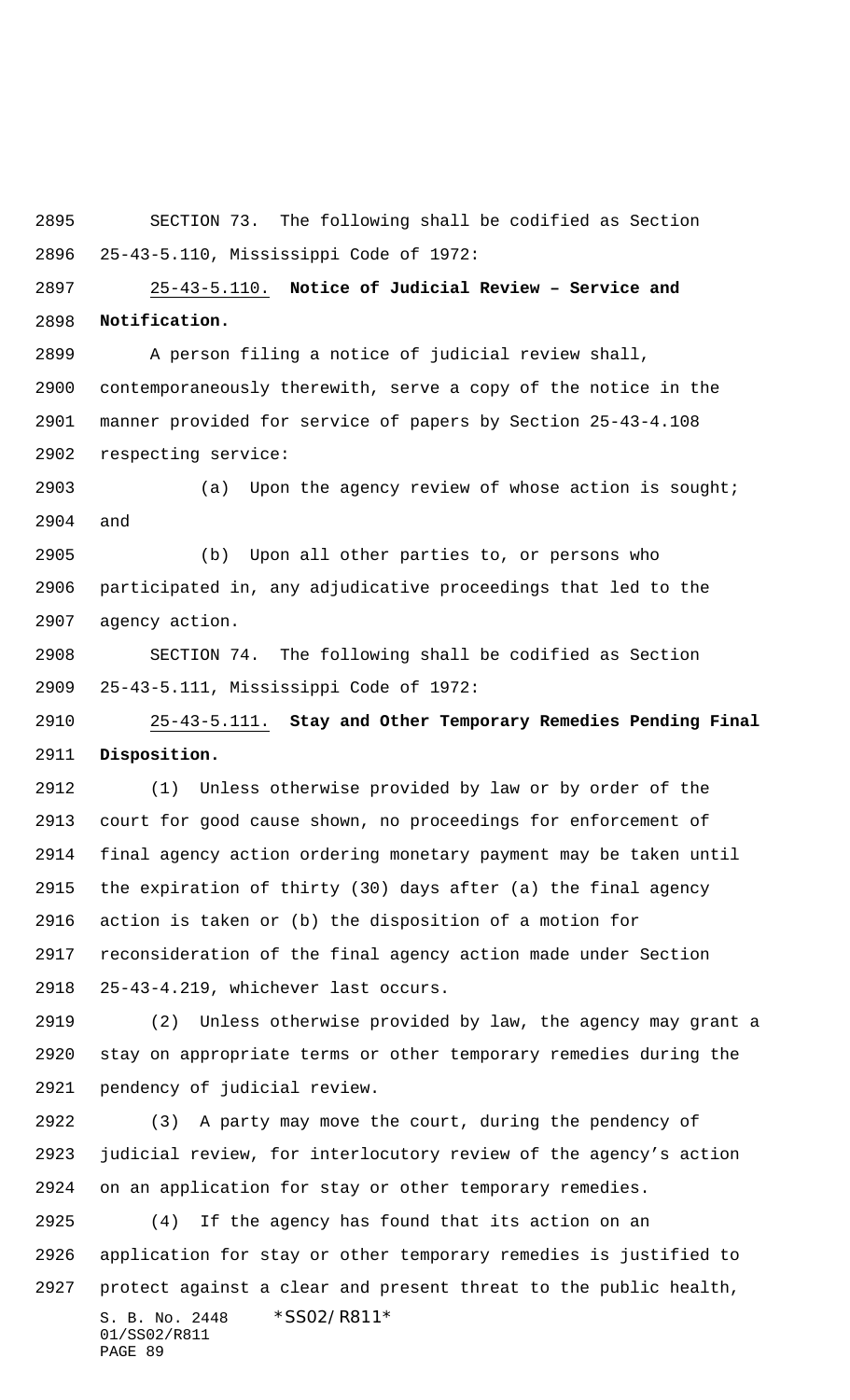safety, or welfare, the court may not grant relief unless it finds that:

 (a) The applicant is likely to prevail when the court finally disposes of the matter;

 (b) Without relief the applicant will suffer irreparable injury;

 (c) The grant of relief to the applicant will not substantially harm other parties to the proceedings; and

 (d) The threat to the public health, safety or welfare relied on by the agency is not sufficiently serious to justify the agency's action in the circumstances.

 (5) If subsection (4) of this section does not apply, the court shall grant relief if it finds that the agency's action on the application for stay or the terms thereof or other temporary remedies was unreasonable in the circumstances.

 (6) If the court determines that relief should be granted from the agency's action on an application for stay or other temporary remedies, the court may remand the matter to the agency with directions to deny a stay, to grant a stay on appropriate terms, or to grant other temporary remedies, or the court may issue an order denying a stay, granting a stay on appropriate terms, or granting other temporary remedies.

 SECTION 75. The following shall be codified as Section 25-43-5.112, Mississippi Code of 1972:

25-43-5.112. **Limitation on New Issues.**

 (1) A person may obtain judicial review of an issue that was not raised before the agency, only to the extent that:

 (a) The agency did not have jurisdiction to grant an adequate remedy based on a determination of the issue; and

 (b) The agency action subject to judicial review is a rule, and the person has not been a party in adjudicative proceedings that provided an adequate opportunity to raise the

issue.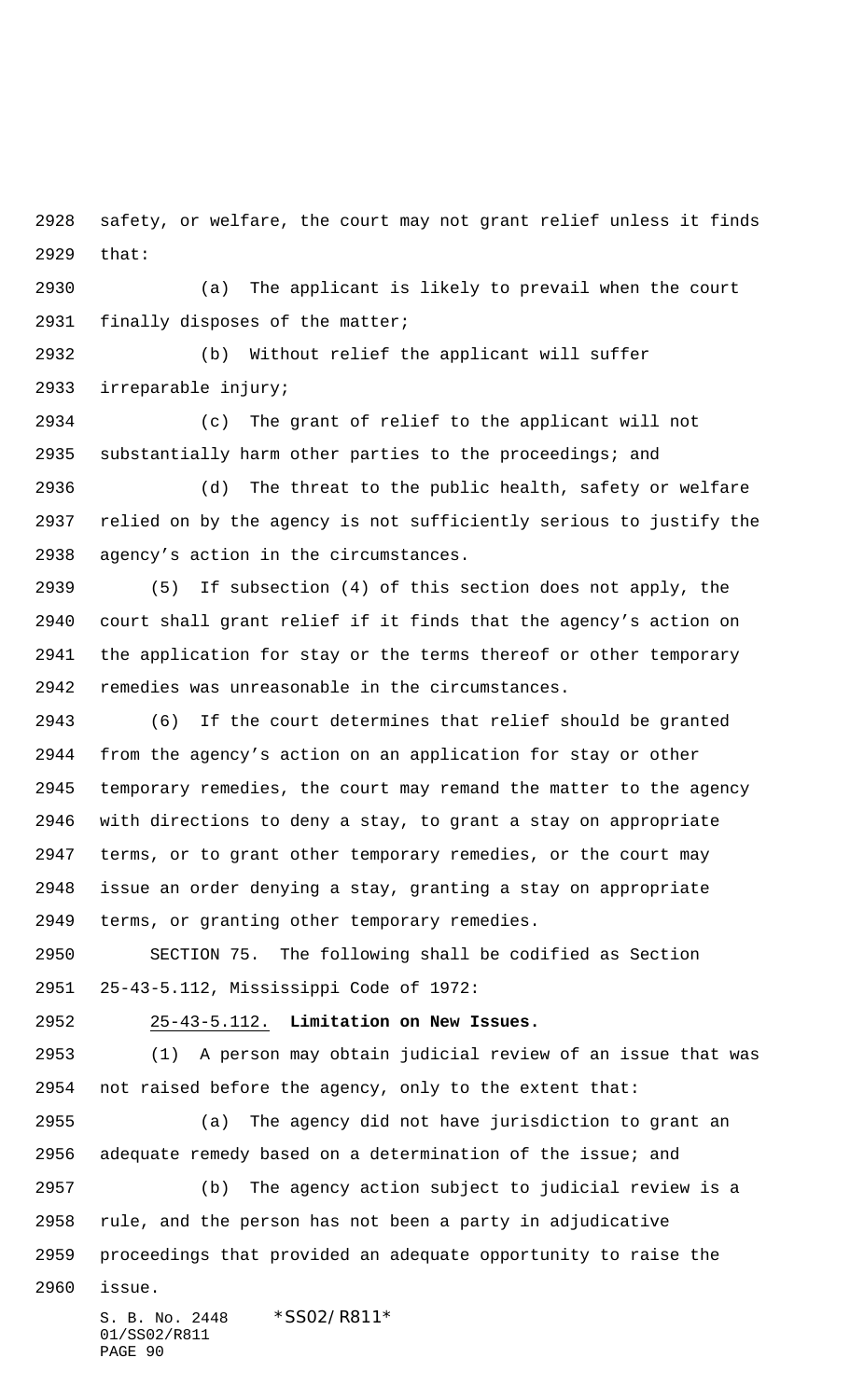(2) The court may notice plain error as in other cases. SECTION 76. The following shall be codified as Section 25-43-5.113, Mississippi Code of 1972:

 25-43-5.113. **Judicial Review of Facts Confined to Record for Judicial Review and Additional Evidence Taken Pursuant to Act.**

 Judicial review of disputed issues of fact must be confined to the agency record for judicial review as defined in this chapter, supplemented by additional evidence taken pursuant to this chapter or judicially noticed consistent with Section 25-43-4.213(7).

 SECTION 77. The following shall be codified as Section 25-43-5.114, Mississippi Code of 1972:

 25-43-5.114. **New Evidence Taken by Court or Agency Before Final Disposition.**

 (1) The court, in its discretion assisted by the agency or by a master as provided in Section 25-43-5.104(2), may receive evidence, in addition to that contained in the agency record for judicial review, only if it relates to the validity of the agency action at the time it was taken and is needed to decide disputed issues regarding:

 (a) Improper constitution as a decision-making body, or improper motive or behavior on grounds for disqualification, of those taking the agency action;

 (b) The apparent reliance by the agency taking the agency action on facts or evidence not included in the record;

 (c) Unlawfulness of procedure or of decision-making process;

 (d) A failure by the agency to explain its action where such failure may frustrate judicial review;

 (e) The explanation of technical terms or complex subjects;

S. B. No. 2448 \* SS02/R811\* 01/SS02/R811 PAGE 91 (f) The apparent failure of the agency to consider adequately some reasonable alternative to the agency action; or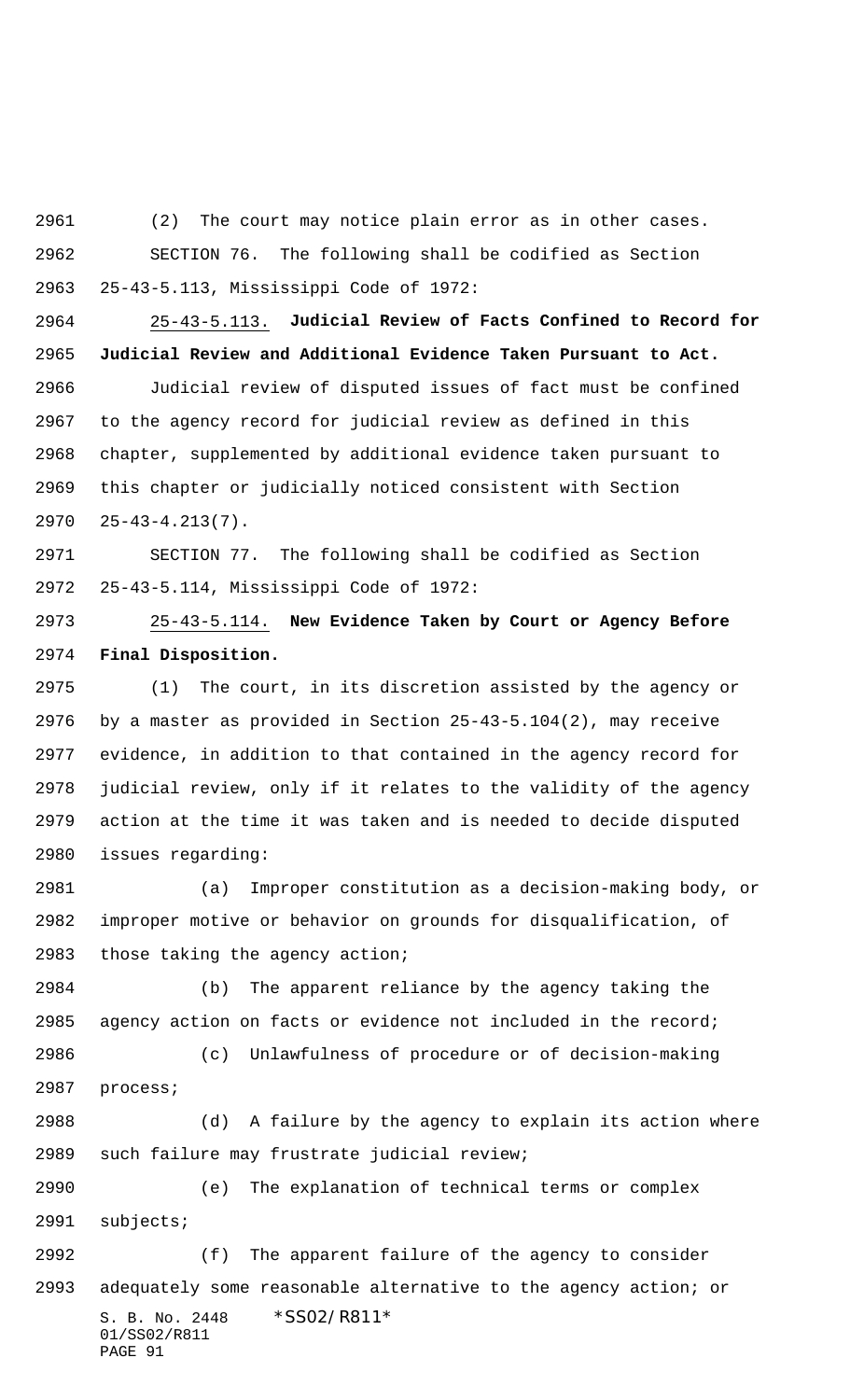(g) Any material fact that was not required by any provision of law to be determined exclusively on an agency record of a type reasonably suitable for judicial review.

 (2) The court may remand a matter to the agency or a master, before final disposition of a proceeding for judicial review, with directions that the agency conduct fact-finding and other proceedings the court considers necessary, within such time limits as the court may prescribe, and that the agency or a master take such further action on the basis thereof as the court directs, if:

 (a) The agency was required by this chapter or any other provision of law to base its action on a record of a type reasonably suitable for judicial review, but the agency failed to prepare or preserve an adequate record;

 (b) The court finds that (i) new evidence has become available that relates to the validity of the agency action at the time it was taken, that one or more of the parties did not know and was under no duty to discover, or did not know and was under a duty to discover but could not reasonably have discovered, until after the agency action, and (ii) the interests of justice would be served by remand to the agency;

 (c) The agency improperly excluded or omitted evidence from the record; or

 (d) A relevant provision of law changed after the agency action and the court determines that the new provision may control the outcome.

 (3) The court may take judicial notice of adjudicative facts consistent with the Mississippi Rules of Evidence and Section 25-43-4.213(g).

 SECTION 78. The following shall be codified as Section 25-43-5.115, Mississippi Code of 1972:

 25-43-5.115. **Agency Record for Judicial Review - Contents, Preparation, Transmittal, Cost.**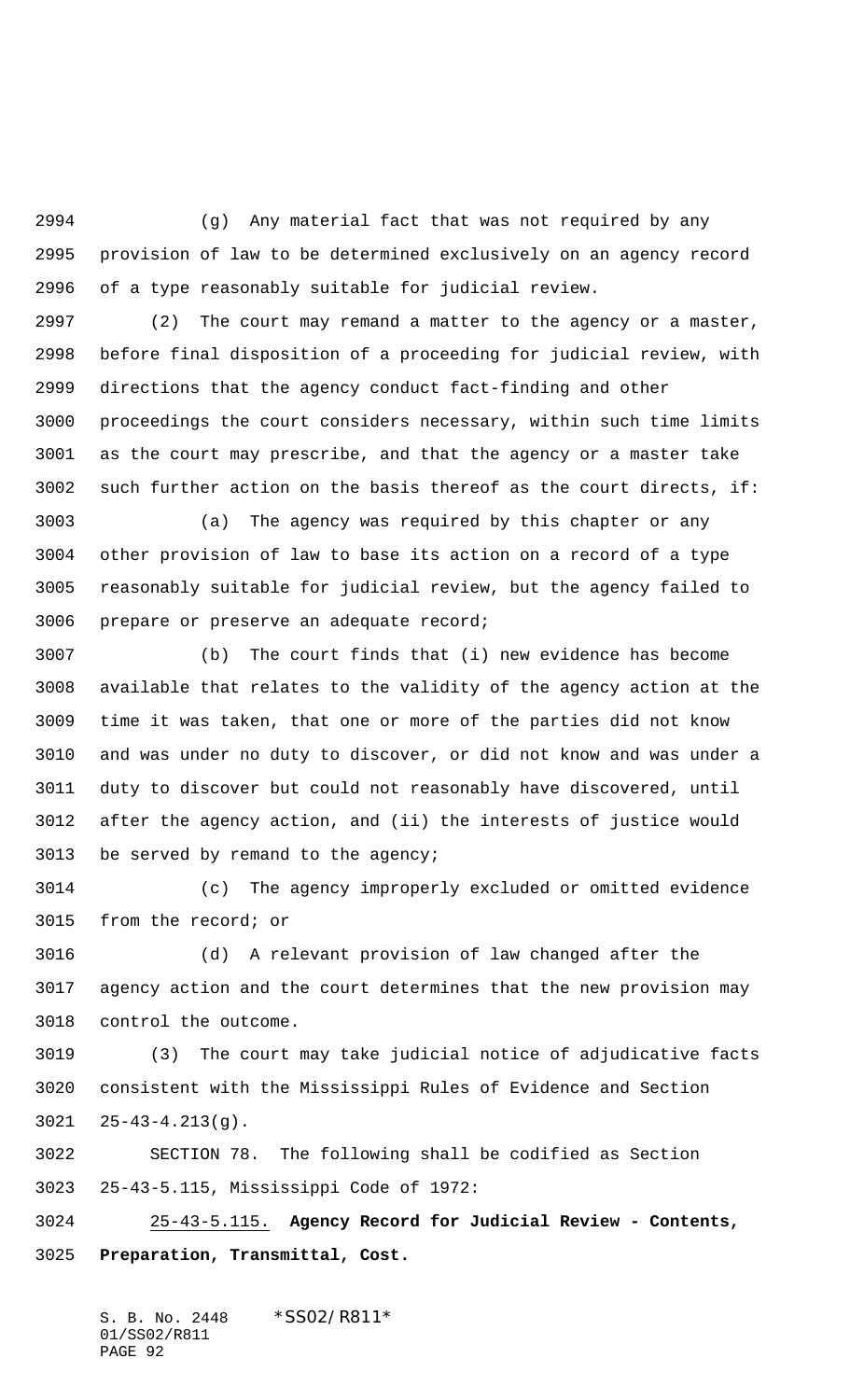(1) In the event of judicial review of agency action, the agency shall have full and exclusive authority and responsibility of preparing the agency record and certifying the agency record to the court. Subject only to the limitations of this part, an agency may by rule provide the formal process for its preparation and certification of the agency record.

 (2) Within thirty (30) days after service of notice of judicial review, or within further time allowed by the court or by other provision of law, the agency shall transmit to the clerk of the Court of Appeals the agency record certified by the agency for judicial review of the agency action, consisting of any agency documents expressing the agency action, other documents identified by the agency as having been considered by it before its action and used as a basis for its action, and any other material described in this chapter as the agency record for the type of agency action at issue, subject to the provisions of this section.

 (3) If part of the record has been preserved without a transcript, the agency shall prepare a transcript for inclusion in the record transmitted to the court, except for portions that the parties stipulate to omit in accordance with subsection (5) of this section. The word "transcript" includes a written transcript, a printed transcript, and an audible audiotape or videotape that is indexed and annotated so that it is readily accessible.

 (4) The agency may charge the person filing the notice of judicial review with the reasonable cost of preparing the record and any necessary copies and transcripts for transmittal to the court. A failure by the person seeking judicial review to pay any of this cost to the agency does not relieve the agency from the responsibility for timely preparation of the record, including any transcript and transmittal to the court. The agency may set criteria and terms for payment of costs of the record. The agency may by rule implement and elaborate this subsection.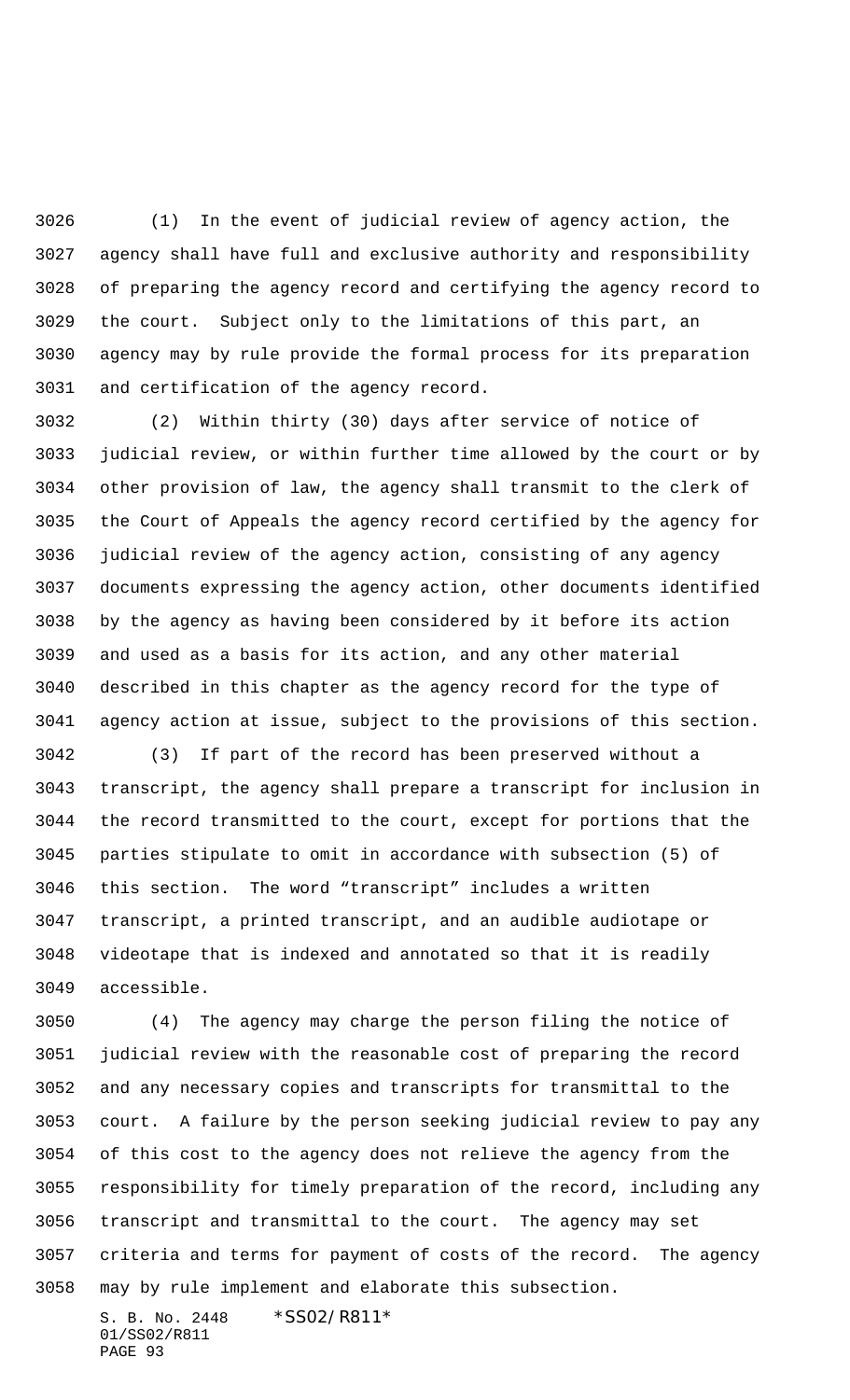(5) By stipulation of all parties to the review proceedings, the record may be shortened, summarized, supplemented or organized.

 (6) The court may tax the cost of preparing transcripts and copies for the record:

 (a) Against a party who unreasonably refuses to stipulate to shorten, summarize, or organize the record;

(b) As provided by Section 25-43-5.117; or

 (c) In accordance with any other provision of law. (7) Additions to the record pursuant to Section 25-43-5.114 must be made as ordered by the court.

 (8) The court may require or permit subsequent corrections or additions to the record.

 SECTION 79. The following shall be codified as Section 25-43-5.116, Mississippi Code of 1972:

25-43-5.116. **Scope of Review; Grounds for Invalidity.**

 (1) Except to the extent that this chapter provides otherwise:

 (a) The burden of demonstrating the invalidity of agency action is on the party asserting invalidity; and

 (b) The validity of agency action must be determined in accordance with the standards of review provided in this section, as applied to the agency action at the time it was taken.

 (2) The court should make a separate and distinct ruling on each material issue on which the court's decision is based.

 (3) The court shall grant relief from agency action only if it determines that a person seeking judicial relief may have been prejudiced by any one or more of the following:

 (a) The agency action, or the law on which the agency action is based, is unconstitutional on its face or as applied. (b) The agency has acted beyond the jurisdiction conferred by any provision of law.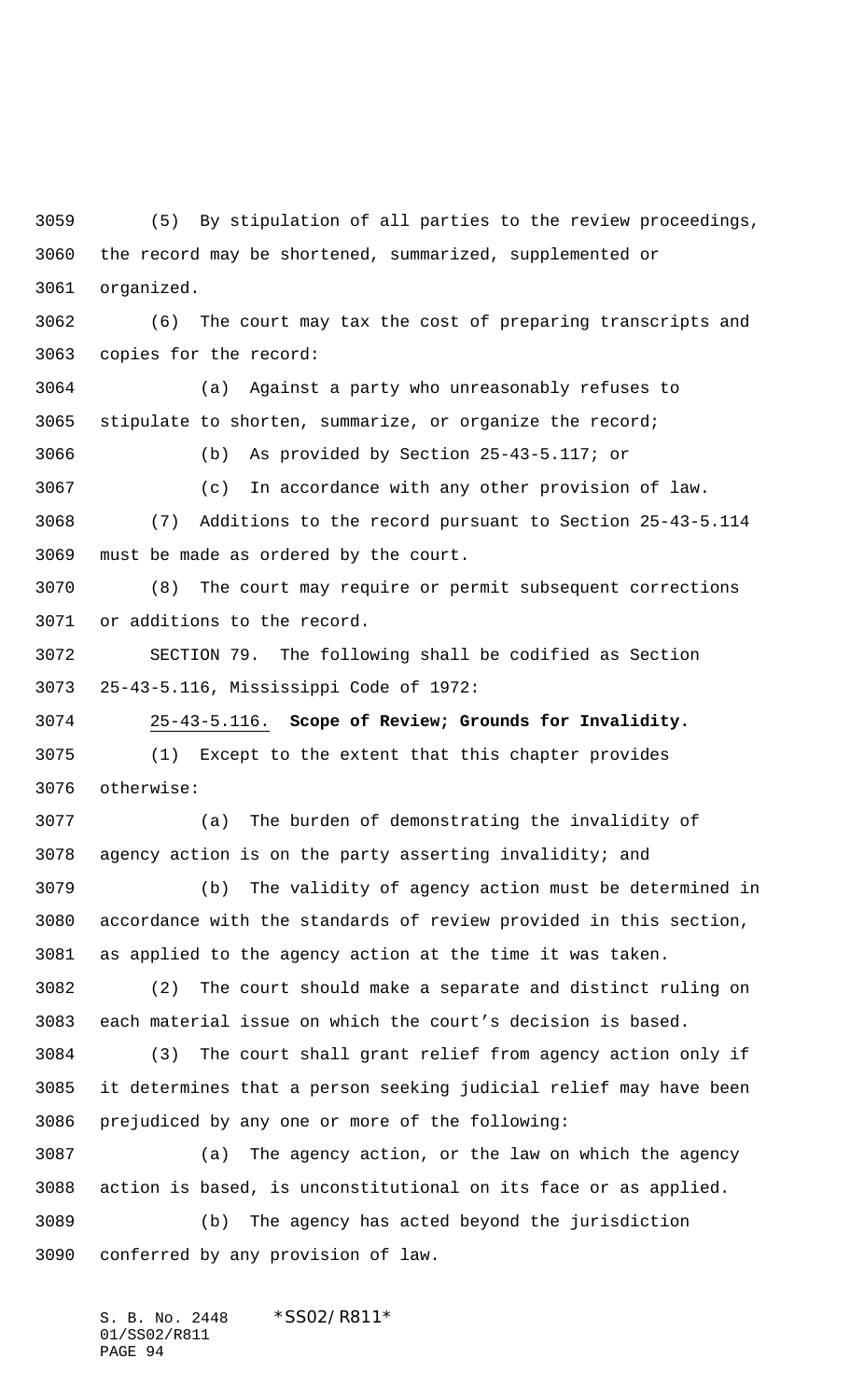(c) The agency has not decided all issues requiring resolution.

 (d) The agency has erroneously interpreted or applied or failed to apply the law.

 (e) The agency has engaged in an unlawful procedure or decision-making process, or has failed to follow prescribed procedure.

 (f) The persons taking the agency action were not constituted as a decision-making body as required by law, were motivated by an improper purpose, or were subject to disqualification.

 (g) The agency action is based on a determination of fact, made or implied by the agency, that is not supported by evidence that is substantial when viewed in light of the whole record before the court, which includes the agency record for judicial review, supplemented by any additional evidence received or noticed by the court under this chapter.

(h) The agency action is:

 (i) Outside the range of discretion delegated to the agency law;

 (ii) Agency action, other than a rule, that is inconsistent with a rule of the agency;

 (iii) Agency action, other than a rule, that is inconsistent with the agency's prior practice unless the agency justifies the inconsistency by stating facts and reasons to demonstrate a fair and rational basis for the inconsistency; or (iv) Otherwise unreasonable, arbitrary or

capricious.

 (4) In performing its review under subsection (3) of this section, the court shall give substantial deference to the view of the agency with respect to particular matters that have been vested by a law within the discretion of the agency.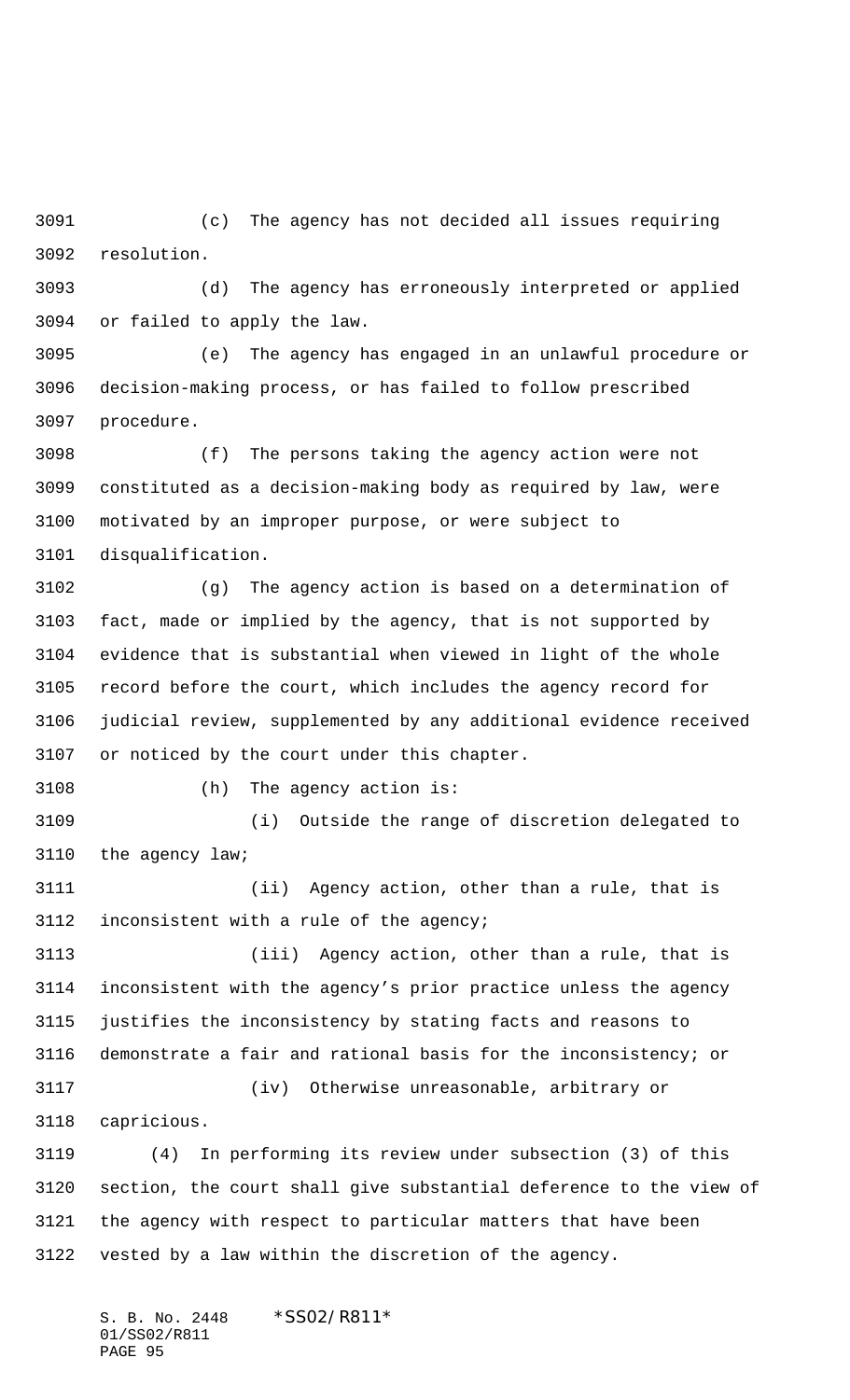SECTION 80. The following shall be codified as Section 25-43-5.117, Mississippi Code of 1972:

#### 25-43-5.117. **Type of Relief.**

 (1) The court may award damages or compensation only to the extent expressly authorized by another provision of law.

 (2) The court may grant other appropriate relief, whether mandatory, prohibitory, injunctive or declaratory; preliminary or final; temporary or permanent; equitable or legal. In granting relief, the court may order agency action required by law, order agency exercise of discretion required by law, set aside or modify agency action, enjoin or stay the effectiveness of agency action, remand the matter for further proceedings, issue a declaratory judgment or take any other action that is authorized and appropriate.

 (3) The court may also grant necessary and ancillary relief to redress the effects of agency action wrongfully taken or withheld, but the court may award attorney's fees or witness fees only to the extent authorized by other law.

 (4) If the court sets aside or modifies agency action or remands the matter to the agency for further proceedings, the court may make any interlocutory order it finds necessary to preserve or protect the interests of the parties and the public pending further proceedings or agency action.

 SECTION 81. The following shall be codified as Section 25-43-5.118, Mississippi Code of 1972:

 25-43-5.118. **Decisions of Court of Appeals Reviewable by Writ of Certiorari.**

 Decisions on proceedings for judicial review of agency action made in the Court of Appeals are subject to review in the Supreme Court as provided by the Mississippi Rules of Appellate Procedure. SECTION 82. The following shall be codified as Section

25-43-5.119, Mississippi Code of 1972:

S. B. No. 2448 \* SS02/R811\* 01/SS02/R811 25-43-5.119. **Filed Rate Doctrine.**

PAGE 96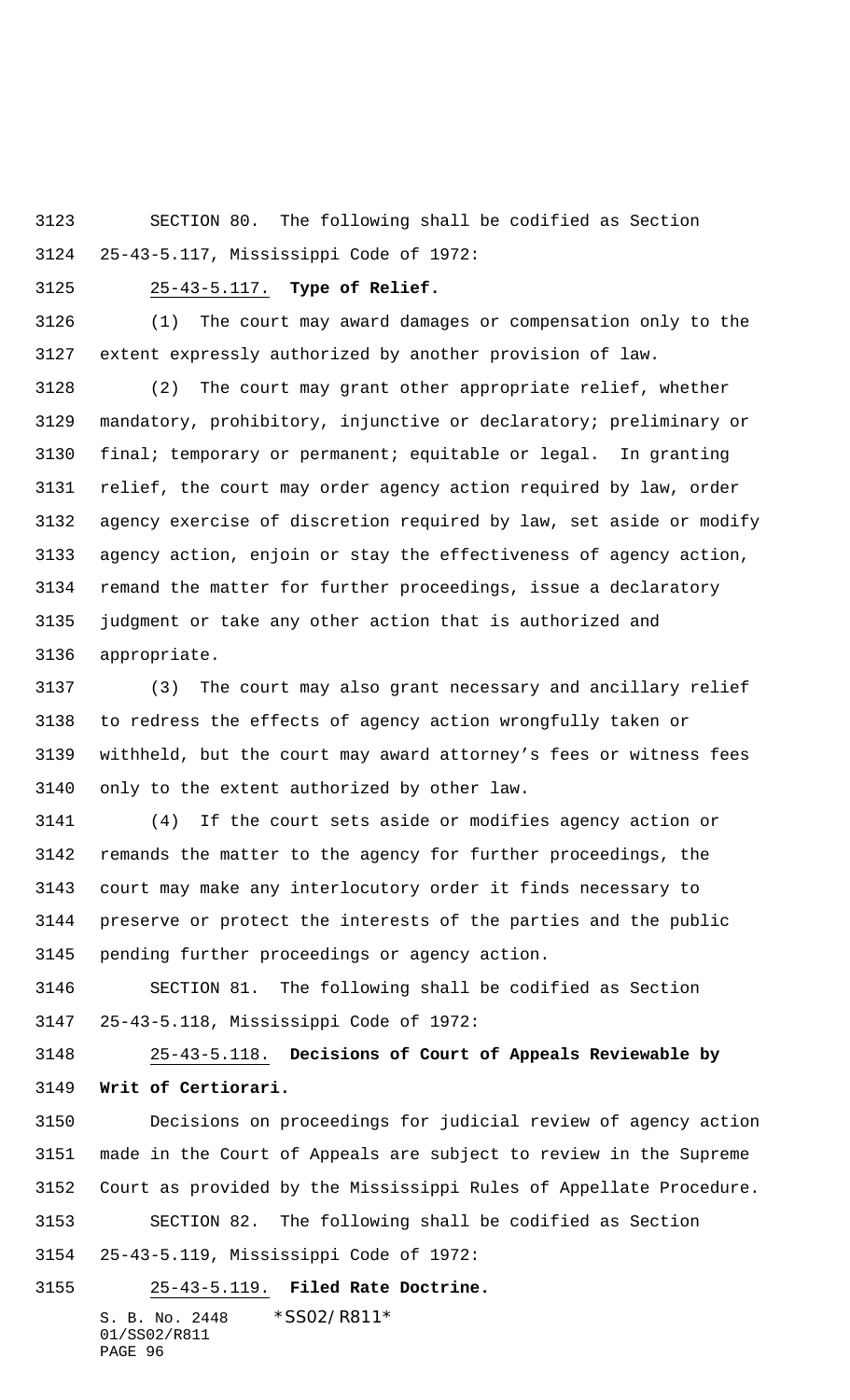(1) If a person offering a service to the public:

 (a) Is required by law to file with an agency to whose regulatory jurisdiction the person is subject a rate or tariff or the terms or conditions for the provision of that service, and

 (b) Has filed with the agency a rate or tariff or the terms or conditions relating in any way to the provision of the service, and the agency has accepted the filing and has not disapproved the filing within the time allowed by law, and the time for judicial review of the agency action in approving or in failing to disapprove the filing has expired, the filing is final and in full force and effect for the period of time provided by law.

 (2) A rate or tariff or terms or conditions that have become final, either in the manner described in subsection (1) of this section or as a result of being lawfully ordered into effect by the agency, may be subject to review and reconsideration by the agency prospectively only and as provided by another provision of law.

 (3) In the case of a rate or tariff or the terms or conditions for the provision of a service that have become final, in the manner described in subsection (1) or (2) of this section, a claim by the agency or by any other person that the rate or tariff or terms or conditions are invalid or unenforceable for any 3179 of the grounds set forth in Section  $25-43-5.116(3)(b)$ , (c), (d), (e), (f), (g) or (h) may be made only in the form of a request that the agency, acting prospectively only, review and reconsider the filing as provided by another provision of law.

 (4) The acts or omissions of a person in the provision of a service pursuant to a filed rate or tariff, or terms or conditions that have become final in the manner described in subsection (1) or (2) of this section shall be subject to judicial review, civil enforcement or collateral attack only on grounds: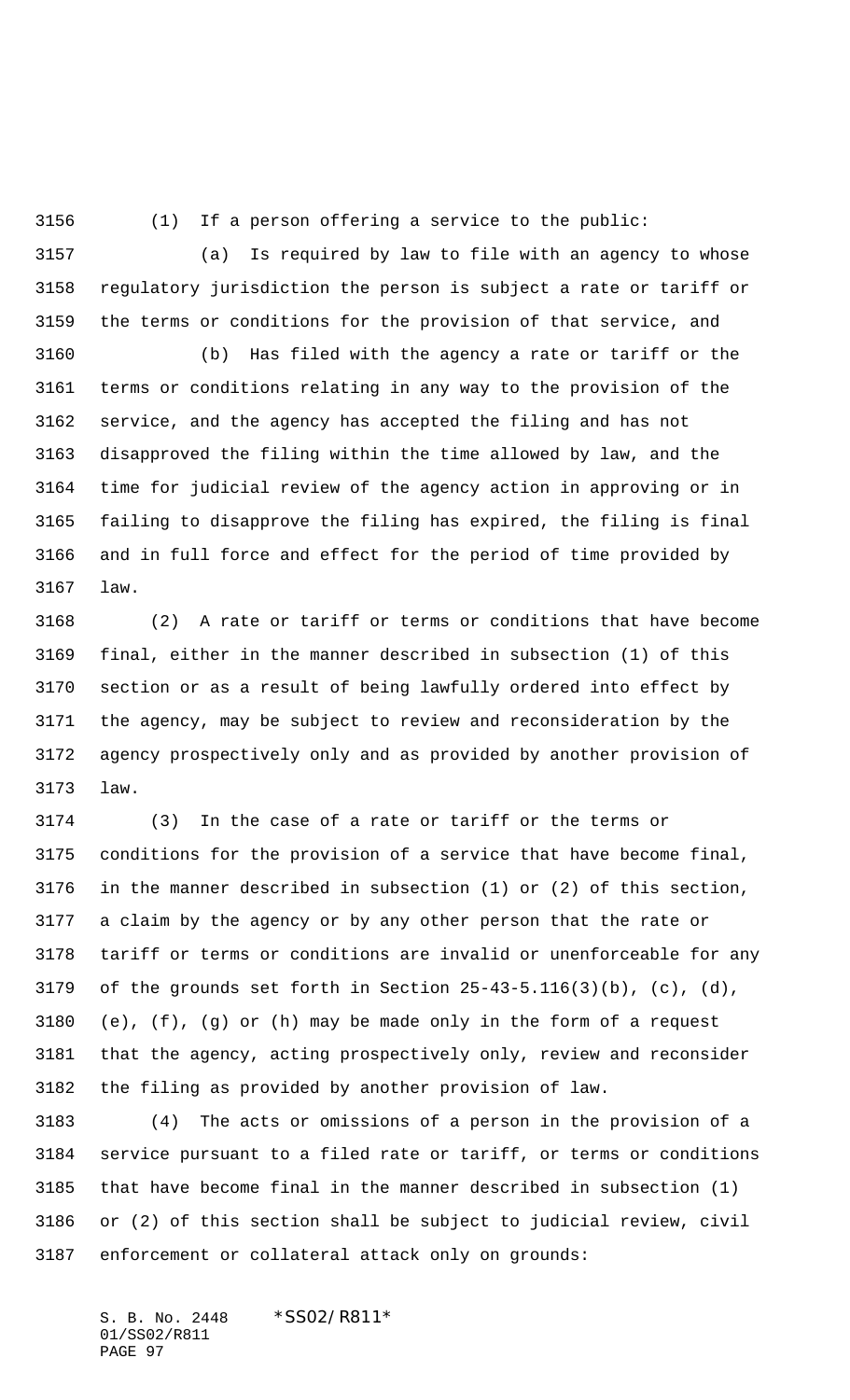S. B. No. 2448 \* SS02/R811\* 01/SS02/R811 PAGE 98 (a) (i) The rate or tariff or terms or conditions, or (ii) the agency action in approving or in failing to disapprove the rate or tariff or terms, conditions or provisions, or (iii) the law on which the agency action is based, is unconstitutional on its face or as applied; or (b) The person has deviated from the filed rate tariff or terms or conditions in the provision of the service. **PART II CIVIL ENFORCEMENT** SECTION 83. The following shall be codified as Section 25-43-5.201, Mississippi Code of 1972: 25-43-5.201. **Complaint by Agency for Civil Enforcement of Rule or Order.** (1) In addition to other remedies provided by law: (a) An agency may seek enforcement of its rule or order, including a subpoena or other order compelling the testimony of persons, the production of documents or other discovery, by filing a complaint for civil enforcement in the chancery court. (b) The complaint must name, as defendants, each person against whom the agency seeks to obtain civil enforcement. (c) Venue is determined as in other civil cases. (d) A complaint for civil enforcement filed by an agency may request, and the court may grant, declaratory relief, temporary or permanent injunctive relief, any penalty, sanction or other civil remedy provided by law or any combination of the foregoing. (2) In the case of an order, and in addition to other remedies provided by law: (a) A copy of a written order certified by the agency may be filed in the office of the circuit clerk of any county in this state. The circuit clerk shall enroll the order in the judgment roll and shall otherwise treat the order in the same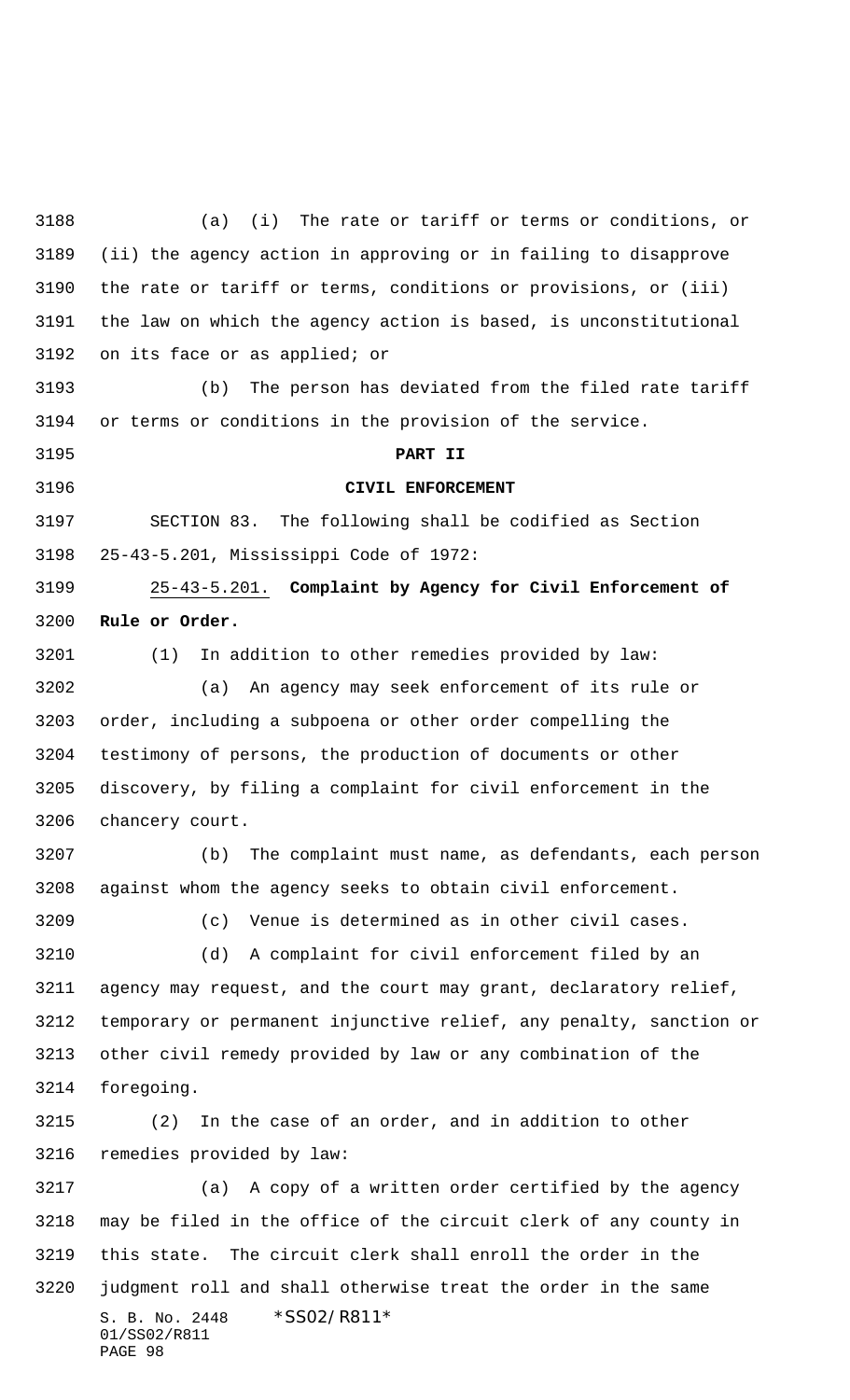manner as a judgment of the circuit court of any county in this state. An order so filed and enrolled has the same effect and is subject to the same procedures, defenses and proceedings for reopening, vacating or staying as a judgment of a circuit court of any county in this state and may be enforced or satisfied in like manner.

 (b) At the time of the filing of the order with the circuit clerk, the agency, party or person filing same shall serve notice of the filing upon each party or person against whom enforcement is sought in the manner provided for service of papers in a civil action by the Mississippi Rules of Civil Procedure.

 SECTION 84. The following shall be codified as Section 25-43-5.202, Mississippi Code of 1972:

 25-43-5.202. **Complaint by Qualified Person for Civil Enforcement of Agency's Order.**

 (1) Any person who would qualify under this chapter as having standing to seek judicial review of an agency's failure to enforce its order may file a complaint for civil enforcement of that order in the chancery court, but the action may not be commenced:

 (a) Until at least thirty (30) days after the person has given notice of the alleged violation or failure and of the person's intent to seek civil enforcement to the agency head of the agency that issued the order, to the Attorney General, and to each person against whom the person filing the complaint seeks civil enforcement;

 (b) If the agency has filed and is diligently prosecuting a complaint for civil enforcement of the same order against the same defendant or defendants; provided, however, that the person may move to intervene in the pending civil enforcement proceeding as provided by the Mississippi Rules of Civil Procedure; or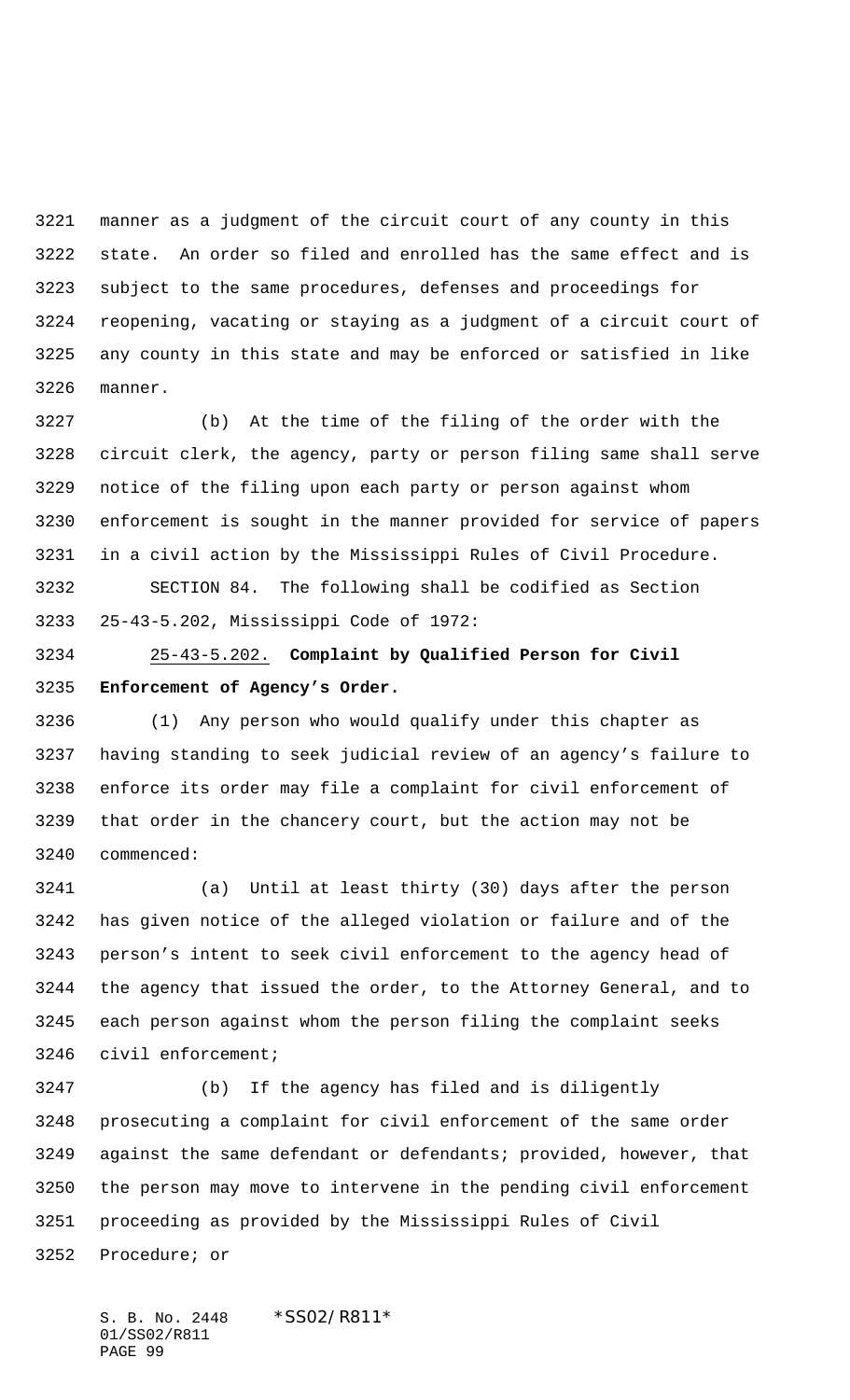(c) If a notice of judicial review of the same order has been filed and is pending in court; provided, however, that the person may move to intervene in the pending judicial review proceeding if the person has standing under Section 25-43-5.106 or as provided by the Mississippi Rules of Appellate Procedure.

 (2) The complaint must name, as defendants, the agency whose order is sought to be enforced and each person against whom the person filing the complaint seeks civil enforcement. The court may realign the parties as may be appropriate.

 (3) The agency whose order is sought to be enforced may move to dismiss on the grounds that the complaint fails to qualify under this section or that enforcement would be contrary to the lawful policy of the agency. The court shall grant the motion to dismiss unless the person filing the complaint demonstrates that (i) the complaint qualifies under this section and (ii) the agency's failure to enforce its order is based on an exercise of discretion that is improper on one or more of the grounds provided in Section 25-43-5.116(3)(h).

 (4) Except to the extent authorized by law, a complaint for civil enforcement filed under this part may not request, and the court may not grant, any monetary relief or require any monetary payment apart from taxable costs.

 SECTION 85. The following shall be codified as Section 25-43-5.203, Mississippi Code of 1972:

 25-43-5.203. **Defenses; Limitation on New Issues and New Evidence.**

 (1) A defendant, who would be qualified under Sections 25-43-5.106, 25-43-5.107 and 25-43-5.108 to do so in a proceeding for judicial review, may assert, in a proceeding for civil enforcement:

S. B. No. 2448 \* SS02/R811\* 01/SS02/R811 PAGE 100 (a) That the rule or order sought to be enforced is invalid on any of the grounds stated in Section 25-43-5.116(3) and (4). If that defense is raised, the court may consider issues and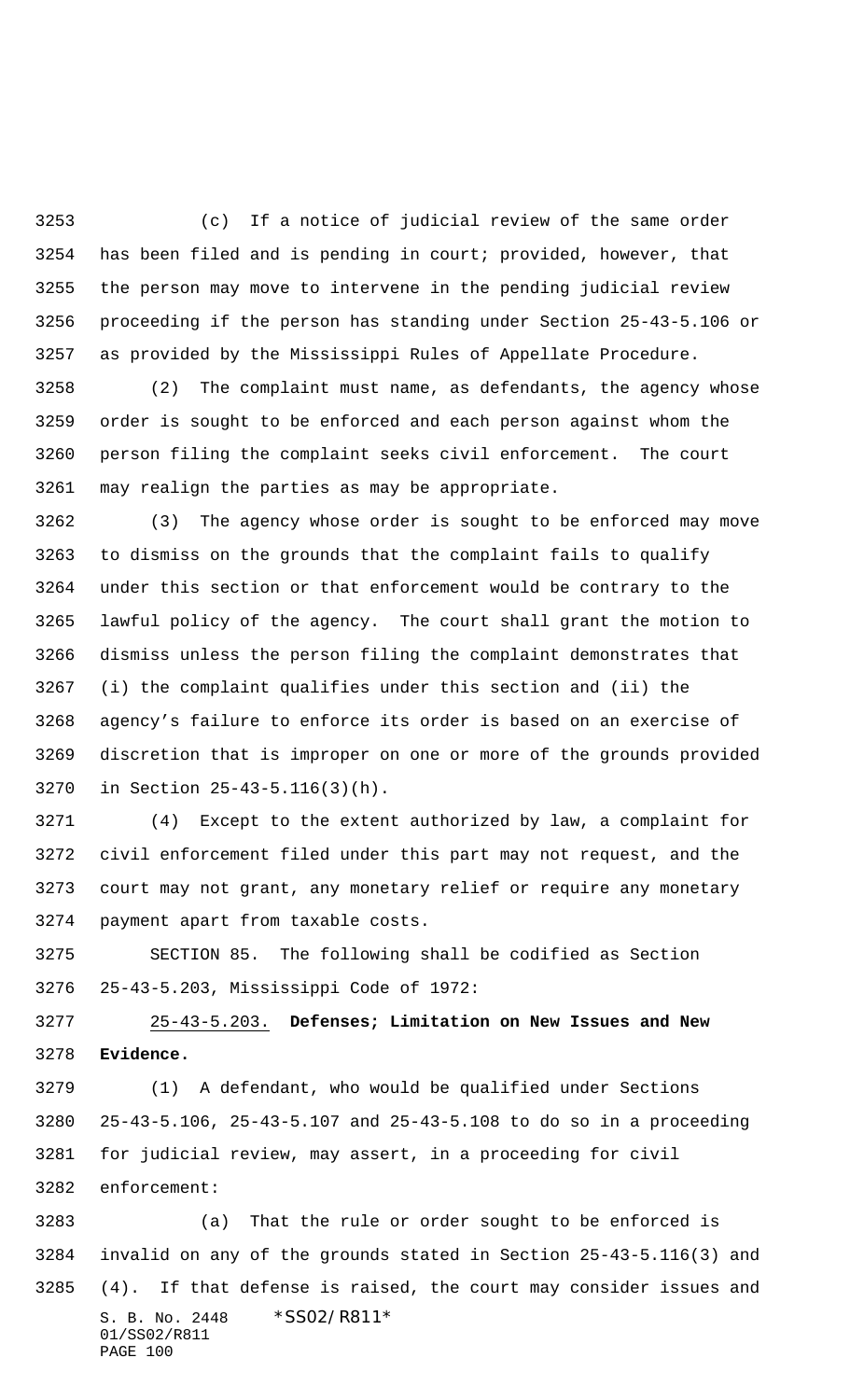receive evidence only within the limitations provided by Sections 25-43-5.112, 25-43-5.113 and 25-43-5.114; and

 (b) Any of the following defenses on which the court, to the extent necessary for the determination of the matter, may take new evidence:

3291 (i) The rule or order does not apply to the party; 3292 (ii) The party has not violated the rule or order; (iii) The party has violated the rule or order but has subsequently complied, but a party who establishes this defense is not necessarily relieved from any sanction provided by law for past violations; or

 (iv) Other defenses, if any, allowed by law. (2) Except as expressly provided in this section, a defendant may not assert as a defense in a proceeding for civil enforcement any fact or issue that the defendant had an opportunity to assert before the agency or a court on judicial review and did not, or upon which the final determination of the agency or court on judicial review was adverse to the defendant. SECTION 86. The following shall be codified as Section

 25-43-5.204, Mississippi Code of 1972: 25-43-5.204. **Rules of Practice, Procedure and Evidence;**

**Incorporation of Certain Provisions on Judicial Review.**

Proceedings for civil enforcement are governed by:

(a) The Mississippi Rules of Civil Procedure;

(b) The Mississippi Rules of Evidence;

 (c) Any other valid and applicable rule of practice or procedure; and

 (d) Unless inconsistent with a rule or rules by its terms applicable to such proceedings, the provisions of this chapter.

 SECTION 87. The following shall be codified as Section 25-43-5.205, Mississippi Code of 1972:

S. B. No. 2448 \* SS02/R811\* 01/SS02/R811 PAGE 101 25-43-5.205. **Review by Supreme Court.**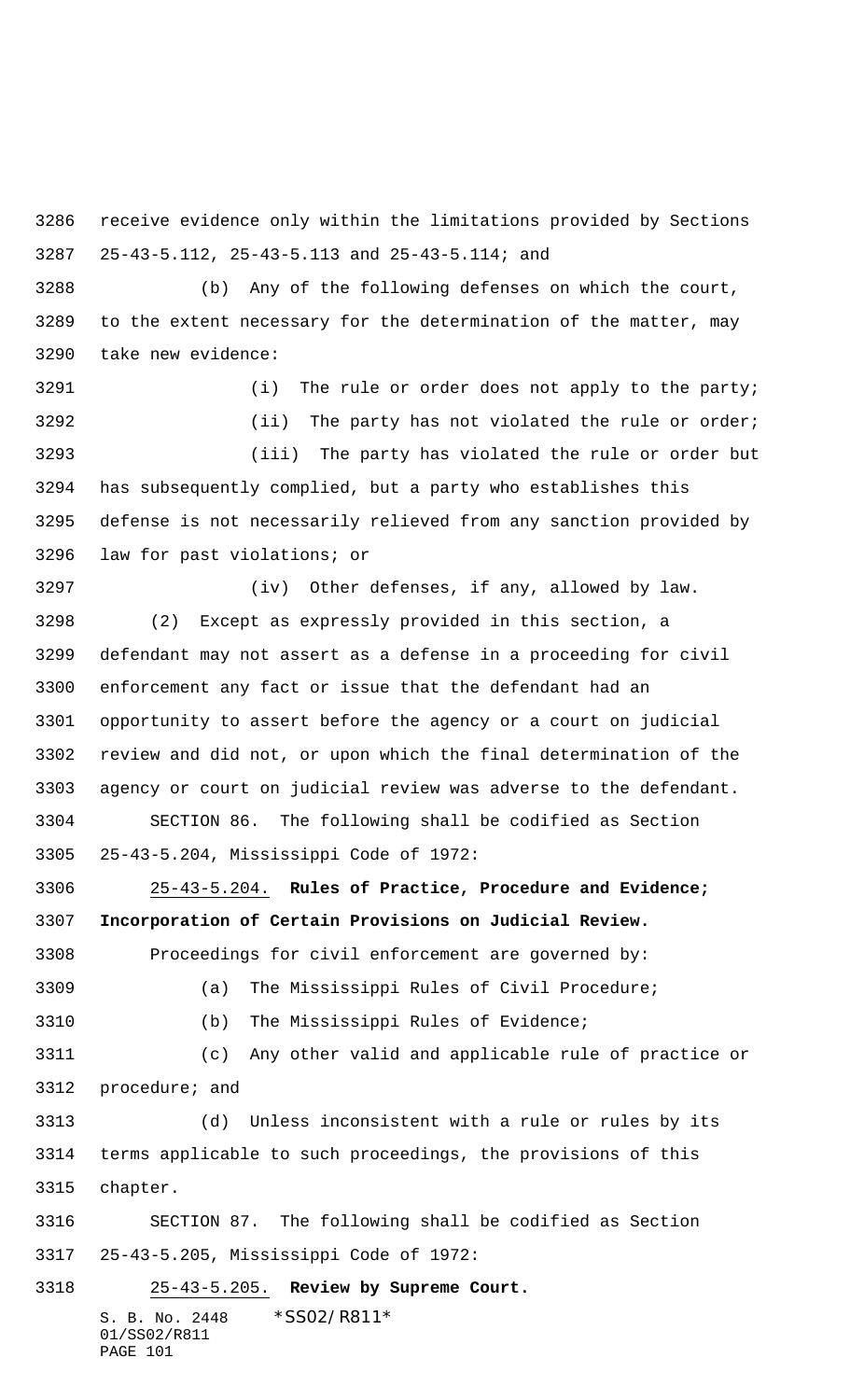Judgments and orders on complaints for civil enforcement are reviewable by the Supreme Court or by the Court of Appeals, as in other civil cases.

 SECTION 88. Sections 25-43-1, 25-43-3, 25-43-5, 25-43-6, 25-43-7, 25-43-9, 25-43-11, 25-43-13, 25-43-15, 25-43-17 and 25-43-19, Mississippi Code of 1972, which create the Mississippi Administrative Procedures Law, provide definitions for terms used in such law, prescribe procedures that must be followed by agencies in the adoption, amendment and repeal of agency rules, require the filing of an economic impact statement for the adoption of a rule, require filing and notice before such rules may become effective, require agencies to index all effective rules adopted, provide that revocation or suspension of any license shall not be effective unless notice of such intended action is given to the licensee, and require agencies to adopt procedures to assure that opponents of proposed rules have the opportunity to present their views and review adverse rulings, are repealed.

 SECTION 89. Sections 37-45-39, 37-45-59 and 37-45-61, Mississippi Code of 1972, which provide for the preservation of the reporter's notes, transcription and preparation of the record for appeal, and further appeal to the Supreme Court in certain hearings held before the State Department of Education, are repealed.

 SECTION 90. Section 41-51-27, Mississippi Code of 1972, which deals with the record in hearings held under the Animal and Poultry By-Products Disposal Law of 1964, is repealed.

 SECTION 91. Sections 49-27-43, 49-27-45 and 49-27-47, Mississippi Code of 1972, which deal with appeal to the chancery court under the provisions of the Coastal Protection Wetlands Act, are repealed.